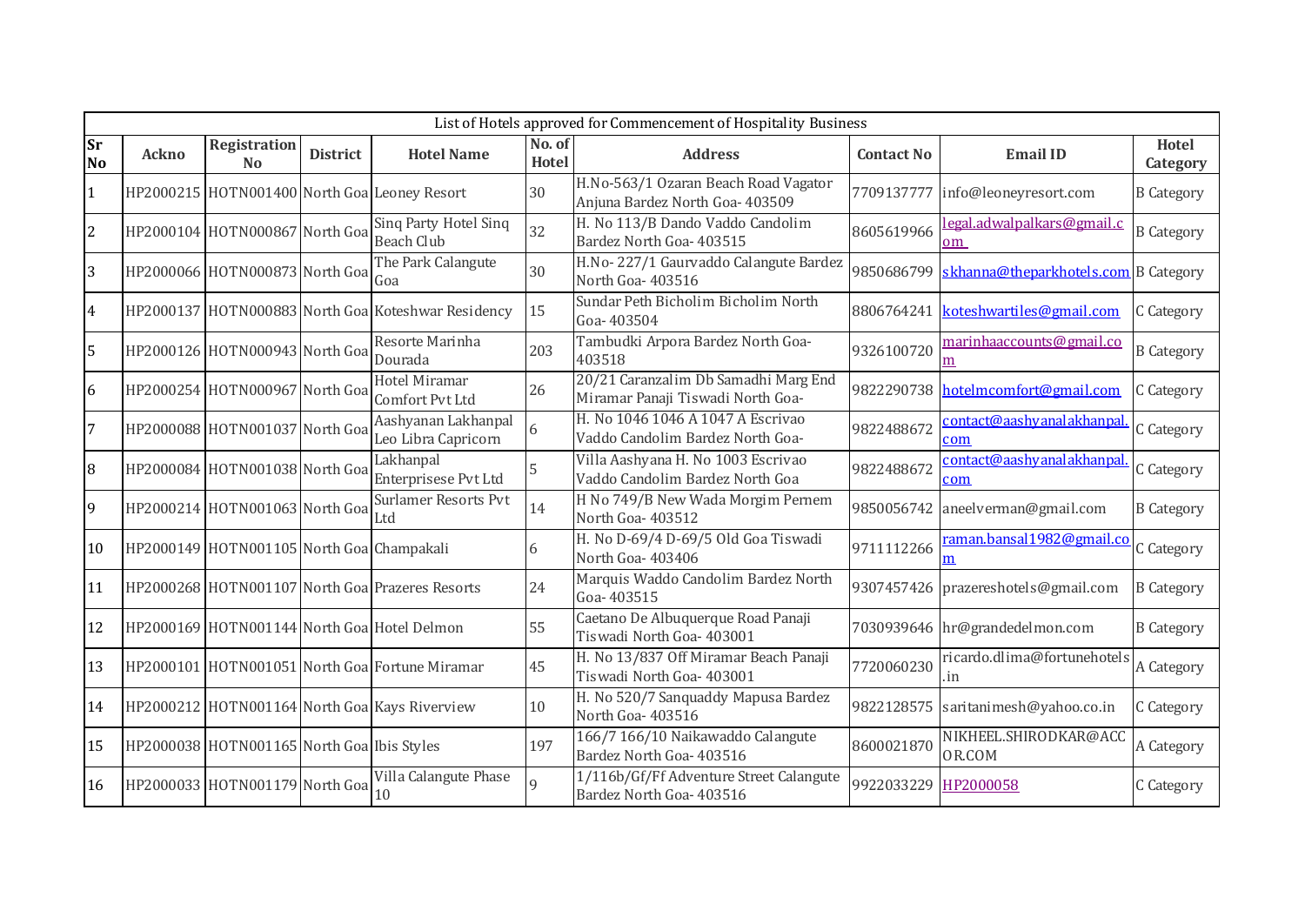| 17 | HP2000192 HOTN001738 North Goa              | Azzure By Spree Hotels 49<br>Goa                    |     | H.No. 2/16 A Naika Vaddo Calangute<br>Bardez North Goa- 403516                  | 7498098892 | gm.azzuregoa@spreehotels.c<br><sub>om</sub>       | <b>B</b> Category |
|----|---------------------------------------------|-----------------------------------------------------|-----|---------------------------------------------------------------------------------|------------|---------------------------------------------------|-------------------|
| 18 |                                             | HP2000284 HOTN001235 North Goa Sonikas Leisure      | 15  | H.No. 661(35a/7) Pintos Vaddo Candolim<br>Bardez North Goa- 403515              | 7972308327 | bookatsonikas@gmail.com                           | C Category        |
| 19 | HP2000211 HOTN001270 North Goa Hotel Campal |                                                     | 45  | Opp Kala Academy Campal Panaji Tiswadi<br>North Goa-403001                      |            | 9823448888 hotelcampal@gmail.com                  | C Category        |
| 20 | HP2000242 HOTN001294 North Goa Ticlo Resort |                                                     | 45  | Umtavaddo Calangut Baga Road Calangute<br>Bardez North Goa- 403516              |            | 9822126125 ticloresorts@gmail.com                 | <b>B</b> Category |
| 21 | HP2000210 HOTN001327 North Goa              | Hotel Gopika<br>International                       | 12  | D 15 St Mary'S Colony Miramar Panaji<br>Tiswadi North Goa 403001                | 9766076067 | ho@hotelgopikainternationa<br>.com                | <b>B</b> Category |
| 22 |                                             | HP2000220 HOTN001338 North Goa Olaulim Backyards    |     | H No 92/A/8 Muddi Vaddo Olaulim<br>Pomburpa Bardez North Goa- 403523            | 9823390233 | saviogoan@gmail.com                               | C Category        |
| 23 |                                             | HP2000091 HOTN001344 North Goa Shanti Morada        | 16  | H.No:8/123 Bairo Vaddo Saligao Bardez<br>North Goa-403511                       |            | 9765180358 shantimorada@gmail.com                 | <b>B</b> Category |
| 24 |                                             | HP2000018 HOTN001350 North Goa Adamo The Bellus     | 117 | Ashley Road Naika Vaddo Calangute<br>Bardez North Goa- 403516                   | 9923499860 | hanumant_naik@adamohotel<br>s.com                 | <b>B</b> Category |
| 25 | HP2000255 HOTN001527 North Goa Valley View  |                                                     |     | H.No. 4/103 Tabra Vaddo Saligao Bardez<br>North Goa-403511                      | 9834545036 | reservationvalleyview@gma<br>il.com               | C Category        |
| 26 |                                             | HP2000165 HOTN001589 North Goa The Kings Court      | 44  | Survey No 190/5 Porba Vaddo Calangute<br>Bardez North Goa- 403516               |            | 9871845946 newshotelsllp@gmail.com                | <b>B</b> Category |
| 27 |                                             | HP2000204 HOTN001617 North Goa Hotel Sarala Crown   | 20  | H.No. 4/254b Calangute Market Calangute<br>Bardez North Goa- 403516             |            | 7719055855 hotelsarala@gmail.com                  | C Category        |
| 28 |                                             | HP2000203 HOTN001649 North Goa Hotel Spring Heights | 10  | H.No.179/16(1)AAlto Bela Vista Sangolda<br>Bardez North Goa- 403511             | 8390442739 | saihospitality01@gmail.com C Category             |                   |
| 29 | HP2000185 HOTN001712 North Goa              | Surya Kiran Heritage<br>Hotel                       |     | H.No 62 Surya Kiran Bungalow Opp<br>Children Park Campal Panaji Tiswadi         | 8806139517 | suryakirangoa@gmail.com                           | C Category        |
| 30 | HP2000172 HOTN001789 North Goa              | Gomes Serenity - Villa                              |     | Near Peoples High School Near Hotel<br>Arotel Calangute Bardez North Goa-       |            | 8007699000 pranay00@yahoo.com                     | C Category        |
| 31 | HP2000221 HOTN001828 North Goa Birdsong     |                                                     | 6   | 497 Calizor Moira Bardez North Goa-<br>403507                                   | 9711112266 | raman.bansal1982@gmail.co C Category              |                   |
| 32 | HP2000039 HOTS000048 South Goa              | Itc Grand Goa Resort<br>And Spa                     | 252 | Arrossim Beach Cansaulim Mormugao<br>South Goa- 403712                          |            | 9892001312 bhagwan.balani@itchotels.in A Category |                   |
| 33 | HP2000020 HOTN001832 North Goa              | The Park Baga River<br>Goa                          | 28  | H.No 520/8Ward No V Plot No 16-A-116-<br>A-2And 17baga Arpora Bardez North Goa- | 9067462375 | pvashist@theparkhotels.co<br>m                    | <b>B</b> Category |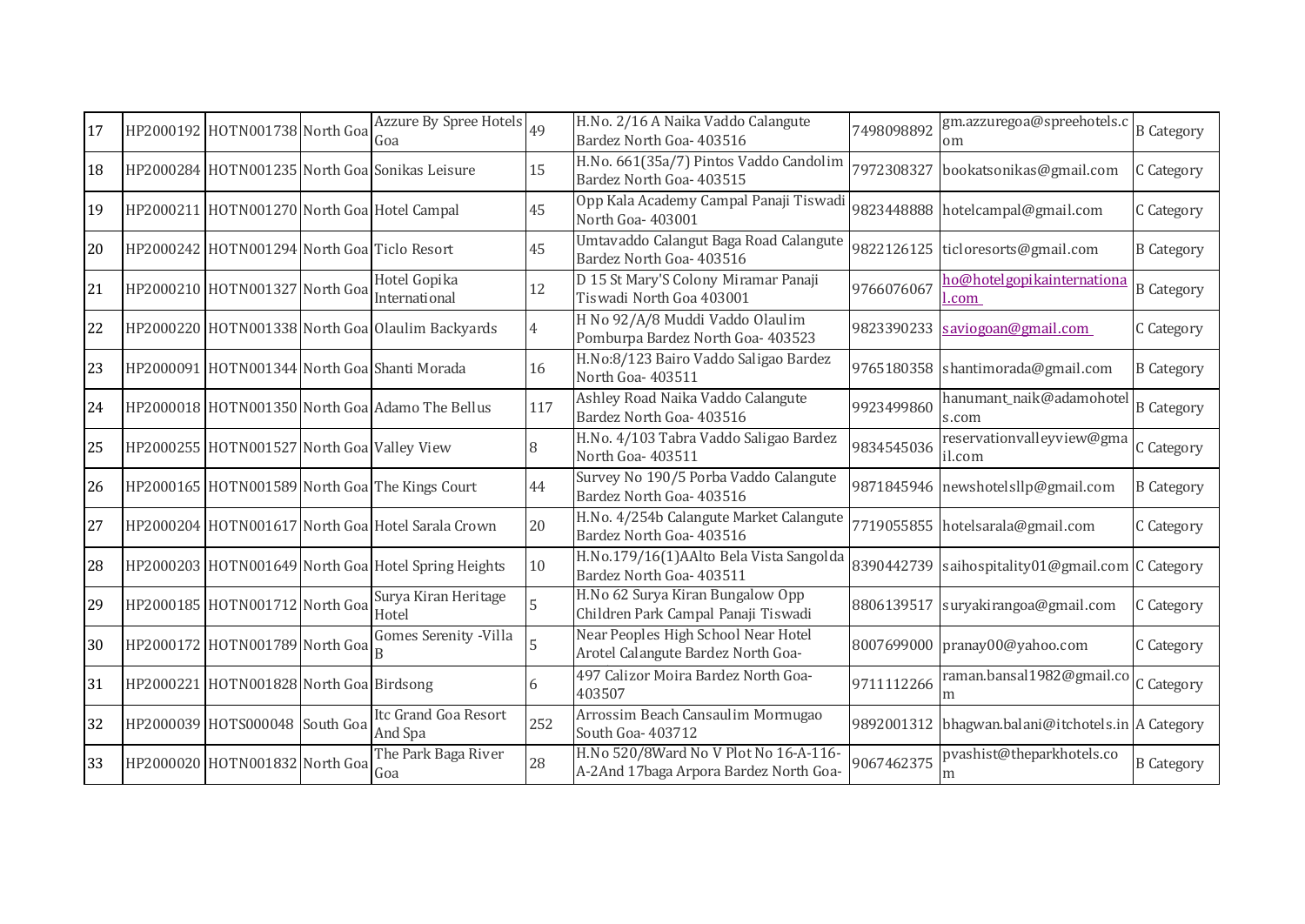| 34 |                                              | HP2000174 HOTN001865 North Goa The Gomes Oasis                         | 5   | Luis M. Road Gaura Vaddo Calangute<br>Bardez North Goa- 403516                 |            | 9823051345 gomcongoa@gmail.com                  | C Category        |
|----|----------------------------------------------|------------------------------------------------------------------------|-----|--------------------------------------------------------------------------------|------------|-------------------------------------------------|-------------------|
| 35 | HP2000184 HOTN001869 North Goa Rio Boutique  |                                                                        | 23  | Survey No. 2/16 Ambekhand Reis-Magos<br>Bardez North Goa- 403114               |            | 8888886096 quality@resortrio.com                | <b>B</b> Category |
| 36 |                                              | The Creek Banquet<br>HP2000173 HOTN001903 North Goal Hall With Bar And | 5   | H.No:1/9898/1&2Ruade Ourem Patto<br>Panaji Tiswadi North Goa- 403001           | 9822589660 | VENTURA.FERRAO@GMAIL<br>COM                     | C Category        |
| 37 | HP2000034 HOTN001946 North Goa 11            | Villa Calangute Phase-                                                 |     | H.No:1/116-AGauravaddo Adventure<br>Street Calangute Bardez North Goa-         | 9922033229 | villacalangute@gmail.com                        | C Category        |
| 38 | HP2000229 HOTN002025 North Goa Sal'Otel      |                                                                        |     | C/Oarabian Sea Resorts 2/154a Saligao<br>Bardez North Goa- 403511              |            | 9765210671 ivo.s.rodrigues@gmail.com            | C Category        |
| 39 |                                              | HP2000076 HOTN002049 North Goa The Lazy Bee Cottages                   | 20  | Rauta Waddo Nagoa Arpora Bardez North<br>Goa-403516                            |            | 9923242243 lazybeecottages@gmail.com            | C Category        |
| 40 | HP2000213 HOTN002069 North Goa               | Avantika Resort Unit<br>Of Amasheel                                    | 41  | H>No 4/806 Porba Vaddo Calangute<br>Bardez North Goa- 403516                   | 7517607584 | REHAANSONKER007@GMA<br>L.COM                    | <b>B</b> Category |
| 41 |                                              | HP2000049 HOTN002100 North Goa The Avenue Calangute                    | 50  | The Avenue Calangute Dr. Jack Sequira<br>Road Calangute Calangute Bardez North |            | 9021905042 hr@theavenuecalangute.com B Category |                   |
| 42 | HP2000141 HOTN002112 North Goa Alcove        |                                                                        | 64  | Ozran Small Vagator Anjuna Bardez North<br>Goa                                 |            | 9822158052 alcovegoa@yahoo.in                   | <b>B</b> Category |
| 43 | HP2000073 HOTN002044 North Goa               | <b>Goldfinch Resorts Pvt</b>                                           | 160 | Hno-G-K/323 To F-K/338 Chimbel<br>Tiswadi North Goa- 403001                    |            | 9607975303 dacia.godinho@hilton.com             | A Category        |
| 44 | HP2000045 HOTN002122 North Goa               | Candolim Paradise<br>Studio Apartment                                  |     | H.No:C5-6 1st Floor Dom Francisco<br>Estates Candolim Bardez North Goa-        |            | 9552500970 edwin@goanhomestays.com              | C Category        |
| 45 |                                              | HP2000072 HOTN002130 North Goa Rivasa Emerald                          | 44  | H.No 1/93b Gaura Wado Calangute Bardez<br>North Goa-403516                     | 9326100119 | RIVASAEMERALD@GMAIL.C<br>0 <sub>M</sub>         | C Category        |
| 46 | HP2000155 HOTN002147 North Goa Krish Retreat |                                                                        | 40  | H.No. 4/228a 4/228c 4/228d 4/228e Va<br>Porba Waddo Calangute Bardez North     | 7038200730 | SALES@ETERNALWAVEGOA<br>.COM                    | C Category        |
| 47 | HP2000202 HOTN002183 North Goa Anamiva       |                                                                        | 20  | H.No.125/9/2 & 1259/3 Gaun Waddi<br>Anjuna Bardez North Goa- 403509            | 9810304056 | tabeerhospitality@gmail.co<br>m                 | C Category        |
| 48 |                                              | HP2000028 HOTN002187 North Goa Casa De Tartaruga                       | 5   | H.No.635/2Badem Assagao Bardez North<br>Goa-403507                             |            | 8448970500 honeylamba@gmail.com                 | C Category        |
| 49 | HP2000201 HOTN002281 North Goa Villa Donna   |                                                                        | 9   | Plot No. D1 La Citadel Colony Taleigao<br>Tiswadi North Goa- 403004            |            | 9326106700 villadonnagoa@gmail.com              | C Category        |
| 50 | HP2000013 HOTN002314 North Goa               | Braganza House-Ama<br>Stays & Trails                                   |     | H.No: 519(50A/5) Vaddy Candolim<br>Bardez North Goa- 403515                    |            | 9225909745 savio.dmello@tajhotels.com           | C Category        |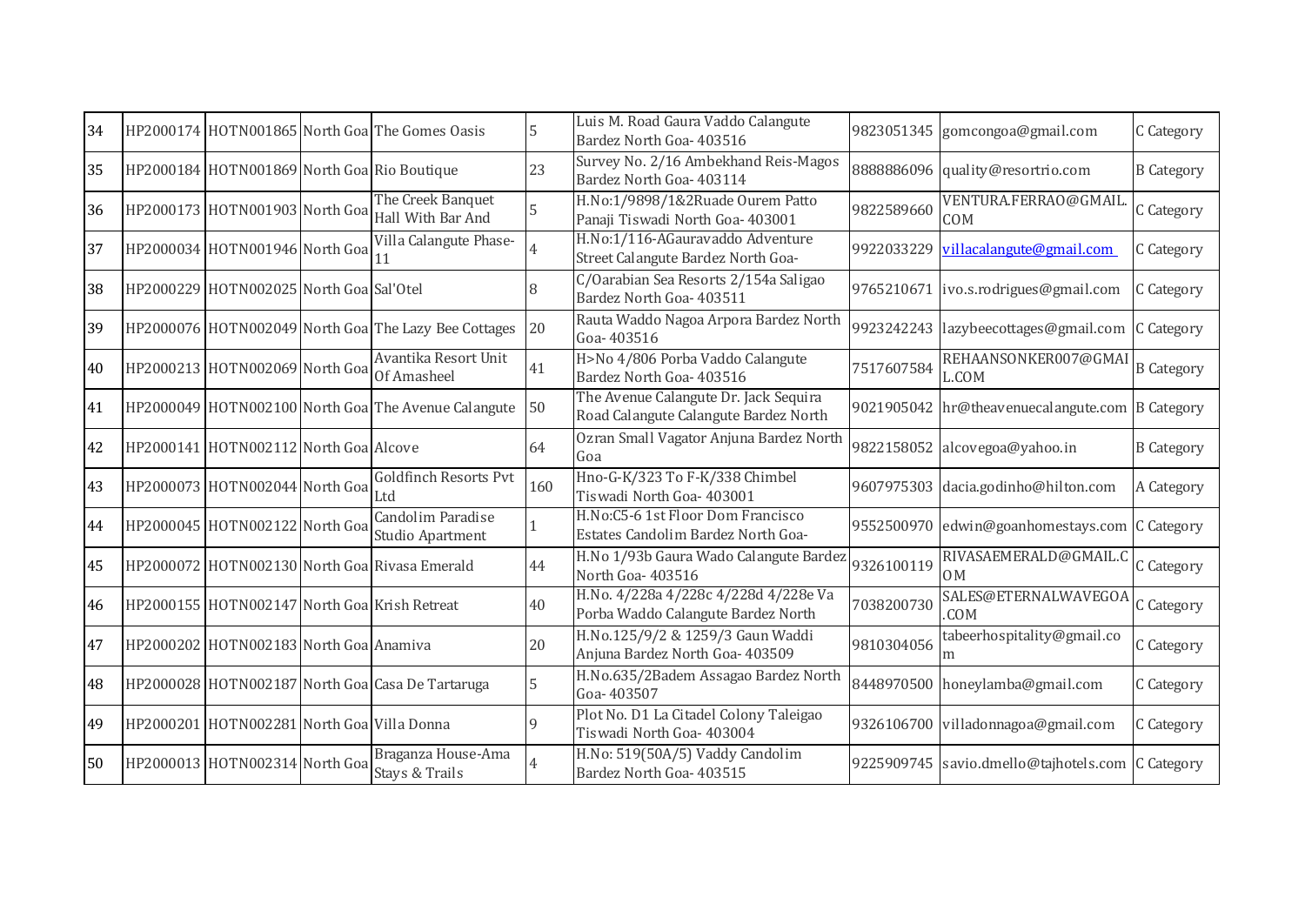| 51 | HP2000012 HOTN002315 North Goa               | Cardozo House-Ama<br>Stays & Trails                  |    | H.No. 312(28/4) Bamon-Vaddo Candolim<br>Bardez North Goa- 403515                |            | 9225909745 savio.dmello@tajhotels.com C Category |                   |
|----|----------------------------------------------|------------------------------------------------------|----|---------------------------------------------------------------------------------|------------|--------------------------------------------------|-------------------|
| 52 | HP2000070 HOTN002324 North Goa Baga High Q   |                                                      | 21 | H.No. 7/161 Saunta Vaddo Calangute<br>Bardez North Goa- 403516                  |            | 8698075125 raiesahmed05@gmail.com                | C Category        |
| 53 | HP2000093 HOTN002336 North Goa The Mint Goa  |                                                      | 24 | H.No. 4/8b Porba Waddo Calangute<br>Bardez North Goa- 403516                    |            | 9967422775 mathurhotels@gmail.com                | C Category        |
| 54 | HP2000151 HOTN002352 North Goa Hotel Reemz   |                                                      | 30 | H.No. 1710/8a 1710/8b 1710/8d<br>1710/10(1) To 1710/10(20) 710/9(21)            | 9960389890 | hotelreemzanjuna@gmail.co<br>m                   | C Category        |
| 55 | HP2000224 HOTN002354 North Goa Granpa'S Inn  |                                                      | 22 | H. No. 1269 Gaunwadi Anjuna Bardez<br>North Goa- 403509                         | 9822132110 | reservations@granpasinn.co<br>m                  | C Category        |
| 56 |                                              | HP2000148 HOTN002382 North Goa Captain Quarters      | 4  | H.No. 526/8 Baga Arpora Bardez North<br>Goa-403516                              |            | 9810039609 indianshoppe@gmail.com                | C Category        |
| 57 | HP2000146 HOTS000008 South Goa Hotel Paulino |                                                      | 8  | Behind Hospicio Pajifond Margao Salcete<br>South Goa                            |            | 9538341483 hotelpaulinogoa@gmail.com C Category  |                   |
| 58 |                                              | HP2000264 HOTN002383 North Goal Grand Vatika Resort  | 16 | H.No. 51/2 Madhalawada Arambol<br>Pernem North Goa- 403524                      | 7428830867 | grandvatikaresort@gmail.co<br>m                  | C Category        |
| 59 | HP2000050 HOTN002400 North Goa Villa Siolim  |                                                      |    | H.No. 677/5 Siolim Bardez North Goa-<br>403512                                  |            | 9225909745 savio.dmello@tajhotels.com C Category |                   |
| 60 | HP2000139 HOTN002409 North Goa               | Koteshwar Lodging<br>And Bording                     | 5  | Survey No-7/43 Bhaillipeth Bicholim<br>Bicholim North Goa- 403504               |            | 8806764241 koteshwartiles@gmail.com              | C Category        |
| 61 |                                              | HP2000206 HOTN002412 North Goa Regent Laguna         | 44 | 860/3 Suranto Waddo Anjuna Bardez<br>North Goa-403509                           |            | 8080093253 info@regentlaguna.com                 | C Category        |
| 62 |                                              | HP2000135 HOTS000034 South Goa Palolem Beach Resort  | 21 | Palolem Canacona Canacona South Goa-<br>403702                                  |            | 9764442775 Info@cubagoa.com                      | C Category        |
| 63 | HP2000222 HOTS000041 South Goa Hotel La Flor |                                                      | 35 | Erasmo Carvalho Street Margao Salcete<br>South Goa- 403601                      |            | 9923125929 laflorgoa@gmail.com                   | C Category        |
| 64 |                                              | HP2000179 HOTS000035 South Goa Elenjickal Hotel Saaj | 28 | Near Telephone Exchange Margao Salcete<br>South Goa-403601                      | 9890071887 | geegigeorge@gmail.com                            | C Category        |
| 65 |                                              | HP2000196 HOTS000054 South Goa Alagoa Resorts        | 36 | H No 82/B/1 Ranwaddo Betelbatim<br>Salcete South Goa                            | 9923076670 | MAIL@ALAGOARESORT.CO                             | C Category        |
| 66 | HP2000244 HOTS000057 South Goa               | Seasons Hotels &<br>Resorts                          | 36 | 2/8412-8414 Premises 2nd 3rd & 4th<br>Floor Bldg A Fatorda Margao Salcete       | 9823360536 | purchase@seasonshotelgoa.<br>com                 | <b>B</b> Category |
| 67 | HP2000167 HOTS000082 South Goa               | Royal Orchid Beach<br>Resort & Spa                   | 69 | 183/2 Francisco Pereira Waddo Uttorda<br>Beach Utorda Salcete South Goa- 403713 | 8805013559 | ufc.galaxy@royalorchidhotel<br>s.com             | <b>B</b> Category |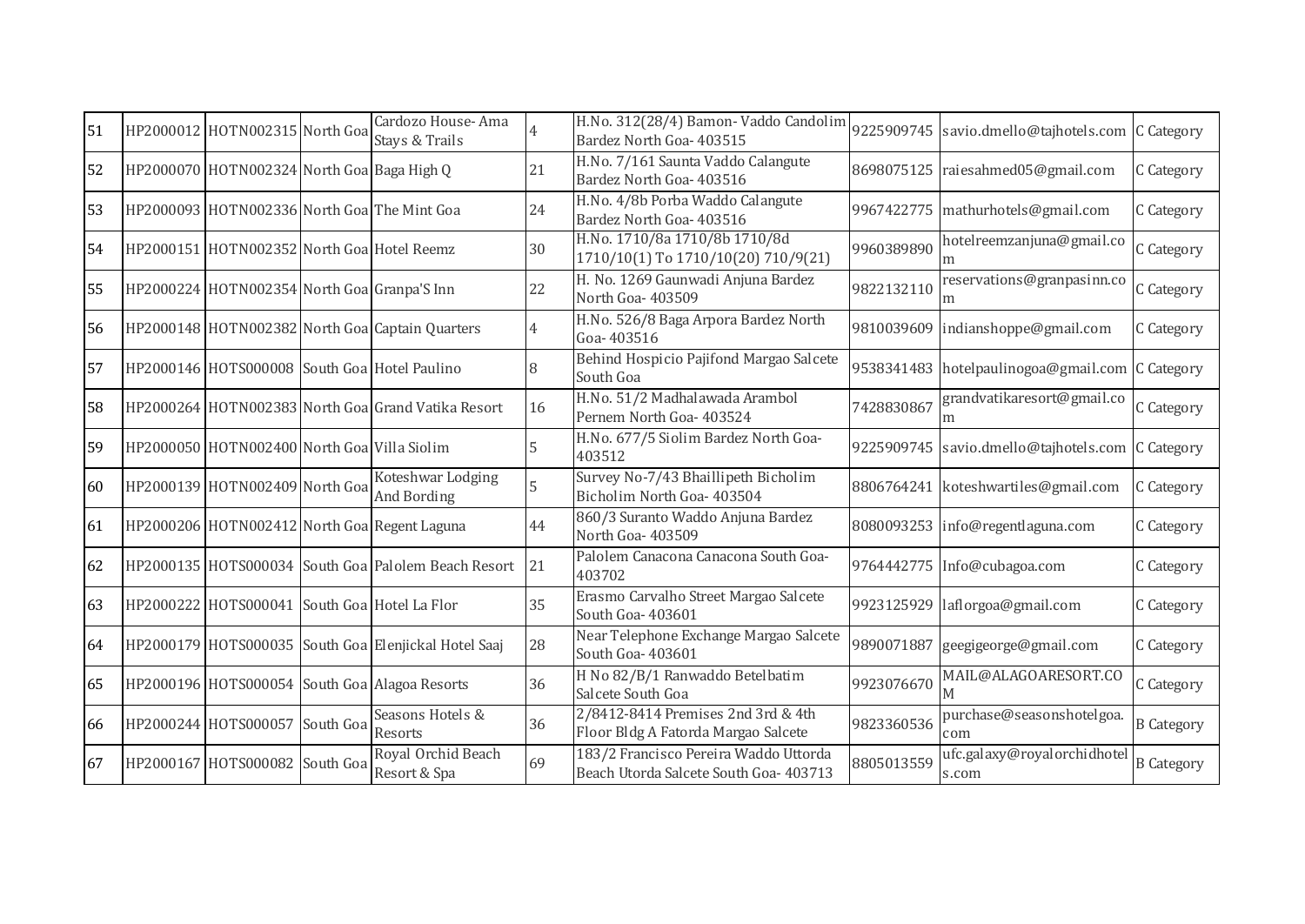| 68 | HP2000014 HOTS000090 South Goa              | Hotel Lapaz Gardens<br>Pvt. Ltd.                     | 74  | Swatantra Path Vasco Da Gama Mormugao<br>Mormugao South Goa- 403802         | 8668797217 | lapaz@bsnl.in                                    | A Category        |
|----|---------------------------------------------|------------------------------------------------------|-----|-----------------------------------------------------------------------------|------------|--------------------------------------------------|-------------------|
| 69 | HP2000278 HOTS000100 South Goa              | The Lalit Golf & Spa<br>Resort                       | 255 | Rajbag Canacona Canacona South Goa                                          |            | 9860192000 goaresv@thelalit.com                  | A Category        |
| 70 |                                             | HP2000019 HOTS000129 South Goa Heritage Village Club | 97  | Arossim Cansaulim Mormugao South<br>Goa-403712                              |            | 9890416961 guitry@selecthotels.in                | A Category        |
| 71 | HP2000102 HOTS000137 South Goa Lotus Inn    |                                                      | 27  | Lotus Towers Above P.N.B Bank Margao<br>Salcete South Goa- 403601           |            | 9689128399 lotusinn.margao@gmail.com C Category  |                   |
| 72 |                                             | HP2000113 HOTS000141 South Goa Joecons Beach Resorts | 101 | H.No-1795/H Calvaddo Benaulim Salcete<br>South Goa- 403716                  | 9011070240 | gm@joeconsbeachresort.co                         | A Category        |
| 73 |                                             | HP2000121 HOTS000192 South Goa Hotel Royal Palace    | 13  | 3rd Floor Karma Point Bldg Mormugao<br>Mormugao South Goa- 403802           | 9823551571 | hrpalacegoa@yahoo.com                            | C Category        |
| 74 | HP2000036 HOTS000198 South Goa Taj Exotica  |                                                      | 140 | Calwaddo Benaulim Salcete South Goa                                         |            | 9282244092 satish.raj@tajhotels.com              | A Category        |
| 75 |                                             | HP2000162 HOTS000201 South Goa Hotel Goan Maharaja   | 18  | Nagoa Verna Verna Salcete South Goa                                         | 9923144313 | hotelgoanmaharaja@gmail.c<br>om                  | C Category        |
| 76 |                                             | HP2000069 HOTS000202 South Goa Dudhsagar Spa Resort  | 24  | Near Mollem Checkpost Dharbandora<br>Molem Sanguem South Goa                | 9225907107 | director@sandahotels.com                         | <b>B</b> Category |
| 77 | HP2000065 HOTS000212 South Goa              | Harp Resorts Pvt Ltd<br><b>Unit Baywatch Resort</b>  | 101 | H.No-107/10 Sernabatim Colva Salcete<br>South Goa- 403708                   | 9225907107 | director@sandahotels.com                         | A Category        |
| 78 | HP2000080 HOTS000232 South Goa              | Club Mahindra Varca<br><b>Beach Resort</b>           | 209 | Pedda Dumottem Varca Salcete South Goa                                      | 9643004404 | tanay.singh@mahindraholid<br>ays.com             | A Category        |
| 79 | HP2000114 HOTS000275 South Goa              | Club Mahindra<br><b>Emerald Palms</b>                | 106 | H.No-222/2 223/1 Pedda Varca Salcete<br>South Goa                           | 7030123478 | debashis.pal@mahindraholi<br>days.com            | A Category        |
| 80 | HP2000110 HOTS000253 South Goa Ikshaa       |                                                      | 3   | H.No-577/A Orgao Loutulim Salcete South<br>Goa-403718                       |            | 9881281009 nyaragoa@gmail.com                    | C Category        |
| 81 | HP2000051 HOTS000255 South Goa              | Royal Goan Beach Club<br>Haathi Mahal                | 149 | Haathi Mahal Mobor Cavelossim Salcete<br>South Goa                          |            | 9673240725 datta.patil@karmagroup.com B Category |                   |
| 82 |                                             | HP2000176 HOTS000278 South Goa Kamlanand Hotel       | 11  | Near Old Railway Station Margao Salcete<br>South Goa                        |            | 9767736618 sainarayank@yahoo.com                 | C Category        |
| 83 | HP2000125 HOTS000285 South Goa              | Planet Hollywood<br>Beach Resort Goa                 | 115 | H.No-30/3 Acsona Waddo Utorda Salcete<br>South Goa                          | 9923037673 | fc@planethollywoodgoa.co                         | A Category        |
| 84 | HP2000055 HOTS000290 South Goa Hotel Tanish |                                                      | 24  | Reliance Trade Centre Near Grace Church<br>V.V. Rd Margao Salcete South Goa |            | 9822166061 hoteltanishgoa@gmail.com              | C Category        |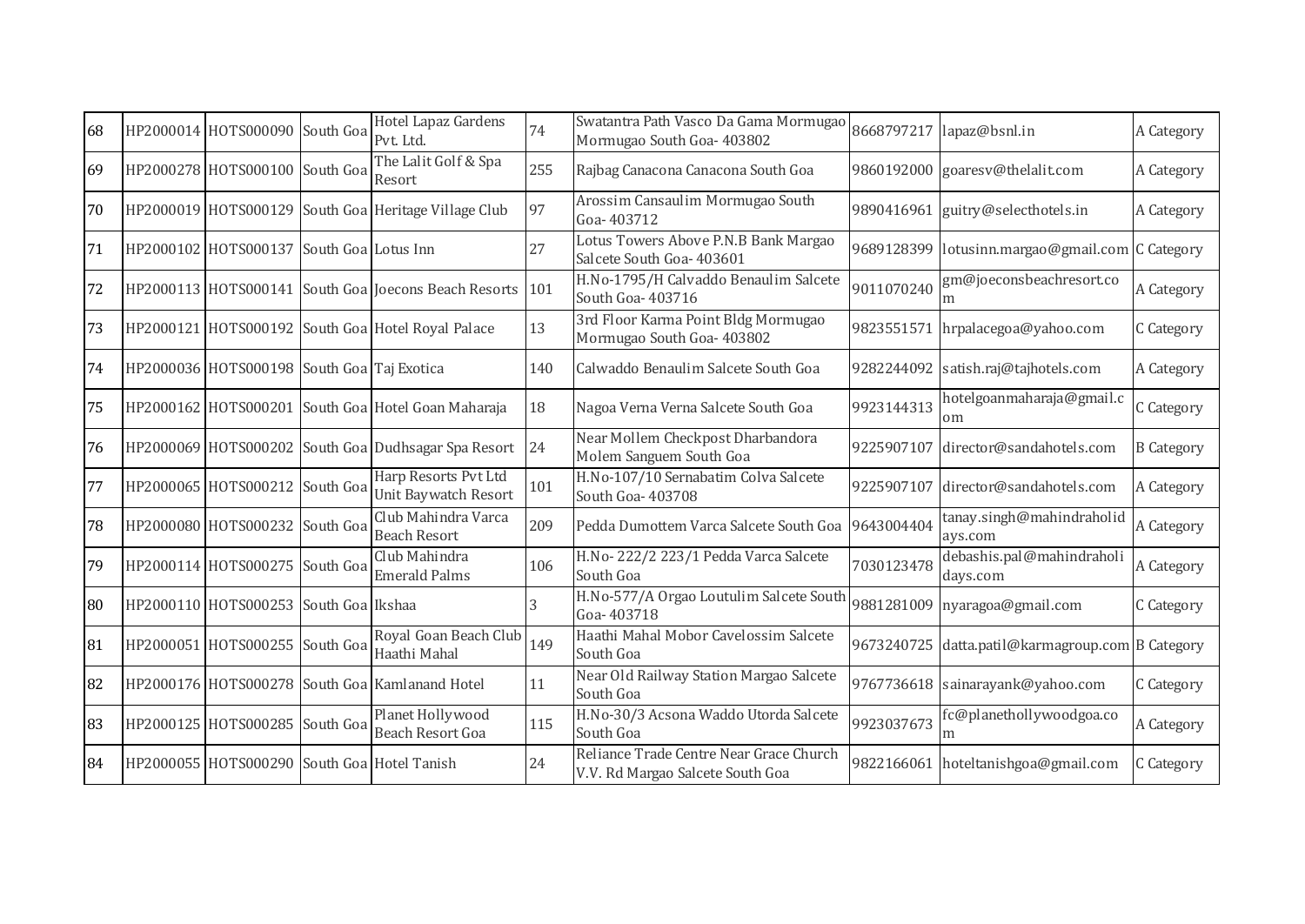| 85  | HP2000144 HOTS000327                        | South Goa Vinson'S Cottages                              | 10           | H.No-387/1 Behind Hdfc Bank 4thward<br>Colva Salcete South Goa             | 9822896802 | vinsonscottagesgoa@gmail.c<br>om  | C Category        |
|-----|---------------------------------------------|----------------------------------------------------------|--------------|----------------------------------------------------------------------------|------------|-----------------------------------|-------------------|
| 86  |                                             | HP2000089 HOTS000332 South Goa Maharaja Hotels           | 37           | Opp Hindustan Petroleum Vasco-Da-<br>Gama Mormugao Mormugao South Goa-     | 9920261611 | md@maharajahotelsgoa.in           | <b>B</b> Category |
| 87  |                                             | HP2000067 HOTS000364 South Goa Hotel Poonam              | 40           | Pimpalkatta Old Station Road Margao<br>Salcete South Goa- 403601           | 8208270376 | contacthotelpoonam@gmail<br>com   | C Category        |
| 88  |                                             | HP2000047 HOTS000403 South Goa The Center Court Hotel 20 |              | H.No. 466 Guneavaddo 1st Fatrade Road<br>Varca Salcete South Goa- 403721   | 7722001122 | centercourtgoa@gmail.com          | <b>B</b> Category |
| 89  |                                             | HP2000263 HOTS000407 South Goa Shikara Beach Resort      | 12           | 389/B/S-55 & F-17 Luisa By The Sea<br>Cavelossim Salcete South Goa- 403731 | 9271293152 | info@shikarabeachresort.co<br>m   | C Category        |
| 90  | HP2000081 HOTS000437                        | South Goa Sanrit Hotel                                   | 50           | Joao Santan Gomes Road Opp Old Railway<br>Station Margao Salcete South Goa | 9823116505 | sanrithotel@gmail.com             | C Category        |
| 91  |                                             | HP2000225 HOTS000453 South Goa Colva Tavern Pvt Ltd      | 23           | 4th Ward Colva Salcete South Goa                                           | 9503401366 | Casacolva@gmail.com               | C Category        |
| 92  |                                             | HP2000085 HOTS000469 South Goa Hotel Dewa Goa            | $\mathbf{Q}$ | H.No-232/Gf1 Nh 17b Near Dominos<br>Pizza Dabolim Mormugao South Goa       |            | 9960363553 Denodr007@gmail.com    | C Category        |
| 93  | HP2000115 HOT0000073 North Goa              | Primo Bom Terra<br>Verde                                 | 48           | E 4/263 Agarvaddo Calangute Bardez<br>North Goa-403516                     | 9422444471 | pbomtv@gmail.com                  | <b>B</b> Category |
| 94  | HP2000098 HOTN000151 North Goa Ginger Hotel |                                                          | 135          | Complex Edc Patto Panaji Tiswadi North<br>Goa-403001                       | 9717913457 | hm.goa@gingerhotels.com           | <b>B</b> Category |
| 95  |                                             | HP2000112 HOTN000312 North Goa Chalston Hotel            | 67           | H. No 6/32/B Cobra Vaddo Calangute<br>Bardez North Goa- 403516             | 9822102021 | chalston@chalstoningoa.co         | C Category        |
| 96  | HP2000136 HOTN000166 North Goa              | Golden Tulip Goa-<br>Grand View Hotels Pvt.              | 52           | H.No.315/A/G1-G5315/B/G1-G2 Bamon<br>Vaddo Candolim Bardez North Goa-      | 8380035808 | fom.goa@goldentulipindia.c<br>om  | <b>B</b> Category |
| 97  |                                             | HP2000092 HOTN000223 North Goa Hotel Rajdhani            | 35           | Dr Atmaram Borkar Road Panaji Tiswadi<br>North Goa-403001                  | 8408088771 | rajdhanih@yahoo.com               | <b>B</b> Category |
| 98  | HP2000075 HOTN000194 North Goa              | Sun Village Resorts Pvt<br>Ltd                           | 135          | H.No.505/1ABCDEF&GSanqwadi Arpora<br>Bardez North Goa- 403516              |            | 8378947894 gm.goa@prideresorts.in | A Category        |
| 99  |                                             | HP2000159 HOTN000172 North Goa Hotel Shaurya             | 10           | Rambhuvan Wado Ribandar Panaji<br>Tiswadi North Goa                        |            | 9822123439 hotelshaurya@gmail.com | C Category        |
| 100 | HP2000046 HOTN000143 North Goa              | The Grand Leoney<br>Resort                               | 30           | H.No. 526/3f Vagator Beach Road Anjuna<br>Bardez North Goa- 403509         | 7744966777 | info@thegrandleoneyresort.c<br>om | <b>B</b> Category |
| 101 | HP2000128 HOTN000225 North Goa              | <b>Whispering Palms</b><br>Beach                         | 106          | Sinquerim Beach Waddi Candolim Bardez<br>North Goa-403515                  | 9970094237 | jacobjohn7@gmail.com              | A Category        |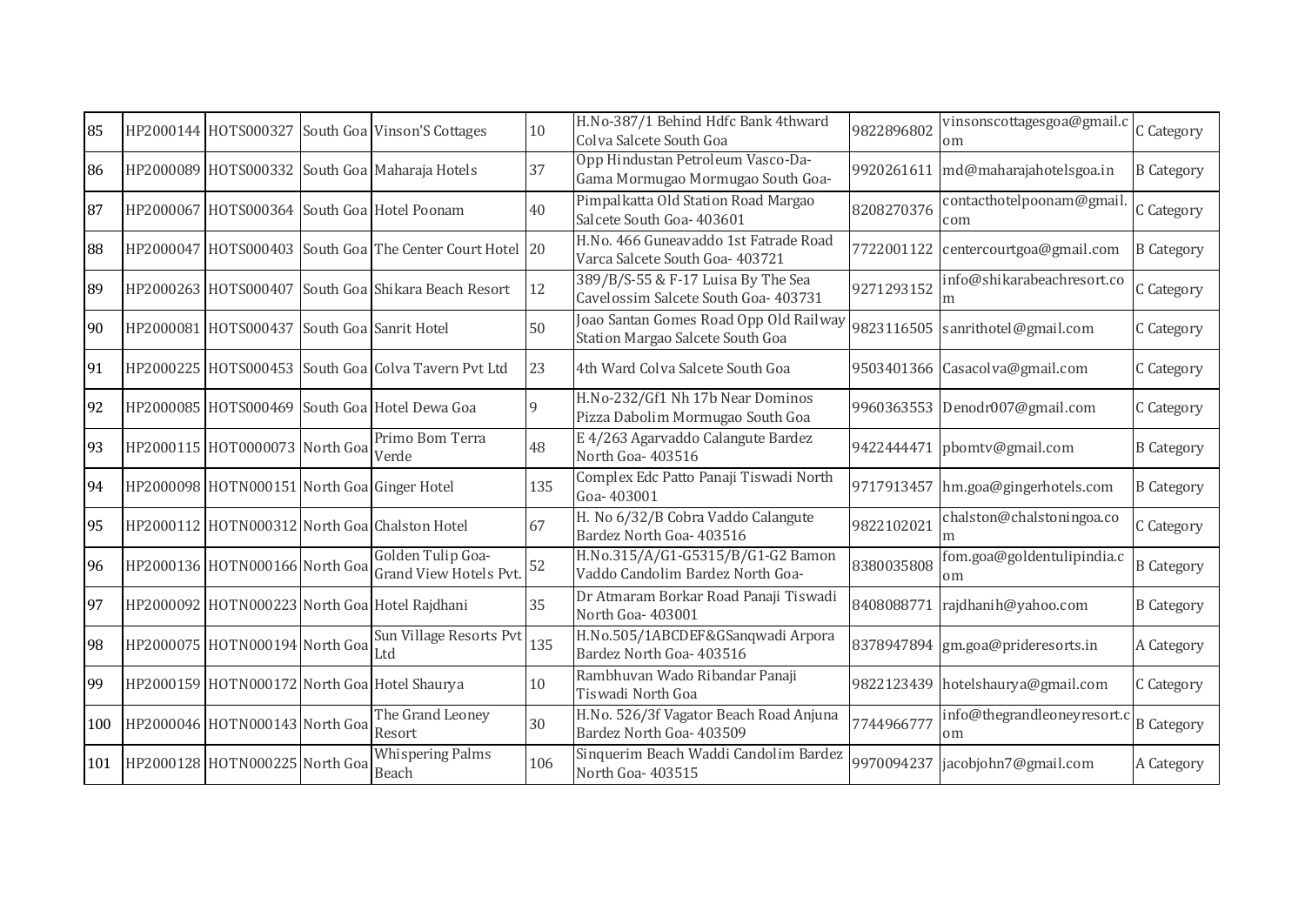| 102 | HP2000249 HOTN000266 North Goa The O Hotel    |                                                         | 75  | S.No.114/1 Dando Candolim Bardez<br>North Goa- 403515                      |            | 9503000006 project@ohotelsindia.com              | A Category        |
|-----|-----------------------------------------------|---------------------------------------------------------|-----|----------------------------------------------------------------------------|------------|--------------------------------------------------|-------------------|
| 103 | HP2000111 HOTN000295 North Goa                | Safira River Front<br>Resort                            | 12  | H.No. 129/1 Naroji Wada Morgim Pernem<br>North Goa-403512                  |            | 9158881675 admin@safiragoa.com                   | C Category        |
| 104 |                                               | HP2000252 HOTN000310 North Goal Goveia Holiday Homes 24 |     | H.No-1291a Arady Candolim Bardez<br>North Goa-403515                       |            | 7768070202 gingertreegoveia@gmail.com B Category |                   |
| 105 |                                               | HP2000122 HOTN000347 North Goa Marquis Hotels Ltd       | 81  | H.No-206 A Dando Candolim Candolim<br>Bardez North Goa- 403515             | 9822124714 | SIMON@MARQUISHOTELS.                             | <b>B</b> Category |
|     |                                               | 106 HP2000086 HOTN000377 North Goa Hotel 4 Pillars      | 16  | Rua De Ourem Opp Neugi Nagar Panaji<br>Tiswadi North Goa                   |            | 9822983323 hotel4pillars@gmail.com               | C Category        |
| 107 | HP2000100 HOTN000397 North Goa Panjim Inn     |                                                         | 24  | H.No- E-212 31st January Road Mala<br>Fontainhas Panaji Tiswadi North Goa- | 9823025748 | reservations@panjiminn.co                        | <b>B</b> Category |
| 108 |                                               | HP2000058 HOTN000402 North Goa At Home - Home Stay      |     | Nagali Taleigao Tiswadi North Goa-<br>403001                               | 8806448765 | sidhanthospitality@gmail.co<br>m                 | C Category        |
| 109 | HP2000129 HOTN000424 North Goa                | Goa Highridge<br>Residency                              | 11  | H.No-171 Nagalli Hills Dona Paula<br>Taleigao Tiswadi North Goa- 403004    |            | 9823324244 goahighridge@yahoo.co.in              | C Category        |
| 110 |                                               | HP2000153 HOTN000456 North Goa Shubhankar Heritage      | 21  | H. No 121-1Nr Konkan Railway Station<br>Karmali Old Goa Tiswadi North Goa- | 9822130235 | shubhadakundaikar@gmail.<br>om                   | C Category        |
|     | 111 HP2000186 HOTN000490 North Goa Resort Rio |                                                         | 82  | Tambudki Arpora Bardez North Goa-<br>403518                                |            | 8888886096 admin@resortrio.com                   | A Category        |
| 112 | HP2000010 HOTN000492 North Goa                | Taj Fort Aguada Resort<br>& Spa Goa                     | 145 | Sinquerim Candolim Bardez North Goa-<br>403515                             |            | 9225909745 savio.dmello@tajhotels.com            | A Category        |
| 113 | HP2000011 HOTN000493 North Goa                | Taj Holiday Village<br>Resort \$ Spa Goa                | 142 | Dando Candolim Bardez North Goa-<br>403515                                 |            | 9225909745 savio.dmello@tajhotels.com A Category |                   |
| 114 |                                               | HP2000138 HOTN000499 North Goa Knowell Resorts          | 6   | H.No. 233/1 Bella Vista Sangolda Bardez<br>North Goa-470351                |            | 9890187499 knowellresorts@gmail.com              | C Category        |
| 115 |                                               | HP2000059 HOTN000509 North Goa The Hawaii Comforts      | 16  | Hawaii Beach Road Next To Police<br>Outpost Panaji Tiswadi North Goa-      | 8806448765 | sidhanthospitality@gmail.co<br>m                 | C Category        |
|     | 116 HP2000117 HOTN000578 North Goa            | Prainha Resort By The<br>Sea                            | 45  | Near State Bank Of India Dona Paula<br>Panaji Tiswadi North Goa- 403004    | 9823522929 | prainharesort@gmail.com                          | <b>B</b> Category |
|     |                                               | 117 HP2000191 HOTN000512 North Goa Rio Residancy        | 46  | Tambudki Arpora Bardez North Goa-<br>403518                                |            | 8888886096 admin@resortrio.com                   | <b>B</b> Category |
|     |                                               | 118 HP2000082 HOTN000522 North Goa Varanda Do Mar       | 35  | Miramar Panaji Tiswadi North Goa-<br>403002                                |            | 7774063592 accounts@varandadomar.in              | <b>B</b> Category |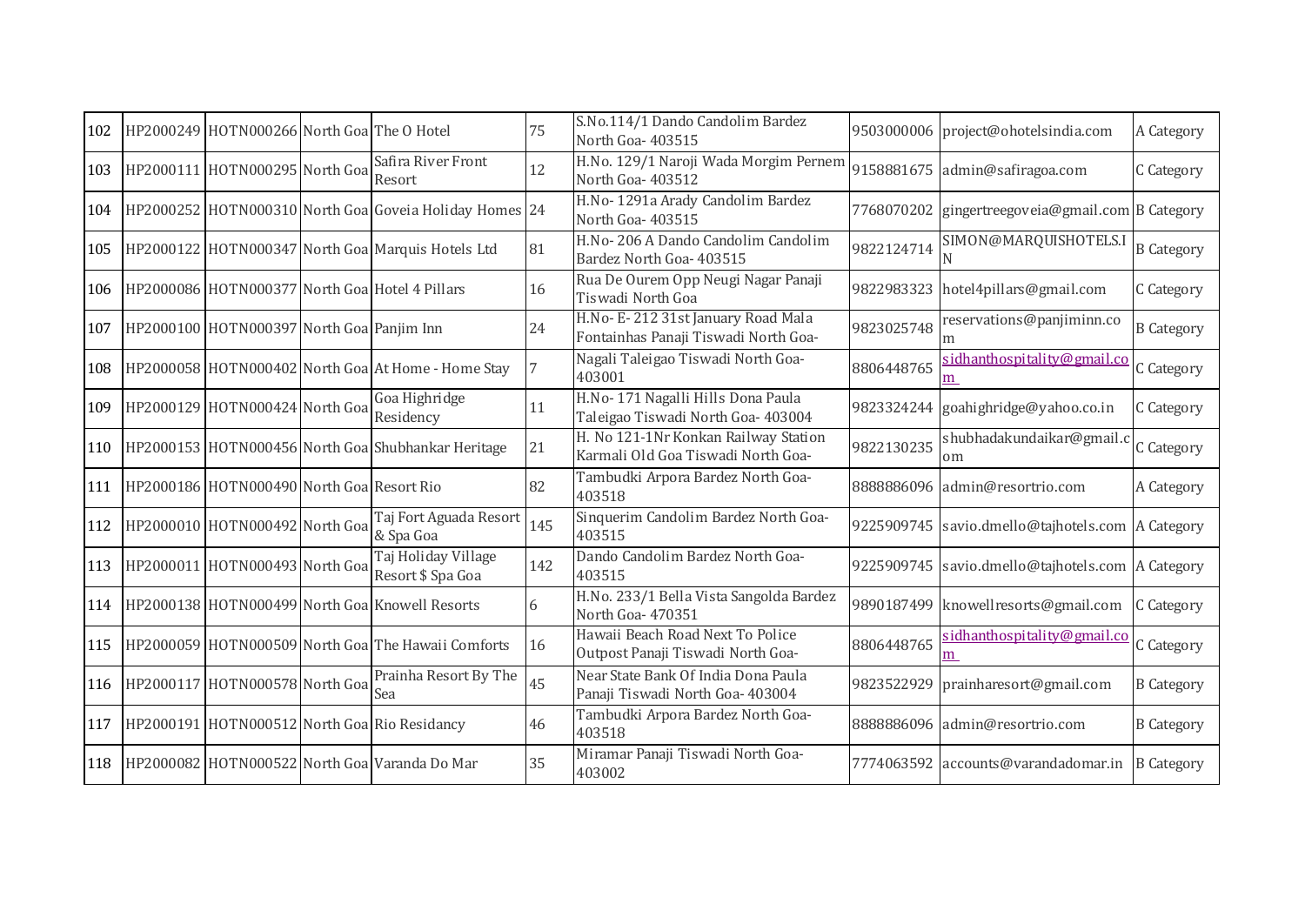| 119 |                                               | HP2000077 HOTN000531 North Goa Hotel Embassy Suites  | 19  | H.No:196-D Umta Waddo Calangute<br>Bardez North Goa- 403516                 | 9890140426 | sanjaytomar_goa@yahoo.co.i                     | C Category        |
|-----|-----------------------------------------------|------------------------------------------------------|-----|-----------------------------------------------------------------------------|------------|------------------------------------------------|-------------------|
| 120 | HP2000043 HOTN000539 North Goa                | <b>Country Inn And Suites</b><br>By Carlson Goa      | 122 | H.No. 326 F Bamonwaddo C/O Navelkar<br>Landmarks Candolim Bardez North Goa- |            | 7875757474 gm@ciscandolimgoa.in                | A Category        |
| 121 | HP2000083 HOTN000542 North Goa Salida Del Sol |                                                      | 15  | Panjim Panaji Tiswadi North Goa- 403001 7721982266 hr@shivsamarth.com       |            |                                                | C Category        |
| 122 | HP2000193 HOTN000554 North Goa                | Lemon Tree Amarante<br><b>Beach Resort</b>           | 60  | H.No- 475 (34/5) Candolim Bardez North<br>Goa-403515                        | 9810426387 | gm.abr@lemontreehotels.co<br>m                 | <b>B</b> Category |
| 123 | HP2000026 HOTN000564 North Goa Hotel Vivanta  |                                                      | 172 | D. B. Bandodkar Road. St. Inez Junction<br>Panaji Tiswadi North Goa- 403001 | 9923655781 | suhash.bose@tajhotels.com                      | A Category        |
| 124 | HP2000123 HOTN000576 North Goa                | <b>Westwood Guest</b><br>House                       | 12  | H.No. 264/80 Alto Saulem Pilerne Bardez<br>North Goa-403114                 |            | 9850024433 karankumar.imc@gmail.com C Category |                   |
| 125 |                                               | HP2000105 HOTN000580 North Goa Hard Rock Hotel       | 135 | 370/14 Porbawado Calangute Bardez<br>North Goa-403516                       |            | 9823100069 liaison@hrhgoa.com                  | A Category        |
| 126 | HP2000269 HOTN000604 North Goa Casa Paradiso  |                                                      | 18  | Ghanekar Building Near Old Secreteriat<br>Panaji Tiswadi North Goa- 403001  |            | 8888884951 MASALVORS@GMAIL.COM                 | C Category        |
| 127 | HP2000199 HOTN000605 North Goa Paradise Inn   |                                                      | 20  | Gurunath Building Rua - De - Qurem<br>Panaji Tiswadi North Goa- 403001      | 8888884951 | masalvors@gmail.com                            | C Category        |
| 128 | HP2000042 HOTN000622 North Goa                | <b>Country Inn And Suites</b><br>By Radisson Goa     | 62  | Plot No-31 Edc Complex Patto Plaza<br>Panaji Tiswadi North Goa- 403001      |            | 8411004204 fc@cisgoapanjim.in                  | A Category        |
| 129 | HP2000062 HOTN000623 North Goa                | <b>Goa Marriott Resort</b><br>And Spa                | 190 | Miramar Panaji Goa. Panaji Tiswadi North<br>Goa-403001                      |            | 9819177783 glen.dsouza@marriott.com            | A Category        |
| 130 |                                               | HP2000022 HOTN000635 North Goa Neelams The Grand     | 143 | Naika Waddo Postoffice Road Calangute<br>Bardez North Goa- 403516           |            | 9011086407 hr@thegrandgoa.com                  | A Category        |
| 131 |                                               | HP2000023 HOTN000639 North Goa Neelams The Glitz     | 45  | H.No-260/B Naikawaddo Postoffice Road<br>Calangute Bardez North Goa- 403516 |            | 9011086407 hr@thegrandgoa.com                  | A Category        |
| 132 | HP2000188 HOTN000669 North Goa Rio Royale     |                                                      | 58  | Ghorbhat Wado Arpora Bardez North Goa-<br>403518                            | 8888886096 | admin@resortrio.com                            | A Category        |
| 133 |                                               | HP2000272 HOTN000678 North Goa Hotel Kamal Palace    | 22  | Neugi Nagar Mala Panaji Tiswadi North<br>Goa-403001                         | 8208493279 | krishanpalsiwach01@gmail<br>com                | C Category        |
|     |                                               | 134 HP2000118 HOTN000764 North Goa Dimar Beach Hotel | 24  | H. No. 5/103 A Umta Vaddo Calangute<br>Bardez North Goa                     |            | 9422444471 pbomtv@gmail.com                    | C Category        |
| 135 |                                               | HP2000251 HOTN000792 North Goa Ronil Beach Resort    | 125 | Sauta WaddoH.No 7/2496 Calangute<br>Bardez North Goa- 403516                |            | 9657196200 hr@ronilgoa.com                     | A Category        |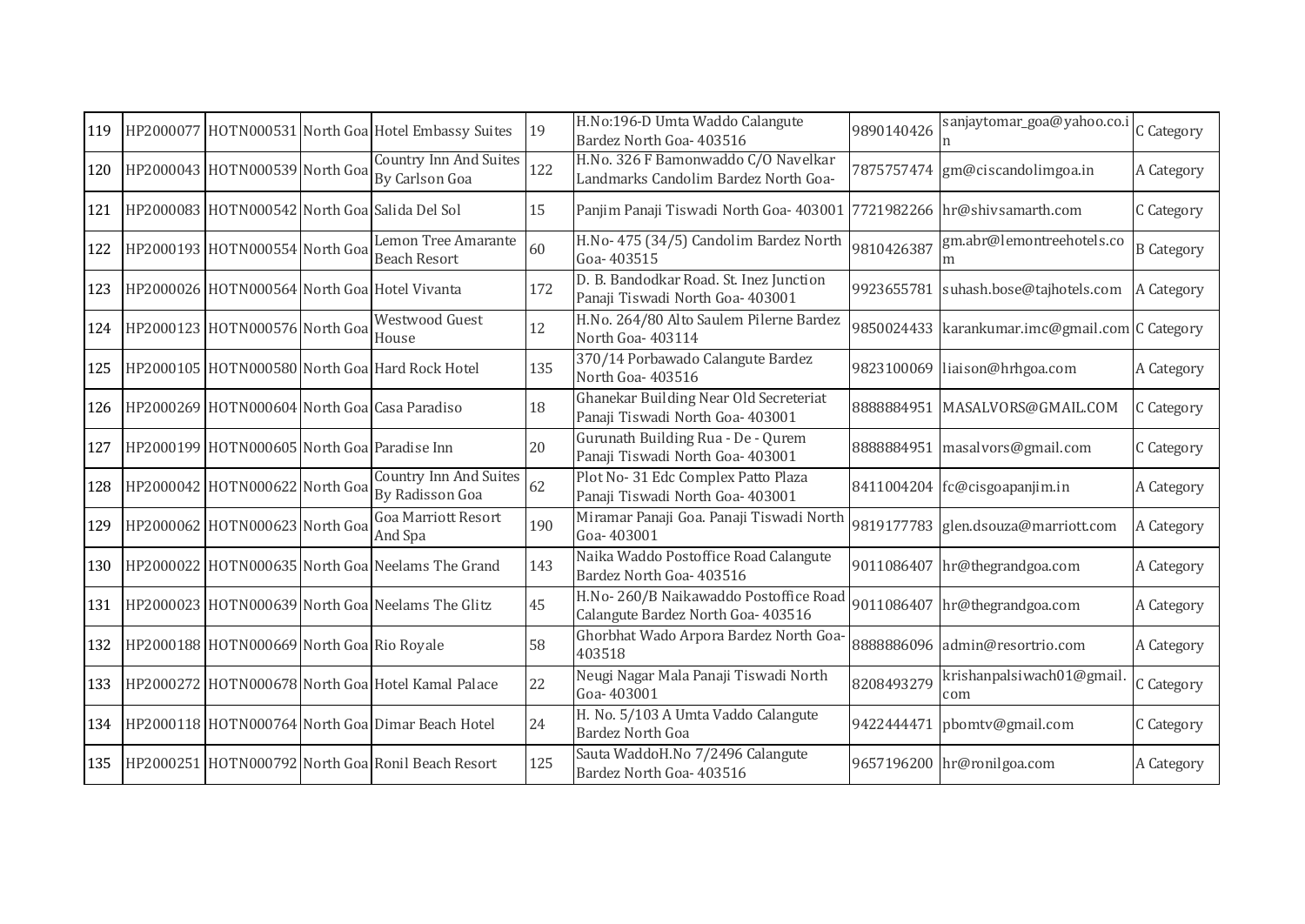| 136 | HP2000032 HOTN000812 North Goa                   | Villa Calangute Phasa 1<br>& 2                     | 10  | H.No. 1/230 C & B Gaura Waddo<br>Calangute Bardez North Goa                 | 9922033229 | villacalangute@gmail.com                        | C Category        |
|-----|--------------------------------------------------|----------------------------------------------------|-----|-----------------------------------------------------------------------------|------------|-------------------------------------------------|-------------------|
| 137 |                                                  | HP2000037 HOTN000832 North Goa Ocean Palms Goa     | 85  | Opp. Holiday Street Gaura Vaddo<br>Calangute Bardez North Goa- 403516       | 8888884709 | info@qualityinnoceanpalms<br>goa.com            | <b>B</b> Category |
| 138 |                                                  | HP2000021 HOTN000842 North Goa Coco Shambhala      | 8   | Coco Shambhala Villas Patrimonio Nerul<br>Bardez North Goa- 403114          |            | 9372267182 info@cocoshambhala.com               | C Category        |
| 139 |                                                  | HP2000015 HOTS000539 South Goa The Leela Goa       | 206 | The Leela Goa Mobor Cavelossim Salcete<br>South Goa                         |            | 9890402682 shridhar.nair@theleela.com           | A Category        |
| 140 |                                                  | HP2000106 HOTS000516 South Goa Acacia Palms Resort | 60  | Survey No 23/13 23/17 23/15 4th Ward<br>Colva Salcete South Goa- 403708     | 9766614312 | Laura.f@mahindraholidays.c<br>om                | A Category        |
| 141 |                                                  | HP2000078 HOTS000655 South Goa Hotel Annapurna     | 14  | Near Railway Flyover Margao Salcete<br>South Goa- 403601                    |            | 9822689083 adityakerkar163@gmail.com C Category |                   |
| 142 | HP2000074 HOTS000660 South Goa Hotel Citadel     |                                                    | 36  | St Jose Vaz Road Opposite Tourist<br>Residency Mormugao Mormugao South      | 9890767983 | damodar3citadel@gmail.co<br>m                   | C Category        |
| 143 | HP2000052 HOTN002450 North Goa 3102bce           |                                                    | 37  | H.No. 187/14 Deulwada Anjuna Bardez<br>North Goa-403509                     |            | 9831187046 gm.goa@3102bce.com                   | <b>B</b> Category |
| 144 |                                                  | HP2000308 HOTS000504 South Goa Hotel City Central  | 20  | H.No. 7/8/212/1(2) 1st & 2nd Floor<br>Sadar Tisk Opposite Hdfc Ponda Ponda  | 9890495331 | citycentralgoa@gmail.com                        | C Category        |
| 145 | HP2000044 HOTN002246 North Goa Casa Seaesta      |                                                    | 12  | H.No 202 Girkar Wada Arambol Pernem<br>North Goa- 403524                    | 9011044818 | casa.seaesta.arambol@gmail<br>com               | C Category        |
| 146 |                                                  | HP2000288 HOTN000391 North Goa Panjim Peoples      |     | H.No-182 C-4 31st January Road<br>Fontainhas Panaji Tiswadi North Goa-      | 9130074667 | reservations@panjiminn.co<br>m                  | C Category        |
| 147 |                                                  | HP2000320 HOT0000058 North Goal Goveia Resort      | 24  | H No 1704/3 A B & C Gumat Vaddo<br>Anjuna Bardez North Goa- 403509          | 9850558225 | gingertreegoveia@gmail.com C Category           |                   |
| 148 | HP2000041 HOTS000581 South Goa                   | Mariaariose-Melody<br>Of The Sea                   | 15  | 1/6-B Gallint Opp 1st Navy Gate Alto<br>Dabolim Chicolna Mormugao South Goa | 9309765526 | hotelmariaariose@gmail.co<br>m                  | C Category        |
| 149 | HP2000040 HOTN000630 North Goa Viva Baga         |                                                    | 19  | Baga Main Road Opp. Cafe Coffee<br>Khobravado Calangute Bardez North Goa-   |            | 9028278198 contact@vivabaga.com                 | C Category        |
| 150 | HP2000027 HOTN000455 North Goa                   | Novotel Goa Shrem<br>Hotel                         | 149 | Anna Vaddo Candolim Bardez North Goa-<br>403515                             |            | 8408887481 H8855-GM@ACCOR.COM                   | A Category        |
|     | 151   HP2000241 HOTS000500 South Goa Goa La Vida |                                                    | 71  | H.No-605/D Pedda Nomeio Varca Salcete<br>South Goa                          | 9988055025 | Ranbir.s@sterlingholidays.c<br>om               | <b>B</b> Category |
| 152 | HP2000024 HOTN000454 North Goa                   | Novotel Goa Resorts<br>And Spa                     | 121 | H.No.784/A Pinto Vaddo Candolim<br>Bardez North Goa- 403515                 |            | 8408887481 H8855-GM@ACCOR.COM                   | A Category        |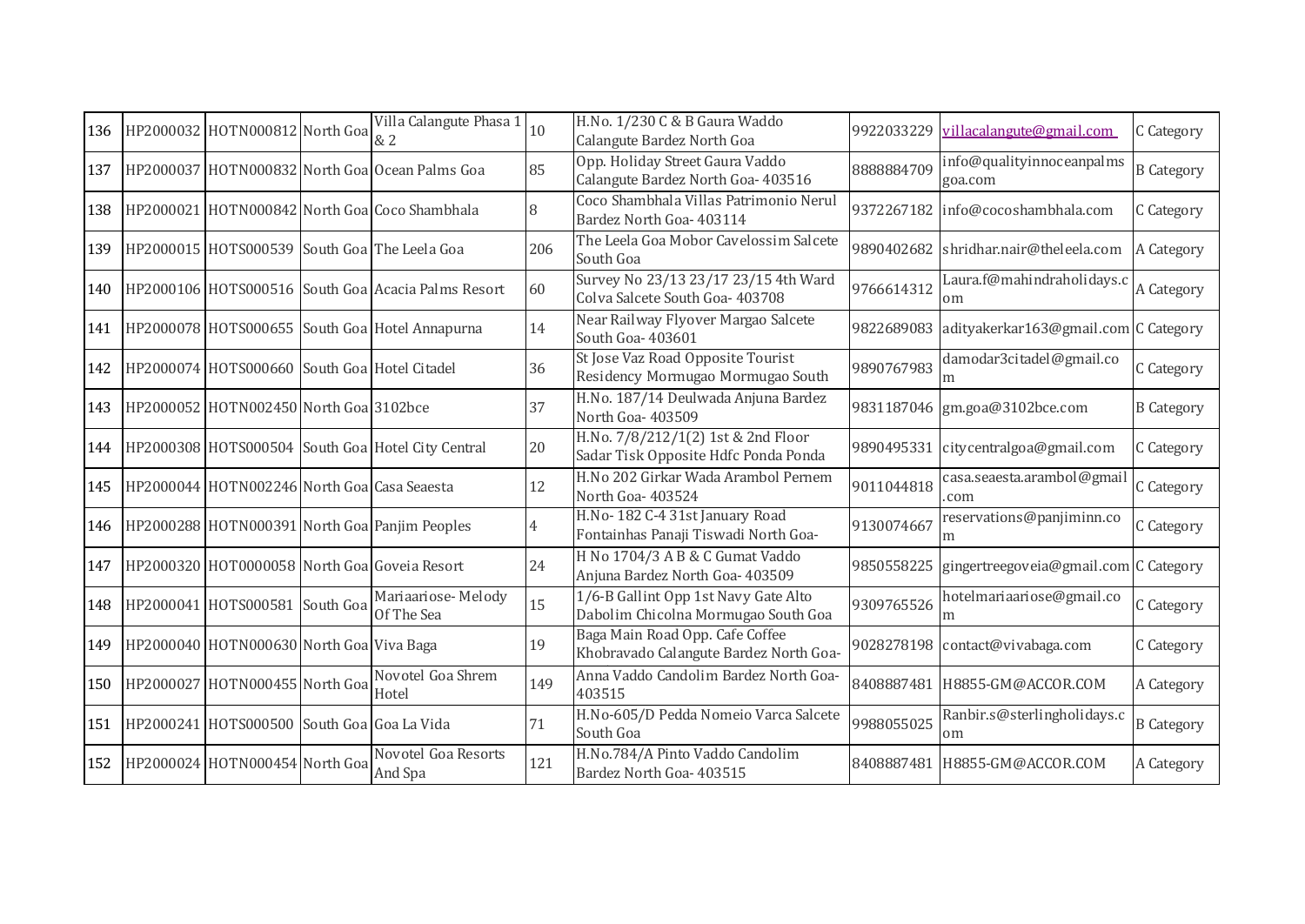| 153 |                                                   | HP2000158 HOTS000336 South Goa Sanman Hotels            | 16  | 2/55/C & 2/56/C(1) Vaddem Main Road<br>Vaddem Vasco- Da- Gama Mormugao           |            | 9822177313 vmsingbal@gmail.com       | <b>B</b> Category |
|-----|---------------------------------------------------|---------------------------------------------------------|-----|----------------------------------------------------------------------------------|------------|--------------------------------------|-------------------|
| 154 |                                                   | HP2000279 HOTS000337 South Goa Sea View Resorts         | 10  | H.No-39 Bogmalo Beach Road Gallint<br>Bogmalo Mormugao Mormugao South            |            | 9822177313 vmsingbal@gmail.com       | <b>B</b> Category |
| 155 | HP2000107 HOTS000235 South Goa                    | Mayfair Hideaway Spa<br>Resort                          | 30  | H.No- 1409/A Rangali Betul Velim Salcete<br>South Goa                            | 9225349001 | bikash.pradhan@mayfairhot<br>els.com | <b>B</b> Category |
|     |                                                   | 156 HP2000247 HOTN001026 North Goa House No 3/73d (Pgh) |     | Tivai Waddo Calangute Bardez North Goa-<br>403516                                |            | 9764380526 swizelflora@gmail.com     | C Category        |
| 157 |                                                   | HP2000226 HOTN002443 North Goa Sairaj Beach Resort      | 72  | H.No.2/130a/Ff 2/130a/Sf 2/130a/Tf<br>2/130a/Fourth Floor 2/130a/Fifth Floor     | 9822120925 | sairajbeachresortgoa@gmail.<br>com   | <b>B</b> Category |
|     | 158 HP2000103 HOTN001004 North Goa W Goa          |                                                         | 109 | Vagator Anjuna Bardez North Goa- 403509 9168616043 rakhi.mittal@whotels.com      |            |                                      | A Category        |
| 159 |                                                   | HP2000306 HOTN000896 North Goa Aguada Anchorage         | 12  | Nr Old Post Office Sequirem Candolim<br>Bardez North Goa- 403515                 |            | 9011086434 fm@aguadaanchorage.com    | <b>B</b> Category |
| 160 |                                                   | HP2000301 HOTN000137 North Goa Turtle Beach Resorts     | 114 | H.No 1435 Kannaikwada Morgim Pernem<br>North Goa-403512                          | 9158683373 | gm.mj@lemontreehotels.co<br>m        | <b>B</b> Category |
| 161 |                                                   | HP2000157 HOTS000774 South Goa Hotel Cosmique           | 55  | Near Krishna Temple Calconda Margao<br>Salcete South Goa- 403601                 |            | 9552559254 tejan@hotelcosmique.com   | <b>B</b> Category |
|     | 162 HP2000116 HOTS000754 South Goa Ginger Hotel   |                                                         | 47  | Near Margao Railway Station Malbhat<br>Margao Salcete South Goa- 403601          | 8446572796 | hm.goa-<br>madgaon@gingerhotels.com  | <b>B</b> Category |
| 163 |                                                   | HP2000190 HOTS000753 South Goa Sobit Sarovar Portico    | 48  | H.No. 357 Ward No.10 Palolem Canacona<br>Canacona South Goa- 403701              |            | 9881021110 gmsspg@sarovarhotels.com  | <b>B</b> Category |
| 164 |                                                   | HP2000260 HOTS000708 South Goa Villa Boa Ventura        | 24  | H No 174(17) Opp Zuari Gate Near Karma<br>Bay Villa Sancoale Mormugao South Goa- |            | 9872750750 contact@vedatmana.com     | C Category        |
| 165 |                                                   | HP2000025 HOTS000393 South Goa Hotel Surya Palace       | 20  | Plot No. 1 Opp To Durga Petrol Pump<br>Fatorda Margao Salcete South Goa-         | 9822157499 | hotelsuryapalace@gmail.co<br>m       | C Category        |
|     | 166 HP2000323 HOTS000302 South Goa Jungle Village |                                                         | 72  | Bazarwado Collem Dharbandora South<br>Goa                                        |            | 9822121441 pat@goaecotourism.com     | <b>B</b> Category |
| 167 | HP2000099 HOTS000688 South Goa Hotel Manish       |                                                         | 44  | Opp. F. L. Gomes Road Vasco Da Gama<br>Mormugao Mormugao South Goa               |            | 9822486284 abhisalkar@gmail.com      | C Category        |
|     | 168 HP2000124 HOTS000617 South Goa                | Sukhsagar Beach<br>Resort                               | 20  | H.No 425 Colva Beach Colva Salcete South<br>Goa                                  |            | 8383015325 aakashbizcentre@gmail.com | C Category        |
| 169 |                                                   | HP2000197 HOTS000603 South Goa Waters Edge Goa          |     | H No 64 Dongrim Nuvem Salcete South<br>Goa                                       |            | 9079179085 nikhil@watersedgegoa.com  | C Category        |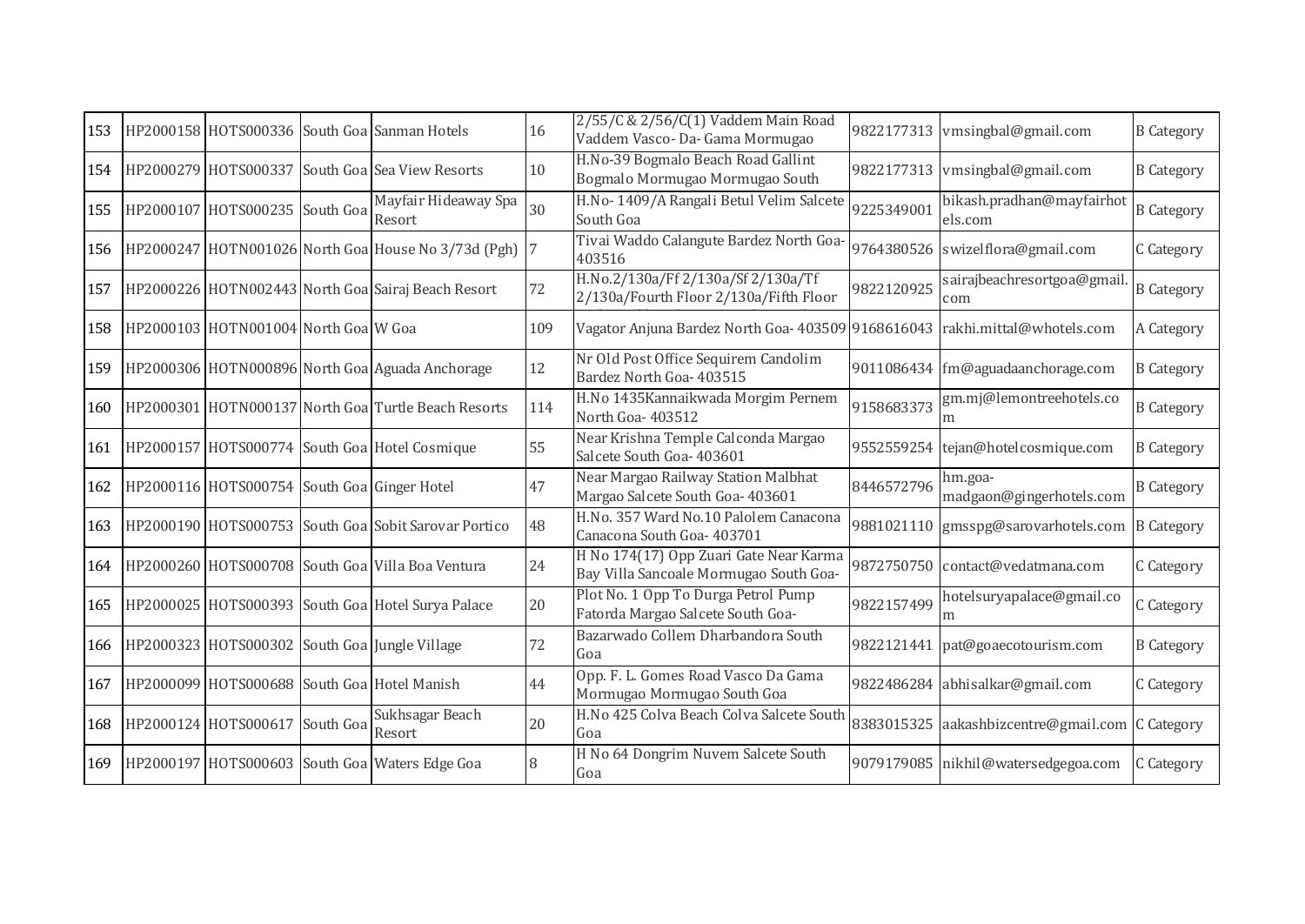| 170 | HP2000152 HOTS000782 South Goa              | The Sequeira Guest<br>House                             | $\mathcal{R}$ | H.No. 120/1 (G-1) 120/1 (A) G2 120/1<br>(B) F-1 Mottiwado Majorda Salcete South |            | 8380018088 Sghgoa@gmail.com                | C Category        |
|-----|---------------------------------------------|---------------------------------------------------------|---------------|---------------------------------------------------------------------------------|------------|--------------------------------------------|-------------------|
| 171 |                                             | HP2000182 HOTS000132 South Goa Star Beach Resort        | 72            | Nr Colva Football Ground Colva Salcete<br>South Goa                             |            | 9822586704 ioverawe@gmail.com              | <b>B</b> Category |
| 172 | HP2000109 HOTN001175 North Goa              | Radisson Goa<br>Candolim                                | 78            | Bammon Waddo Fort Aguada Road<br>Candolim Bardez North Goa- 403515              |            | 9822120589 gm@rdgoa.com                    | <b>B</b> Category |
| 173 |                                             | HP2000384 HOTS000616 South Goa Tanshikar Guest House 10 |               | Netravale Netorli Sanguem South Goa                                             | 9421184114 | tanshikarspicefarm@gmail.c<br>om           | D Category        |
| 174 |                                             | HP2000361 HOTN001139 North Goa Hotel Picnic Plaza       | 20            | H. No 181/1 Survey No 87/12 Bella Vista<br>Sangolda Bardez North Goa            |            | 9767568563 picnicplazza@gmail.com          | C Category        |
| 175 | HP2000305 HOTS000378 South Goa The Queeny   |                                                         | 60            | Upasnagar Pale Velsao Mormugao South<br>Goa                                     | 9158667777 | Sveta@thequeeny.com                        | A Category        |
| 176 |                                             | HP2000275 HOTN002364 North Goa Golden Plateau           | 21            | H.No.818/3 Near Gauri Petrol Pump<br>Penha-De-France Bardez North Goa-          | 9527993333 | sarvesh@bandodkargroup.c<br>om             | C Category        |
| 177 |                                             | HP2000316 HOTN001678 North Goa The Flora Residency      | 40            | H.No 5/7a Block B Wilbar Apartment<br>Maddo Vaddo Calangute Bardez North        |            | 8879074593 ZAHIDRAZAK@GMAIL.COM B Category |                   |
| 178 | HP2000265 HOTN000150 North Goa              | <b>Wood House Beach</b><br>Resort                       | 17            | H.No. 6/262/A Khobra Vaddo Calangute<br>Bardez North Goa- 403516                | 9769774972 | Ibrahimnamakwala@gmail.c<br>om             | C Category        |
| 179 | HP2000071 HOTN000880 North Goa              | Colonia Santa Maria<br>Hotels Pvt Ltd                   | 100           | Cobra Vaddo Calangute Bardez North Goa-<br>403516                               |            | 9822135085 sanjayk1912@gmail.com           | <b>B</b> Category |
| 180 | HP2000253 HOTN000754 North Goa Siolim House |                                                         | $\Omega$      | Opp Wadi Chapel Wadi Road Siolim<br>Bardez North Goa- 403517                    |            | 9822584560 info@siolimhouse.com            | C Category        |
| 181 | HP2000245 HOTS000229 South Goa The Hq       |                                                         | 52            | Swatantra Path Vasco-Da-Gama<br>Mormugao Mormugao South Goa                     |            | 9561120004 hrd@thehq.in                    | A Category        |
| 182 | HP2000345 HOTN000676 North Goa              | <b>Fairfield By Marriott</b><br>Goa Anjuna              | 130           | H.No 1061/2-1061/6 Sim Waddo Anjuna<br>Bardez North Goa- 403509                 | 9579126236 | vinayak.prabhavalkar@marr<br>iott.com      | A Category        |
| 183 | HP2000302 HOTN000085 North Goa Hyatt Place  |                                                         | 167           | Ximer Annawado Candolim Candolim<br>Bardez North Goa- 403515                    | 9130064050 | amitabh.chakraborty@hyatt.<br>com          | A Category        |
|     | 184 HP2000387 HOTN002458 North Goa          | Phoenix Park Inn<br>Resort                              | 92            | Sequeira Vaddo Candolim Bardez North<br>Goa-403515                              |            | 9881101969 accounts@pirgoa.com             | A Category        |
| 185 |                                             | HP2000335 HOTN001713 North Goa Wildflower Villas        | 13            | H.No. 1709 A1 Saipem Candolim Bardez<br>North Goa-403515                        |            | 9822459584 info@wildflowergoa.com          | C Category        |
| 186 | HP2000341 HOTN000407 North Goa              | Summertime Guest<br>House                               | 3             | H.No-286 Boa Viagem Road Naika Vaddo<br>Calangute Bardez North Goa-403516       |            | 9822122221 accounts@odyssey.co.in          | C Category        |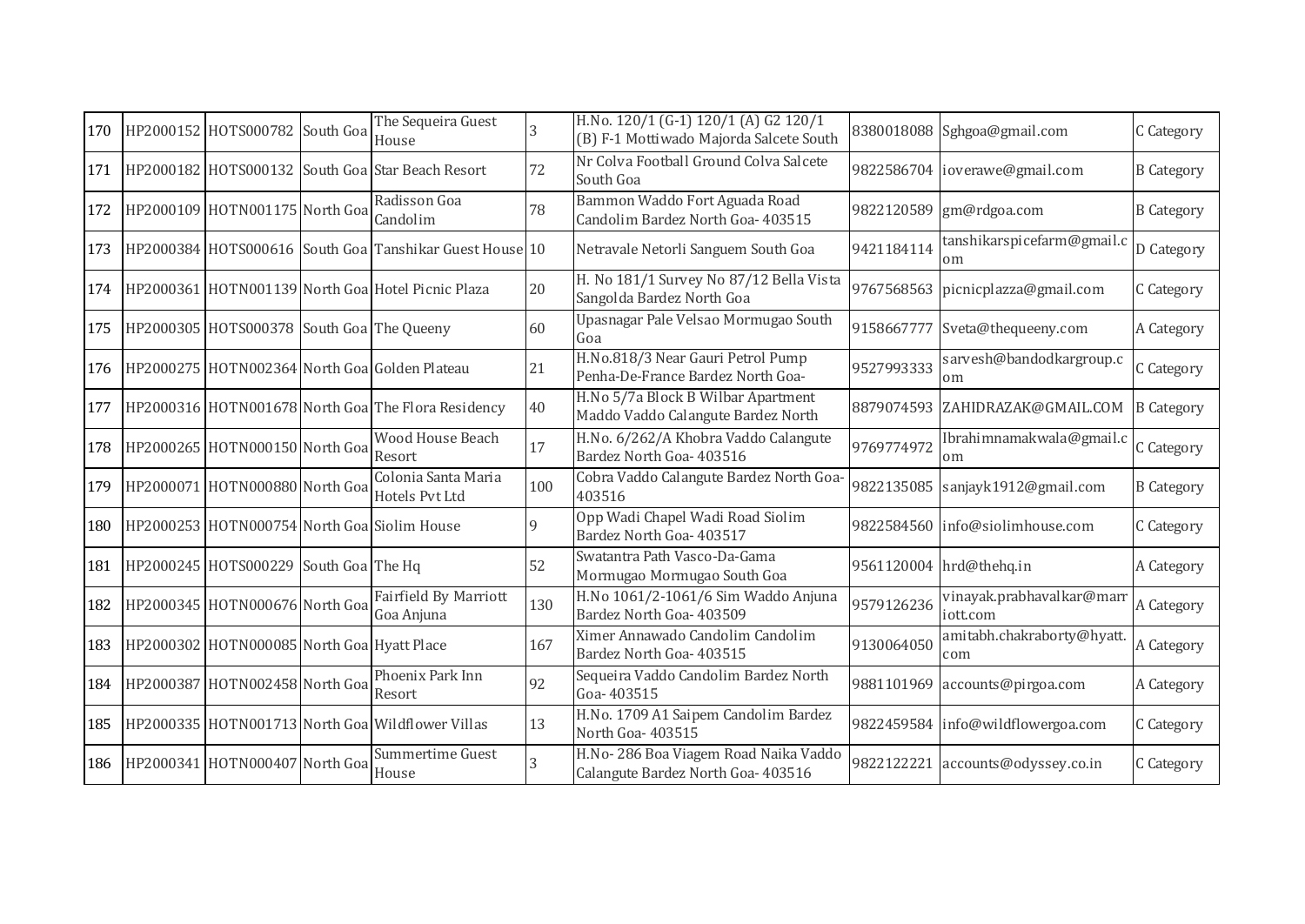| 187 |                                           | HP2000239 HOTN002132 North Goal Seashell Suites & Villas 43 |                | Pintos Vaddo Candolim Bardez North Goa 9049780873                              |            | gm@seashellbeachsuites.co<br>m                 | <b>B</b> Category |
|-----|-------------------------------------------|-------------------------------------------------------------|----------------|--------------------------------------------------------------------------------|------------|------------------------------------------------|-------------------|
| 188 |                                           | HP2000397 HOTS000266 South Goa Hotel Colva Kinara           | 54             | H.No- 404/2 4th Ward Behind Hdfc Bank<br>Colva Salcete South Goa               | 9552559251 | NAHOR_123@YAHOO.COM                            | <b>B</b> Category |
| 189 | HP2000344 HOTN000614 North Goa            | Lemontree Hotel<br>Candolim                                 | 34             | H.No- 653a Survey No- 224/7 Pinto<br>Vaddo Candolim Bardez North Goa-          | 8149173704 | ahm.ca@lemontreehotels.co<br>m                 | A Category        |
| 190 | HP2000325 HOTN002394 North Goal 12        | Villa Calangute Phase                                       | 6              | 1/116 E/Gf/ Adventure Street Calangute<br>Bardez North Goa- 403516             | 9922033229 | villacalangute@gmail.com                       | C Category        |
| 191 |                                           | HP2000342 HOTN001695 North Goa Candolim Grande              | 24             | H.No. 1018/A 1018/B Escrivao Vaddo<br>Candolim Bardez North Goa- 403515        | 9130010008 | celestiialhospitality@gmail.<br>com            | C Category        |
| 192 | HP2000348 HOTN000541 North Goa Park Prime |                                                             | 34             | Nr Old Patto Bridge Opp Pwd Colony<br>Panaji Tiswadi North Goa- 403001         | 8888271234 | SMO.PPGOA@CHOCOLATEH<br>OTELS.IN               | <b>B</b> Category |
| 193 | HP2000351 HOTN000105 North Goa            | Sai Sandys Guest<br>House                                   | 24             | H.No.1315 And 1388 Temb Vaddo<br>Morgim Pernem North Goa- 403512               |            | 7776098884 kamleshjoshi29@gmail.com C Category |                   |
| 194 | HP2000261 HOTS000004 South Goa            | The Avenue Luxury<br>Service Apartments                     | 8              | Gulloy Orlim Salcete South Goa                                                 |            | 7775004433 cs@theavenuegoa.com                 | <b>B</b> Category |
| 195 |                                           | HP2000338 HOTN001739 North Goa Rivasa Resort                | 84             | H.No. 5/86(B) Dr Afonso Road Umtawado<br>Calangute Bardez North Goa- 403516    |            | 9545621940 rivasaresort@gmail.com              | <b>B</b> Category |
| 196 |                                           | HP2000412 HOTS000292 South Goa Westend Hotel 'C'            | 14             | Mendes Mansion Opp Annapurna Hotel<br>2nd Floor Vasco Mormugao Mormugao        | 9764694321 | reynold.abranches@gmail.co C Category          |                   |
| 197 |                                           | HP2000431 HOTN001483 North Goa White Castles Villa -B       | 3              | H.No.1621/3 Chiwar Opp. Petrol Pump<br>Anjuna Bardez North Goa                 |            | 9820090042 haresh.jhaveri@gmail.com            | C Category        |
| 198 |                                           | HP2000395 HOTN000569 North Goal Sea Shell Villas            | 45             | H.No 662/1-15662/A/18 Pinto Waddo<br>Candolim Bardez North Goa- 403515         | 9049780873 | gm@seashellbeachsuites.co<br>m                 | C Category        |
| 199 |                                           | HP2000413 HOTN000094 North Goa Villa Humblerock             | 6              | H.No. 244/C/C1 Chogam Road Souza<br>Vaddo Candolim Bardez North Goa-           | 9820245037 | info@villahumblerockgoa.co<br>m                | C Category        |
| 200 |                                           | HP2000415 HOTN001693 North Goa Humble Rock                  |                | H.No. 1/116d Adventure Street Gaurav<br>Vaddo Calangute Bardez North Goa-      | 9820245037 | info@villahumblerockgoa.co C Category<br>m     |                   |
| 201 | HP2000359 HOTN002416 North Goa            | Ajit Kothaneth And<br>Dheeraj Kothaneth                     | $\overline{3}$ | House No. 1706(2) Rainforest Boulevard<br>Anjuna Bardez North Goa- 403509      |            | 8308818592  jassin@talismanpm.com              | C Category        |
| 202 | HP2000358 HOTN002417 North Goa Neil Peres |                                                             | $\overline{4}$ | H.No. 1706 (9) Rainforest Boulevard Opp<br>Anjuna Police Station Anjuna Bardez |            | 8308818592 jassin@talismanpm.com               | C Category        |
| 203 |                                           | HP2000352 HOTS000102 South Goa Beleza By The Beach          | 70             | Thondvaddo Betelbatim Salcete South Goa 9850453132 roque.m@belezagoa.com       |            |                                                | <b>B</b> Category |
|     |                                           |                                                             |                |                                                                                |            |                                                |                   |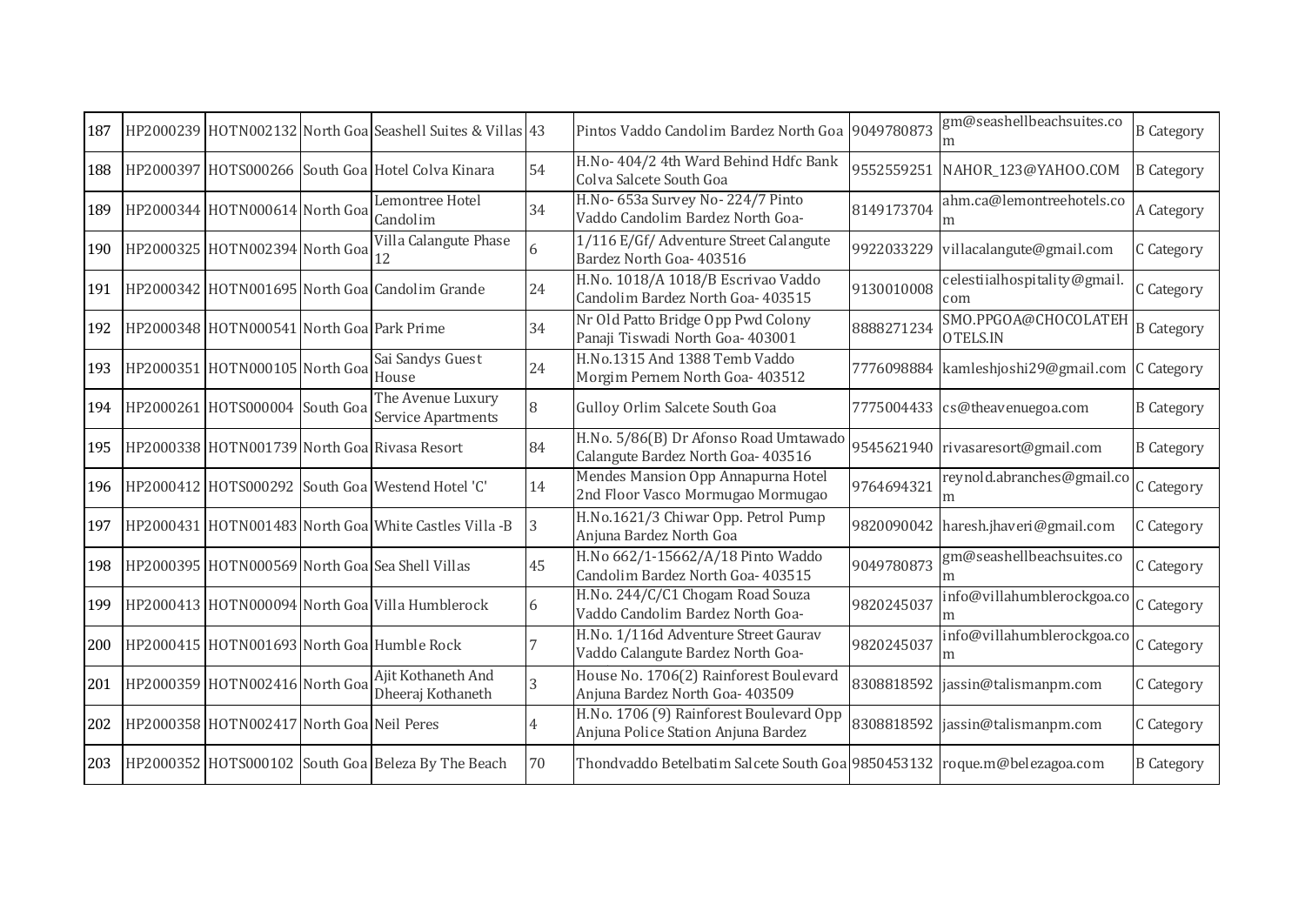| 204 |                                              | HP2000438 HOTN002217 North Goa White Castles Villa A | 3   | White Castles Villa A H.No.1621/2 Chivar<br>Anjuna Bardez North Goa- 403509 |            | 9820090042 haresh.jhaveri@gmail.com  | C Category        |
|-----|----------------------------------------------|------------------------------------------------------|-----|-----------------------------------------------------------------------------|------------|--------------------------------------|-------------------|
| 205 |                                              | HP2000389 HOTN001243 North Goa Sonikas Heritage      | 9   | H No 680/D2 Pintos Vaddo Candolim<br>Bardez North Goa- 403515               | 7972308327 | sonikasheritage@gmail.com C Category |                   |
| 206 |                                              | HP2000313 HOTN001601 North Goa Millenium Inn         | 16  | H.No. 2/167b/1 Dongorpur Naika Vaddo<br>Calangute Bardez North Goa          | 8411926960 | milleniuminn121@gmail.co<br>m        | C Category        |
| 207 | HP2000360 HOTN002448 North Goa               | Harshada<br>Chakravarthy And                         |     | H.No. 61/7-V4 Mainath Bhatti Arpora<br>Bardez North Goa- 403519             | 8308818592 | jassin@talismanpm.com                | C Category        |
| 208 | HP2000422 HOTS000451 South Goa               | <b>Williams Beach</b><br>Retreat Pvt Ltd             | 55  | 4th Ward Colva Salcete South Goa                                            | 7875685727 | williamsretreat@yahoo.com B Category |                   |
| 209 | HP2000436 HOTS000529 South Goa               | Meera Motels And<br>Residency                        | 18  | H.No-31/4(2)(3)(4) Gandaulim Colva<br>Salcete South Goa                     | 9923661657 | dongresu27@gmail.com                 | C Category        |
| 210 |                                              | HP2000429 HOTN002274 North Goa Domhill Beach Resort  | 24  | House No.191 Candolim Bardez North<br>Goa-403515                            | 9767476387 | malhardinesh9@gmail.com              | C Category        |
| 211 | HP2000356 HOTN002418 North Goa Casa Marsol   |                                                      |     | H.No. 902/A Ward No Viii Camotim<br>Vaddo Candolim Bardez North Goa-        |            | 8308818592 jassin@talismanpm.com     | C Category        |
| 212 | HP2000353 HOTN002419 North Goa Casa Estrella |                                                      |     | H.No. 902/B Ward No Viii Camotim<br>Vaddo Candolim Bardez North Goa-        |            | 8308818592 jassin@talismanpm.com     | C Category        |
| 213 | HP2000357 HOTN002370 North Goal House        | Nitin George Guest                                   | 4   | H.No.1760(10) Villa - C4 Rainforest<br>Boulevard Anjuna Bardez North Goa-   |            | 9823202235 nitin.rfpm@gmail.com      | C Category        |
| 214 | HP2000282 HOTN000279 North Goa Eden Garden   |                                                      | 16  | H. No 1/249 B Gaura Waddo Calangute<br>Bardez North Goa- 403516             | 9158988721 | Swapnil@littleitalygoa.in            | C Category        |
| 215 | HP2000381 HOTS000546 South Goa Old Anchor    |                                                      | 130 | Old Anchor Mobor Cavelossim Salcete<br>South Goa- 403731                    |            | 9376873680 cs@thebyke.com            | A Category        |
| 216 |                                              | HP2000300 HOTN000911 North Goa Sea Mist Resorts      | 10  | Vaddy Candolim Bardez North Goa-<br>403515                                  |            | 7719929955 resort@seamist.in         | C Category        |
| 217 |                                              | HP2000298 HOTN000952 North Goa Sea Mist Resort       | 16  | H.No- 448 Vaddy Candolim Bardez North<br>Goa-403515                         |            | 7719929955 resort@seamist.in         | <b>B</b> Category |
| 218 |                                              | HP2000273 HOTN002035 North Goa Gulmohar Cottages     | 8   | H. No. 4/21-B Prabhuwado Calangute<br>Bardez North Goa- 403516              | 9673850099 | gulmoharcottages@gmail.co<br>m       | C Category        |
| 219 | HP2000227 HOTS000174 South Goa               | Radisson Blu Resort<br>Goa                           | 132 | Cavelossim Beach Mobor Cavelossim<br>Salcete South Goa                      |            | 8888848033 hrm@rdresortgoa.com       | A Category        |
| 220 |                                              | HP2000217 HOTN002128 North Goa Happy Inch Buildcon   | 8   | Porba Waddo Calangute Bardez North<br>Goa-403516                            |            | 7741884400 info@hihospitality.in     | C Category        |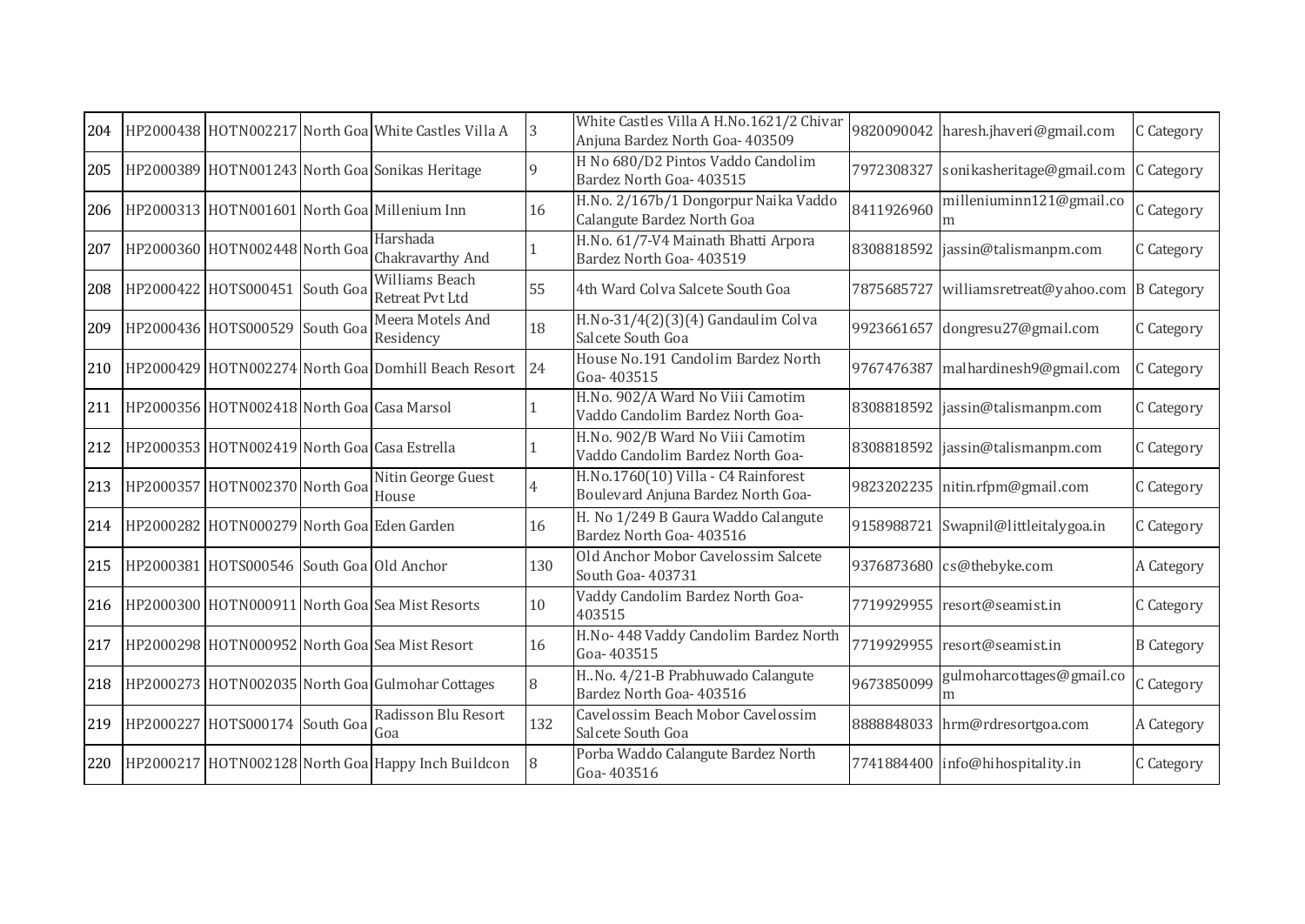| 221 | HP2000064 HOTS000426 South Goa             | Novotel Goa Dona<br>Sylvia Resort                         | 181            | Cavelossim Mobor Cavelossim Salcete<br>South Goa                             |            | 8888884726 ha6p4-hr@accor.com                | A Category        |
|-----|--------------------------------------------|-----------------------------------------------------------|----------------|------------------------------------------------------------------------------|------------|----------------------------------------------|-------------------|
| 222 | HP2000207 HOT0000048 North Goa Mykonos Blu |                                                           | 20             | Arpora Baga River Front Arpora Bardez<br>North Goa                           |            | 7774054583 accounts@mykonosblu.in            | <b>B</b> Category |
| 223 |                                            | HP2000396 HOTS000379 South Goa Hotel Z Square             | 24             | H No 15/179/A Fl Gomes Road Vasco Da<br>Gama Mormugao Mormugao South Goa     | 9421150551 | reservation@hotelzsquarego<br>a.com          | <b>B</b> Category |
| 224 |                                            | HP2000373 HOTN001086 North Goa Hotel Ashok Plaza          | 24             | 18th June Road Samrat Ashok Theater<br>Complex Panaji Tiswadi North Goa-     | 9923541369 | reservation@hotelashokplaz<br>agoa.com       | <b>B</b> Category |
| 225 |                                            | HP2000281 HOTS000063 South Goa Holiday Inn Resort Goa 203 |                | Mobor Cavelossim Salcete South Goa                                           | 9822102390 | FINANCE@HOLIDAYINNGO<br>A.COM                | A Category        |
| 226 | HP2000171 HOTS000431 South Goa             | Ace Hotels And<br>Resorts Pvt. Ltd.                       | $\overline{2}$ | H. No. 1573/D-7-G Vaswaddo Benaulim<br>Salcete South Goa- 403716             | 9226733378 | reliancebuilders@yahoo.co                    | C Category        |
| 227 |                                            | HP2000451 HOTN002294 North Goa Shrikrishna Studios        | 24             | H. No. 177/1 Arrais Vaddo Parra Bardez<br>North Goa-403516                   | 9822176247 | shrikrishnajewellers30@gm<br>ail.com         | C Category        |
| 228 | HP2000434 HOTN000422 North Goa             | The Fern Kadamba<br>Hotel And Spa                         | 48             | H No Kb46 Kadamba Plateau Old Goa<br>Bypass Panaji Tiswadi North Goa- 403001 | 9403001918 | acc.tf.kadamba@fernhotels.c<br>om            | A Category        |
| 229 | HP2000428 HOTN000521 North Goa Apparantas  |                                                           | 23             | Vagator Ozran Beach Road Anjuna Bardez<br>North Goa-403509                   | 9810113150 | sales@goa-casitas.com                        | <b>B</b> Category |
| 230 |                                            | HP2000417 HOTN001593 North Goa Tangerine Resorts          | 24             | E-2114b&C Naiko Waddo Near Valanka<br>Calangute Bardez North Goa- 403516     | 9371067788 | harvindersinghdham@gmail.<br>com             | C Category        |
| 231 | HP2000405 HOTN001801 North Goa Ivy Anjuna  |                                                           | 23             | 649/3 Dmello Waddo Anjuna Bardez<br>North Goa                                | 7447790606 | reservations@ivyanjuna.co<br>m               | C Category        |
| 232 |                                            | HP2000399 HOTN002282 North Goal Gaia Guest House          | 6              | H.No.954/6 Pequeno Peddem Anjuna<br>Bardez North Goa- 403509                 | 9645647444 | gaiahostelsgoa@gmail.com                     | C Category        |
| 233 | HP2000385 HOTN000120 North Goa             | All Seasons Beach<br>Classic                              | 15             | Gaura Vaddo Calangute Bardez North Goa-<br>403516                            |            | 9923796613 cfernandes007@gmail.com           | C Category        |
| 234 |                                            | HP2000331 HOTN000087 North Goa Pirache Art Hotel          | 27             | Hno. 1/239-C Holiday Street Gaura Vaddo<br>Calangute Bardez North Goa        | 9923634842 | accounts@pirache.com                         | C Category        |
|     |                                            | 235 HP2000419 HOTS000744 South Goa Krishna Beach Resort   | 22             | H.No. 388/3 4 Ward Colva Salcete South<br>Goa-403708                         | 8080509112 | reservation@krishnabeachre<br>sortandspa.com | C Category        |
| 236 | HP2000240 HOTS000471 South Goa             | Coconut Grove Beach<br>Resort Goa Pvt Ltd                 | 38             | Ranvaddo Betelbatim Salcete South Goa-<br>403713                             | 7507446999 | cggm@indyhotels.in                           | <b>B</b> Category |
| 237 |                                            | HP2000170 HOTN002024 North Goa Joystreet Hospitality      | 6              | Treasure CoveVilla A3 And A4 Heritage<br>FlorestaMarna Siolim Mapusa Bardez  | 9354689615 | cheryl.joystreethospitality@<br>gmail.com    | C Category        |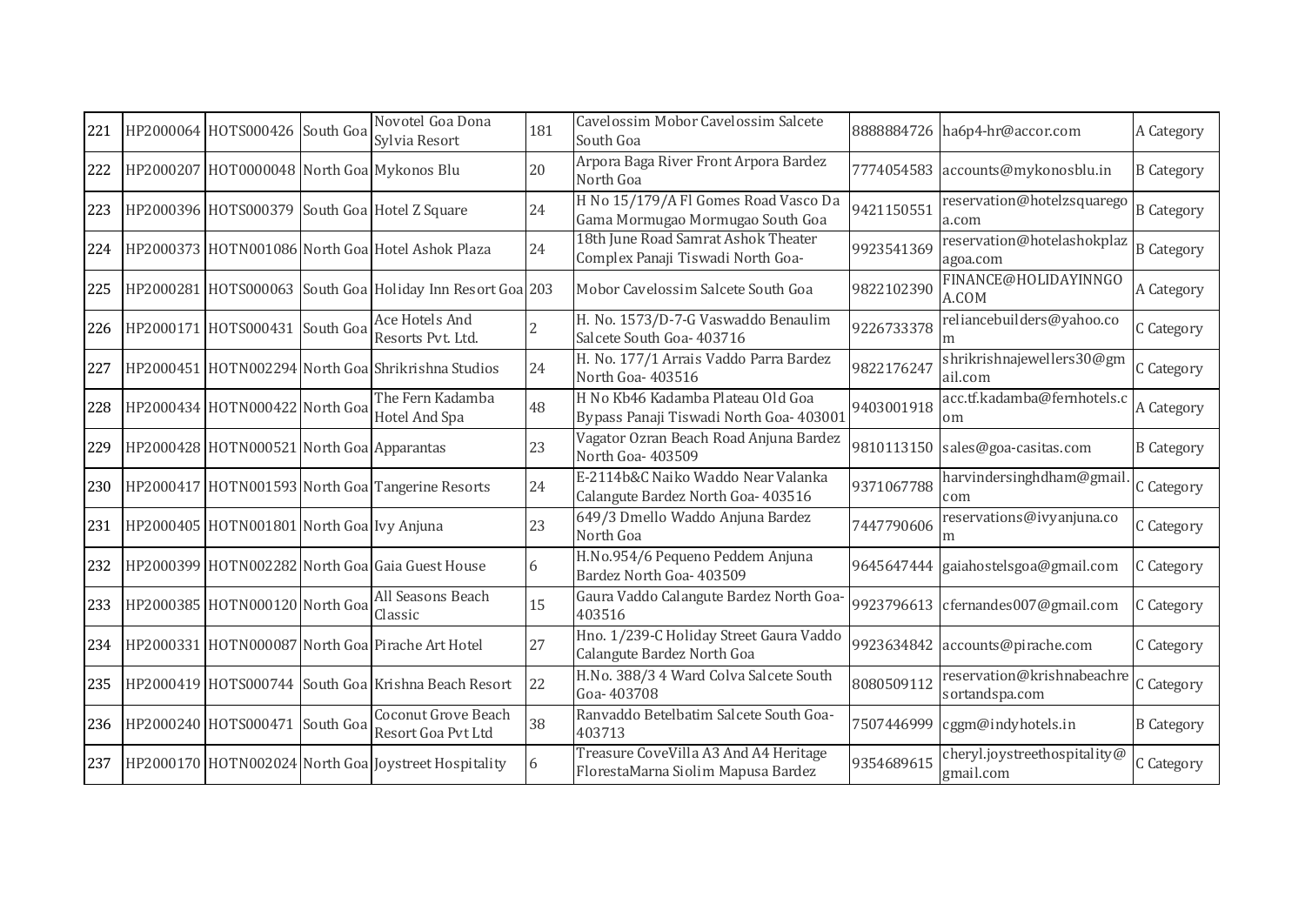| 238 | HP2000404 HOTN000706 North Goa             | <b>Acron Waterfront</b><br>Resort                        | 29  | H No.591 Montemar Retreat House Baga<br>Arpora Bardez North Goa- 403516      | 8888848074 | sarfaraz.shaikh@hotelfortun<br>egoa.com         | <b>B</b> Category |
|-----|--------------------------------------------|----------------------------------------------------------|-----|------------------------------------------------------------------------------|------------|-------------------------------------------------|-------------------|
| 239 |                                            | HP2000430 HOTN000636 North Goa Fortune Acron Regina      | 102 | H.No.376 Off Fort Aguada Road Bamon<br>Waddo Candolim Bardez North Goa-      | 8888848074 | sarfaraz.shaikh@hotelfortun<br>egoa.com         | A Category        |
| 240 | HP2000319 HOTN001360 North Goa             | Majestic Paying Guest<br>House                           | 8   | H No 3/14 B Tivai Vaddo Calangute<br>Bardez North Goa- 403516                | 9764380917 | swizelflora@gmail.com                           | C Category        |
| 241 |                                            | HP2000398 HOTN000525 North Goa Le Magnifique             | 24  | H. No 406/230 Plot No 90 Nova Cidade<br>Pilerne Bardez North Goa- 403521     | 9881493938 | lemagnifique@rediffmail.co<br>m                 | C Category        |
| 242 | HP2000283 HOTS000062 South Goa             | Kenilworth Resort And<br>Spa                             | 104 | Utorda Majorda Salcete South Goa                                             | 8550993299 | rmgoa@kenilworthhotels.co                       | A Category        |
| 243 | HP2000440 HOTN000532 North Goa             | The Seashell Beach<br><b>Suites</b>                      | 24  | H.No- 508/A1 Vaddy Candolim Bardez<br>North Goa-403515                       | 9049780873 | gm@seashellbeachsuites.co<br>m                  | C Category        |
| 244 | HP2000444 HOTN000442 North Goa Goa Casitas |                                                          |     | H.No-04/213d/V544 5 Calangute Bardez<br>North Goa-403516                     |            | 9810113150 sales@goa-casitas.com                | C Category        |
| 245 | HP2000446 HOTS000454 South Goa             | <b>Peace Valley Resort</b><br>And Spa                    | 29  | Shop No-14 Peace Valley Deumol Sirvoi<br>Quepem Quepem South Goa- 403705     | 9823404242 | sanatan@sanatanbuilders.co<br>m                 | A Category        |
| 246 |                                            | HP2000448 HOTS000452 South Goa Colmar Beach Resort       | 156 | 4thward Colva Salcete South Goa-403708 9637752389                            |            | colmarbeachresort@yahoo.c<br>om                 | <b>B</b> Category |
| 247 |                                            | HP2000460 HOTS000742 South Goa Hotel Anthurium Circle 32 |     | Near Old Market Circle Colva Road Madel<br>Pequeno Margao Salcete South Goa- |            | 9370918923 info@anthuriumhotels.com             | C Category        |
| 248 |                                            | HP2000390 HOTN001799 North Goa Riva Beach Resort         | 78  | Junaswada Mandrem Pernem North Goa-<br>403527                                |            | 9049909088 accounts@rivaresorts.com             | <b>B</b> Category |
| 249 | HP2000392 HOTN001973 North Goa             | Riva Boutique<br>Apartments                              | 11  | H.No 773/12 Alto Porvorim Socorro<br>Bardez North Goa- 403521                |            | 9049909088 accounts@rivaresorts.com             | C Category        |
| 250 | HP2000285 HOTN001877 North Goa             | James Souza Guest<br>House                               | 18  | H.No. 799 Vithaldas Vaddo Morgim<br>Pernem North Goa- 403512                 | 9822381765 | jamessaviosouza@gmail.co<br>m                   | C Category        |
| 251 |                                            | HP2000315 HOTS000730 South Goa Salcete Beach Resort      | 32  | H No 295/8/91011 & 12 3rd Ward Colva<br>Salcete South Goa                    |            | 9822121466 gm@salcetebeachresort.com B Category |                   |
| 252 |                                            | HP2000287 HOTN001284 North Goa Morjim Club Resort        | 12  | H.No-802 Vithaldas Vaddo Morgim<br>Pernem North Goa- 403512                  | 9822381765 | amessaviosouza@gmail.co                         | C Category        |
| 253 | HP2000423 HOTN000603 North Goa             | Marina Bay Beach<br>Resort                               | 24  | Anna Vaddo Candolim Bardez North Goa                                         |            | 7030499007 phillipcorner@yahoo.co.in            | C Category        |
| 254 |                                            | HP2000391 HOTN000307 North Goa Empire Beach Resort       | 47  | Gauravaddo Calangute Bardez North Goa-<br>403516                             |            | 9873022276 qeeshotels@gmail.com                 | C Category        |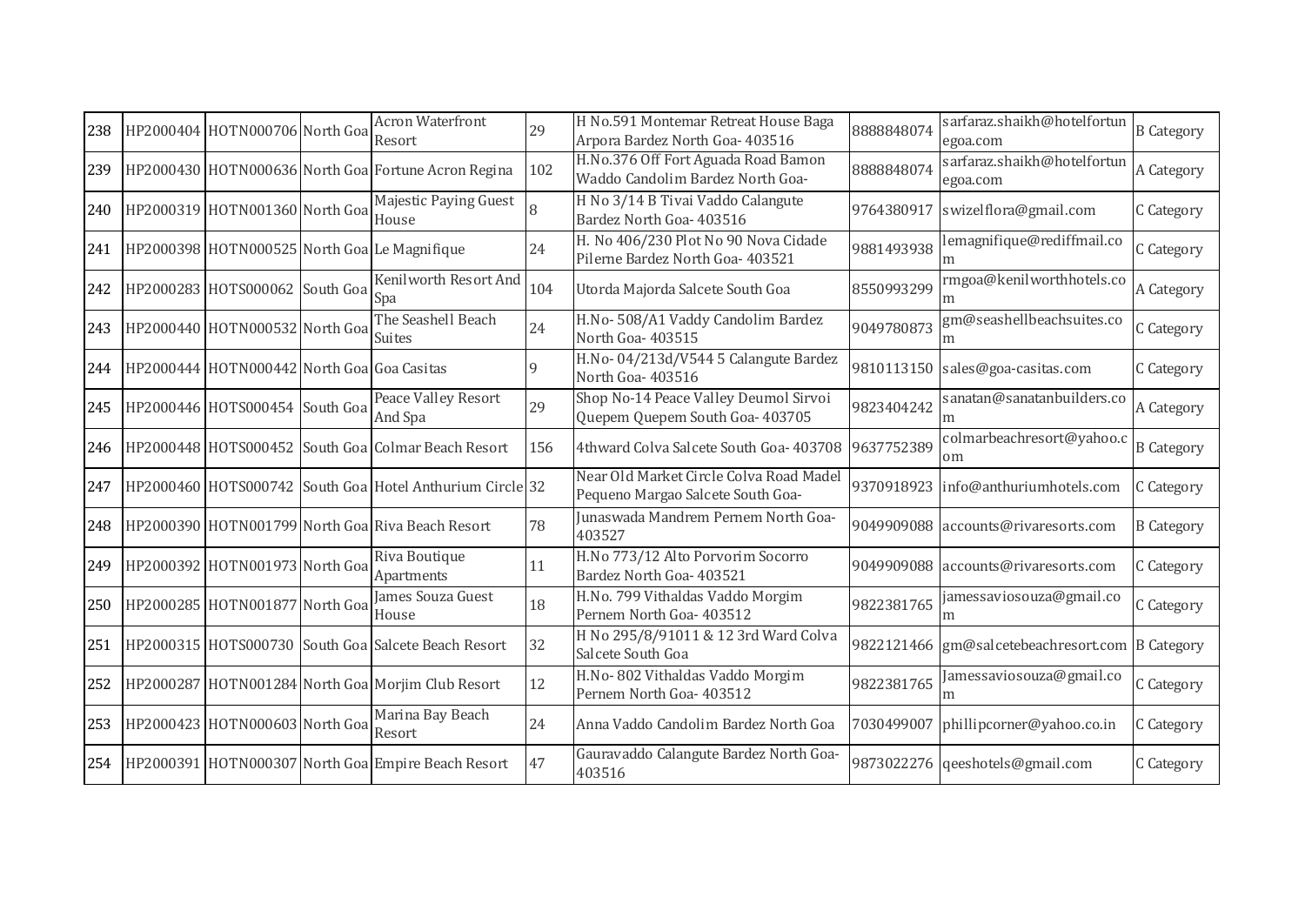| 255 | HP2000471 HOTN002312 North Goa Rajdeep              |                                                     | 30  | H.No 619Madhalawada Arambol Pernem<br>North Goa-403524                       | 7720944327 |                                      | C Category        |
|-----|-----------------------------------------------------|-----------------------------------------------------|-----|------------------------------------------------------------------------------|------------|--------------------------------------|-------------------|
| 256 |                                                     | HP2000259 HOTN000843 North Goa The Third Place      | 4   | H.No-377-C Collemuddi Aldona Bardez<br>North Goa- 403508                     |            | 7447785888 info@avanilaya.com        | C Category        |
| 257 |                                                     | HP2000464 HOTN002404 North Goa Mariners Bay Resort  | 10  | H.No. 198b Deulwada Mandrem Pernem<br>North Goa-403527                       | 8806364363 | Pritinandmhamal@gmail.co<br>m        | C Category        |
| 258 |                                                     | HP2000314 HOTS000613 South Goa Hotel Flora Grand    | 32  | 2/157a To 2/157a4 Vaddem Vasco<br>Mormugao Mormugao South Goa- 403802        | 8329424369 | krish.genaration24@gmail.c<br>om     | <b>B</b> Category |
| 259 |                                                     | HP2000456 HOTN001609 North Goa Villa Vailankani     | 23  | H.No.310/1Arambol Pernem Pernem<br>North Goa-403524                          | 9369631288 | akshyaarambolbeach@gmai<br>.com      | C Category        |
| 260 | HP2000483 HOTN002136 North Goa Maravilha            |                                                     | 13  | H.No189 Mazal Wado Assagao Bardez<br>North Goa                               | 8975570007 | ddsouzad@gmail.com                   | C Category        |
| 261 | HP2000256 HOTN000762 North Goa Padimunu             |                                                     | 3   | 377/A Colle Muddi Corjuem Aldona<br>Bardez North Goa- 403508                 |            | 7447785888 info@avanilaya.com        | C Category        |
| 262 |                                                     | HP2000312 HOTN001578 North Goal Sun Heads Hotel     | 27  | St. Marry Colony Lane No. 3 Miramar<br>Panaji Tiswadi North Goa- 403001      |            | 9764221385 sunheadshotel@gmail.com   | C Category        |
| 263 |                                                     | HP2000485 HOTN002391 North Goa House Of Legends     | 3   | H.No 1/35-D Grand Morod Saligao Bardez<br>North Goa                          |            | 7045355066 sunil.bajaj86@gmail.com   | C Category        |
|     | 264   HP2000258   HOTN000701   North Goa   A GILLIV | Panchvatti Guest                                    | 5   | 377/B Colle Muddi Corjuem Aldona<br>Bardez North Goa- 403508                 |            | 7447785888 info@avanilaya.com        | C Category        |
| 265 | HP2000486 HOTN002392 North Goa Hill Top             |                                                     |     | H.No 9/467/AGreen Hill Residency<br>Housing Board Colony Mapusa Bardez       |            | 7045355066 sunil.bajaj86@gmail.com   | C Category        |
| 266 |                                                     | HP2000484 HOTS000234 South Goa Veeniola Guest House | 13  | H.No-23/A Tamborim Cavelossim<br>Salcete South Goa                           | 9975056797 | veeniolaholidayhome@gmai<br>l.com    | C Category        |
| 267 |                                                     | HP2000347 HOTS000300 South Goa Hotel Sea Coin       | 32  | Colva Beach Colva Salcete South Goa                                          |            | 9822131007 seacoin@gmail.com         | <b>B</b> Category |
| 268 |                                                     | HP2000355 HOTN000969 North Goa The Crown Goa        | 43  | Bairo Alto Dos Pilotos Jose Falcao Road<br>Panaji Tiswadi North Goa- 403001  |            | 8805002558 gfc@visiondempo.com       | A Category        |
| 269 | HP2000134 HOTN000390 North Goa                      | Alor Grande Holiday<br>Resorts                      | 108 | Opp Health Centre Candolim Bardez North<br>Goa-403515                        |            | 9822122004 ivoazavedo@rediffmail.com | <b>B</b> Category |
| 270 | HP2000147 HOTN000348 North Goa La Fontana           |                                                     | 9   | H. No 7/32a Saunta Waddo Calangute<br>Bardez North Goa- 403516               | 9764242620 | dsouza.shaheeda@gmail.co<br>m        | C Category        |
| 271 |                                                     | HP2000163 HOTS000520 South Goa Molyma Resorts       | 42  | H.No-885 Post Office Chaudi Kindleabg<br>Canacona Canacona South Goa- 403702 |            | 9823030538 molymaresorts@gmail.com   | C Category        |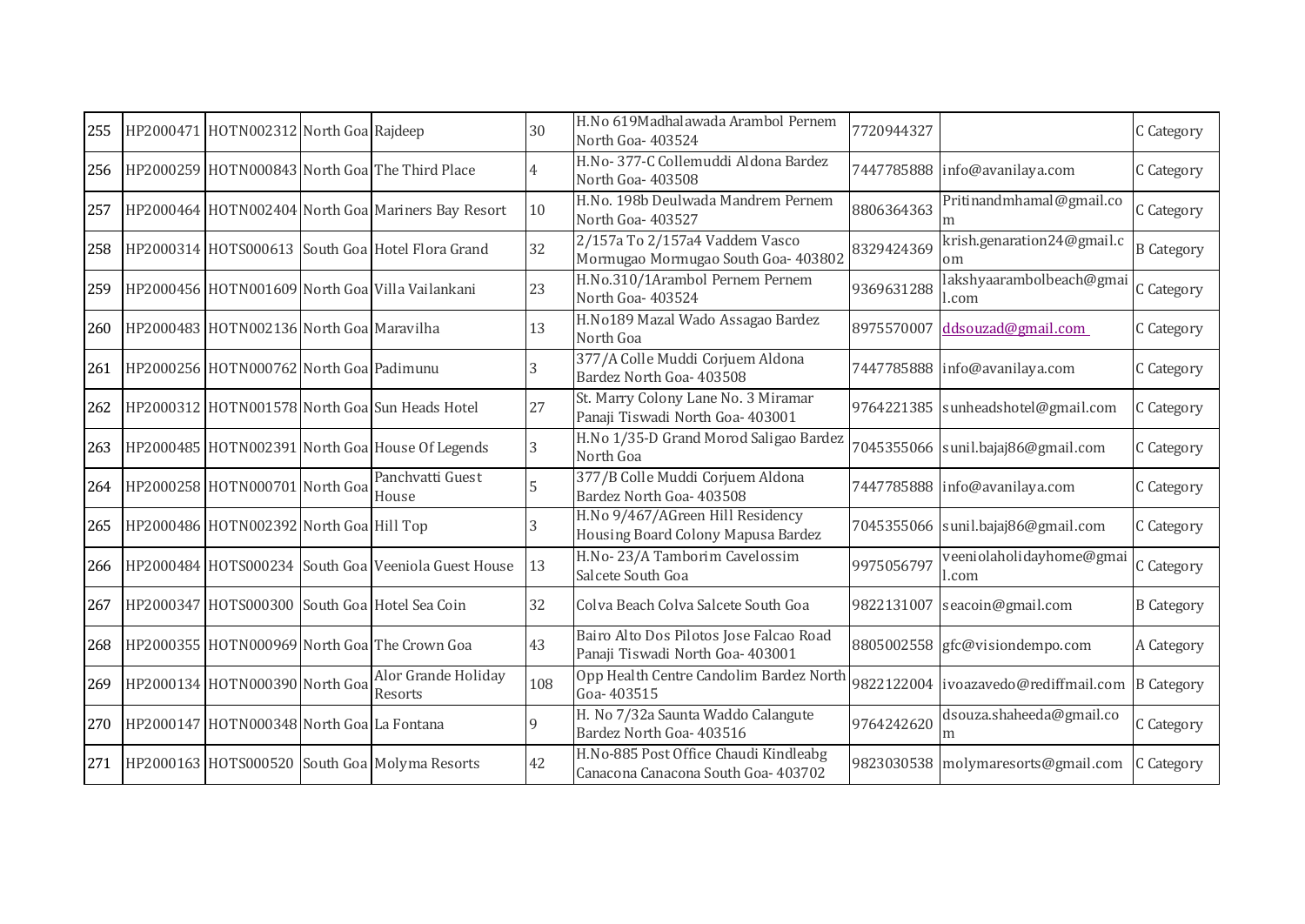| 272 |                                             | HP2000194 HOTN000833 North Goa Alor Holiday Resort      | 60 | Near Poriat Football Ground Naikavaddo<br>Calangute Bardez North Goa- 403516 |            | 9822122004 louis.pereira23@gmail.com        | <b>B</b> Category |
|-----|---------------------------------------------|---------------------------------------------------------|----|------------------------------------------------------------------------------|------------|---------------------------------------------|-------------------|
| 273 |                                             | HP2000216 HOTN000156 North Goa Banyan Tree Courtyard 10 |    | Opposite Novotel Hotel Escrivao Waddo<br>Candolim Bardez North Goa- 403515   | 9096935700 | info@banyantreecourtyard.c<br>om            | C Category        |
| 274 | HP2000231 HOTN000526 North Goa              | <b>Chances Resort And</b><br>Casino                     | 53 | 184/189 Machandos Cove Vainguinim<br>Valley Taleigao Tiswadi North Goa       | 9545552203 | sonu.araujo@chancesgoa.co<br>m              | A Category        |
| 275 | HP2000248 HOTN000335 North Goa              | 0 Pescador Dona Paula 20<br><b>Beach Resort</b>         |    | Nr. Dona Paula Jetty Dona Paula Panaji<br>Tiswadi North Goa- 403004          | 9850670770 | gmhr@indyhotels.in                          | <b>B</b> Category |
| 276 |                                             | HP2000218 HOTN000658 North Goa Citrus Resorts Pvt Ltd   | 70 | Umtawaddo Calangute Bardez North Goa-<br>403516                              | 9370901831 | sandeep.chandan@othpl.coo<br>m              | <b>B</b> Category |
| 277 | HP2000235 HOTN001614 North Goa              | 7sea'S Hotel Bar &<br>Resturant                         | 12 | H.No.1669 /8 Anjuna Bardez North Goa-<br>403509                              | 9167950771 | vernekarpooja71@gmail.co<br>m               | C Category        |
| 278 | HP2000291 HOTN000897 North Goa              | Cavala The Seaside<br>Resorts                           | 21 | Saunta Vaddo Baga Calangute Bardez<br>North Goa-403516                       | 9850462249 | cavalahotelsgoa@gmail.com C Category        |                   |
| 279 |                                             | HP2000293 HOTN000183 North Goal So My Resorts Pvt Ltd   | 23 | Opp Hdfc Bank Naikawaddo Calangute<br>Bardez North Goa- 403516               |            | 9822155325 lalitm01@gmail.com               | C Category        |
| 280 |                                             | HP2000294 HOTN000187 North Goa Lambana Resorts          | 24 | H No.5/232 Umata Vaddo Calangute<br>Bardez North Goa- 403516                 | 9822155325 | lalitm01@gmail.com                          | <b>B</b> Category |
| 281 | HP2000295 HOTN002143 North Goa So My Anjuna |                                                         | 17 | Sorranto Waddo Anjuna Bardez North<br>Goa-403509                             | 9822155325 | lalitm01@gmail.com                          | C Category        |
| 282 | HP2000299 HOTN002429 North Goa              | <b>Hilton Goa Resorts</b><br>(Unit Of Soham Leisure     | 99 | H.No.1767/A11767/B1 1767/C1<br>1767/D1 Candolim Bardez North Goa-            | 9890399669 | sharan9990@gmail.com                        | A Category        |
| 283 | HP2000304 HOTN002289 North Goa Yu Hotel     |                                                         | 32 | H.No. 1232/A Annavaddo Candolim<br>Bardez North Goa- 403515                  |            | 8377005579 gm@yu-hotel.com                  | <b>B</b> Category |
| 284 | HP2000309 HOTN000555 North Goa              | La Sunila Suite<br>Apartment                            | 38 | 520/3 520/5 Dr. Constancio Maschrans<br>River View Arpora Basa Road Arpora   |            | 9823727070 lasunila@gmail.com               | <b>B</b> Category |
| 285 |                                             | HP2000311 HOTS000072 South Goa Nanutel Margao           | 55 | Padre Miranda Road Margao Salcete South<br>Goa                               | 8550998380 | accounts.mrg@nanuhotels.c<br>om             | <b>B</b> Category |
| 286 |                                             | HP2000329 HOTN000613 North Goa Highland Beach Resort 90 |    | Sequeira Vaddo Candolim Bardez North<br>Goa-403516                           | 9860293610 | RESERVATIONS@HIGHLAN<br>DBEACHRESORTGOA.COM | A Category        |
| 287 | HP2000337 HOTS000365 South Goa Nv Eco-Farm  |                                                         | 3  | H.No-691 P.O Kirpal Dabal Dharbandora<br>South Goa                           |            | 9422062703 info@nvecofarm.com               | C Category        |
| 288 |                                             | HP2000334 HOTN001018 North Goa Resort Terra Paraiso     | 65 | H.No-167/1 Gaura Vaddo Calangute<br>Bardez North Goa- 403516                 |            | 7972550332 hr@resortterraparaiso.com        | C Category        |
|     |                                             |                                                         |    |                                                                              |            |                                             |                   |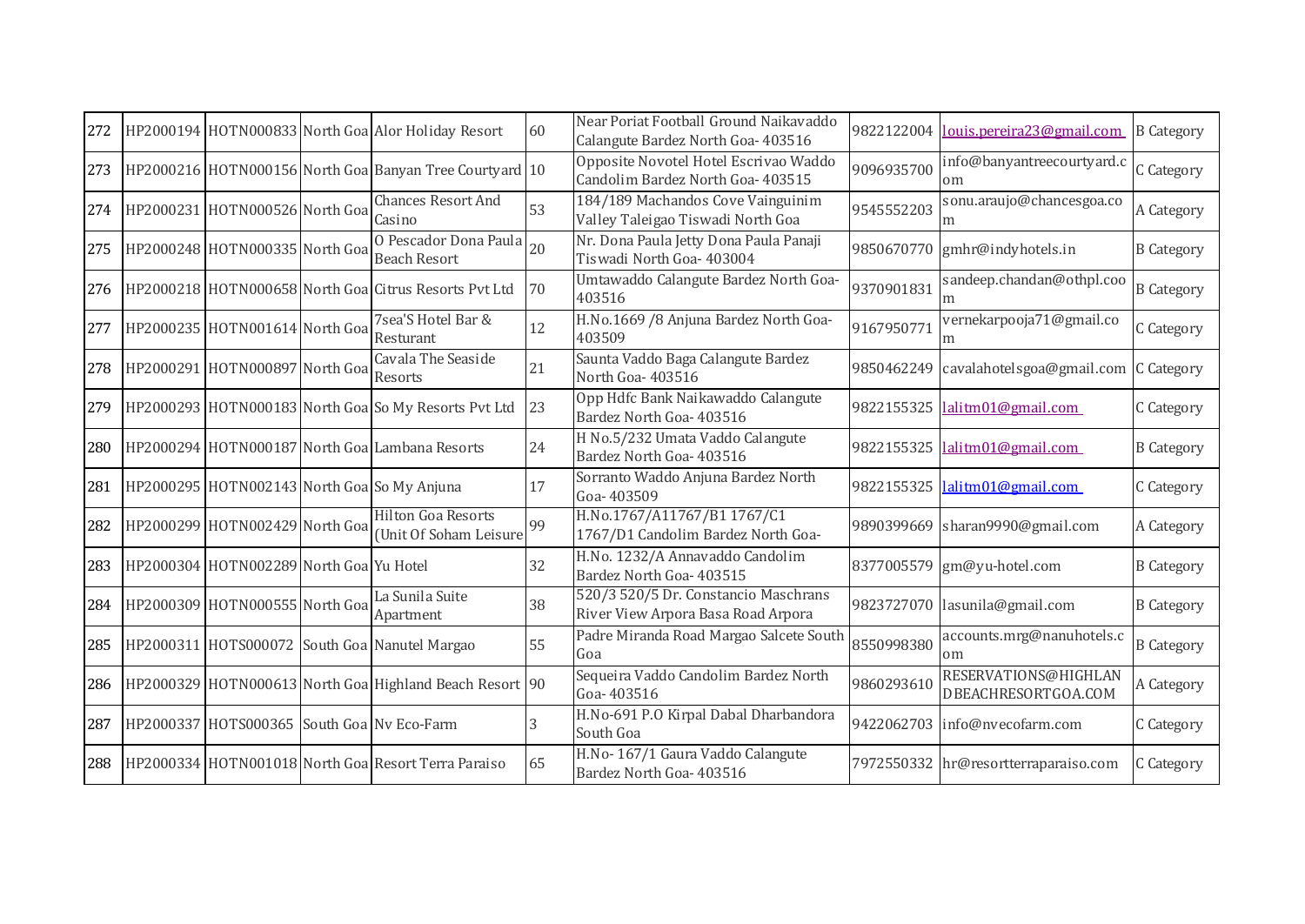| 289 | HP2000343 HOTS000081                       | South Goa | <b>Soul Vacation Resort</b><br>And Spa                  | 32  | Near Colva Beach 4th Ward Colva Salcete<br>South Goa                        |            | 9766541538 hrd@soulvacation.in      | <b>B</b> Category |
|-----|--------------------------------------------|-----------|---------------------------------------------------------|-----|-----------------------------------------------------------------------------|------------|-------------------------------------|-------------------|
| 290 | HP2000349 HOTN000203 North Goa Vila De Goa |           |                                                         | 10  | H. No. 61/1 Vaddy Siolim Bardez North<br>Goa-403517                         |            | 9810018671 sunilsethisma@gmail.com  | C Category        |
| 291 | HP2000366 HOTN002127 North Goa Casa Ahaaha |           |                                                         | 30  | H.No. 1555/8 To 1555/19 Villa 824 La<br>Goa Azul Anjuna Bardez North Goa-   |            | 9665221130 Laxmanparab@gmail.com    | C Category        |
| 292 | HP2000383 HOTS000213 South Goa             |           | Prudential Landmarks<br>Private Limited                 | 11  | H No 106/1 Sernabatim Beach Road Colva<br>Salcete South Goa                 |            | 9225901386 rm@thebeachhousegoa.com  | A Category        |
| 293 |                                            |           | HP2000386 HOTN002286 North Goa Mermaid Resort           | 9   | House No. 379/1 Bhatwadi Corgao<br>Pernem North Goa                         | 8007448006 | MERMAIDCORGAO@GMAIL<br><b>COM</b>   | C Category        |
| 294 |                                            |           | HP2000406 HOTN002457 North Goa Resort De Balneaire      | 50  | H.No. 4/239 H Ffsftf 4th Floor Parba<br>Wado Calangute Bardez North Goa-    |            | 9810020936 debalneaire@gmail.com    | <b>B</b> Category |
| 295 |                                            |           | HP2000411 HOTS000168 South Goa Royal Goan Beach Club 44 |     | Calvaddo Benaulim Salcete South Goa                                         | 7219232238 | allen.viegas@karmagroup.co<br>m     | <b>B</b> Category |
| 296 |                                            |           | HP2000414 HOTN002339 North Goa Hotel Grand Kadamba      | 20  | House No.456/6 Alto Pilerne Pilerne<br><b>Bardez North Goa</b>              |            | 7498900541 gm@grandkadamba.com      | C Category        |
| 297 |                                            |           | HP2000416 HOTN002459 North Goa Amani Vagator            | 24  | H.No. 474/4 474/4 A Anjuna Bardez<br>North Goa- 403509                      |            | 8888050007 triveshajg1993@gmail.com | C Category        |
| 298 |                                            |           | HP2000424 HOTN001138 North Goa Fantasy Resorts          | 18  | H No 6/197e Khobra Vaddo Calangute<br>Bardez North Goa- 403516              |            | 8806057299 edenferns@gmail.com      | C Category        |
| 299 | HP2000425 HOTN000409 North Goa The Horizon |           |                                                         | 29  | H.No. 4/251 Porba Vaddo Calangute<br>Bardez North Goa- 403516               | 9922944721 | domesticsales@desouzahote<br>ls.com | <b>B</b> Category |
| 300 |                                            |           | HP2000450 HOTN000393 North Goa Hotel Palacio De Goa     | 55  | Dr Gama Pinto Road St Inez Panaji<br>Tiswadi North Goa- 403001              |            | 7219871110 palaciodegoa@gmail.com   | <b>B</b> Category |
| 301 | HP2000454 HOTN000874 North Goa             |           | Royal Goan Beach Club<br>Monterio                       | 58  | H.No. 554/1 Baga Road Arpora Bardez<br>North Goa-403516                     |            | 9923681142 mr.fb@karmagroup.com     | A Category        |
| 302 |                                            |           | HP2000466 HOTN000174 North Goa Cidade De Goa            | 207 | Vaiguinim Beach Taleigao Tiswadi North<br>Goa                               | 9983588805 | navratan.singh@tajhotels.co<br>m    | A Category        |
| 303 | HP2000469 HOTN000415 North Goa             |           | La Cabana Beach And<br>Spa                              | 41  | H.No. 224/515531(C) Ashwem Mandrem<br>Pernem North Goa- 403527              |            | 8888636334 gm@lacabana.in           | <b>B</b> Category |
| 304 | HP2000488 HOTN001524 North Goa             |           | Royale Nirvana Resort<br>Part I                         | 14  | H.No. 199/1 To 199/15 Arpora Bardez<br>North Goa- 403516                    |            | 9822150969 aartigurou07@gmail.com   | C Category        |
| 305 | HP2000489 HOTN002063 North Goa             |           | Royal Nirvana Guest<br>House                            | 15  | H.No. 169/1-G-1 To 169/1-G-5169/1-F1<br>To 169/1f 5 And 169/1-S1 To 169/1-S |            | 9822150969 aartigurou07@gmail.com   | C Category        |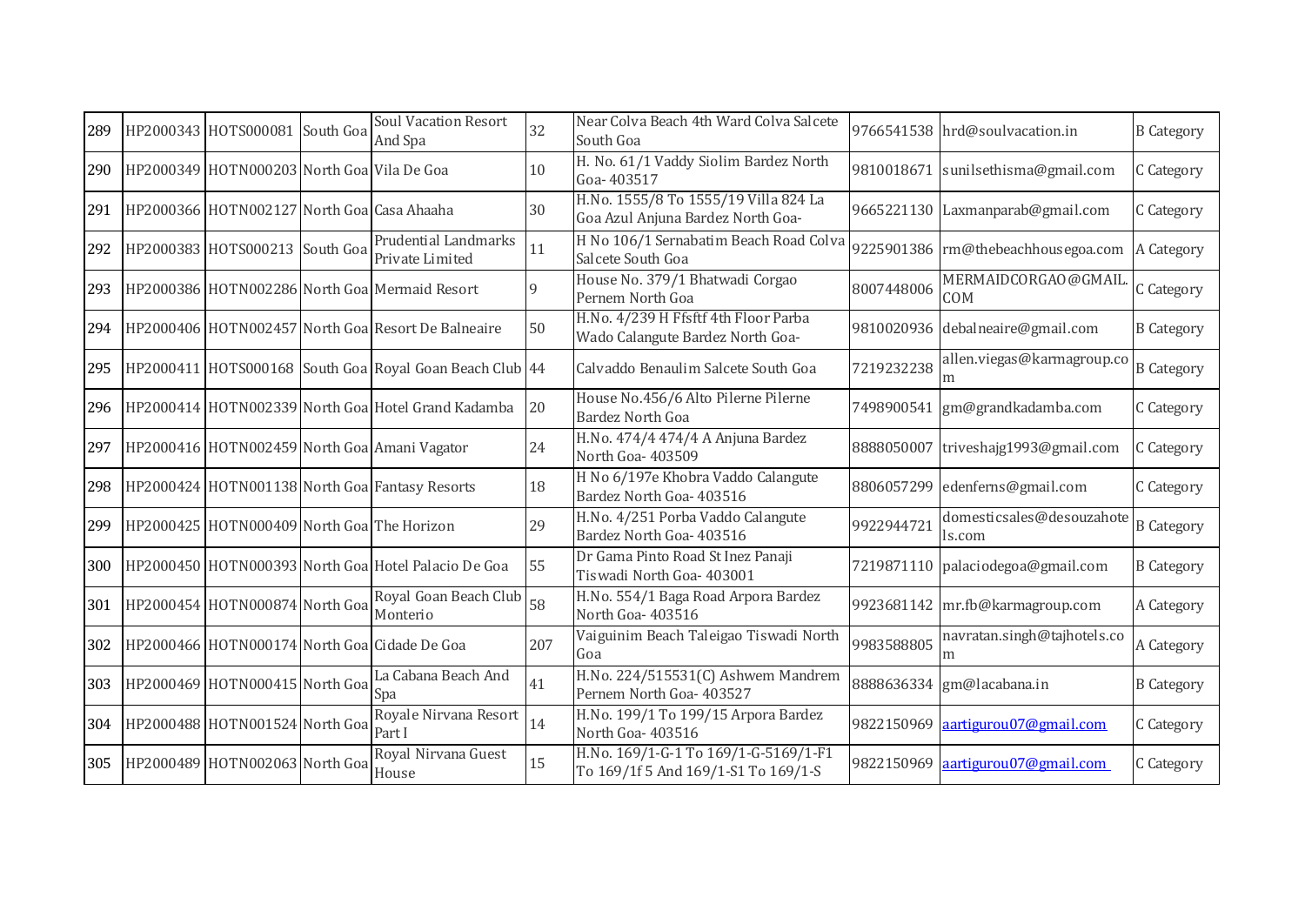| 306 |                                             | HP2000280 HOTN001577 North Goa Crown Villa Vagator | 3              | H.No.611/1 Small Vaddo Vagator Anjuna<br>Bardez North Goa- 403509        | 9373735599 | crownvillavagator@gmail.co<br>m      | D Category |
|-----|---------------------------------------------|----------------------------------------------------|----------------|--------------------------------------------------------------------------|------------|--------------------------------------|------------|
| 307 |                                             | HP2000482 HOTN001949 North Goa Tirupati Resort     | 15             | H.No. 5/78 Maddo Vaddo Calangute<br>Bardez North Goa- 403516             |            | 9637094163 rtransceiver@gmail.com    | C Category |
| 308 |                                             | HP2000150 HOTN001659 North Goa Om Guest House      |                | 186/17 Muddi Anjuna Bardez North Goa-<br>403509                          | 9930561899 | Omtheguesthouse@gmail.co<br>m        | D Category |
| 309 |                                             | HP2000161 HOTN000699 North Goa Paying Guest House  | 4              | 758/2 St Michael Vaddo Anjuna Bardez<br>North Goa                        |            | 9552875990 yuppihippi@gmail.com      | D Category |
| 310 |                                             | HP2000250 HOTN001897 North Goa Morjim River Villa  | 2              | H.No 124-B Naroji Wada Morgim Pernem<br>North Goa-403512                 | 9960402627 | saritashetgaonkar27@gmail.<br>com    | D Category |
| 311 |                                             | HP2000289 HOTN000401 North Goa Panjim Pousada      | 9              | H.No- 5/156/1 Cunha Gonsalv Road<br>Fontainhas Panaji Tiswadi North Goa- | 9130074667 | reservations@panjiminn.co<br>m       | D Category |
| 312 |                                             | HP2000183 HOTN000465 North Goa Omkar Guest House   | 12             | Near Ram Temple Bhatlem Panaji Tiswadi<br>North Goa-403001               |            | 9823195250 rivankarsaidatt@gmail.com | D Category |
| 313 | HP2000286 HOTN001549 North Goa              | Abrigo De Botelho<br><b>Guest House</b>            | 8              | H.No. 5/214 214/1 2 Panaji Tiswadi<br>North Goa-403001                   |            | 9527778884 botelhoroy@gmail.com      | D Category |
| 314 | HP2000178 HOTN000158 North Goa              | Villa Khatun Guest<br>House                        |                | H.No.6/26/1 Panaji Tiswadi North Goa-<br>403001                          |            | 9561403653 villa.khatun@gmail.com    | D Category |
| 315 | HP2000246 HOTN001192 North Goaluva          | Goa Holiday Guest                                  | $\overline{4}$ | H No. 2/278 A Naika Vaddo Calangute<br>Bardez North Goa- 403516          |            | 9822140097 alex009763@gmail.com      | D Category |
| 316 |                                             | HP2000168 HOTN002290 North Goa Bello Guest House   | 10             | H.No. 7/101 Saunta Vaddo Calangute<br>Bardez North Goa- 403516           | 9665624407 | stavrobello@gmail.com                | D Category |
| 317 | HP2000310 HOTN000690 North Goa              | Sun And Sea Guest<br>House                         |                | Naikawaddo Calangute Bardez North Goa-<br>403516                         | 8450975532 | hotelsunandseagoa@yahoo.c<br>om      | D Category |
| 318 | HP2000321 HOTN001623 North Goa House        | Trivikram Krupa Guest                              | 15             | Calangute Calangute Bardez North Goa-<br>403516                          | 9673442932 | smitaverekar1992@gmail.co<br>m       | D Category |
| 319 | HP2000119 HOTN002426 North Goa Villa Gracia |                                                    | 2              | 1-31/C Grand Morod Saligao Bardez North<br>Goa-403511                    |            | 9850474770 jasonjnathan@yahoo.com    | D Category |
| 320 |                                             | HP2000140 HOTS000269 South Goa Sea Breeze Cottages | 4              | 290/1 3rd Ward Colva Beach Colva<br>Salcete South Goa- 403708            | 8390297821 | giselafernandes8@yahoo.co<br>m       | D Category |
| 321 |                                             | HP2000233 HOTN001722 North Goa Fernandes Villa     | $\overline{2}$ | H.No-690/APintos Vaddo Candolim<br>Bardez North Goa                      | 7798126648 | dennisfernandes0505@gmai<br>l.com    | D Category |
| 322 | HP2000195 HOTS000203 South Goa              | The Goan Courtyard<br>Hotel                        | 15             | H. No. 168/6 23 & 4 2nd Ward Colva<br>Salcete South Goa                  | 9923076670 | THEGOANCOURTYARD@GM<br>AIL.COM       | D Category |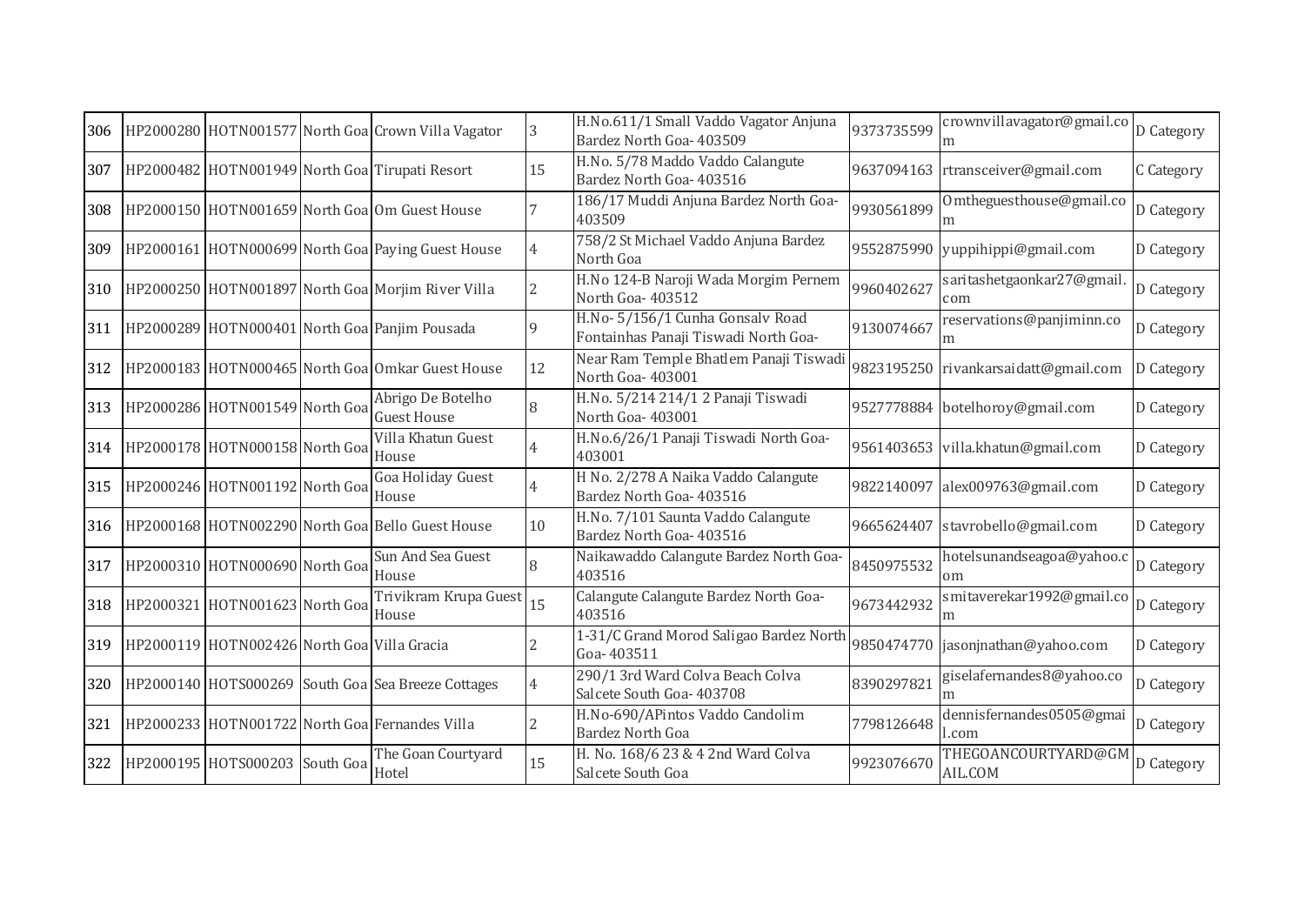| 323 |                                        |           | HP2000340 HOTS000218 South Goa Casmy Guest House         | $\overline{2}$ | H.No-692/A Zalor Carmona Salcete South<br>Goa                                  |            | 9822185016 ida.luis@redifmail.com   | D Category |
|-----|----------------------------------------|-----------|----------------------------------------------------------|----------------|--------------------------------------------------------------------------------|------------|-------------------------------------|------------|
| 324 | HP2000096 HOTS000760 South Goa         |           | Hotel Nityananda<br>Residency                            |                | 59Near Ram TempleAbade Faria RoadOld<br>Market Margao Salcete South Goa- 40360 |            | 9673773209 manojgraikar@gmail.com   | D Category |
| 325 |                                        |           | HP2000090 HOTS000049 South Goa Dio'S Guest House         | 8              | H. No. 334/8 Francisco Costa Waddo<br>Majorda Utorda Salcete South Goa         |            | 9822179178 dio10@rediffmail.com     | D Category |
| 326 |                                        |           | HP2000057 HOTS000321 South Goa Hotel Good Shepherd       | 20             | Rawanfond Aquem Margao Salcete South<br>Goa                                    |            | 9822104602 vazangusoliver@gmail.com | D Category |
| 327 | HP2000053 HOTS000320 South Goa         |           | <b>Good Shepherd</b><br>Residency                        | 19             | Rawanfond Aquem Margao Salcete South<br>Goa                                    |            | 9822104602 vazangusoliver@gmail.com | D Category |
| 328 |                                        |           | HP2000420 HOTS000353 South Goa Maria Guest House         | 8              | H.No-427/1 4th Ward Colva Salcete South<br>Goa                                 |            | 9823481461 dempo68@gmail.com        | D Category |
| 329 | HP2000403 HOTS000501                   | South Goa | St Anthony Guest<br>House                                |                | H.No-200/B1 3rd Ward Colva Salcete<br>South Goa                                | 8308019815 | joelfernandes1726@yahoo.c<br>om     | D Category |
| 330 |                                        |           | HP2000143 HOTS000326 South Goa Coutinho'S Inn            | 6              | H.No-233/A1 Nagorcem Chaudi Canacona<br>Canacona South Goa- 403702             |            | 9819403018 bookings@ciarans.com     | D Category |
| 331 |                                        |           | HP2000292 HOTS000249 South Goa Cabo De Rama Cottages     |                | H.No-1048/A Cabo De Rama Canacona<br>Canacona South Goa                        |            | 9850192064 checkpack@hotmail.com    | D Category |
| 332 |                                        |           | HP2000142 HOTS000265 South Goa Sab'S Guest House         | 10             | H.No-34/1 Novo Vaddo Sernabatim Colva<br>Salcete South Goa                     |            | 9503401366 CASACOLVA@GMAIL.COM      | D Category |
| 333 |                                        |           | HP2000177 HOTS000442 South Goa Pande Residency           |                | H. No. 211 Ward No Vi Lane Adj To Hotel<br>Pentacon Devabag Rajbag Canacona    | 9673911113 | panderesidency211@gmail.c<br>om     | D Category |
| 334 |                                        |           | HP2000421 HOTS000402 South Goa Adrose Cottages           |                | H.No-433(A) 4thward Colva Salcete South<br>Goa-403708                          |            | 9823721461 laurianaferns@gmail.com  | C Category |
| 335 |                                        |           | HP2000031 HOTN000632 North Goa Villa Calangute Phase 5 7 |                | H.No-1/238 Gauravaddo Calangute<br>Bardez North Goa- 403516                    |            | 9922033229 villacalangute@gmail.com | D Category |
| 336 |                                        |           | HP2000127 HOTN002046 North Goa 3 Star Guest House        | 3              | H.No:104/2(1) Sorvem Vaddo Guirim<br>Bardez North Goa- 403510                  |            | 9822143792 ashleyjvaz@hotmail.com   | D Category |
| 337 | HP2000035 HOTN000651 North Goa         |           | Villa Calangute Phase 3<br>And 4                         | 6              | H.No-1/130/1 & 2 Gaura Vaddo<br>Calangute Bardez North Goa- 403516             |            | 9922033229 villacalangute@gmail.com | D Category |
|     |                                        |           | 338 HP2000132 HOTN001902 North Goa Daphne Guest House    | 4              | H.No-806/3 Bhatti Vaddo Parra Bardez<br>North Goa-403510                       |            | 7378578428 daphne_vaz@hotmail.com   | D Category |
| 339 | HP2000133 HOTN002225 North Goa Di Casa |           |                                                          |                | 1/19/A Gaura Vaddo Calangute Bardez<br>North Goa- 403516                       |            | 9811252001 dicasagoa@gmail.com      | D Category |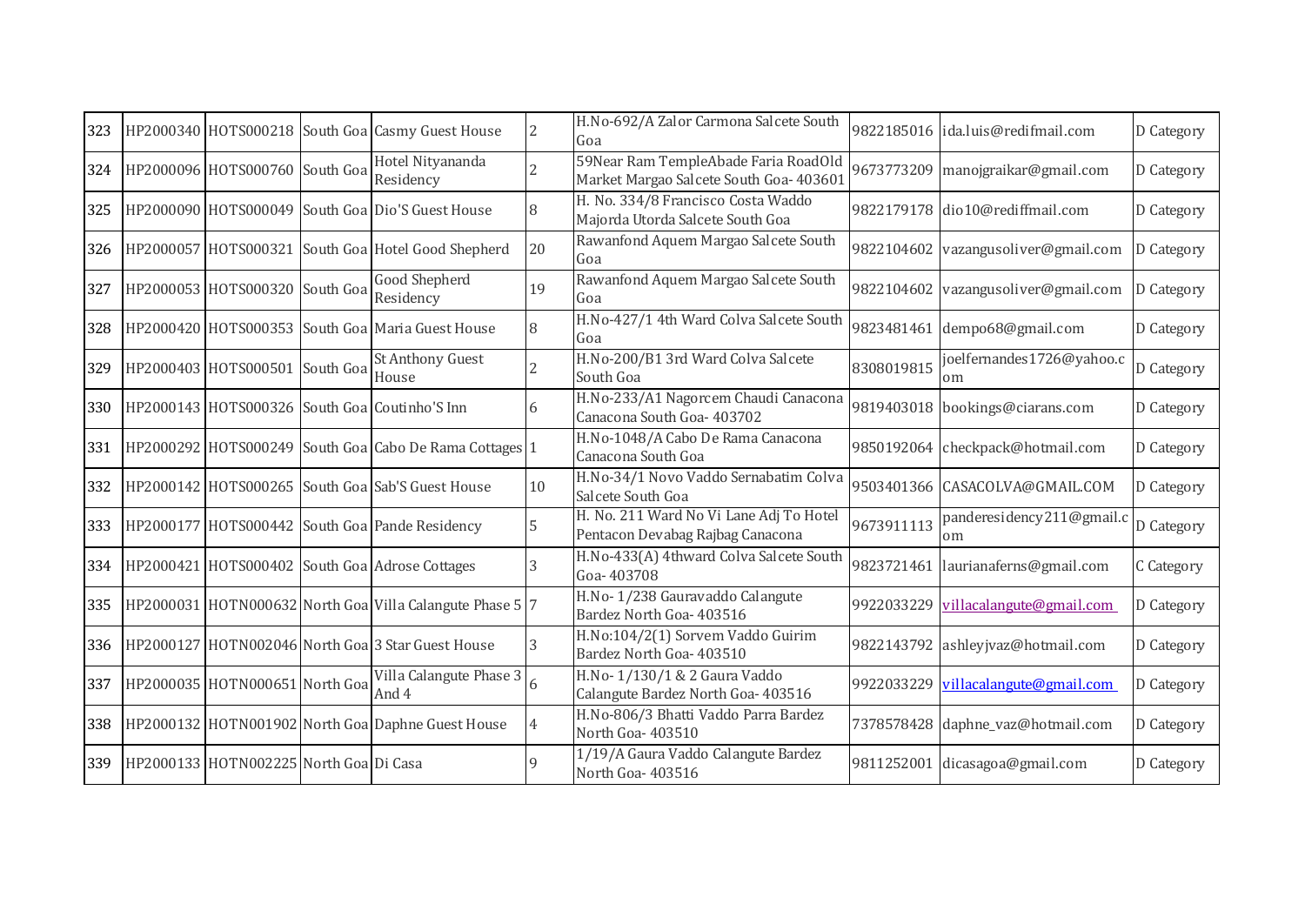| 340 |                                              | HP2000326 HOTN000633 North Goa Villa Calangute Phase 7 3 |     | H.No-1058 A/D Escrivao Vaddo<br>Candolim Bardez North Goa- 403516        | 9922033229 | villacalangute@gmail.com                         | D Category        |
|-----|----------------------------------------------|----------------------------------------------------------|-----|--------------------------------------------------------------------------|------------|--------------------------------------------------|-------------------|
| 341 | HP2000461 HOTN000097 North Goa               | Villa Calangute Phase<br>8&9                             |     | 1/114-A Gaura Vaddo Calangute Bardez<br>North Goa                        | 9922033229 | villacalangute@gmail.com                         | D Category        |
| 342 |                                              | HP2000327 HOTN000634 North Goa Villa Calangute Phase 6 3 |     | H.No-1/130 A Gaura Vaddo Calangute<br><b>Bardez North Goa</b>            |            | 9922033229 villacalangute@gmail.com              | D Category        |
| 343 | HP2000154 HOTN001361 North Goa Villa Alina   |                                                          |     | H No 261 Gaura Waddo Calangute Bardez<br>North Goa-403516                | 9011023757 | julia@villaalina.com                             | D Category        |
| 344 |                                              | HP2000017 HOTN001663 North Goa Bhaskar Sabhagruha        | 15  | H.No 225/ASy.No.81/1-C Near Molar<br>Waddo Old Goa Tiswadi North Goa-    | 9420615797 | info@swarnamgoa.com                              | D Category        |
| 345 | HP2000496 HOTN000224 North Goa               | Riviera De Goa Resorts<br>And Hotels Pvt Ltd             | 104 | Ximer Arpora Bardez North Goa- 403518                                    |            | 9923597839 goiab_fo@hilton.com                   | A Category        |
| 346 | HP2000498 HOTN000160 North Goa Brit'S Palace |                                                          | 5   | H.No-295 St. Lawrence Agacaim Tiswadi<br>North Goa-403204                |            | 7887581812 britspalace@gmail.com                 | C Category        |
| 347 | HP2000506 HOTN001358 North Goa               | Riverside Regency<br>Resort                              | 90  | Riverside Street Baga Arpora Bardez<br>North Goa-403516                  |            | 9822100511 info@riversideregency.com             | C Category        |
| 348 | HP2000507 HOTN001776 North Goa Julie Jolly   |                                                          | 13  | H.No.542 Small Vagator Anjuna Bardez<br>North Goa- 403509                | 9822986297 | info@hoteljollygoa.com                           | C Category        |
| 349 | HP2000508 HOTN000621 North Goa Papa Jollys   |                                                          | 12  | H.No-749/A New Wada Morgim Pernem<br>North Goa-403512                    |            | 7768816174 1goapapa@gmail.com                    | <b>B</b> Category |
| 350 | HP2000324 HOTS000477 South Goa Hotel Nagina  |                                                          | 39  | D Deshpande Road Opp La Costa<br>Restaurant Mormugao Mormugao South      |            | 7875684998 hotel.nagina@yahoo.com                | <b>B</b> Category |
| 351 | HP2000513 HOTS000690 South Goa               | Hotel Shrinivas<br>Residency                             | 14  | Shrinivas Building B H Dessai Road<br>Calconda Margao Salcete South Goa- | 9822183207 | nileshanandnaik@gmail.com D Category             |                   |
| 352 | HP2000487 HOTN002240 North Goa               | La Vaiencia Beach<br>Resort                              | 22  | H.No. 1430 Tembwada Morgim Pernem<br>North Goa-403512                    |            | 9823991733 lavaienciaresort@gmail.com C Category |                   |
| 353 | HP2000223 HOTN000745 North Goa               | <b>Baba Place Guest</b><br>House                         | 11  | H.No- 408 Near Chapora Fort Anjuna<br>Bardez North Goa- 403509           | 9881466409 | amey.dudhalkar@gmail.com D Category              |                   |
|     |                                              | 354 HP2000274 HOTN001176 North Goa Hariratn Residency    | 16  | H.No 4/21/A Calangute Bardez North Goa-<br>403516                        | 9673850099 | gulmoharcottages@gmail.co<br>m                   | D Category        |
| 355 | HP2000108 HOTN001201 North Goa Casa De Goa   |                                                          | 49  | Tivai Vaddo Calangute Bardez North Goa                                   | 9822163077 | gm@casadegoa.com                                 | <b>B</b> Category |
| 356 | HP2000160 HOTN001075 North Goa Nova De Goa   |                                                          | 14  | 417/12 Nr Casino Motels Pilerne Bardez<br>North Goa-403521               |            | 9881577555 novadegoa@gmail.com                   | D Category        |
|     |                                              |                                                          |     |                                                                          |            |                                                  |                   |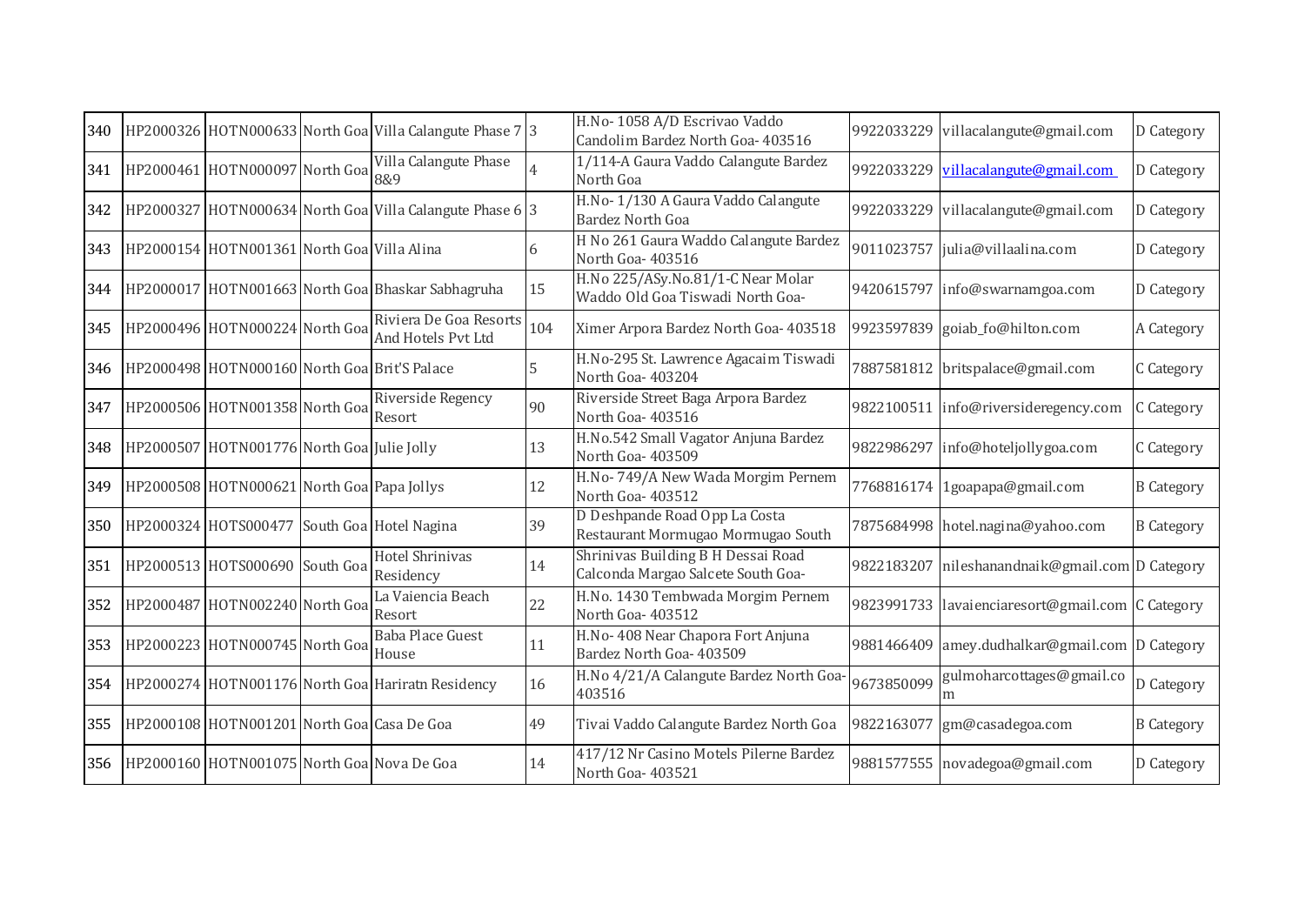| 357 |                                             | HP2000267 HOTN001205 North Goal Sai Guest House                    |     | H.No. C-14/372 Aruna Niwas Near<br>Syndicate Bank Caranzalem Panaji         | 9822685882 | kaanukasai@gmail.com                           | D Category        |
|-----|---------------------------------------------|--------------------------------------------------------------------|-----|-----------------------------------------------------------------------------|------------|------------------------------------------------|-------------------|
| 358 |                                             | HP2000474 HOTN001194 North Goa Marbella Guest House                | 6   | H.No 77 Sinquerim Candolim Bardez<br>North Goa-403515                       | 9822100811 | marbellagoa@gmail.com                          | C Category        |
| 359 |                                             | Floyd Apartments -<br>HP2000097 HOTN002265 North Goal Paying Guest | 12  | H.No.18/212/3-A1 To 18/212/A-<br>12Bhorbhat Taleigao Tiswadi North Goa-     |            | 8888862588 minguelg@rediffmail.com             | D Category        |
| 360 | HP2000095 HOTN000979 North Goa Clausil Inn  |                                                                    | 10  | H.No-23/434/1 & 3 Near Co-Operation<br>Bank Taleigao Tiswadi North Goa-     |            | 9767843498 roshan.lorena@gmail.com             | D Category        |
| 361 |                                             | HP2000510 HOTN001911 North Goa Ramatan Resort                      | 25  | H.No 1620(3)To(8) Banyanlane Anjuna<br>Bardez North Goa- 403509             |            | 9015577668 tanujhasija@live.co.uk              | C Category        |
| 362 | HP2000515 HOTN002463 North Goa              | Fort Tiracol Heritage<br>Hotel                                     |     | H.No.01Querim Tiracol Pernem North<br>Goa-403524                            | 7720056793 | uttam.pokhare@forttiracol.i                    | D Category        |
| 363 |                                             | HP2000516 HOTN002313 North Goa Rumah Gateways                      |     | H.No 278/2 Socol Vaddo Assagao Bardez<br>North Goa- 403507                  |            | 7719900505 mesomin05@gmail.com                 | C Category        |
| 364 | HP2000303 HOTN000330 North Goa Lar Amorosa  |                                                                    | 9   | H No 68 Barros Vaddo Sangolda Bardez<br>North Goa-403511                    | 7774009861 | sales.laramorosa@gmail.co<br>m                 | C Category        |
| 365 |                                             | HP2000189 HOTN001797 North Goa Nihaan Hospitality                  |     | Hill Enclave Filomena Housing Society<br>Calapor Tiswadi North Goa          |            | 8381017433 Nileshverenkar@yahoo.com D Category |                   |
| 366 | HP2000187 HOTN000398 North Goa Kismet Hotel |                                                                    | 14  | Near Municipal Market Panaji Tiswadi<br>North Goa-403001                    |            | 9822138834 veljeemahedi@gmail.com              | D Category        |
| 367 | HP2000369 HOTS000069 South Goa              | Alila Diwa Goa Sea<br><b>Bird Resort Pvt Ltd</b>                   | 150 | Adao Vaddo Majorda Salcete South Goa-<br>403713                             | 9049997501 | suveer.sodhi@alilahotels.co<br>m               | A Category        |
| 368 |                                             | HP2000494 HOTS000639 South Goa Meadow View                         | 15  | H.No. 2481 Calata Salcete South Goa-<br>403713                              |            | 9673173368 mayvon@rediffmail.com               | C Category        |
| 369 |                                             | HP2000524 HOT0000067 North Goa Pinto Rosario Square                | 18  | Pinto Rosario Square Opp Football<br>Ground Vadem Socorro Bardez North Goa- | 7447797717 | resv@pintorosariosquare.co<br>m                | C Category        |
| 370 |                                             | HP2000433 HOTS000633 South Goa Karma Plaza Hotel                   | 15  | H.No. 102-A Karma Bldg Vasco-Da-Gama<br>Mormugao Mormugao South Goa         | 8698641028 | karmas@rediffmail.com                          | C Category        |
| 371 |                                             | HP2000452 HOTN001187 North Goa The Acacia Hotel & Spa 54           |     | H. No 586/A Sequeira Vaddo Candolim<br>Bardez North Goa- 403515             |            | 8554990358 hr@theacaciahotels.com              | <b>B</b> Category |
| 372 |                                             | HP2000501 HOTN002387 North Goa Royale Exotica                      | 22  | H.No.5/27/G Maddo Vaddo Calangute<br>Bardez North Goa- 403516               | 9673499422 | gm@royaleexotica.com                           | C Category        |
| 373 |                                             | HP2000455 HOTS000698 South Goa Jasminn Hotel                       | 55  | H.No. 79 Nagwado Betelbatim Salcete<br>South Goa- 403713                    |            | 8805464000 gm@jasminn.in                       | <b>B</b> Category |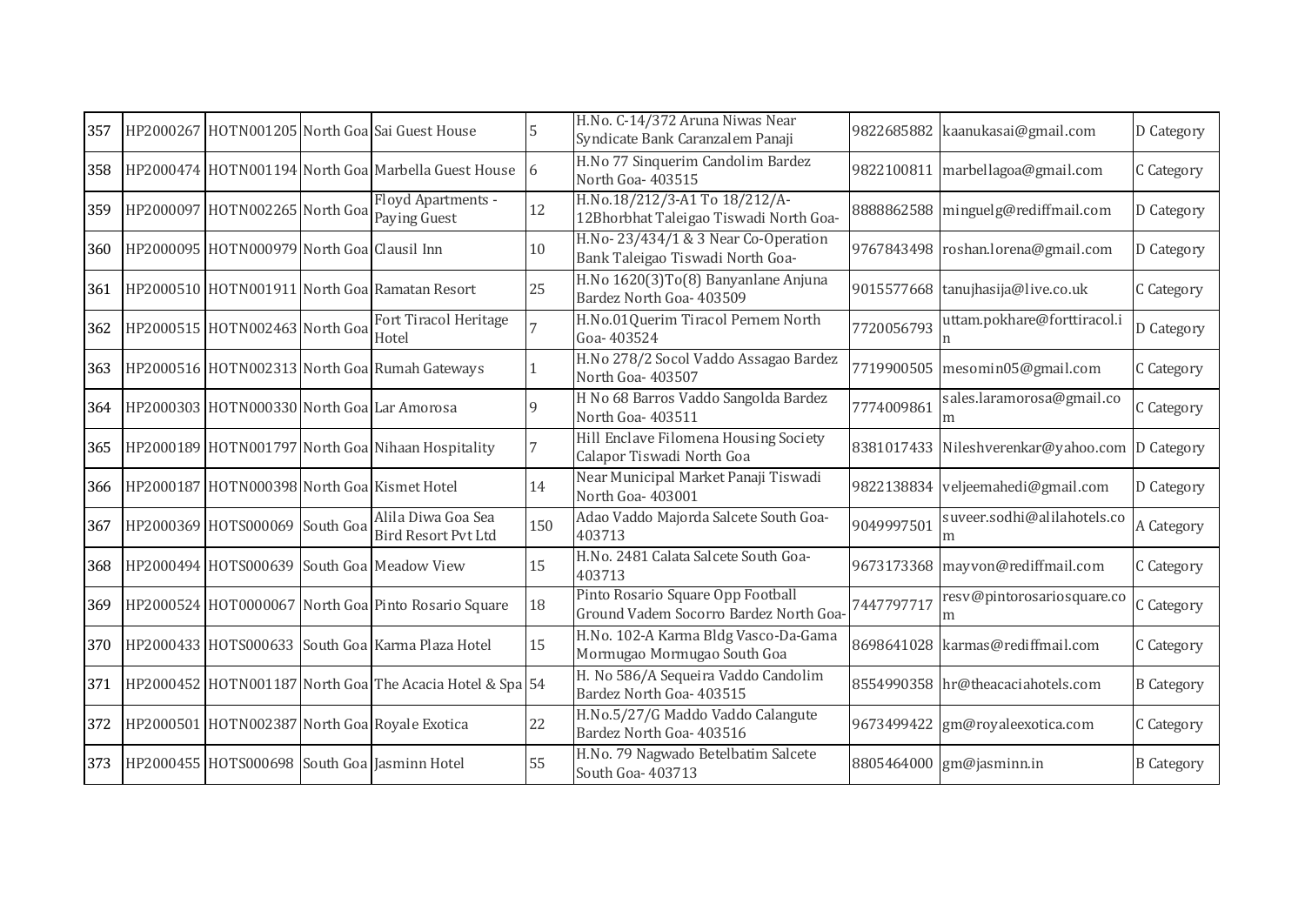| 374 |                                              | HP2000307 HOTS000532 South Goa Lotus Beach Resort                          | 48             | Vasvaddo Benaulim Salcete South Goa                                             | 9665559891 | gm.goa@lotusresorthotels.c<br>om     | <b>B</b> Category |
|-----|----------------------------------------------|----------------------------------------------------------------------------|----------------|---------------------------------------------------------------------------------|------------|--------------------------------------|-------------------|
| 375 | HP2000470 HOTN002206 North Goa Casa Caisua   |                                                                            | $\overline{2}$ | H.No 1644 And 1644(1) Devul Waddo<br>Chiwar Anjuna Bardez North Goa- 403509     | 9096576800 | ratishnaik6988@gmail.com             | D Category        |
| 376 | HP2000208 HOTN002082 North Goa Valanka Villa |                                                                            |                | H.No 66/B(P)1 Wadi Siolim Bardez North<br>Goa-403517                            |            | 9822135023 niveditacolaco@gmail.com  | D Category        |
| 377 | HP2000363 HOTN002216 North Goa House         | <b>Blissful Edge Guest</b>                                                 |                | H.No.642 Vagator Anjuna Bardez North<br>Goa-403509                              | 9370547899 | blissfuledgeguesthouse@gm<br>ail.com | D Category        |
| 378 | HP2000457 HOTN002229 North Goa Galeria Baga  |                                                                            |                | H.No.526/6 Ward No.V Plot No 48 Baga<br>Arpora Bardez North Goa- 403518         | 8975008975 | madhavkamat74@gmail.co<br>m          | C Category        |
| 379 | HP2000480 HOTN002375 North Goa               | Jyot'S Homestay And<br><b>Villas</b>                                       | $\overline{2}$ | 211/A3 Raj Exotic Palms Chinwar Waddo<br>Anjuna Bardez North Goa- 403509        | 9167743571 | iyothomestayandvillas@gma<br>il.com  | D Category        |
| 380 |                                              | HP2000376 HOTN001080 North Goa White House Ii                              | 6              | H. No 604/3 Small Vagator Anjuna Bardez<br>North Goa- 403509                    |            | 9639701117 pappichulo@gmail.com      | D Category        |
| 381 |                                              | White Castles Anjuna<br>HP2000437 HOTN002218 North Goal Comfy Luxe Holiday | $\overline{2}$ | 211/B10 Raj Exotic Palms Opp St<br>Antony'S Hospital Anjuna Bardez North        |            | 9820090042 haresh.jhaveri@gmail.com  | D Category        |
| 382 |                                              | HP2000449 HOTN001912 North Goa The White House                             |                | H.No 66/B(P) Opp Candlelight Rest Wadi<br>Siolim Bardez North Goa- 403517       |            | 8805881359 itsneeta@gmail.com        | D Category        |
| 383 |                                              | HP2000492 HOTN001278 North Goa Magnum Resort                               | 50             | Near Primary Health Centre Candolim<br>Bardez North Goa- 403515                 | 9960910110 | magnumgroupgoa@gmail.co<br>m         | <b>B</b> Category |
| 384 | HP2000048 HOTN002170 North Goa Bella Villa   |                                                                            |                | 421 /1 Laoceana Ii Colony Donapaula<br>Taleigao Tiswadi North Goa- 403004       |            | 9021184953 goabellavilla@gmail.com   | D Category        |
| 385 |                                              | HP2000400 HOTN000273 North Goa Santana Beach Resort                        | 55             | Quinta Costa Frias Complex Dando<br>Candolim Bardez North Goa- 403515           |            | 9326102242 verner@santana-goa.com    | C Category        |
| 386 |                                              | HP2000230 HOTN002018 North Goa Oasis De Ashiyana                           | 33             | Old Ferry Jetty Road Chopdem Pernem<br>North Goa-403512                         | 8459613003 | fom@spansuitesandvillas.co<br>m      | <b>B</b> Category |
| 387 | HP2000205 HOTN001503 North Goa               | San Miguel Holiday<br>Homes                                                | $\overline{2}$ | H.No.904 Lane 6 St. Agustine Ward<br>Morrod Santa Cruz Calapor Tiswadi North    | 9923260046 | cruzesme@gmail.com                   | D Category        |
| 388 |                                              | HP2000198 HOTN002168 North Goa Meeting Point                               | 6              | Castal Gracius 22/224 La-Oceana Colony<br>Donapaula Taleigao Tiswadi North Goa- |            | 9371922336 happyhomegoa@gmail.com    | D Category        |
| 389 | HP2000491 HOTN000267 North Goa Hotel Aroma   |                                                                            | 28             | Rua Cunha Rivara Opp Municipal Garden<br>Panaji Tiswadi North Goa- 403001       |            | 9823312657 hotelaroma@gmail.com      | <b>B</b> Category |
| 390 | HP2000030 HOTN001209 North Goa               | Casa Dcm And<br>Esmeralda                                                  | 6              | H.No. 303 Canturlim Curca Tiswadi North<br>Goa-403108                           | 9850258997 | Casadcmesmeralda@gmail.c<br>om       | D Category        |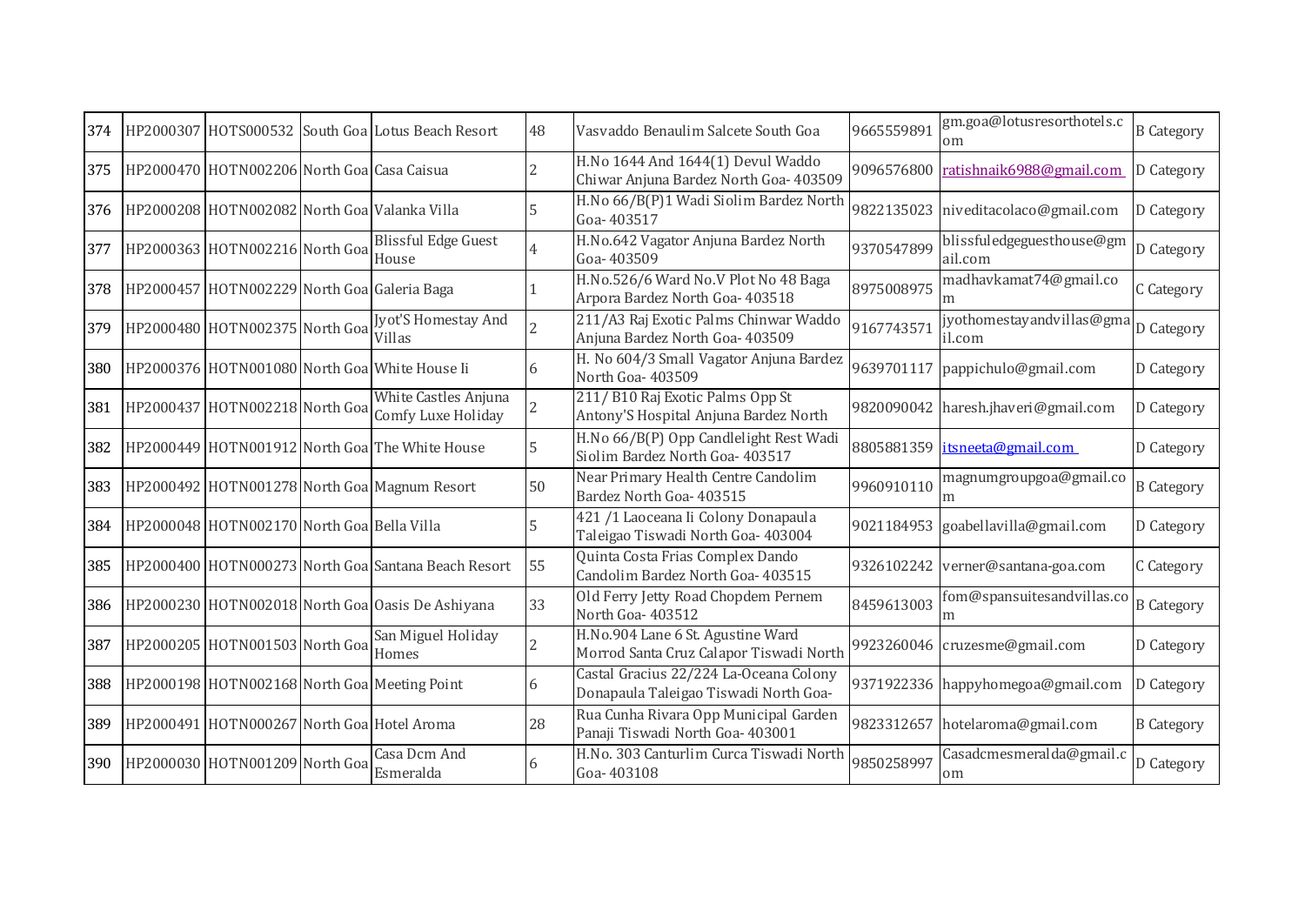| 391 | HP2000296 HOTN001909 North Goa Casa Maya    |                                                          |                | H.No.553 Murrod Vaddo Candolim Bardez<br>North Goa-403515                   | 9970618228 | casamayagoa@gmail.com               | D Category        |
|-----|---------------------------------------------|----------------------------------------------------------|----------------|-----------------------------------------------------------------------------|------------|-------------------------------------|-------------------|
| 392 |                                             | HP2000543 HOTS000785 South Goa The Postcard Cuelim       | 6              | H.No. 64 Tb Cunha Road Cuelim<br>Cansaulim Mormugao South Goa- 403712       | 9711112266 | raman.bansal1982@gmail.co           | C Category        |
| 393 |                                             | HP2000503 HOTN001694 North Goa Silver Palm Resort        | 22             | Anna Waddo Behind Solitude Near Bob'S<br>Inn Candolim Candolim Bardez North |            | 7719067185  jaspal.sinha@gmail.com  | C Category        |
| 394 |                                             | HP2000530 HOTN001466 North Goa Villa Sol Areia           | 11             | Fort Aguada Road Vaddi Calangute Bardez<br>North Goa-403515                 |            | 9011058876 villa.solareia@gmail.com | C Category        |
| 395 | HP2000523 HOTN001522 North Goa              | Le Meridien Unit Of<br>Models Leisure                    | 146            | Candolim Aguada Road Calangute Bardez<br>North Goa                          | 7410066014 | sameer.kapoor@lemeridien.<br>com    | A Category        |
| 396 |                                             | HP2000234 HOTN002111 North Goa Hotel Baga Prime          | 11             | Plot No 520ff Baga Creek Road Near<br>Maitri Hotel Arpora Bardez North Goa  | 9923036902 | ggauravparab@gmail.com              | D Category        |
| 397 |                                             | HP2000512 HOTN002233 North Goa Rumah Getaways            | $\overline{2}$ | H.No. 22/411/T Apt No. A-102 Anantam<br>Odxell Taleigao Tiswadi North Goa-  |            | 7719900505 mesomin05@gmail.com      | D Category        |
| 398 |                                             | HP2000517 HOTN002234 North Goa Rumah Getaways            | $\overline{2}$ | Apartment No. B-301 Anantam<br>H.No.22/411/A47 Odxell Taleigao              |            | 7719900505 mesomin05@gmail.com      | D Category        |
| 399 | HP2000479 HOTS000148 South Goa Amigo Plaza  |                                                          | 22             | 475/1 4th Ward Colva Beach Road Colva<br>Salcete South Goa                  | 9881457692 | amigoplaza@bsnl.in                  | C Category        |
| 400 | HP2000432 HOTN001264 North Goa              | Sea Horse Rooms &<br>Restaurant                          | 8              | H.No 535 Khalchawada Arambol Pernem<br>North Goa-403524                     |            | 7744046482 mybnb@gmail.com          | D Category        |
| 401 |                                             | HP2000276 HOTN001372 North Goa Aajo Guest House          | 6              | H.No. 186(P)C Junas Wada Mandrem<br>Pernem North Goa- 403527                | 9764769292 | govindparsekar15@gmail.co           | D Category        |
| 402 | HP2000535 HOTN002254 North Goa              | Oceans 7 Hotels And<br>Resorts                           | 22             | H.No 374 Ashvewada Mandrem Pernem<br>North Goa-403527                       | 9657735435 | nimpharodrigues@gmail.co<br>m       | C Category        |
| 403 |                                             | HP2000418 HOTS000241 South Goa Caravela Beach Resort     | 199            | H.No-661/A Fatrade Varca Salcete South<br>Goa                               |            | 9923481820 hm@advanihotels.com      | A Category        |
| 404 | HP2000465 HOTN002454 North Goa              | Taj Hotel And<br><b>Convention Centre</b>                | 299            | Survey No. 246/1 Vainguinim Plateau<br>Taleigao Tiswadi North Goa- 403004   | 9983588805 | navratan.singh@tajhotels.co<br>m    | A Category        |
| 405 |                                             | HP2000497 HOTN001414 North Goa Delta Residency           | 40             | H.No. 1/210b And 1/210c Gaura Vaddo<br>Calangute Bardez North Goa- 403516   |            | 9769034180 manju@goadelta.com       | <b>B</b> Category |
| 406 | HP2000553 HOTN002466 North Goa Goa Holidays |                                                          |                | H.No. 256/4 Bondir Wado Oxel Bardez<br>North Goa-403517                     | 8999745449 | nisharc74@gmail.com                 | D Category        |
| 407 |                                             | HP2000364 HOTN000534 North Goa Ally Pally Guest House 11 |                | H.No. 486/3 Mendonca Waddo Vagator<br>Beach Road Anjuna Bardez North Goa-   |            | 7709664282 craj20@gmail.com         | C Category        |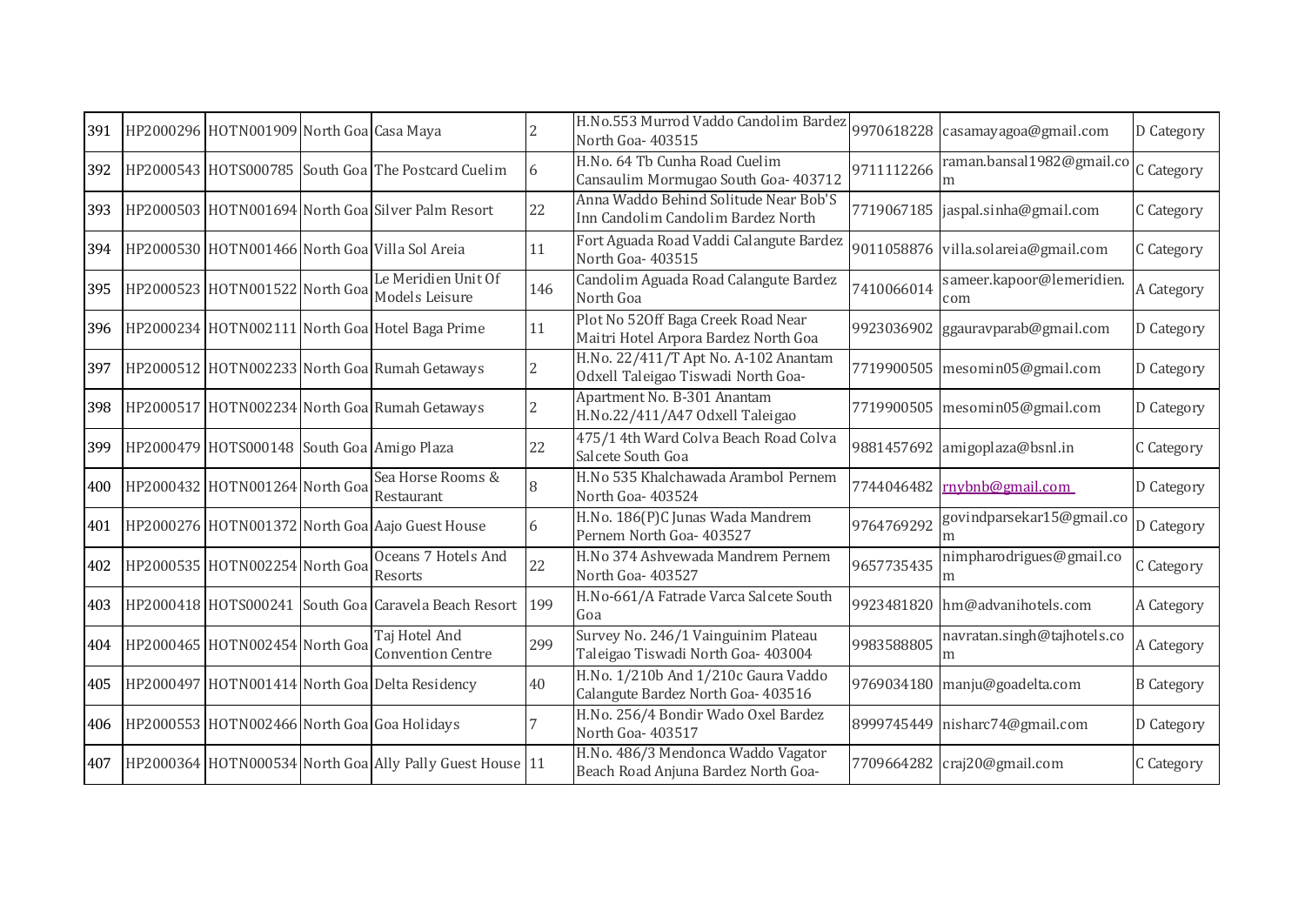| 408 |                                              | HP2000554 HOTN002396 North Goa Villa Calangute Resort 17 |    | 1/116 Gaura Vaddo Calangute Bardez<br>North Goa- 403516                     | 9922033229 | villacalangute@gmail.com                              | C Category        |
|-----|----------------------------------------------|----------------------------------------------------------|----|-----------------------------------------------------------------------------|------------|-------------------------------------------------------|-------------------|
| 409 | HP2000087 HOTN000789 North Goa               | Lakhanpal<br>Enterprisese Pvt Ltd                        |    | Escrivao Vaddo Candolim Bardez North<br>Goa-403515                          | 9822488672 | contact@aashyanalakhanpal<br>com                      | D Category        |
| 410 | HP2000563 HOTN002468 North Goa               | De Baga Deck<br>Comforts                                 | 16 | H.No. 6/128 C Khobra Vaddo Calangute<br>Bardez North Goa- 403516            |            | 9822143792 michaelylobo@gmail.com                     | C Category        |
| 411 |                                              | HP2000561 HOTN001053 North Goa Advoi Hacienda            |    | H. No 164 Advoi Valpoi Birondem Sattari<br>North Goa- 403505                | 9130074667 | reservations@panjiminn.co<br>m                        | C Category        |
| 412 | HP2000504 HOTN001332 North Goa               | Le Seasons Beach<br>Resort                               | 24 | Anna Waddo Candolim Bardez North Goa-<br>403515                             | 8888802244 | info@leseasonsbeachresort.<br>com                     | <b>B</b> Category |
| 413 | HP2000526 HOTN000395 North Goa               | Tan Estate Service<br>Apartments Plot No 7               |    | Next To Idea Cellular Ltd Altinho Panaji<br>Tiswadi North Goa- 403001       | 9130074667 | panjiminn@gmail.com                                   | D Category        |
| 414 | HP2000525 HOTN000400 North Goa               | Tan Estate Service<br>Apartments Plot No 3               |    | Opposite Idea Cellular Ltd Altinho Panaji<br>Tiswadi North Goa              | 9130074667 | panjiminn@gmail.com                                   | D Category        |
| 415 | HP2000579 HOTN002264 North Goa               | Jovinho 'S Place Baga<br><b>Guest House</b>              | 20 | H.No. 7/120a Saunta Vaddo Calangute<br>Bardez North Goa- 403516             | 9860272954 | jovinhosplacegoa@gmail.co<br>m                        | C Category        |
| 416 | HP2000589 HOTN002365 North Goa Casa De Patio |                                                          | 15 | B-451/Ugf1/101/102B-<br>451/Ff1/201202203B-                                 | 9420208888 | mailakashmehta@gmail.com C Category                   |                   |
| 417 |                                              | HP2000339 HOTN001349 North Goa Orion Premiere            | 35 | H.No. 9/190/A Next To Yashoda Bldg<br>Panaji Tiswadi North Goa- 403001      |            | 8411000120 hrm@jaibhuvan.com                          | <b>B</b> Category |
| 418 | HP2000472 HOTN002138 North Goa Palm Resort   |                                                          | 60 | H.No 249/D249/C Naika Waddo<br>Calangute Bardez North Goa- 403516           | 9767476387 | malhardinesh9@gmail.com                               | C Category        |
| 419 |                                              | HP2000277 HOTN000655 North Goa Mandrem Beach Resort 7    |    | H.No- 435/1 & 435/3 Junas Wada<br>Mandrem Pernem North Goa- 403524          | 7820952644 | gm.rcmbr@royalorchidhotel<br>s.com                    | C Category        |
| 420 | HP2000581 HOTN002472 North Goa Casa Del Mar  |                                                          |    | H.No. 902/C Survey No. 152/2 Ward No.<br>Viii Camotim Vaddo Candolim Bardez |            | 8308818592 Jassinchattaram@gmail.com C Category       |                   |
| 421 | HP2000565 HOTN001871 North Goa               | Larios Beach Holidays-                                   | 17 | Sounta Vaddo Calangute Bardez North<br>Goa-403516                           | 9823066142 |                                                       | C Category        |
| 422 |                                              | HP2000567 HOTN001872 North Goa Larios Beach Holiday'S 24 |    | 7/142/A Saunta Vaddo Calangute Bardez<br>North Goa-403516                   |            | 9823269642 <u>laouradouza872@gmail.com</u> C Category |                   |
| 423 | HP2000570 HOTN002469 North Goa               | Shivers Oasis Luxury<br>Rooms                            |    | H.No. 137/B Dando Vaddo Candolim<br>Bardez North Goa- 403515                | 9860698281 | meljinx@hotmail.com                                   | C Category        |
| 424 | HP2000545 HOTS000466 South Goa               | The Fern Gardenia<br>Resort                              | 18 | H.No-353 Ward X Devbag Canacona<br>Canacona South Goa-403702                |            | 8888841282 info@ramcons.com                           | <b>B</b> Category |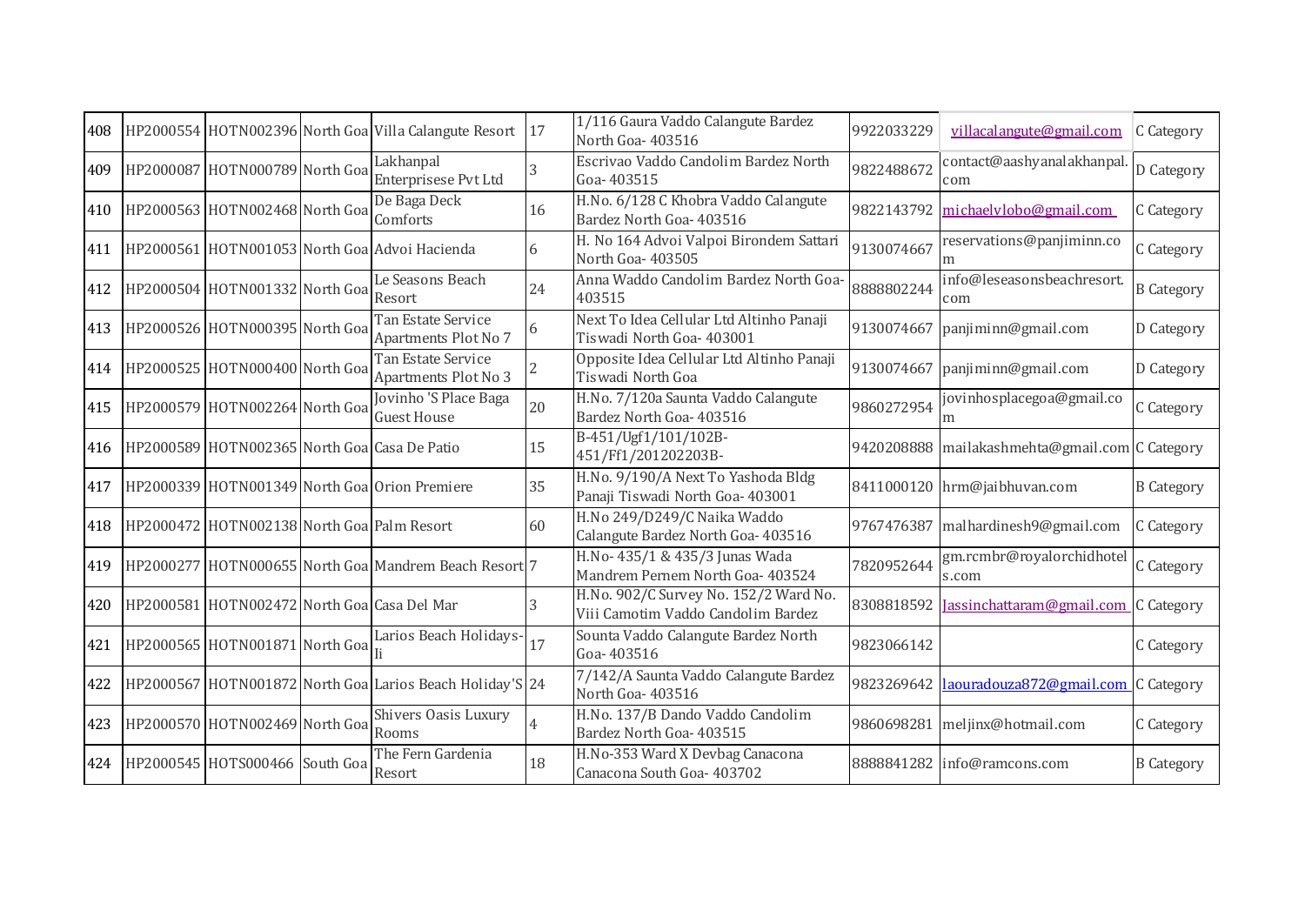| 425 | HP2000569 HOTN001355 North Goa               | Sunrise Service<br>Appartment                           | 42 | Bella Vista Sangolda Bardez North Goa-<br>403511                              | 9822984214 | sunrisecashew.2009@rediff<br>mail.com            | C Category        |
|-----|----------------------------------------------|---------------------------------------------------------|----|-------------------------------------------------------------------------------|------------|--------------------------------------------------|-------------------|
| 426 |                                              | HP2000552 HOTS000738 South Goa Cupids Heaven            | 20 | H No 331 Divanbag Agonda Canacona<br>South Goa                                | 9822148978 | goacupidsheaven@yahoo.co                         | C Category        |
| 427 |                                              | HP2000557 HOTN001245 North Goa The Heritage Hotel       | 8  | H. No 19/1 19/1(A) 19/1(A)2 Marna<br>Siolim Bardez North Goa                  | 9850471973 | <u>ssassoldekar@vmsalgaocarc</u><br>orp.com      | C Category        |
| 428 |                                              | HP2000539 HOTN001237 North Goa Swimsea Beach Resort 30  |    | Caranzalem Beach Po Dona Paula Panaji<br>Tiswadi North Goa- 403004            | 9422441985 | swimseabeachresort@gmail.<br>com                 | C Category        |
| 429 |                                              | HP2000527 HOTN000529 North Goa Angels Holiday Resort 48 |    | Chogm Road Socorro Bardez North Goa                                           | 9822102773 | angelsgoa@gmail.com                              | <b>B</b> Category |
| 430 |                                              | HP2000598 HOTN002129 North Goa Rivasa Comfort           | 18 | H.No. 4/106 Porba Wado Calangute<br>Bardez North Goa- 403516                  | 7378329998 | RIVASACOMFORT@GMAIL.C<br>0 <sub>M</sub>          | C Category        |
| 431 | HP2000572 HOTN001870 North Goa               | Larios Beach Holidays-                                  | 14 | Sounta Vaddo Calangute Bardez North<br>Goa-403516                             | 9823066142 |                                                  | C Category        |
| 432 |                                              | HP2000602 HOTN000807 North Goa Ria Residency            | 11 | H.No-169/4c Rua De Ourem Fontainhas<br>Mala Panaji Tiswadi North Goa- 403001  |            | 9158445588 riaresidency@gmail.com                | <b>B</b> Category |
| 433 | HP2000594 HOTN002480 North Goa Hotel Gautam  |                                                         | 66 | Off Chogm Road Near Bella Vista Society<br>Porvorim Pilerne Bardez North Goa- | 9822125167 | govindthapa@hotelgautam.c<br>om                  | <b>B</b> Category |
|     | 434 HP2000495 HOTN001656 North Goa           | White Square Nirvana<br><sup>1</sup> Holiday Villas     |    | Agni Vaddo Guirim Bardez North Goa-<br>403507                                 | 8975570007 | info@whitesquarenirvana.co<br>m                  | D Category        |
| 435 | HP2000597 HOTN002440 North Goa               | De Sai Palace Unit Of<br><b>Arvind Realtors Pvt</b>     | 14 | H.No-1/65 (B) Gaura Vaddo Calangute<br>Bardez North Goa- 403516               | 7798599998 | DESAIPALACEGOA@GMAIL<br><b>COM</b>               | C Category        |
| 436 |                                              | HP2000520 HOTN000453 North Goa Hotel Deltin Suites      | 86 | Nerul Nerul Bardez North Goa- 403114                                          |            | 8806667539 jocelyncarvalho@deltin.com A Category |                   |
| 437 | HP2000540 HOTS000281 South Goa Roiz Cottages |                                                         | 11 | H.No-291/3 3rd Ward Colva Salcete South<br>Goa                                | 9730150165 | Roizbeachcottages@yahoo.c<br>om                  | D Category        |
| 438 |                                              | HP2000380 HOTN000380 North Goa Sun City Resorts         | 86 | Saunta Waddo Calangute Bardez North<br>Goa-403516                             |            | 7507133992 henna_luthria@hotmail.com             | <b>B</b> Category |
| 439 | HP2000427 HOTN000670 North Goa               | Joia Do Mar Yash<br>Resorts                             | 23 | Porba Vaddo Calangute Arpora Road<br>Calangute Bardez North Goa- 403516       |            | 7721969996 bookings@joiadomar.com                | C Category        |
| 440 |                                              | HP2000613 HOTN000230 North Goa Kamakshi Guest House 8   |    | Plot No. 162/17 H.No. 127 Opp Arambol<br>Plaza Khalchawada Arambol Pernem     | 9923274080 |                                                  | C Category        |
| 441 |                                              | HP2000382 HOTS000040 South Goa Goa Woodlands Hotel      | 55 | Minguel Loyola Furtado Road Margao<br>Salcete South Goa                       | 9860791424 | reservations@goawoodlands<br>hotel.com           | <b>B</b> Category |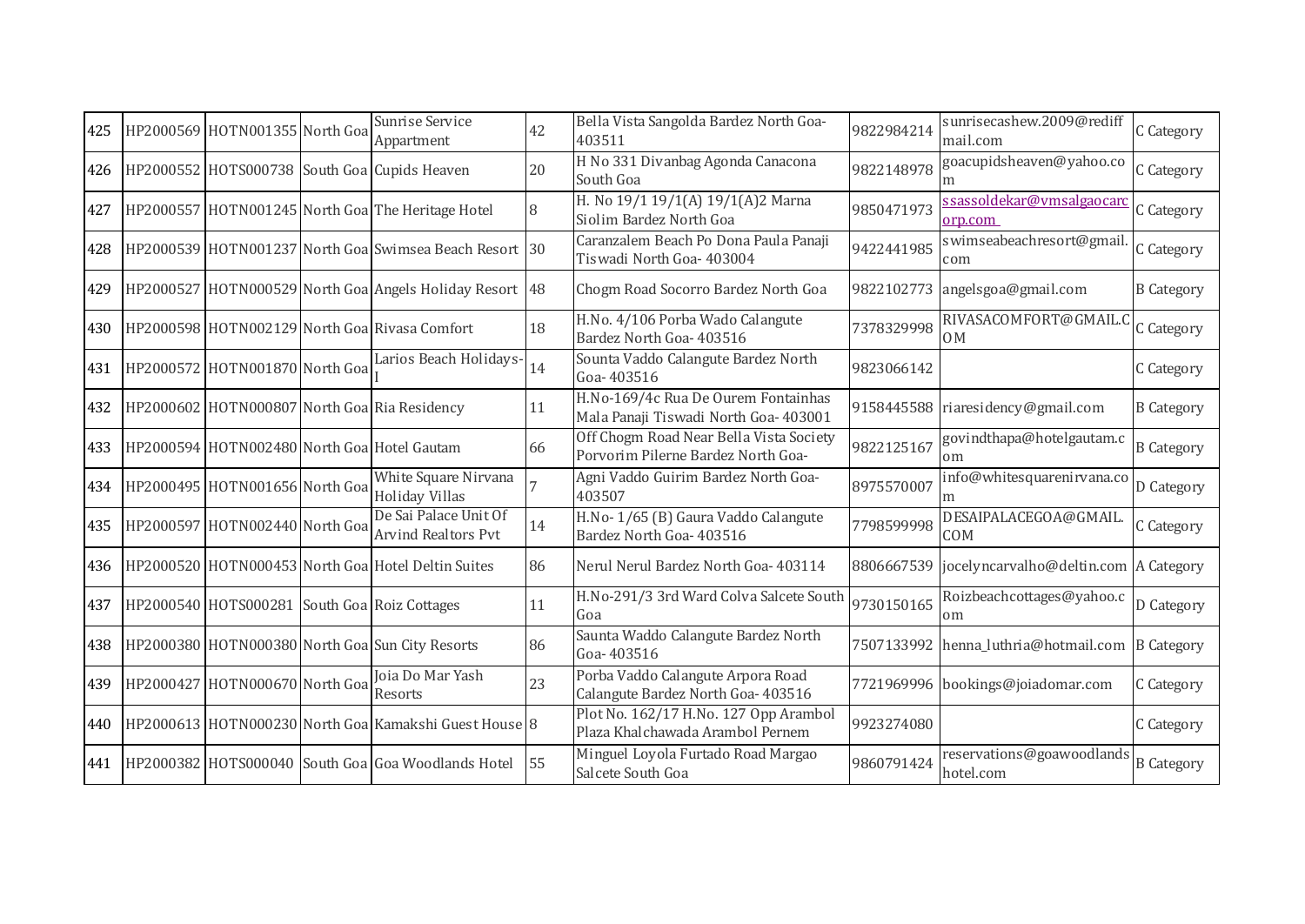| 442 |                                            | HP2000521 HOTS000215 South Goa James Guest House        | 2                        | H.No-278 Pallimond Bogmalo Mormugao<br>Mormugao South Goa- 403806                | 9823117647 | rekha_alvares@yahoo.com                                | D Category        |
|-----|--------------------------------------------|---------------------------------------------------------|--------------------------|----------------------------------------------------------------------------------|------------|--------------------------------------------------------|-------------------|
| 443 |                                            | HP2000604 HOTN000180 North Goa Silver Sands Hideaway 23 |                          | H No. 788/B Pintos Vaddo Candolim<br>Bardez North Goa- 403515                    | 9763819707 | agnelo-<br>fernandes@hotmail.com                       | <b>B</b> Category |
| 444 |                                            | HP2000603 HOTN001502 North Goa Silver Sands Serenity    | 84                       | H No.788/C/D/E/F Pintos Vaddo<br>Candolim Bardez North Goa- 403515               | 9763819707 | agnelo-<br>fernandes@hotmail.com                       | <b>B</b> Category |
| 445 |                                            | HP2000614 HOTN000236 North Goa Kamakshi Guest House 6   |                          | Plot No 79/32 H.No-293 Opp. Carmel<br>Church Arambol Pernem North Goa-           |            | 9923274080 p_sujay@yahoo.co.in                         | C Category        |
| 446 | HP2000612 HOTN002483 North Goa Aquamarinne |                                                         |                          | House No 344/2 Villa No 1 Marra Pilerne<br>Bardez North Goa- 403114              |            | 8308818592 <b>Jassinchattaram@gmail.com</b> C Category |                   |
| 447 | HP2000232 HOTS000470 South Goa             | <b>Seascape Cottages</b><br>Residency                   |                          | H.No-111 Ward Cantor Near Bogmalo<br>Beach Resort Chicolna Mormugao South        | 9822388717 | andre.pacheco88@gmail.co<br>m                          | D Category        |
| 448 | HP2000410 HOTS000256 South Goa             | Royal Goan Beach Club<br>Royal Palms                    | 177                      | Vasvaddo Near Maria Hall Benaulim<br>Salcete South Goa                           |            | 8956528993 datta.patil@karmagroup.com A Category       |                   |
| 449 |                                            | HP2000618 HOTN002199 North Goa Libanton Guest House     |                          | 1160/1Mazal Vaddo Anjuna Bardez North<br>Goa-403509                              |            | 9769328543 briancardoz15@gmail.com                     | C Category        |
| 450 |                                            | HP2000368 HOTN000989 North Goa Lawande Beach Resort 16  |                          | H. No 1274 Anna Waddo Candolim Bardez<br>North Goa-403515                        | 7720048369 | lawanderesort@thecitispace.<br>com                     | C Category        |
| 451 | HP2000402 HOTN000317 North Goa             | The Sea Horse Resort<br><b>Unit Of Varnik Resorts</b>   | 33                       | H.No. 520/2 Baga Waddo Near Pride Sun<br>Village Arpora Bardez North Goa- 403518 | 9326755077 | theseahorseresort@gmail.co                             | <b>B</b> Category |
| 452 |                                            | HP2000622 HOTS000480 South Goa Agustinho Place          | $\overline{\mathcal{L}}$ | H.No-1793/B Vassvaddo Benaulim<br>Salcete South Goa                              | 9529404809 | Goaholidayhomes24@gmail<br>com                         | D Category        |
| 453 | HP2000601 HOTN000179 North Goa             | <b>Silver Sands Holiday</b><br>Village                  | 71                       | H.No.573/16&19Murodd Waddo Near Car<br>Park Candolim Bardez North Goa- 403515    | 9763819707 | agnelo-<br>fernandes@hotmail.com                       | C Category        |
| 454 | HP2000629 HOTN002478 North Goa Sinq Prive  |                                                         | 40                       | H.No.113/CDando Vaddo Candolim<br><b>Bardez North Goa</b>                        |            | 8605619966 legal.adwlpalkar@gmail.com B Category       |                   |
| 455 |                                            | HP2000426 HOTN001702 North Goa Joia Do Mar Resort       | 18                       | Porba Waddo Arpora Road Calangute<br>Bardez North Goa- 403516                    |            | 7721969996 bookings@joiadomar.com                      | <b>B</b> Category |
| 456 |                                            | HP2000558 HOTN002295 North Goa Silver Sands Sunshine    | 30                       | H.No 574/A Murrod Vaddo Candolim<br>Bardez North Goa- 403515                     | 7875354501 | alisha@silversandssunshine<br>com                      | C Category        |
| 457 |                                            | HP2000619 HOTS000600 South Goa Pele'S Windsong          | 3                        | H No 1813/1 Vasvaddo Benaulim Salcete<br>South Goa- 403716                       | 8168969411 | aidanmenezes11@gmail.co<br>m                           | C Category        |
| 458 |                                            | HP2000462 HOTN001692 North Goa Resort Lagoa Azul        | 50                       | Ghorbhat Arpora Bardez North Goa-<br>403516                                      |            | 9764015102 mngr@resortlagoa.com                        | <b>B</b> Category |
|     |                                            |                                                         |                          |                                                                                  |            |                                                        |                   |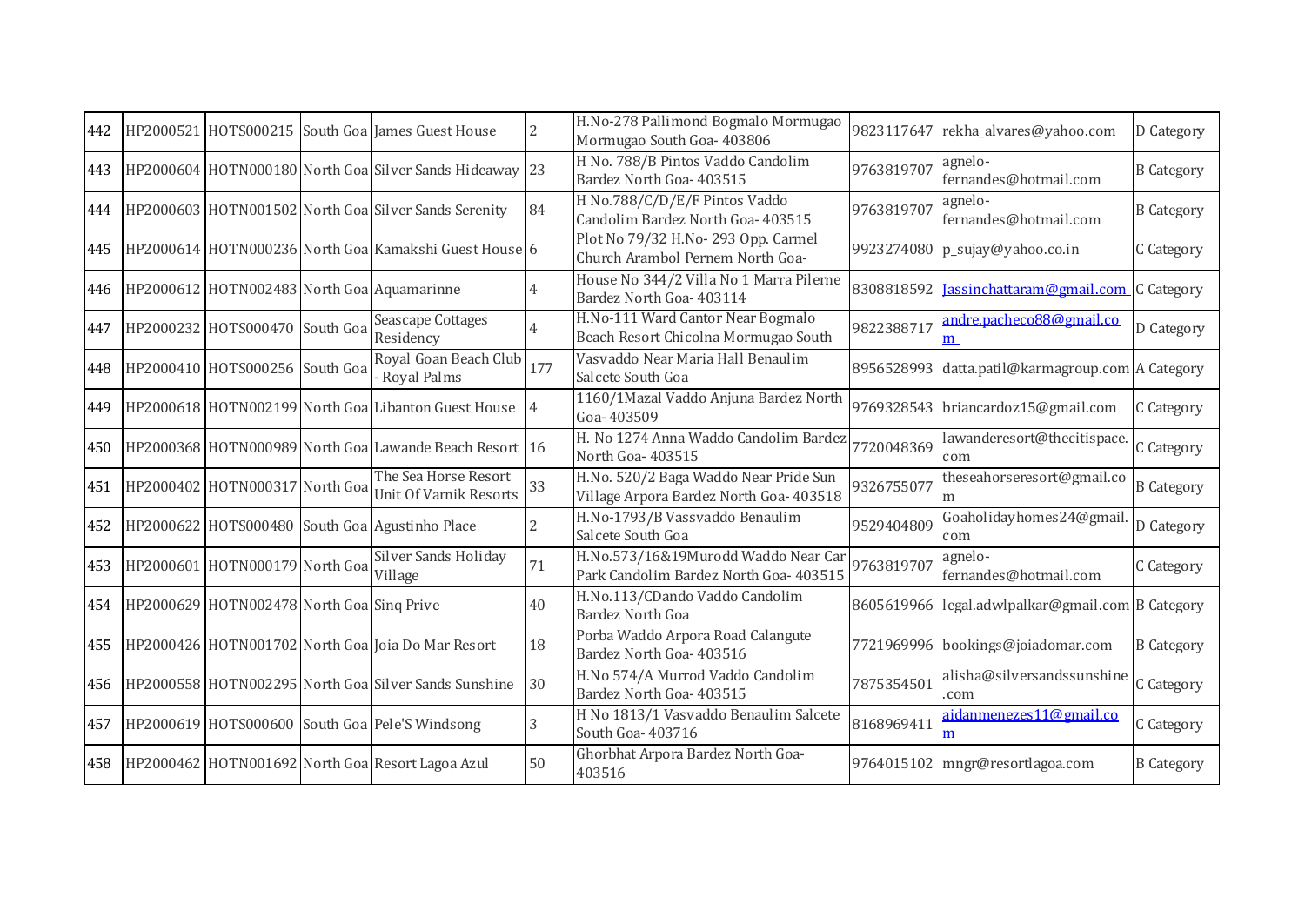| 459 |                                              | HP2000625 HOTS000185 South Goa Martins Comfort   | 18 | H.No-3/B Ranvaddo Betelbatim Salcete<br>South Goa- 403713                      | 9822166996 | enquiry@martinscomfort.co<br>m       | <b>B</b> Category |
|-----|----------------------------------------------|--------------------------------------------------|----|--------------------------------------------------------------------------------|------------|--------------------------------------|-------------------|
| 460 | HP2000608 HOTN000732 North Goa               | Fahrenheit Hotels And<br>Resort                  | 16 | H.No.6/207 Khobra Vaddo Calangute<br><b>Bardez North Goa</b>                   |            | 8888831897 reservations@fhr.co.in    | <b>B</b> Category |
| 461 | HP2000453 HOTN001942 North Goa Anjuna Villa  |                                                  | 8  | H.No. 659/4 D' Mello Vaddo Anjuna<br>Bardez North Goa- 403509                  |            | 9881376235 anjunavilla@hotmail.com   | C Category        |
| 462 | HP2000371 HOTN001933 North Goa               | Rudraksha Holiday<br>Home                        | 12 | H.No 835/A Candolim Bardez North Goa                                           |            | 9422387545 goaintelligence@yahoo.in  | C Category        |
| 463 |                                              | HP2000528 HOT0000019 North Goa Veera Strand Park | 10 | H No. 1/38 Gaura Vaddo Calangute Bardez<br>North Goa-403516                    |            | 9560560667 info@strandparkgoa.in     | C Category        |
| 464 |                                              | HP2000593 HOTN000881 North Goa Nakita Resort     | 24 | H.No. 5/85/A/B Umtawaddo Calangute<br>Bardez North Goa- 403516                 | 9820477739 | goa_nakitaresort@yahoo.co<br>m       | C Category        |
| 465 | HP2000509 HOTS000191 South Goa La Ben        |                                                  | 17 | H.No-421/1 (B) Colva Salcete South Goa                                         |            | 9822481141 laben2000@hotmail.com     | C Category        |
| 466 |                                              | HP2000500 HOTN000258 North Goal Gomes Pousada    | 16 | Sy No 20/1 A Plot No 95/96 Land Mark<br>Development Old Goa Tiswadi North Goa- |            | 9763554348 gomespousada@yahoo.com    | C Category        |
| 467 | HP2000637 HOTN001927 North Goa Sol De Goa    |                                                  | 20 | H.No 331/3 NearBank Of India<br>Bhattiwado Nerul Bardez North Goa-             |            | 9890399669 sharan9990@gmail.com      | <b>B</b> Category |
| 468 | HP2000635 HOTN000157 North Goa               | Coco Maia Guest<br>House @ Ahilya By             | 8  | H.No. 787 Danadarim Nerul Bardez North<br>Goa-403114                           |            | 8459386478 fo@ahilyabythesea.com     | C Category        |
| 469 | HP2000468 HOTN001195 North Goa               | Orabella Villas And<br><b>Suites</b>             | 15 | H.No. 5/40 Maddo Vaddo Calangute<br>Bardez North Goa- 403516                   |            | 7030455577 rautdesai9@gmail.com      | C Category        |
| 470 | HP2000473 HOTN001025 North Goa L' Hotel Eden |                                                  | 24 | Plot No 12 And 13 La Oceana Colony<br>Dona Paula Panaji Tiswadi North Goa-     | 9740937474 | hm.goa-<br>donapaula@gingerhotels.co | A Category        |
| 471 | HP2000490 HOTN001630 North Goa               | Sai Swastik Guest<br>House                       | 21 | H.No 60/2 Fatta Wada Nerul Bardez North<br>Goa                                 |            | 7066373003 rtsh.pednekar@gmail.com   | C Category        |
| 472 |                                              | HP2000458 HOTS000624 South Goa Hotel Rukmini     | 20 | Near Police Station D.D. Road Vasco-Da-<br>Gama Mormugao Mormugao South Goa-   |            | 9552063555 sachin.sardesai@gmail.com | C Category        |
| 473 | HP2000463 HOTN000657 North Goa Hotel Orion   |                                                  | 42 | Alto Porvorim Pilerne Bardez North Goa-<br>403521                              | 8411000120 | book@hotelorionpremiere.c<br>om      | <b>B</b> Category |
| 474 |                                              | HP2000408 HOTN001698 North Goa Soul Of Waves     | 14 | H.No. 614 Sequira Vaddo Candolim<br>Bardez Candolim Bardez North Goa-          |            | 7875807050 blaizeferns71@gmail.com   | C Category        |
| 475 |                                              | HP2000647 HOTN002045 North Goa Hacienda Hotels   | 24 | H.No 6/106b Khobra Vaddo Calangute<br>Bardez North Goa- 403516                 |            | 9999130053 mohit@amararesorts.in     | C Category        |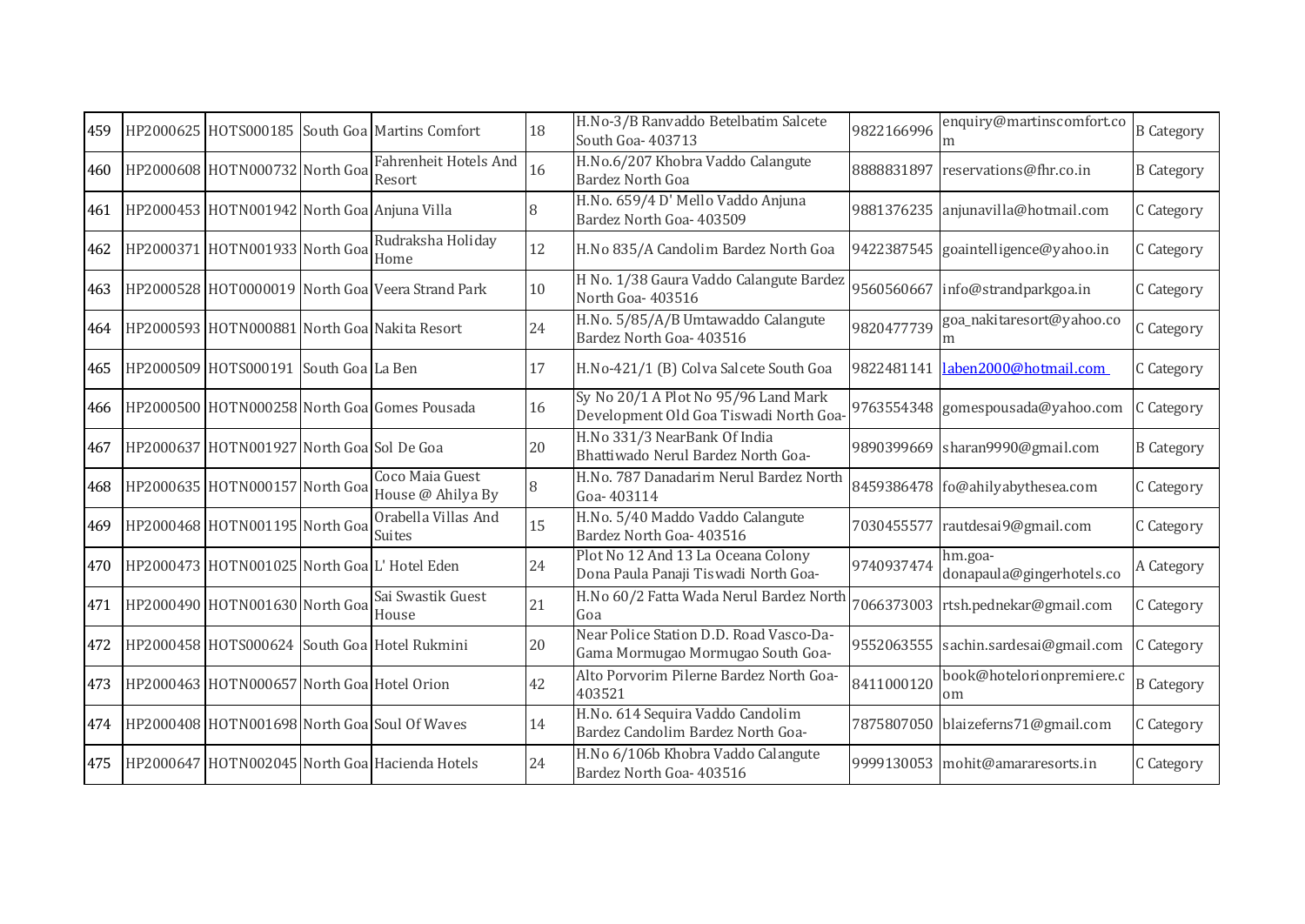| 476 | HP2000646 HOTN000791 North Goa             | Urja Resort & Guest<br>House                       |    | 372/1-A Casablanca Complex Vagator<br>Beach Road Anjuna Bardez North Goa        | 9158216661 | urjaresorts@gmail.com                  | C Category        |
|-----|--------------------------------------------|----------------------------------------------------|----|---------------------------------------------------------------------------------|------------|----------------------------------------|-------------------|
| 477 |                                            | HP2000631 HOTN000820 North Goa Unique House        | 6  | H.No-457/14/A Cudchar Arpora Bardez<br>North Goa- 403516                        |            | 9850073046 govenkar99@gmail.com        | D Category        |
| 478 | HP2000645 HOTN002438 North Goa             | <b>Urja Resort And Guest</b><br>House              | 12 | 354/2 Opp. Football Ground Siolim<br>Marna Siolim Bardez North Goa- 403509      |            | 9860552169 urja.casajuliana@gmail.com  | C Category        |
| 479 |                                            | HP2000642 HOTN002098 North Goa Bellagio Rezidencia | 25 | Next To Osborne Resorts Gauravaddo<br>Calangute Bardez North Goa- 403516        |            | 9146044270 sales@bellagiorezidencia.in | C Category        |
| 480 | HP2000654 HOTS000759 South Goa             | Pele'S Fisherman<br>Village                        |    | H.No. 1813/2 Vasvaddo Benaulim Salcete<br>South Goa- 403716                     | 9529404809 | Goaholidayhomes24@gmail.<br>com        | D Category        |
| 481 | HP2000365 HOTN001077 North Goa             | Annapurna Vishram<br>Dhaam                         | 10 | H. No 1061/1 Sim Waddo Anjuna Bardez<br>North Goa- 403509                       | 9923325279 | annapurnavdhotel@gmail.co<br>m         | C Category        |
| 482 | HP2000628 HOTS000781                       | South Goa Sal Riviera                              | 10 | H.No. 423/1 Mobor Cavelossim Salcete<br>South Goa- 403731                       |            | 8830507346 kingbarretto@gmail.com      | C Category        |
| 483 |                                            | HP2000477 HOTN001972 North Goa Hayden Guest House  | 8  | H.No 7/157/A Saunta Vaddo Calangute<br>Bardez North Goa- 403516                 |            | 9763525880 Casacolva@gmail.com         | D Category        |
| 484 |                                            | HP2000575 HOTN001594 North Goa Ondas Do Mar        | 25 | H.No.1/230a Holiday Street Gaura Vaddo<br>Calangute Bardez North Goa- 403516    | 9823364842 | reservations@ondasdomarg<br>oa.com     | <b>B</b> Category |
| 485 | HP2000590 HOTN000538 North Goa             | Hotel Lazylagoon<br><b>Sarovar Portico Suites</b>  | 44 | H.No- 511 Bigi Sankwadi Arpora Bardez<br>North Goa-403518                       |            | 9922938383 gm@lazylagoongoa.in         | <b>B</b> Category |
| 486 |                                            | HP2000586 HOTN001330 North Goa Mystique Heights    | 25 | Off Marine Drive Opp Caranzalem Petrol<br>Pump Panaji Tiswadi North Goa- 403002 | 8380034120 | om.fr.panjim@fernhotels.co<br>m        | <b>B</b> Category |
| 487 |                                            | HP2000648 HOTS000228 South Goa Colva Beach Resort  | 22 | 4th Ward Colva Salcete South Goa                                                |            | 9823869649 leslie_ferrao@yahoo.com     | C Category        |
| 488 | HP2000675 HOTN002272 North Goa             | Felix Britto Guest<br>House                        | 24 | H.No.202(A)538539 540 Ashvewada<br>Ashvem Mandrem Pernem North Goa-             |            | 9763396701 chandrukerkar@gmail.com     | C Category        |
| 489 | HP2000660 HOTN002191 North Goa             | Hungry House Guest<br>House                        | 16 | H.No.3/64 Tivai Vaddo Calangute Bardez<br>North Goa-403516                      | 9766227832 | charliegomes@gmail.com                 | C Category        |
| 490 |                                            | HP2000627 HOTN002482 North Goa Namo Namah Resort   | 20 | H.No.101(2) Girkarwada Arambol Pernem<br>North Goa-403512                       |            | 9881276342 saviolobo11@gmail.com       | C Category        |
| 491 |                                            | HP2000620 HOTN001517 North Goa Sea View Resort     | 16 | H.No. 285 Ashvem Mandrem Pernem<br>North Goa-403527                             | 9673683426 | <u>ceshav.shetgaonkar@gmail.</u><br>om | C Category        |
| 492 | HP2000599 HOTN002262 North Goa Coco Home 2 |                                                    | 15 | H.No. 552/A & 552/B Next To Royal Goar<br>Beach Club Arpora Bardez North Goa-   | 9011046591 | sheldon8040@gmail.com                  | C Category        |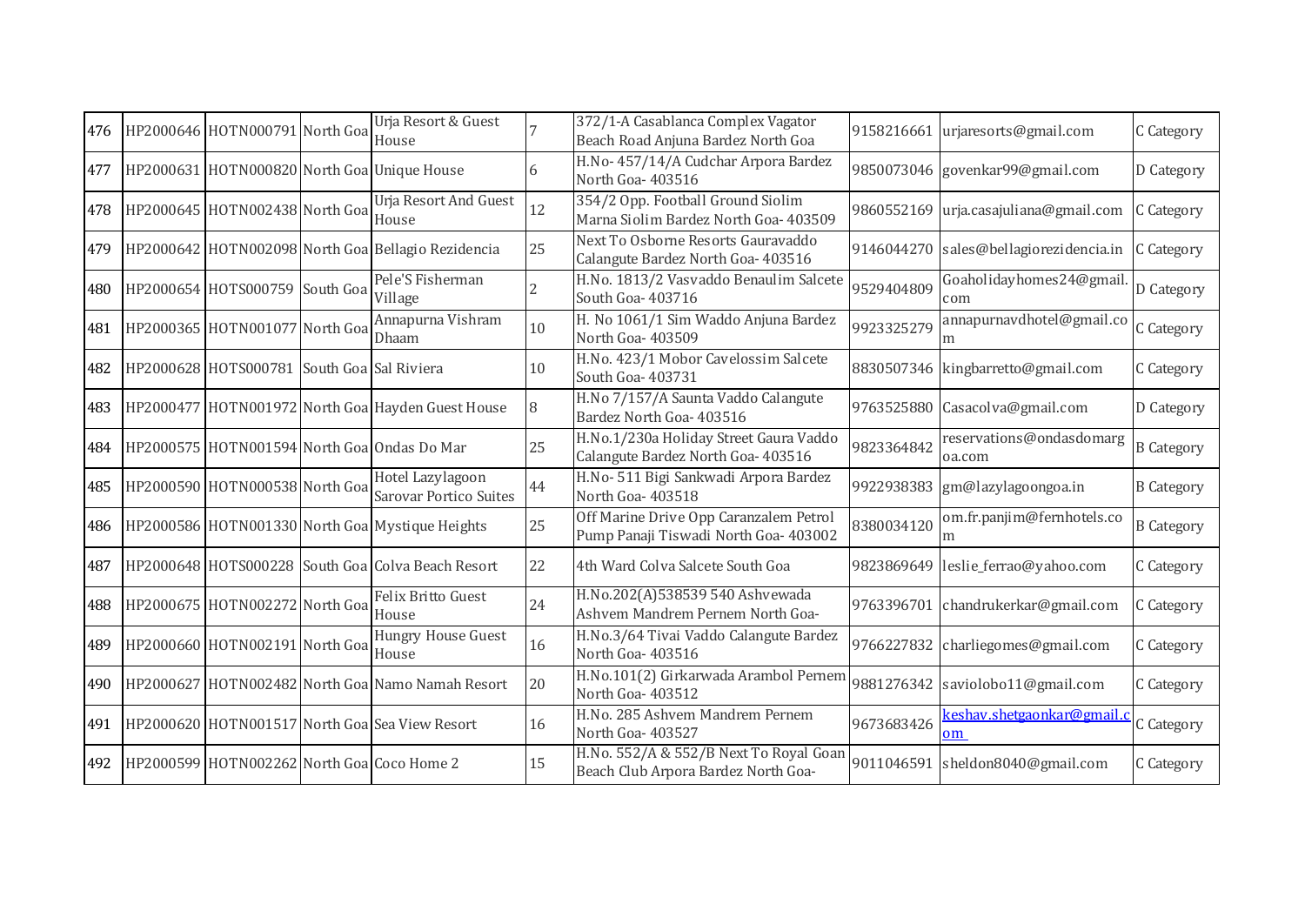| 493 | HP2000659 HOTN001733 North Goa Map'5 Inn    |                                                     | 19 | H.No. 746/F New Waddo Morgim Pernem<br>North Goa-403512                           | 7720048369 | accovahmap5@thecitispace<br>com                 | C Category        |
|-----|---------------------------------------------|-----------------------------------------------------|----|-----------------------------------------------------------------------------------|------------|-------------------------------------------------|-------------------|
| 494 |                                             | HP2000662 HOTN000149 North Goal Sentir De Casa      |    | Opp. Bsnl Tower Dona Paula Panaji<br>Tiswadi North Goa                            | 9969255555 | sameer@narayanauto.net                          | C Category        |
| 495 |                                             | HP2000664 HOTN002464 North Goa Hotel Manvins        | 44 | H.No.12/72 Souza Towers Panaji Tiswadi<br>North Goa-403001                        |            | 9766316024 hotelmanvins@gmail.com               | <b>B</b> Category |
| 496 |                                             | HP2000663 HOTN001204 North Goa Hotel Manoshanti     | 29 | Behind E.D.C House Dr. Dada Vaidya Road<br>Panaji Tiswadi North Goa- 403501       | 7083823089 | reservation@hotelmanoshan<br>ti.com             | C Category        |
| 497 |                                             | HP2000676 HOTN001177 North Goa Iapl Group Pvt Ltd   | 96 | Saqwadi Arpora Bardez North Goa-<br>403516                                        |            | 9822928590 riaz.wps@gmail.com                   | A Category        |
| 498 |                                             | HP2000690 HOTN001878 North Goa Boutique Resorts     |    | H.No. 8 Pawanwada Querim Pernem<br>North Goa-403512                               |            | 9822141650 d.funkyfish@gmail.com                | C Category        |
| 499 |                                             | HP2000669 HOTS000573 South Goa Feel Goa Guest House | Ι3 | H.No. 326/1 D Ninvaddo Nr Colva Cross<br>Road Circle Colva Salcete South Goa      |            | 9607481366 Casacolva@gmail.com                  | D Category        |
| 500 |                                             | HP2000684 HOTS000184 South Goa Vailankani Cottages  | 24 | H.No-414/2 4th Ward Colva Salcete South<br>Goa                                    | 9822159523 | vailankannicottages@rediff<br>mail.com          | C Category        |
| 501 |                                             | HP2000688 HOTN000250 North Goa Hotel Linda Goa      | 24 | Calangute Baga Road Calangute Bardez<br>North Goa-403516                          | 9823061677 | SAVIO.VALLES@YAHOO.CO<br>M                      | <b>B</b> Category |
| 502 |                                             | HP2000691 HOTN002500 North Goa The Green Resort     | 22 | H.No. 204/A/Ugf-1 Plot No. 1 Vasudha<br>Colony Calapor Tiswadi North Goa-         | 9930858512 | info@thegreenboutique.co.in C Category          |                   |
| 503 |                                             | HP2000682 HOTN001762 North Goa Octopus Guest House  |    | H.No.5/37 Maddo Vaddo Calangute<br>Bardez North Goa- 403516                       | 9623034680 | nolandesa123@gmail.com                          | C Category        |
| 504 |                                             | HP2000683 HOTN001763 North Goa Octopus Guest House  | 6  | H.No. 5/194-A Maddo Vaddo Calangute<br>Bardez North Goa- 403516                   |            | 9850814976 nolandesa23@gmail.com                | D Category        |
| 505 |                                             | HP2000685 HOTN002058 North Goa Alex Guest House     | 12 | H.No 5/37a Maddo Vaddo Calangute<br>Bardez North Goa- 403516                      | 9850633116 | santamariaashton123456@g D Category<br>mail.com |                   |
| 506 | HP2000592 HOTN002329 North Goa              | RPC-Hotel & Catering<br>Management                  |    | H.No. 22/6/5a Flat 101 Tropical Bay Nio<br>Circle Dona Paula Panaji Tiswadi North | 9822127222 | cosmerichardpinto.1956@g<br>mail.com            | D Category        |
| 507 | HP2000564 HOTN002471 North Goa Ciana'S Nest |                                                     |    | H.No.6/66b/Bl/110 Khobra Vaddo<br>Calangute Bardez North Goa- 403516              | 9769346535 | deluisin@gmail.com                              | D Category        |
| 508 |                                             | HP2000559 HOTN000973 North Goa Antonio Guest House  | 3  | H.No-81 Gaunsavaddo Mapusa Bardez<br>North Goa- 403507                            | 9673814213 | antoniolourencoferns@gmai<br>.com               | D Category        |
| 509 |                                             | HP2000706 HOTN002484 North Goa Sentir De Casa Appts | 6  | H.No. 110 110/1 A 110/2 110/3 110/4<br>110/5 And 110/6 Mae-De-Deus Sangolda       |            | 9969255555 sentirdecasa239@gmail.com D Category |                   |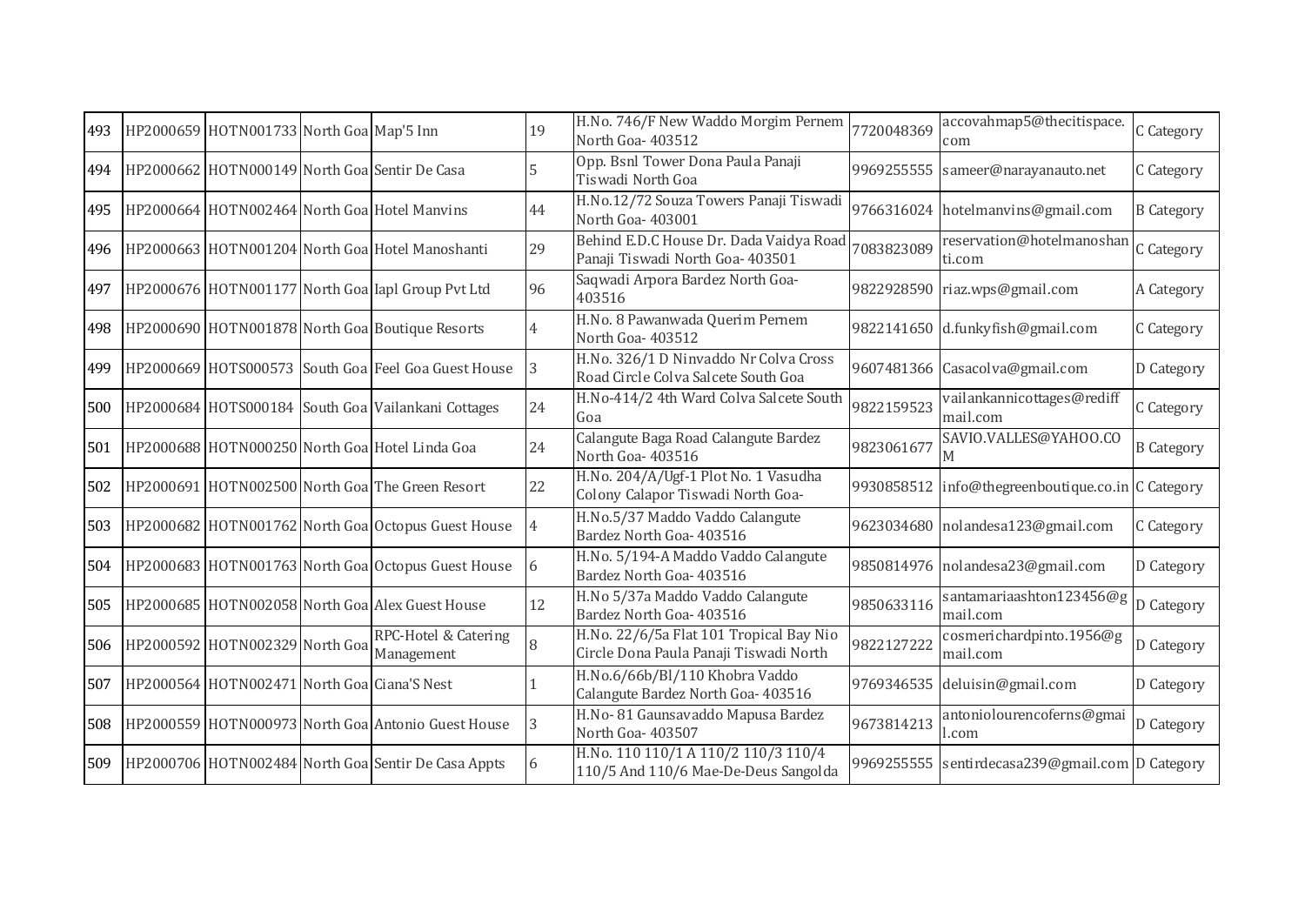| 510 | HP2000674 HOTS000434 South Goa                 | Raviraj Classic Guest<br>House                         | $\Omega$ | H.No-Cff-10 Cff 18 Calconda Margao<br>Salcete South Goa- 403601                | 9850754922 | hotelraviraj55@gmail.com            | D Category        |
|-----|------------------------------------------------|--------------------------------------------------------|----------|--------------------------------------------------------------------------------|------------|-------------------------------------|-------------------|
|     |                                                | 511 HP2000131 HOTS000014 South Goa Raikar Gues House   | 4        | H No 254 Palimand Bogmalo Mormugao<br>Mormugao South Goa                       | 9421121731 | raikarguesthouse@gmail.co           | D Category        |
|     | 512 HP2000548 HOTN000239 North Goa             | Hotel Calangute<br>Towers                              | 53       | H No 2/201/A B Calangute Bardez North<br>Goa-403516                            | 8888886701 | gm@hotelcalangutetowers.c<br>om     | <b>B</b> Category |
| 513 | HP2000290 HOTN000255 North Goa Su Niwas        |                                                        |          | 1103 L/24H B Colony Alto Betim Penha-<br>De-France Bardez North Goa- 403521    | 9518765200 | mdbhide@gmail.com                   | D Category        |
|     |                                                | 514 HP2000596 HOTN002013 North Goa 19 Belo Cabana      | 19       | Holiday Street Behind Kerkar Art Gallary<br>Gaura Waddo Calangute Bardez North |            | 9225987538 samir@thebagamarina.com  | C Category        |
| 515 | HP2000600 HOTS000544 South Goa                 | Sandray Luxury Resort<br>Pvt Ltd                       |          | <b>B/H Colva Police Station Sernabatim</b><br>Salcete South Goa                | 9526260452 | sandrayresort@gmail.com             | <b>B</b> Category |
|     | 516 HP2000641 HOTS000788 South Goa             | Azaya Beach Resort<br>Goa                              | 114      | H.No. 336/0 Village Calwaddo Benaulim<br>Salcete South Goa- 403716             |            | 9850463723 hrm@azayagoa.com         | A Category        |
| 517 | HP2000707 HOTN002501 North Goa Nitya Resort    |                                                        | 25       | H.No. 2/105 B/A Naikavaddo Calangute<br>Bardez North Goa- 403516               |            | 9096700400 sales@nityaresort.com    | <b>B</b> Category |
|     | 518 HP2000393 HOTN000845 North Goa             | Adeline & Adrien'S<br>Abode                            |          | H.No-635-C-5/12 Sequeira Vado<br>Candolim Bardez North Goa- 403515             |            | 9892976991 thelmar21@gmail.com      | D Category        |
|     | 519 HP2000375 HOT0000023 North Goa Tranquility |                                                        |          | Sun N Sand Cz 306 Bamon Vaddo<br>Candolim Bardez North Goa- 403515             |            | 9930078783 domnic55@gmail.com       | D Category        |
| 520 |                                                | HP2000200 HOTN001748 North Goa Casa De Royale          | 16       | 186/2 Zhorwaddo Anjuna Bardez Goa<br>Anjuna Bardez North Goa- 403507           | 8788354301 | casaderoyale@gmail.com              | C Category        |
| 521 |                                                | HP2000710 HOTN001945 North Goa Casa De Cajino          | 15       | E3/40c Tivai Vaddo Calangute Bardez<br>North Goa- 403516                       |            | 9423886083 aluinia.d@ritz.edu       | C Category        |
| 522 | HP2000587 HOTN001936 North Goa                 | Oceanic Pearl Guest<br>House                           |          | H.No 1/248 AGauravaddo Calangute<br>Bardez North Goa- 403516                   |            | 7030955721 enquiry@oceanicpearl.com | D Category        |
| 523 | HP2000518 HOTN002169 North Goa                 | Marquito's Guest<br>House                              | 10       | H.No.4/212/131st January RoadCortin<br>Panaji Tiswadi North Goa- 403001        | 9075204937 | marquitosguesthouse@gmai<br>l.com   | D Category        |
| 524 |                                                | HP2000643 HOTS000718 South Goa Leon Home Stay          | 6        | H.No-209 Bailichall Waddo Bogmalo<br>Mormugao Mormugao South Goa               | 9923270530 | fernandes.francis68@yahoo.<br>com   | D Category        |
| 525 |                                                | HP2000636 HOTS000052 South Goa Fernlodge Guest House 3 |          | H. No. 555/1 Dongrim Majorda Salcete<br>South Goa                              | 9689159041 | yvonnefrnnds@yahoo.com              | D Category        |
| 526 |                                                | HP2000693 HOTN000371 North Goa Hotel Sea View          | 17       | H.No. 15/507 Opp Nio Donapaula Panaji<br>Tiswadi North Goa- 403004             | 9822708514 | hotelseaviewgoa@gmail.co<br>m       | C Category        |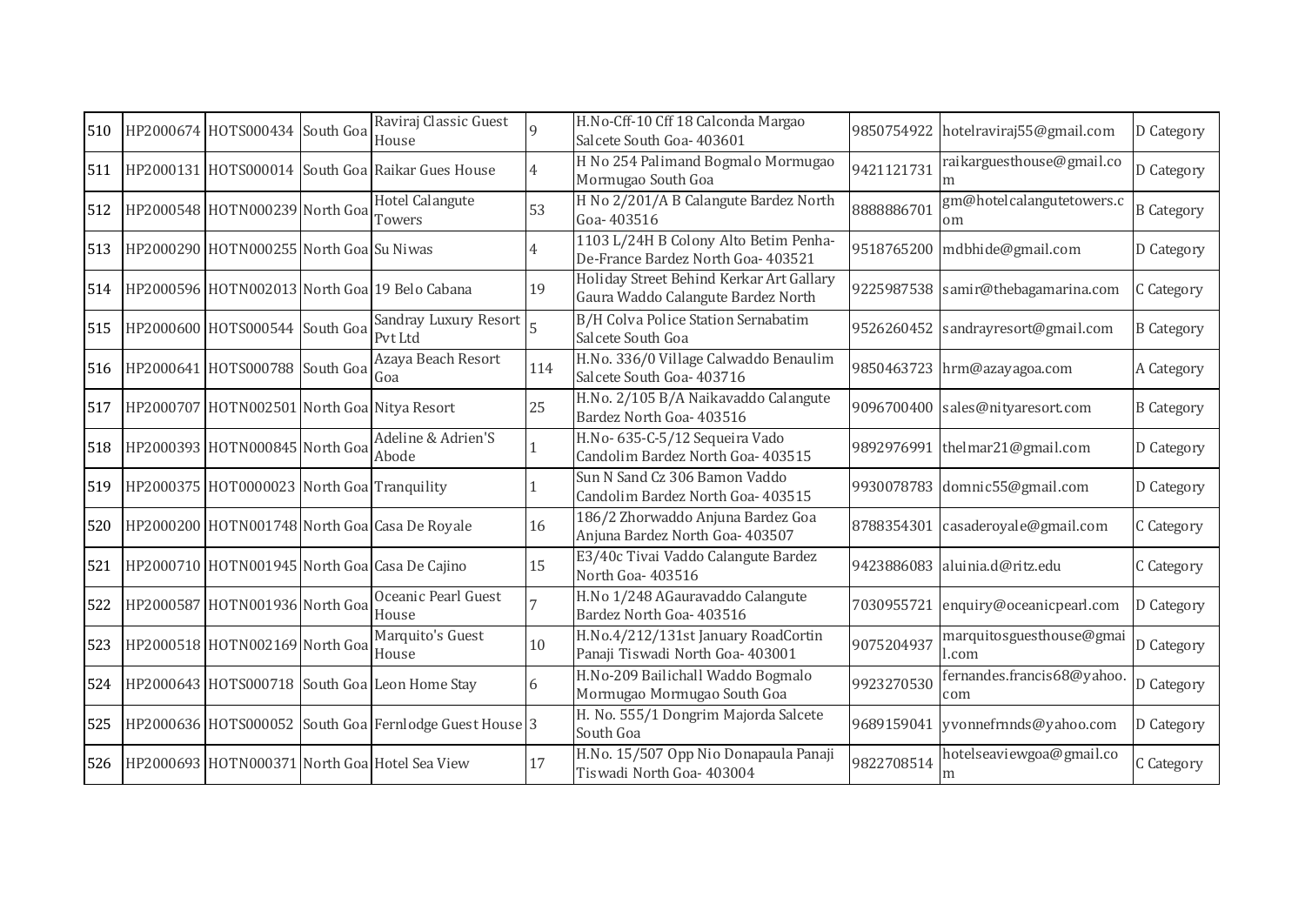| 527 | HP2000695 HOTS000217 South Goa               | <b>Woodbourne Resort</b><br>Unit Of Zoom              | 28             | Gonvoloy Nuvem Salcete South Goa                                            |            | 8820222114 shain@indismartgroup.com  | <b>B</b> Category |
|-----|----------------------------------------------|-------------------------------------------------------|----------------|-----------------------------------------------------------------------------|------------|--------------------------------------|-------------------|
| 528 |                                              | HP2000623 HOTN000209 North Goa Hotel La Capitol       | 18             | Opp Customs House M G Road Panaji<br>Tiswadi North Goa- 403001              | 9763711185 | PRACHI.LAWANDE@GMAIL.<br>COM         | <b>B</b> Category |
| 529 | HP2000595 HOTN001955 North Goa               | The Baga Marina Beach 60<br>Resort And Hotel          |                | Saunta Khobra Vaddo Calangute Bardez<br>North Goa-403516                    |            | 9225987538 samir@thebagamarina.com   | A Category        |
| 530 |                                              | HP2000060 HOTS000597 South Goa Hotel Good Shepherd    | 8              | 4th Ward Colva Colva Salcete South Goa                                      | 9822104602 | vazangusoliver@gmail.com             | D Category        |
| 531 | HP2000566 HOTN000530 North Goa Villa Ikebana |                                                       | 4              | H.No- 579/2 Assagao Badem Junction<br>Road Assagao Bardez North Goa         |            | 9987205052 villaikebana@gmail.com    | C Category        |
| 532 | HP2000665 HOTN000433 North Goa               | Hallmark Holiday<br>Home                              |                | H.No- 7/32 Saunta Waddo Near Titos<br>Lane Baga Calangute Bardez North Goa- | 9823010530 | amitgosavi@hotmail.com               | D Category        |
| 533 |                                              | HP2000722 HOTN002509 North Goal Sea Shell Beach       | 12             | H.No. 152/2 A Survey No 57/6 Girkar<br>Wada Plot No C Arambol Pernem North  | 9953557115 | seashell.arambol@gmail.co<br>m       | C Category        |
| 534 |                                              | HP2000720 HOTN002446 North Goa Swati Guest House      | 18             | House No.182 Khalchavada Arambol<br>Pernem North Goa- 403524                | 9049020440 | rahgau2830@gmail.com                 | C Category        |
| 535 | HP2000585 HOTS000638 South Goa               | Longuinhos Beach<br>Resort                            | 53             | Colva Beach 4th Ward Colva Salcete South<br>Goa                             | 9075247073 | morzenia@longuinhosgoa.co<br>m       | <b>B</b> Category |
| 536 |                                              | HP2000228 HOTN002053 North Goa Dhuni Resorts          | 9              | H.No 709 Prais De St Anthony Anjuna<br>Bardez North Goa- 403509             | 7066097567 | dhuniresorts@gmail.com               | D Category        |
| 537 |                                              | HP2000156 HOTN001420 North Goa Fatima Guest House     | 16             | H No 6/281 C Khobra Waddo Calangute<br>Bardez North Goa- 403516             | 9822131570 | villafatimacomfortsgoa@gm<br>ail.com | C Category        |
| 538 | HP2000719 HOTS000528 South Goa               | Go Green Spice & Eco<br>Resort                        | 6              | H.No-64/5 Rodrigues Ward Cavelossim<br>Salcete South Goa                    | 7775890086 | gogreenecoresort@outlook.c<br>om     | C Category        |
| 539 |                                              | HP2000175 HOTN001403 North Goa Oravs Guest House      | 16             | H.No. 141 31 January Road Panaji Tiswadi<br>North Goa-403001                |            | 9822122348 oravoscar@gmail.com       | C Category        |
| 540 |                                              | HP2000166 HOTN000254 North Goa Arthurs Holiday Home 4 |                | H.No.138 Dando Candolim Bardez North<br>Goa-403515                          | 9822154640 | arthurcoutinho123@rediffm<br>ail.com | D Category        |
| 541 |                                              | HP2000727 HOTN002146 North Goa Hotel Bonanza          | 10             | H.No 6/218/B Khobra Vaddo Calangute<br>Bardez North Goa- 403516             | 8805456355 | deansanfrancisco@hotmail.c<br>om     | C Category        |
| 542 | HP2000317 HOTS000153 South Goa               | The Rainbow'S End<br><b>Guest House</b>               | $\overline{4}$ | Hno. 81/E Gomesvaddo Majorda Salcete<br>South Goa                           | 9767827543 | Therainbowsend80@gmail.c<br>om       | D Category        |
| 543 |                                              | HP2000346 HOTN001629 North Goal The Grand Inn         | 36             | H.No. 2/18d Naika Vaddo Calangute<br>Bardez North Goa- 403516               |            | 8219696936 b2brategoa@gmail.com      | C Category        |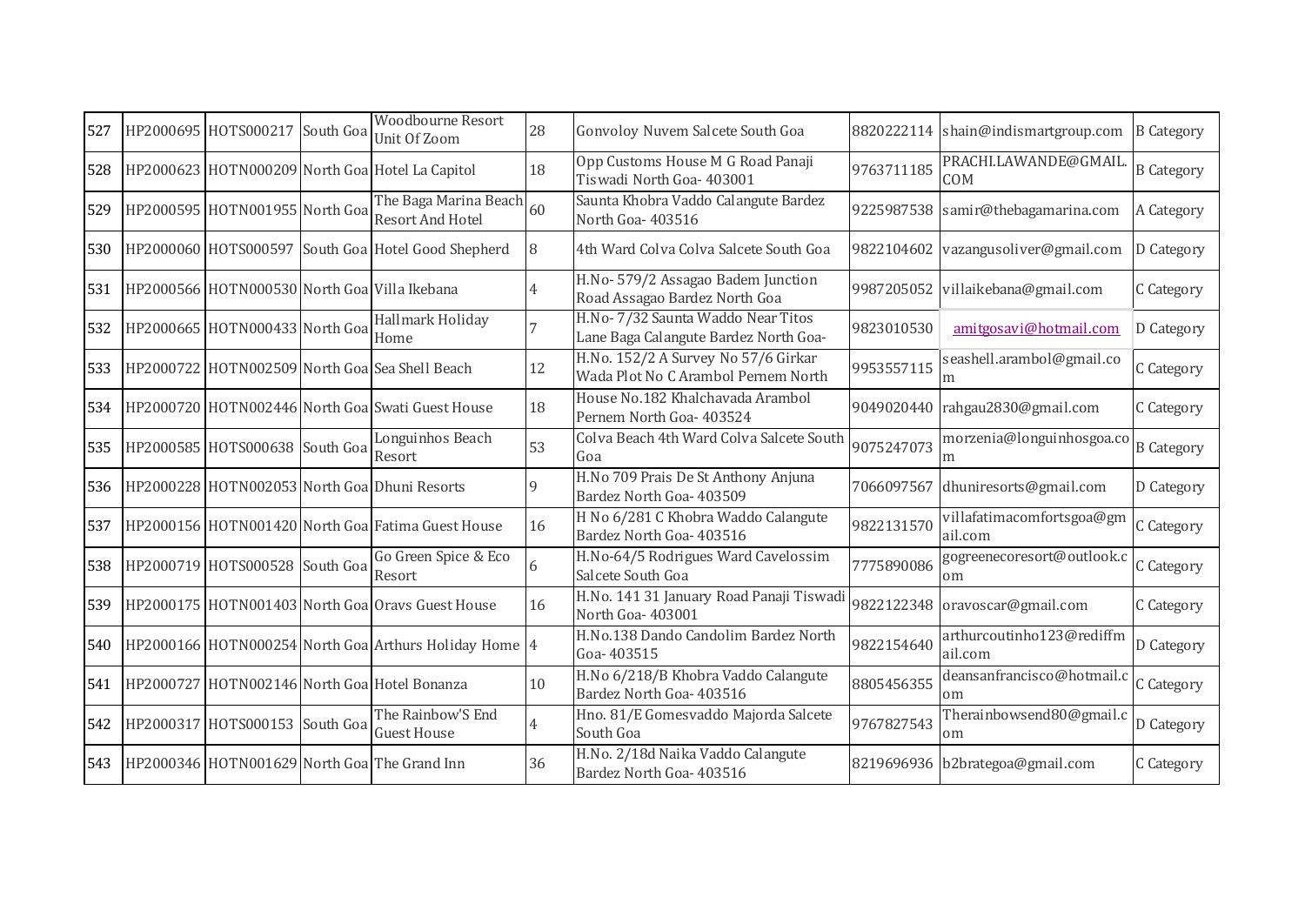| 544 |                                               | HP2000467 HOTN002119 North Goa Hotel Samaria            |                | Maddo Vaddo Calangute Bardez North<br>Goa-403516                                |            | 9689156449 parachute@gmail.com                  | D Category |
|-----|-----------------------------------------------|---------------------------------------------------------|----------------|---------------------------------------------------------------------------------|------------|-------------------------------------------------|------------|
| 545 |                                               | HP2000475 HOTN002102 North Goa Casa Madgaonkar          |                | H.No 7/30/2 Saunta Vaddo Calangute<br>Bardez North Goa- 403516                  |            | 9823976212 karthiktoursgoa@gmail.com D Category |            |
| 546 |                                               | HP2000476 HOTN002012 North Goa Wasbab Guest House       | $\overline{4}$ | Wasbab Bldg Youth Hostel Rd. Miramar<br>Panaji Tiswadi North Goa- 403001        | 8830331394 | ruifernandes9960@gmail.co<br>m                  | D Category |
| 547 |                                               | HP2000478 HOTN002268 North Goa Heritage Nirvana Villa   | $\mathbf{11}$  | H.No.119/1/A-2/1Mainath Bhatti Arpora<br>Bardez North Goa- 403516               | 7045355066 | sunil.bajaj86@gmail.com                         | D Category |
| 548 | HP2000481 HOTS000225 South Goa Colva Condos   |                                                         | 6              | H.No-30/D Jack Mansion Per Seraulim<br>Colva Salcete South Goa                  |            | 9552926700 colvacondos@hotmail.com              | D Category |
| 549 | HP2000493 HOTN001047 North Goa Casa Millers   |                                                         |                | H.N. 1288-C/3 Casa Millers Candolim<br>Bardez North Goa- 403515                 | 9561564374 | dennismiller9999@gmail.co<br>m                  | D Category |
| 550 |                                               | HP2000499 HOTN001326 North Goa Vivenda Rebelo           | 4              | H.No 157 Rebelo Mansion Campal Panaji<br>Tiswadi North Goa- 403001              |            | 9326101100 dericrebelo@yahoo.com                | D Category |
| 551 |                                               | HP2000502 HOTN000644 North Goa Pamela Palms             | 2              | H.No. 991/2a-11 Mazal Waddo Anjuna<br>Bardez North Goa- 403509                  | 9822152450 | jeordan.fernandes@gmail.co<br>m                 | D Category |
| 552 | HP2000532 HOTN000513 North Goal Sea Pearl     |                                                         |                | H.No. 153 Girkar Vaddo Arambol<br>Arambol Pernem North Goa- 403524              | 9765691228 | franisdsouza@gmail.com                          | D Category |
| 553 | HP2000522 HOTN001741 North Goa Villa Kingfish |                                                         |                | H.No 2/8 Near Azzure Hotel Calangute<br>Bardez North Goa- 403516                |            | 8007699000 pranay00@yahoo.com                   | C Category |
| 554 | HP2000736 HOTN002494 North Goa Zanzibar       |                                                         |                | H.No. 887 Vithaldaswada Morgim Pernem<br>North Goa-403512                       | 9823274707 | markephrem@gmail.com                            | C category |
| 555 |                                               | HP2000514 HOTN001423 North Goa Maria Guest House        | 6              | H.No. E-113/4 Sy No 130 A1 Plot No 61<br>Ella Old Goa Tiswadi North Goa- 403402 |            | 9823556526 sandana.swami@gmail.com              | D Category |
| 556 | HP2000297 HOTN001768 North Goa Fiesta Resort  |                                                         | 16             | H.No. 7/35 Sauntavaddo Titos LaneBaga<br>Calangute Bardez North Goa             |            | 9822104512 yellow@fiestagoa.com                 | C Category |
| 557 | HP2000328 HOTN001889 North Goa                | Raposo Residency /<br>Resort                            | 8              | H.No-645/2 Assagao Bardez North Goa                                             |            | 7447767080 raposoglenda@gmail.com               | C Category |
| 558 | HP2000330 HOTN001101 North Goa                | <b>Athary Coastal End</b><br><b>Guest House</b>         | 10             | H.No. 7/122 Sauntawaddo Calangute<br>Bardez North Goa- 403516                   |            | 9822586378 atharvcegh@gmail.com                 | D Category |
| 559 | HP2000350 HOTN001588 North Goa Hotel Amar     |                                                         |                | R-6 H.No 22/413 Ocean Mist Donapaula<br>Taleigao Tiswadi North Goa- 403004      |            | 9158614999 skb9991@gmail.com                    | D Category |
| 560 |                                               | HP2000354 HOTN000875 North Goa River Isle Guest House 5 |                | H.No.3/60/2 Opp. Diwar Ferry Ribandar<br>Panaji Tiswadi North Goa- 403006       | 9823171080 | wilson.sousa1999@gmail.co<br>m                  | D Category |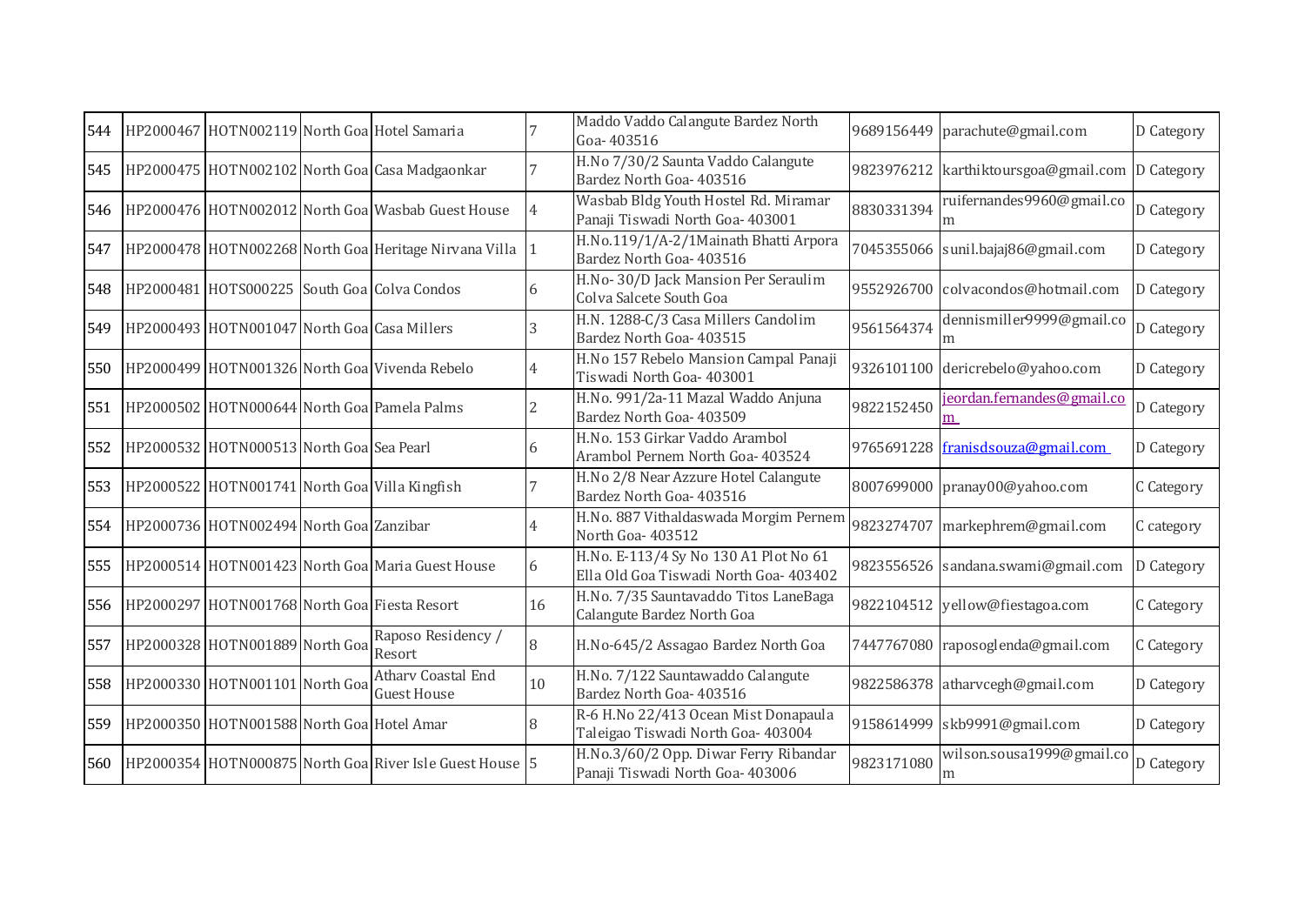| 561 | HP2000332 HOTN001126 North Goa               | Osborne Holiday<br>Resorts                               | 33 | Gaura Vaddo Calangute Bardez North Goa-<br>403516                                  |            | 9850986575 osborneresorts@gmail.com     | C Category        |
|-----|----------------------------------------------|----------------------------------------------------------|----|------------------------------------------------------------------------------------|------------|-----------------------------------------|-------------------|
| 562 | HP2000333 HOTN002231 North Goa Edition O     |                                                          | 40 | H.No.569/1-A Carrasco Waddo Villa Parra<br>Bardez North Goa- 403510                |            | 9511488588 kiranhase2815@gmail.com      | C Category        |
| 563 | HP2000409 HOTN001774 North Goa               | Donna Karen Holiday<br>Homes                             | 10 | H.No629/A/F1Pintos Vaddo Candolim<br>Candolim Bardez North Goa- 403515             |            | 7875807050 blaizeferns71@gmail.com      | D Category        |
| 564 | HP2000435 HOTN002270 North Goa               | Goa Chillout<br>Apartment                                |    | H.No.119/1/C-301/25Mainath Bhatti<br>Arpora Bardez North Goa- 403516               |            | 7045355066 sunil.bajaj86@gmail.com      | D Category        |
| 565 |                                              | HP2000441 HOTS000200 South Goa Bogmallo Beach Resort 175 |    | P.O Bogmalo Mormugao Mormugao South<br>Goa                                         | 9823288705 | gm@bogmallobeachresort.c<br>om          | A Category        |
| 566 | HP2000439 HOTN001218 North Goa Priti Mansion |                                                          |    | Priti Mansion H.No. 14/221/1 And 2<br>Caranzalem Panaji Tiswadi North Goa          | 7972043877 | Kanekar.sada@gmail.com                  | D Category        |
| 567 | HP2000442 HOTN002380 North Goa               | Baga Fisherman Guest<br>House                            |    | H.No. 7/2284a Saunta Vaddo Calangute<br>Bardez North Goa- 403516                   |            | 9765448156 ria4u12@gmail.com            | D Category        |
| 568 |                                              | HP2000445 HOTN000686 North Goal Coco Heritage Homes      | 10 | H. No 550/551 Next To Royal Goan Beach<br>Club Baga Arpora Bardez North Goa-       |            | 8975212121 mbmb212121@gmail.com         | D Category        |
| 569 | HP2000443 HOTN001050 North Goa               | Fisherman Guest<br>House                                 |    | H.No-7/61 Sauntavaddo Calangute Bardez<br>North Goa                                | 8390934667 | fishermansguesthouse.baga<br>@gmail.com | D Category        |
| 570 |                                              | HP2000447 HOTN001529 North Goa Banana Republic           | 6  | H No.7/2423 A Saunta Vaddo Calangute<br>Bardez North Goa- 403516                   | 9850462249 | mariafernsmaggie@gmail.co<br>m          | D Category        |
| 571 | HP2000459 HOTN002344 North Goa               | Kashiyana Guest<br>House                                 |    | H.No.1327/Ff/B12 Apartment No.B-12<br>Acron Arady Candolim Bardez North Goa-       |            | 9421240323 chandrashri@yahoo.co.in      | D Category        |
| 572 | HP2000336 HOT0000072 North Goa Hotel Celi    |                                                          | 21 | Hno 5/226cUmta Vaddo Calangute Bardez<br>North Goa                                 | 9890431049 | josecgoesproenca@gmail.co<br>m          | C Category        |
| 573 |                                              | HP2000378 HOTN001334 North Goa Pintos Guest House        | 15 | H.No 5/131 Umta Vaddo Calangute Bardez<br>North Goa-403516                         |            | 9822687114 pintotracy19@gmail.com       | D Category        |
| 574 |                                              | HP2000735 HOTN000797 North Goa Hotel Satya Heera         | 34 | Near Maruti Temple Mapusa Bardez<br>North Goa-403507                               |            | 9822103859 hotelsatyaheera@gmail.com    | <b>B</b> Category |
| 575 |                                              | HP2000257 HOTN001238 North Goa The Belmonte By Ace       | 20 | H.No. 1540/1(A)-V Munag Chinvar Anjuna<br>Bardez North Goa- 403509                 |            | 7721897773 accounts@thebelmonte.in      | C Category        |
| 576 |                                              | HP2000531 HOTS000495 South Goa Villa 14- Siesta          |    | Villa 14 Siesta (H.No-389/B-14-A Luisa<br>By The Sea Cavelossim Salcete South Goa- |            | 9821046329 vikassuri2@gmail.com         | D Category        |
| 577 |                                              | HP2000534 HOTN001313 North Goa Blue Waters House         | 4  | 3/46 Muddi Vaddo Saligao Bardez North<br>Goa-403511                                |            | 9765046020 Rameshchabare@gmail.com      | D Category        |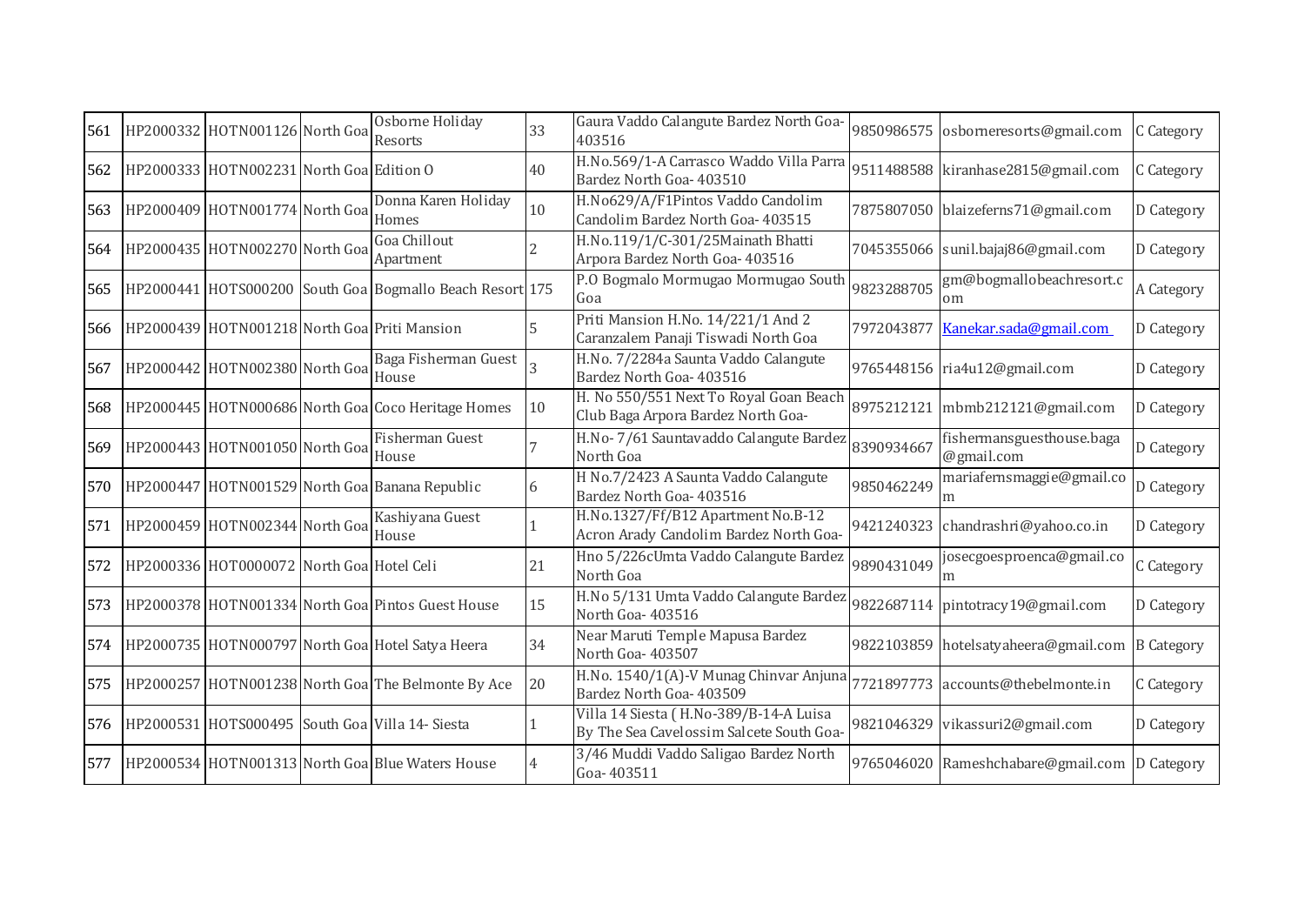| 578 |                                            | HP2000533 HOTS000091 South Goa Hotel Goa'S Pride       | 36 | H.No. 481-A Near Rawonfond Aquem<br>Salcete South Goa- 403707                 | 8208972629 | rinacaeiro@gmail.com                            | C Category |
|-----|--------------------------------------------|--------------------------------------------------------|----|-------------------------------------------------------------------------------|------------|-------------------------------------------------|------------|
| 579 |                                            | HP2000505 HOTN001521 North Goa Jolly Jolly Roma        | 8  | H.No. 522(1)&(2) Anjuna Bardez North<br>Goa-403509                            | 9822986297 | info@hoteljollygoa.com                          | D Category |
| 580 |                                            | HP2000511 HOTS000601 South Goa Saudades Homestays      | 18 | Calata Corbotto Waddo Majorda Salcete<br>South Goa                            | 9922004434 | saudadeshomestays@gmail<br>com                  | C Category |
| 581 |                                            | HP2000362 HOTN000311 North Goa Goveia Holiday Homes 62 |    | H.No-1291a/234 B/101112 Arady<br>Candolim Bardez North Goa- 403515            | 9850558225 | gingertreegoveia@gmail.com B Category           |            |
| 582 |                                            | HP2000367 HOTN000926 North Goa Smiley Holidays         |    | H. No 2/254d/B1/G1 Naika Waddo<br>Calangute Bardez North Goa- 403516          |            | 9673338412 nigelvazgoa@gmail.com                | D Category |
| 583 |                                            | HP2000372 HOTN001734 North Goa Village Resort Morjim   | 21 | H.No.794 Vithaldas Wada Morgim<br>Pernem North Goa- 403512                    | 7720048369 | mgr.village@thecitispace.co<br>m                | C Category |
| 584 |                                            | HP2000370 HOTN000081 North Goa Quelleachy Gally        | 6  | Murrod Vaddo Candolim Bardez North<br>Goa-403515                              |            | 9167254313 prasann@shrem.in                     | D Category |
| 585 |                                            | HP2000374 HOTN001833 North Goa The Anchorage           | 14 | H.No 1559Pequeno Chinvar Anjuna<br>Bardez North Goa- 403509                   | 9763550907 | theanchoragegoa@gmail.co<br>m                   | C Category |
| 586 | HP2000377 HOTN000297 North Goa Kyle Garden |                                                        |    | H.No.6/66b /Bl/06 Khobravaddo<br>Calangute Bardez North Goa- 403516           |            | 9892694726 mariadsouza24@yahoo.in               | D Category |
| 587 |                                            | HP2000379 HOTN001742 North Goa Countrywide Resorts     | 5  | H.No 1302 Tembwado Opposite Ferns<br>Bar Morgim Pernem North Goa- 403502      |            | 9810188004 cwpdelhi@gmail.com                   | C Category |
| 588 | HP2000388 HOTN000366 North Goa             | Goa Orange Baga Beach<br>Resort                        |    | H.No-E7/137a Saunto Waddo Calangute<br>Bardez North Goa- 403516               |            | 9594954036 kiran.magar18@gmail.com              | D Category |
| 589 | HP2000394 HOTN001056 North Goa             | <b>Bijou Guest House</b><br>Apts                       | 8  | Hno 7/12 A Sauta Waddo Calangute<br>Bardez North Goa- 403516                  |            | 9822485294 bijouguesthouse@gmail.com D Category |            |
| 590 |                                            | HP2000401 HOTN001373 North Goa Bis-Lin-Home Stay       | 3  | H No. 483 Bis-Lin 14 La Campal Housing<br>Colony Miramar Panaji Tiswadi North |            | 9822383557 darrylribeiro@yahoo.in               | D Category |
| 591 |                                            | HP2000407 HOTN000561 North Goa Hotel Belo Horizonte    | 13 | Miramar Panaji Tiswadi North Goa-<br>403001                                   | 9518506341 | hotelbelohorizonteingoa@g<br>mail.com           | D Category |
| 592 |                                            | HP2000544 HOTN000796 North Goa Gods Gift House         | 14 | H.No-108 Girkar Waddo Arambol Pernem<br>North Goa-403524                      | 9923427570 | godsgifarambol@yahoo.in                         | D Category |
| 593 |                                            | HP2000542 HOTN000664 North Goa Vitorino Villa Palace   | 6  | H.No-151 Girkar Vaddo Arambol Pernem<br>North Goa-403524                      | 9049815664 | blendarodrigues9767@gmai<br>com                 | D Category |
| 594 |                                            | HP2000743 HOTN002212 North Goa Bramesh Guest House     | 16 | H.No.7/105Saunta Waddo Calangute<br>Bardez North Goa- 403516                  | 9850027837 | uverlekar@gmail.com                             | C Category |
|     |                                            |                                                        |    |                                                                               |            |                                                 |            |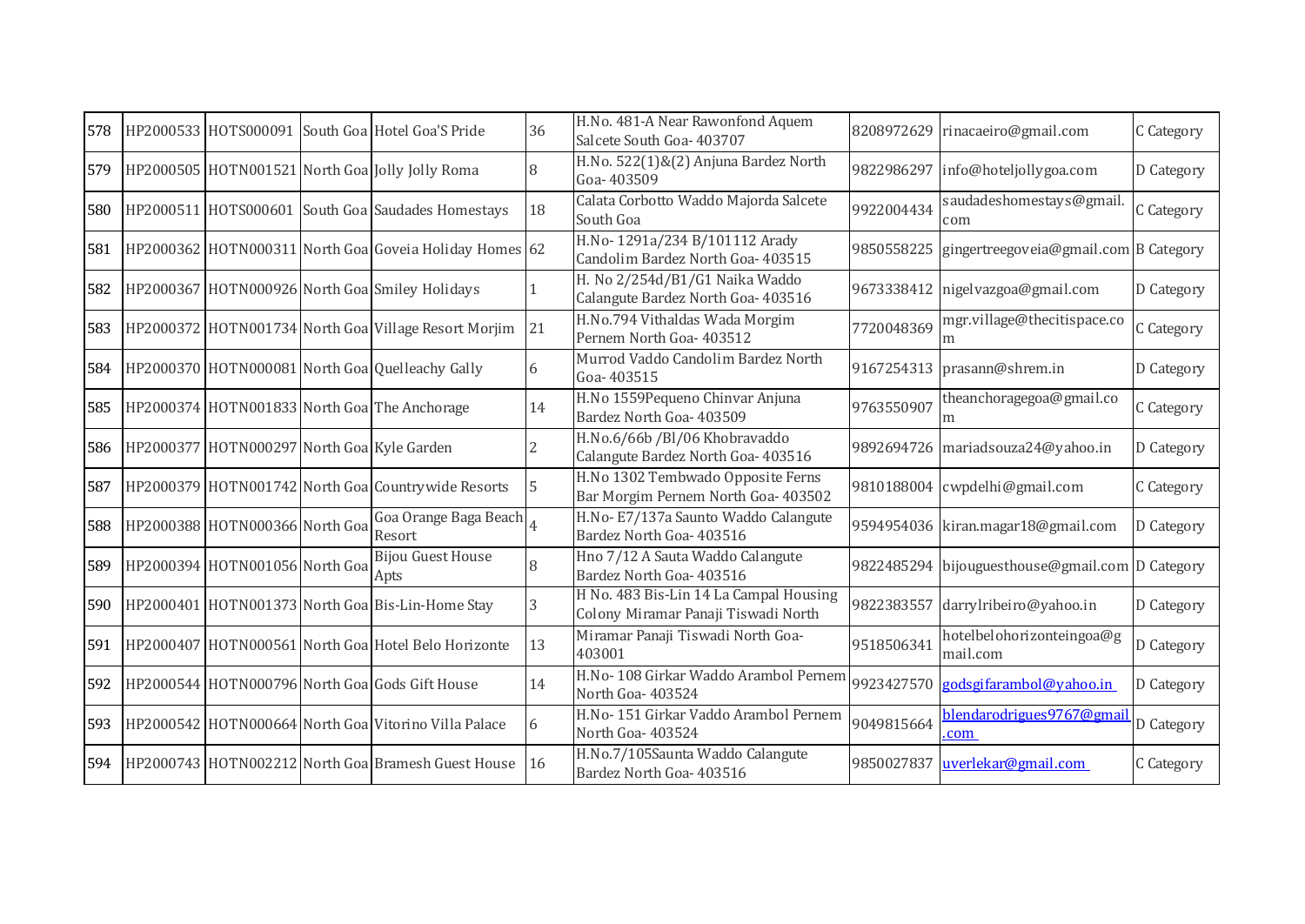| 595 | HP2000551 HOTN001268 North Goa               | <b>Serene Waters</b><br>Homestay                        |    | H.No. 130 Portais Ribandar Chimbel<br>Tiswadi North Goa- 403006             |            | 9833761807 hclement09@gmail.com       | D Category        |
|-----|----------------------------------------------|---------------------------------------------------------|----|-----------------------------------------------------------------------------|------------|---------------------------------------|-------------------|
| 596 |                                              | HP2000537 HOTN000703 North Goa Luis Guest House         | 6  | Hno-143/2Girkarwaddo Arambol Pernem<br>North Goa-403524                     | 7798074799 | indianboyumesh@gmail.co<br>m          | D Category        |
| 597 |                                              | HP2000560 HOTS000221 South Goa Mitchette Holiday Care 2 |    | H.No-692/B Carmona Salcete South Goa                                        |            | 9270590696 mariatravasso@gmail.com    | D Category        |
| 598 | HP2000577 HOTN002353 North Goa Dimora        |                                                         |    | H.No. 609/1 Baga Arpora Arpora Bardez<br>North Goa-403516                   |            | 9822101930 mail@edgarafonso.com       | C Category        |
| 599 | HP2000546 HOT0000059 North GoalHouse         | <b>Gonsalves Guest</b>                                  | 5  | H.No.154 Diwan Bhati Arpora Bardez<br>North Goa-403516                      |            | 9972975709 shanks@wokehostel.com      | D Category        |
| 600 |                                              | HP2000541 HOTN001210 North Goa Hotel Guimaka            | 9  | Dr Wolfango De Silva Road Panaji<br>Tiswadi North Goa- 403001               |            | 9420685588 fazal@concordhotels.in     | D Category        |
| 601 | HP2000571 HOTN001154 North Goa Hotel Arcadia |                                                         | 12 | M.G. Road Cedmar Apartments Panaji<br>Tiswadi North Goa- 403001             |            | 9823289035 info@hotelarcadia.in       | D Category        |
| 602 |                                              | HP2000536 HOTN001007 North Goa Ps Guest House           | 6  | H. No 2/59 Naika Vaddo Calangute Bardez<br>North Goa-403516                 |            | 9921688490 psguesthouse1@gmail.com    | D Category        |
| 603 |                                              | HP2000576 HOTN001943 North Goa Nanu Resort-Arambol      | 62 | H.No 264 Girakar Wada Arambol Pernem<br>North Goa-403524                    | 8550998380 | ACCOUNTS.MRG@NANUHO<br>TELS.COM       | <b>B</b> Category |
| 604 |                                              | HP2000556 HOTN002255 North Goa Nilratna Guest House     | 17 | H.No.4/70b Porba Vaddo Calangute<br>Bardez North Goa- 403516                | 8007377817 | verekarbhushan@gmail.com D Category   |                   |
| 605 | HP2000574 HOTS000133 South Goa Nanu Resort   |                                                         | 92 | Betalbatim Betelbatim Salcete South Goa                                     | 8550998380 | accounts.mrg@nanuhotels.c<br>om       | <b>B</b> Category |
| 606 | HP2000550 HOTN002356 North Goa               | Shree Shoolin<br>Homestay                               | 10 | E-3 Ella Old Goa Old Goa Tiswadi North<br>Goa-403402                        | 9822103560 | shreedgmart@yahoo.com                 | D Category        |
| 607 |                                              | HP2000568 HOTN001583 North Goa Amor Beach Resort        | 18 | H.No 539/A 539/B & 539/C Murrod<br>Waddo Candolim Bardez North Goa-         | 9674142610 | management@amorbeachres<br>ort.com    | C Category        |
| 608 | HP2000549 HOTN001892 North Goa House         | Temple Inn Guest                                        | 15 | H.No 6/66a Khobra Vaddo Calangute<br>Bardez North Goa- 403516               | 8888299777 | samaraholidayhomes@gmai<br>l.com      | D Category        |
| 609 | HP2000547 HOTN000671 North Goa               | <b>Holy Cross Home</b><br><b>Stays</b>                  | 8  | Bairro Cruz Calapor Tiswadi North Goa-<br>403005                            |            | 7776033449 hc.homestays@gmail.com     | D Category        |
| 610 | HP2000701 HOTN002439 North Goa Sea Creek     |                                                         |    | H.No. 286 Ashvemwada Mandrem<br>Pernem North Goa- 403527                    | 8080157315 | <u>keshav.shetgaonkar@gmail</u><br>om | C Category        |
| 611 | HP2000624 HOTN002113 North Goa               | Lawande Holiday<br>Homes                                | 3  | H.No. B-53 Shree Vallabh Nagar Bldg<br>F9/10 First F Loor Baiguinim Tiswadi | 9763711185 | PRACHI.LAWANDE@GMAII<br>COM           | D Category        |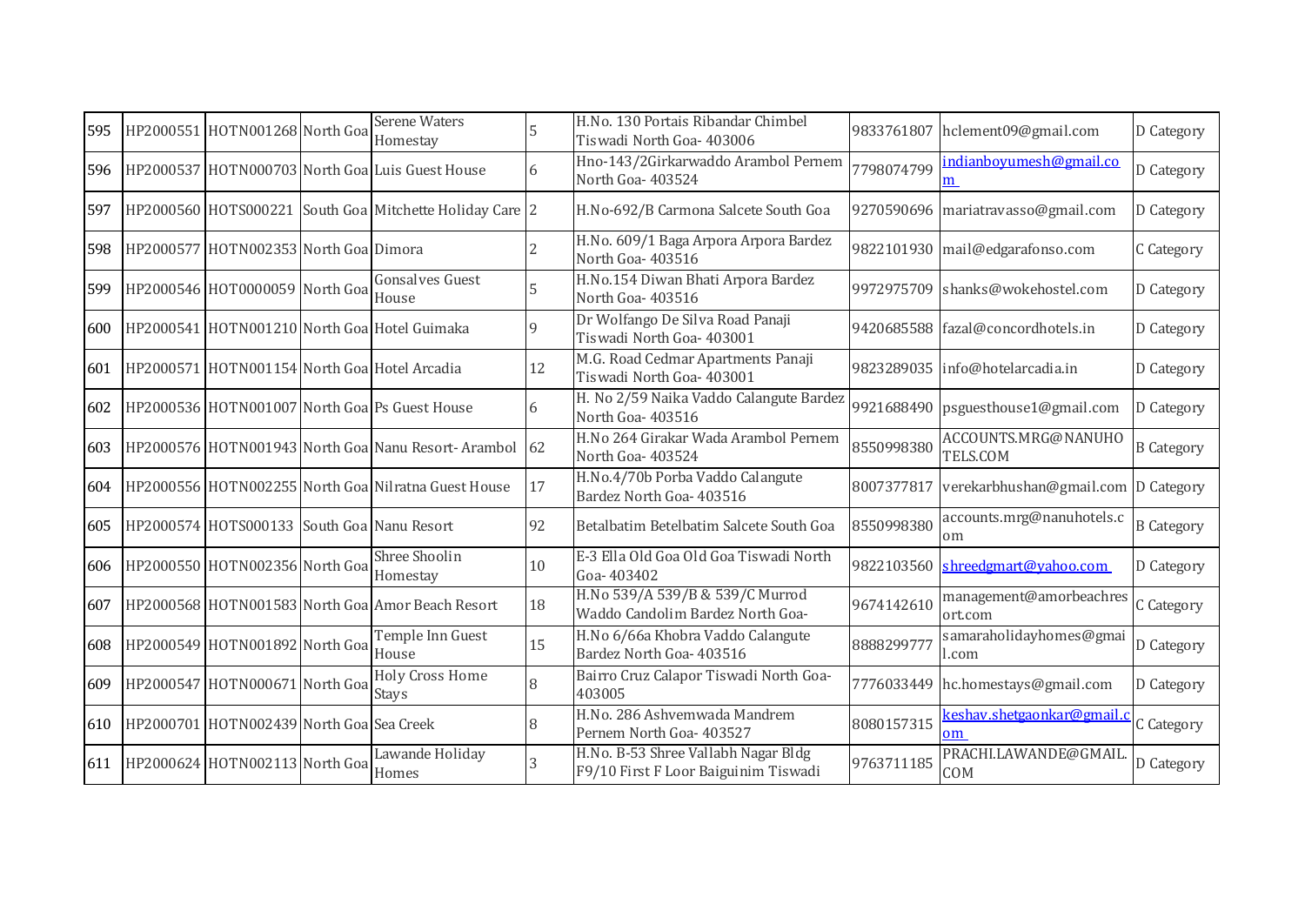| 612 | HP2000748 HOTN002020 North Goa                | Mercian Fisherman<br><b>Guest House</b>              | 15 | H.No 7/156-E Saunta Vaddo Calangute<br>Bardez North Goa- 403516       | 9822988128 | cosmecarrasco198@gmail.c<br><sub>om</sub> | D Category |
|-----|-----------------------------------------------|------------------------------------------------------|----|-----------------------------------------------------------------------|------------|-------------------------------------------|------------|
| 613 |                                               | HP2000626 HOTN002054 North Goa Laliguras Villa       | 14 | H.No- 556 Murod Vaddo Candolim Bardez<br>North Goa-403515             |            | 7030605216 laliguras.in@gmail.com         | C Category |
| 614 |                                               | HP2000749 HOTN002019 North Goa Domnick Guest House 4 |    | Hno 7/156-F Saunta Vaddo Calangute<br>Bardez North Goa- 403516        | 9822988128 | cosmecarrasco198@gmail.c<br>om            | D Category |
| 615 |                                               | HP2000737 HOTN000245 North Goa Dealturas Resort      | 50 | H. No 365 Bamonwado Candolim Bardez<br>North Goa-403515               |            | 8380001473 gm@resortdealturas.com         | A Category |
|     |                                               | 616 HP2000715 HOTS000065 South Goa Brendons Colony   | 6  | H No 272 Dovalkazon Agonda Canacona<br>South Goa                      |            | 9421152054 godvinjenny@yahoo.com          | D Category |
| 617 | HP2000716 HOTN002236 North Goa                | Akroid'S Holidays<br><b>Guest House</b>              | 6  | H.No. 2/236/B Naikavaddo Calangute<br>Bardez North Goa- 403516        | 9822123096 | akroidsgoa@gmail.com                      | D Category |
| 618 |                                               | HP2000738 HOTN001163 North Goa Santiago Residency    | 14 | H. No 6/189b Khobra Vaddo Calangute<br>Bardez North Goa- 403516       | 9607344447 | bedrockhostelgoa@gmail.co                 | C Category |
| 619 | HP2000714 HOTN001804 North Goa Villa Aletheia |                                                      | 3  | H.No 186/1 Zhor Waddo Anjuna Bardez<br>North Goa- 403509              | 7720000881 | rajbhat7181@outlook.com                   | D Category |
| 620 | HP2000651 HOTN002241 North Goa                | De Falcon Goa Beach<br>Resort                        | 23 | 503/ABehind Candolim Health<br>CentreVaddy Candolim Bardez North Goa- | 9158023440 | <u>kalangutkarganesh@gmail.c</u><br>om    | C Category |
| 621 |                                               | HP2000607 HOTN001398 North Goa Sun Park Resort       | 18 | H.No. 6/278 Khobra Vaddo Calangute<br>Bardez North Goa- 403516        | 9860190380 | sunparkresort@gmail.com                   | C Category |
| 622 |                                               | HP2000605 HOTN001062 North Goal Gtf Guest House      |    | H.No.853/C 853/D Camotim Vaddo<br>Candolim Bardez North Goa- 403515   | 9923040237 | gm@casadegoa.com                          | D Category |
| 623 | HP2000606 HOTN000440 North Goa                | Aldeia Santa Rita<br><b>Tropical Resorts</b>         | 55 | Dando Candolim Bardez North Goa-<br>403515                            | 9922944723 | manager@aldeiasantarita.co                | C Category |
| 624 |                                               | HP2000591 HOTN001805 North Goa Sai Guru Guest House  | 6  | H.No 878Sorantho Anjuna Anjuna Bardez<br>North Goa-403509             | 9730602829 | saiguruguesthouse@gmail.c<br>om           | D Category |
| 625 |                                               | HP2000711 HOTN000757 North Goa Cochichos Resort      | 24 | H.No-534 Vagator Anjuna Bardez North<br>Goa-403509                    | 9823330000 | mervin@cochichosresort.co<br>m            | C Category |
| 626 | HP2000652 HOTN001822 North Goa                | Fernandes Guest<br>House - I                         | 10 | H.No5/167 Umta Vaddo Calangute Bardez<br>North Goa-403516             | 9822387798 | francisguesthouse79@gmail<br>com          | D Category |
| 627 | HP2000655 HOTN000968 North Goa                | Sandalwood Resorts<br>Pvt Ltd                        | 69 | Vainguinim Valley Dona Paula Panaji<br>Tiswadi North Goa- 403004      |            | 9552518750 hr@sandalwoodgoa.com           | A Category |
| 628 |                                               | HP2000713 HOTN002489 North Goa Amigos Properties     | 21 | H.No. 324/ J Candolim Bardez North Goa-<br>403515                     | 9819310615 | amit@adage-<br>automation.com             | C Category |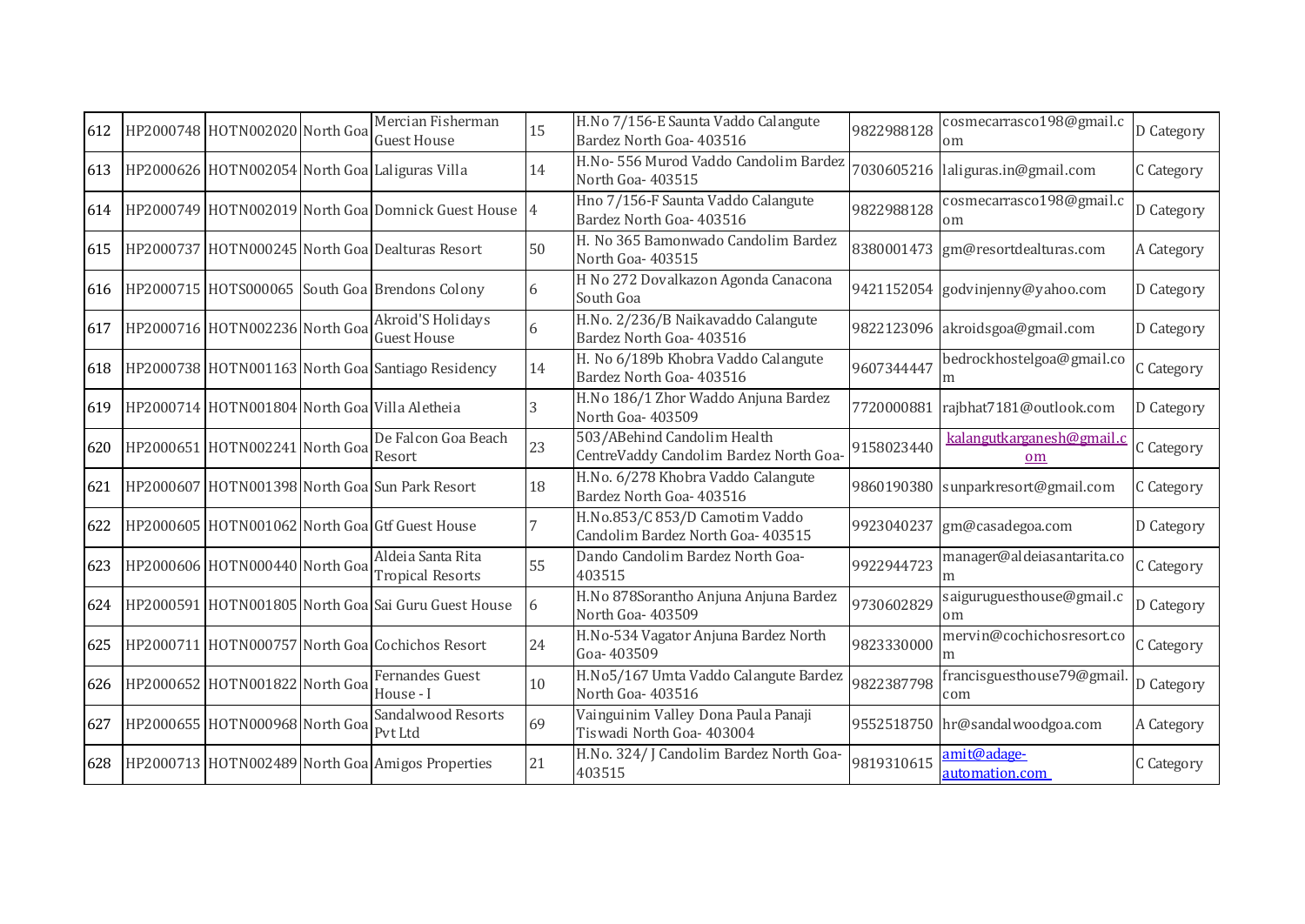|  |                      |                               | 4                                                                                                                                                                                                                                                                                                                                                                                                                                                                                                                                                                                                                                                                                                                                                       | And 119/Ugf-4 Ward No. Ii Moica Vado                                            | 9702504489                                                                                                      | M                                       | D Category                                                                                                                                                                                                                                                                                                                                                                                                         |
|--|----------------------|-------------------------------|---------------------------------------------------------------------------------------------------------------------------------------------------------------------------------------------------------------------------------------------------------------------------------------------------------------------------------------------------------------------------------------------------------------------------------------------------------------------------------------------------------------------------------------------------------------------------------------------------------------------------------------------------------------------------------------------------------------------------------------------------------|---------------------------------------------------------------------------------|-----------------------------------------------------------------------------------------------------------------|-----------------------------------------|--------------------------------------------------------------------------------------------------------------------------------------------------------------------------------------------------------------------------------------------------------------------------------------------------------------------------------------------------------------------------------------------------------------------|
|  |                      |                               | 10                                                                                                                                                                                                                                                                                                                                                                                                                                                                                                                                                                                                                                                                                                                                                      | Palolem Canacona Canacona South Goa-                                            | 8432677677                                                                                                      |                                         | C Category                                                                                                                                                                                                                                                                                                                                                                                                         |
|  |                      | 546/3n Adhiraj Ocean<br>Vista |                                                                                                                                                                                                                                                                                                                                                                                                                                                                                                                                                                                                                                                                                                                                                         | 546/3n Adhiraj Ocean Vista Nr Primrose<br>Ozran Anjuna Bardez North Goa- 403509 |                                                                                                                 |                                         | D Category                                                                                                                                                                                                                                                                                                                                                                                                         |
|  |                      |                               |                                                                                                                                                                                                                                                                                                                                                                                                                                                                                                                                                                                                                                                                                                                                                         | Hno. 206/1 Dando Ashvem Mandrem<br>Pernem North Goa- 403527                     | 9545534028                                                                                                      | keshav.shetgaonkar@gmail.c<br>om        | D Category                                                                                                                                                                                                                                                                                                                                                                                                         |
|  |                      |                               | 40                                                                                                                                                                                                                                                                                                                                                                                                                                                                                                                                                                                                                                                                                                                                                      | Old Railway Station Road Margao Salcete<br>South Goa                            | 9850475887                                                                                                      |                                         | C Category                                                                                                                                                                                                                                                                                                                                                                                                         |
|  |                      |                               |                                                                                                                                                                                                                                                                                                                                                                                                                                                                                                                                                                                                                                                                                                                                                         | H.No. 447 Dando Ashvem Mandrem<br>Pernem North Goa- 403527                      | 9545534028                                                                                                      | <u>keshav.shetgaonkar@gmail.o</u><br>om | D Category                                                                                                                                                                                                                                                                                                                                                                                                         |
|  |                      |                               |                                                                                                                                                                                                                                                                                                                                                                                                                                                                                                                                                                                                                                                                                                                                                         | H.No. 206 Dando Ashvem Mandrem<br>Pernem North Goa- 403527                      | 9545534028                                                                                                      | om                                      | D Category                                                                                                                                                                                                                                                                                                                                                                                                         |
|  |                      |                               |                                                                                                                                                                                                                                                                                                                                                                                                                                                                                                                                                                                                                                                                                                                                                         | H.No 422 Dando Ashwem Mandrem<br>Pernem North Goa- 403527                       | 9545534028                                                                                                      | keshav.shetgaonkar@gmail.c<br>om        | D Category                                                                                                                                                                                                                                                                                                                                                                                                         |
|  |                      | Fernandes Guest<br>House      |                                                                                                                                                                                                                                                                                                                                                                                                                                                                                                                                                                                                                                                                                                                                                         | H.No5/167aUmta Vaddo Calangute Bardez<br>North Goa-403516                       | 9168391887                                                                                                      | victoriafernandes326@gmail<br>.com      | D Category                                                                                                                                                                                                                                                                                                                                                                                                         |
|  |                      |                               | 4                                                                                                                                                                                                                                                                                                                                                                                                                                                                                                                                                                                                                                                                                                                                                       | H.No.783St Michael Vaddo Anjuna Bardez<br>North Goa- 403509                     |                                                                                                                 |                                         | D Category                                                                                                                                                                                                                                                                                                                                                                                                         |
|  |                      |                               | 12                                                                                                                                                                                                                                                                                                                                                                                                                                                                                                                                                                                                                                                                                                                                                      | Mainath Bhati Arpora Bardez North Goa-                                          |                                                                                                                 |                                         | C category                                                                                                                                                                                                                                                                                                                                                                                                         |
|  |                      |                               |                                                                                                                                                                                                                                                                                                                                                                                                                                                                                                                                                                                                                                                                                                                                                         | H.No.115/1 Mainath Bhatti Arpora Bardez<br>North Goa- 403516                    | 9822101306                                                                                                      | christopherflask@yahoo.co<br>m          | C Category                                                                                                                                                                                                                                                                                                                                                                                                         |
|  |                      |                               | 18                                                                                                                                                                                                                                                                                                                                                                                                                                                                                                                                                                                                                                                                                                                                                      | Umta Vaddo Calangute Bardez North Goa-<br>403516                                |                                                                                                                 |                                         | <b>B</b> Category                                                                                                                                                                                                                                                                                                                                                                                                  |
|  |                      | Golden Peart Guest<br>House   | 8                                                                                                                                                                                                                                                                                                                                                                                                                                                                                                                                                                                                                                                                                                                                                       | H.No. 7/76 A Saunta Vaddo Calangute<br>Bardez North Goa- 403516                 |                                                                                                                 |                                         | D Category                                                                                                                                                                                                                                                                                                                                                                                                         |
|  |                      |                               | 22                                                                                                                                                                                                                                                                                                                                                                                                                                                                                                                                                                                                                                                                                                                                                      |                                                                                 |                                                                                                                 |                                         | C Category                                                                                                                                                                                                                                                                                                                                                                                                         |
|  |                      | Hotel Vrindavan<br>Classic    | 12                                                                                                                                                                                                                                                                                                                                                                                                                                                                                                                                                                                                                                                                                                                                                      | Vrindavan Chambers 2nd Floor Near<br>Kadamba Bus Terminal Panaji Tiswadi        |                                                                                                                 |                                         | D Category                                                                                                                                                                                                                                                                                                                                                                                                         |
|  |                      |                               | 18                                                                                                                                                                                                                                                                                                                                                                                                                                                                                                                                                                                                                                                                                                                                                      | Sawantwada Mandrem Pernem North Goa-<br>403527                                  | 9511789328                                                                                                      | shivamsawant36@gmail.co<br>m            | C Category                                                                                                                                                                                                                                                                                                                                                                                                         |
|  | HP2000578 HOTS000737 |                               | HP2000750 HOTN002474 North Goa Marileon Habitat<br>South Goa Summer<br>HP2000694 HOTN002485 North Goa<br>HP2000760 HOTN001269 North Goa Elsewhere<br>HP2000580 HOTS000634 South Goa Milan Lodge<br>HP2000756 HOTN001293 North Goa Elsewhere<br>HP2000754 HOTN001271 North Goa Elsewhere<br>HP2000751 HOTN001289 North Goa Elsewhere<br>HP2000653 HOTN001823 North Goa<br>HP2000696 HOTN000997 North Goa Casa Natividade<br>HP2000741 HOTN002465 North Goa Goastay cation<br>HP2000658 HOTN000611 North Goa Cristo'S Resort<br>HP2000697 HOTN000098 North Goa B.R. Holiday Resort<br>HP2000704 HOTN002386 North Goa<br>HP2000699 HOTN001906 North Goa Motel La Grande<br>644 HP2000700 HOTN000986 North Goa<br>HP2000582 HOTN002176 North Goa Shivam Bnb |                                                                                 | H.No. 119/Ugf-1 119/Ugf-2 119/Ugf-3<br>H.No. 99/2 Sawantwada Nagercem<br>S.No. 29/1 H.No. 112/3 Aldeia Miraflor |                                         | REDSUAVE100@GMAIL.CO<br>palolem@gostels.com<br>9823196361 neel71290@gmail.com<br>angel_nisha4@yahoo.com<br><u>keshav.shetgaonkar@gmail.q</u><br>9764847535 cajetan12@gmail.com<br>9967805678 info@goastaycation.com<br>9552092737 info@brholidayresort.com<br>8806073453 babacafegoa@gmail.com<br>Carrasco Vaddo Mapusa Bardez North Goa 7378365000 Motellagrande@gmail.com<br>9823441198 surajchopdekar@gmail.com |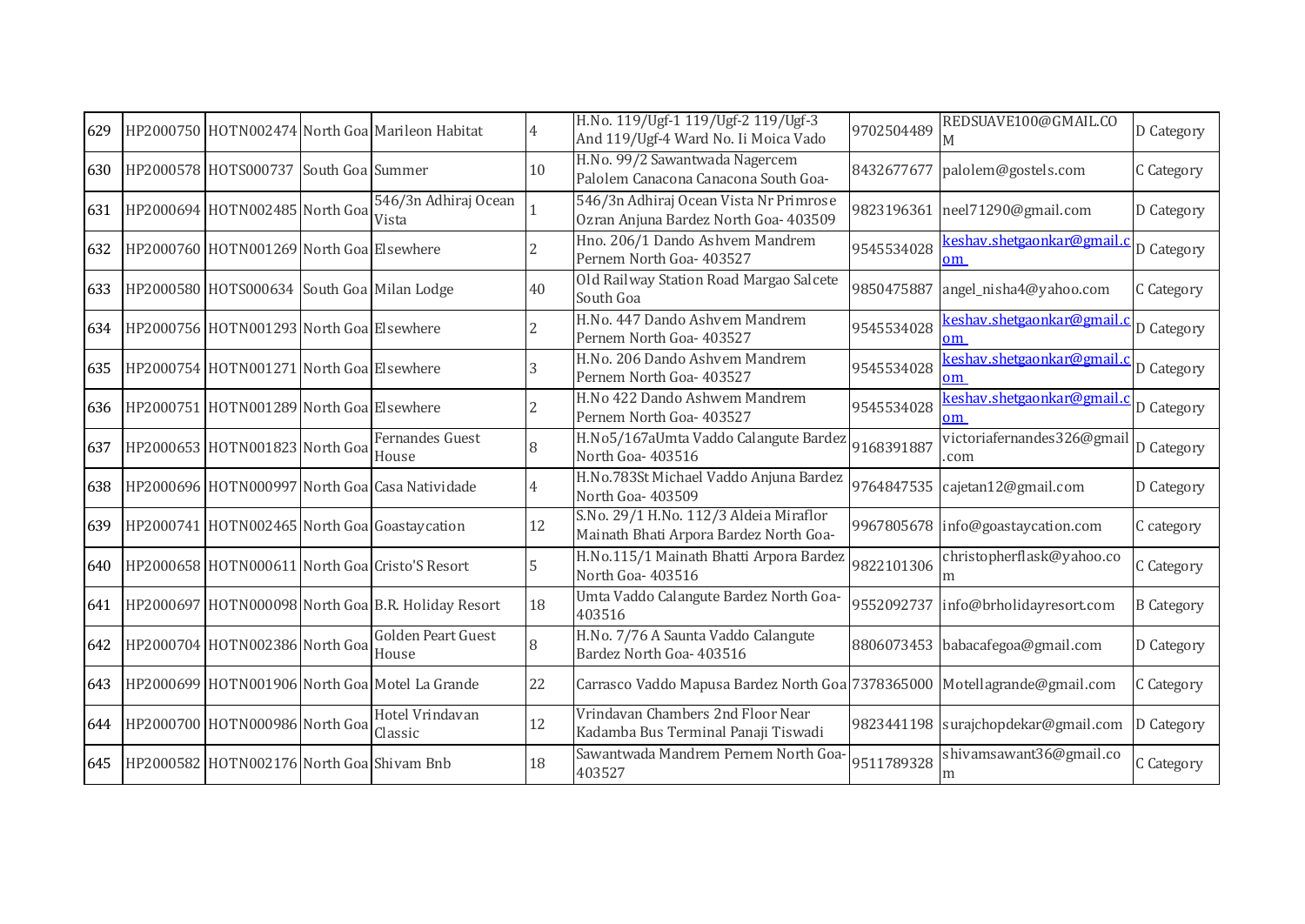| 646 |                                           | HP2000584 HOTN001256 North Goa Maitri Guest House      |    | H.No. 524/1 Baga Arpora Bardez North<br>Goa-403516                           | 9822138002 | maitrigoa@gmail.com                  | D Category |
|-----|-------------------------------------------|--------------------------------------------------------|----|------------------------------------------------------------------------------|------------|--------------------------------------|------------|
| 647 | HP2000702 HOTN001291 North Goa Elsewhere  |                                                        |    | H.No. 298 Dando Ashvem Mandrem<br>Pernem North Goa- 403527                   | 9545534028 | keshav.shetgaonkar@gmail.c<br>om     | D Category |
| 648 |                                           | HP2000668 HOTN001426 North Goa O Cecelea Guest House 6 |    | H No 1/66b Gaura Vaddo Calangute<br>Bardez North Goa- 403516                 | 8459688312 | stanley_ferns69@yahoo.com D Category |            |
| 649 | HP2000679 HOTN002186 North Goa            | Aquamarine Holidays<br>Goa                             |    | H.No.6/228/B/Up/Ff-8Ivy<br>RetreatKhobravaddo Calangute Bardez               | 9767067476 | srikantabalachander@gmail<br>com     | D Category |
| 650 |                                           | HP2000703 HOTN000505 North Goa Hotel Kamat Vihar       | 6  | H.No-406/190 Pda Colony Behind<br>Dominos Pizza Pilerne Bardez North Goa-    | 9860998460 | brahmakamat333@gmail.co              | D Category |
| 651 |                                           | HP2000678 HOTN000610 North Goa Resort Ritchita         | 10 | Gaura Waddo Calangute Bardez North<br>Goa-403516                             | 9822089031 | ritchita@hotmail.com                 | C Category |
| 652 | HP2000708 HOTN001064 North Goa            | Henmil Holiday<br>Homes                                |    | H. No 852 (2) Soranto Anjuna Bardez<br>North Goa- 403509                     |            | 7744833714 henmil@hotmail.com        | D Category |
| 653 | HP2000680 HOTN002228 North Goa            | <b>Aquamarine Holidays</b><br>Goa                      |    | H.No.112/2-Rv6Aldeia<br>MiraflorMainathbhatti Arpora Bardez                  | 9767067476 | srikantabalachander@gmail<br>com     | D Category |
| 654 |                                           | HP2000588 HOTS000711 South Goa Palolem Guest House     | 25 | Ourem Palolem Canacona Canacona South<br>Goa                                 | 9420197158 | palolemguesthouse@hotmai<br>.com     | C Category |
| 655 | HP2000681 HOTN002227 North Goa            | Aquamarine Holidays<br>Goa                             |    | H.No.112/2/B-A/Ugf-B2Aldeia<br>MiraflorMainathbhatti Arpora Bardez           | 9767067476 | srikantabalachander@gmail.<br>com    | D Category |
| 656 | HP2000673 HOTN001428 North Goa Coco Homes |                                                        |    | H.No. 579a Murrod Vaddo Candolim<br>Bardez North Goa- 403515                 | 8529282726 | cocohomesgoa@gmail.com               | C Category |
| 657 |                                           | HP2000661 HOTN001304 North Goa Esther Guest House      | 16 | H. No 3/46 Tivia Vaddo Calangute Bardez<br>North Goa-403516                  | 7972560515 | charliegomes@gmail.com               | D Category |
| 658 |                                           | HP2000709 HOTN000932 North Goa Tara Guest House        | 6  | H.No-1205/B4 Anna Vaddo Candolim<br>Bardez North Goa- 403515                 | 9021905808 | management@amorbeachres<br>ort.com   | D Category |
| 659 |                                           | HP2000666 HOTN000872 North Goal Joaquim Guest House    | 10 | H.No-7/38 Saunta Vaddo Near Club Titos<br>Calangute Bardez North Goa- 403516 | 9822127559 | lawrence57@live.in                   | C Category |
| 660 |                                           | HP2000667 HOTN002256 North Goa Adam'S Beach Resort     | 12 | H.No 7/38/B Saunta Vaddo Calangute<br>Bardez North Goa- 403516               | 9923663641 | lawrence2546@gmail.com               | D Category |
| 661 |                                           | HP2000677 HOTN001820 North Goa Paying Guest House      | 8  | H.No 5/109Umta Vaddo Calangute<br>Calangute Bardez North Goa- 403516         | 9822172293 | marshalferns111@gmail.co             | D Category |
| 662 | HP2000672 HOTN001490 North Goa            | Ashokaking Guest<br>House                              | 24 | H.No.547(C) Near Bhumika Temple<br>Ashvem Mandrem Pernem North Goa-          | 9822136080 | sales.hotelashokaking@gmai<br>l.com  | C Category |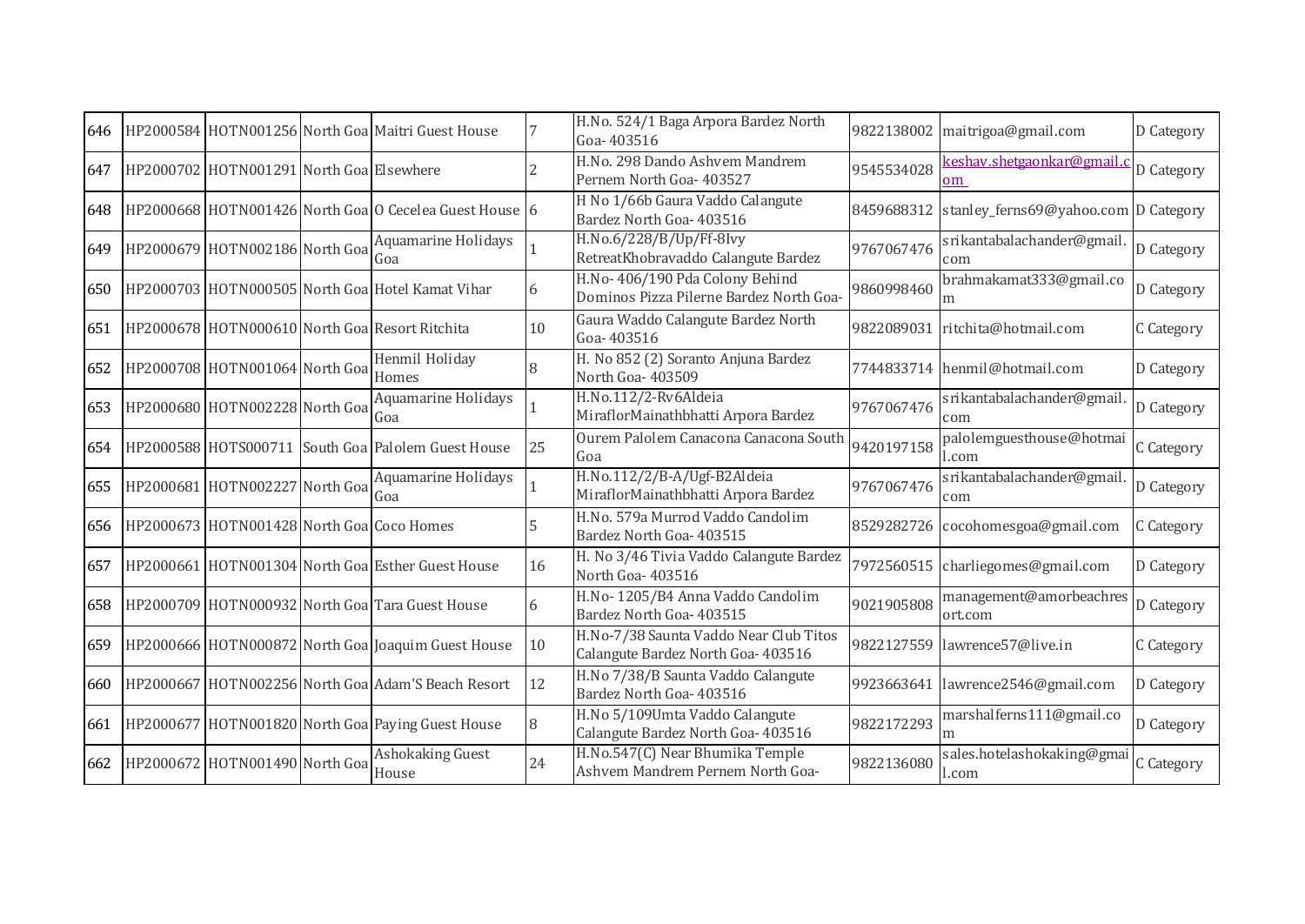| 663 |                                               | HP2000670 HOTN002238 North Goa Shane Beach Resort      |             | H.No7/38/1 Saunta Vaddo Titos Lanez<br>Calangute Bardez North Goa- 403516    | 9822219972 | shanebeachresort@gmail.co              | D Category |
|-----|-----------------------------------------------|--------------------------------------------------------|-------------|------------------------------------------------------------------------------|------------|----------------------------------------|------------|
| 664 | HP2000671 HOTN002239 North Goa                | <b>Shanell'S Beach Guest</b><br>House                  | $\mathbf Q$ | H.No. 7/38/A Saunta Vaddo Titos Lane 2<br>Calangute Bardez North Goa- 403516 | 9689072334 | shanellesbeachguesthouse@<br>gmail.com | D Category |
| 665 |                                               | HP2000686 HOTN000813 North Goa Alexs Guest House       | 5           | H. No 5/168 Umta Vaddo Calangute<br>Bardez North Goa- 403516                 | 9850064767 | alexerminamiranda@gmail.c<br>om        | D Category |
| 666 |                                               | HP2000644 HOTS000111 South Goa Hotel Siesta De Goa     | 15          | H No. 794/C 2nd Fatrade Varca Salcete<br>South Goa                           |            | 9766646794 info@hotelsiestadegoa.com   | C Category |
| 667 |                                               | HP2000519 HOTN000208 North Goa Casa Ruth Guest House 4 |             | H.No. 7-24 B/FF Sauntavaddo Calangute<br>Bardez North Goa- 403516            |            | 9822127389 edwardcoelho7@gmail.com     | D Category |
| 668 | HP2000689 HOTN002327 North Goa                | Green Nest Hostel And<br><b>Guest House</b>            |             | H.No. 457/16 And 457/17 Kudas Waddo<br>Arpora Bardez North Goa- 403516       | 8240766009 | greennesthostel@gmail.com              | D Category |
| 669 |                                               | HP2000687 HOTN000733 North Goa Ermina Guest House      | 5           | H. No 5/168/A Umta Waddo Calangute<br>Bardez North Goa- 403516               | 9850064767 | alexerminamiranda@gmail.c<br>om        | D Category |
| 670 | HP2000609 HOTN000668 North Goa Costa De Goa   |                                                        |             | H.No 6/175 C Khobra Vaddo Calangute<br>Bardez North Goa- 403516              |            | 7011034729 didmonty@hotmail.com        | D Category |
| 671 | HP2000721 HOTN002393 North Goa Villa Severina |                                                        |             | 122a/122 Fort Aguada Road Candolim<br>Bardez North Goa- 403515               | 9767476387 | malhardinesh9@gmail.com                | D Category |
| 672 |                                               | HP2000633 HOTN002209 North Goa Rohit Holiday Homes     | 6           | Shriyash H.No. 366/2 Tambudki Vaddo<br>Arpora Bardez North Goa- 403516       |            | 9822137858 desaigovindraj@gmail.com    | D Category |
| 673 |                                               | HP2000692 HOTS000765 South Goa Simrose Guest House     | 11          | H.No.357Igerjewada Agonda Canacona<br>South Goa- 403702                      | 9673622698 | rose.wellnesscenter@yahoo.<br>com      | C Category |
| 674 | HP2000640 HOTN000244 North Goa                | Coqueiral Holiday<br>Home                              | 17          | H.No 838 Camotim Waddo Candolim<br>Bardez North Goa- 403515                  | 9822689826 | coqueiralholidayhome@gma<br>il.com     | C Category |
| 675 |                                               | HP2000656 HOTN001014 North Goa Romaldo Guest House     | 5           | H.No-5/27 C Maddo Vaddo Calangute<br>Bardez North Goa- 403516                |            | 9881287145 romaldogh@rediffmail.com    | D Category |
| 676 | HP2000657 HOTN001916 North Goa                | Romaldo Inn Guest<br>House                             | 4           | H.No. 5/27e Maddo Waddo Calangute<br>Bardez North Goa- 403516                | 9860287110 | romaldogh@gmail.com                    | D Category |
| 677 |                                               | HP2000649 HOTN001809 North Goa Paradise View           | 17          | Dando Candolim Bardez North Goa-<br>403515                                   | 8805756394 | reservations@hangoverresor<br>t.com    | D Category |
|     |                                               | 678   HP2000650 HOTN000990 North Goa The Banyan Villa  | 3           | H. No 523/B/D/1A Alcon Holiday Home<br>Vaddy Candolim Bardez North Goa-      |            | 9422063413 braganza0502@gmail.com      | D Category |
| 679 |                                               | HP2000621 HOTN000278 North Goa Saikunj Guest House     |             | 687/C Pintos Waddo Candolim Bardez<br>North Goa-403515                       | 9822111975 | sushmaraikar98@yahoo.co<br>m           | D Category |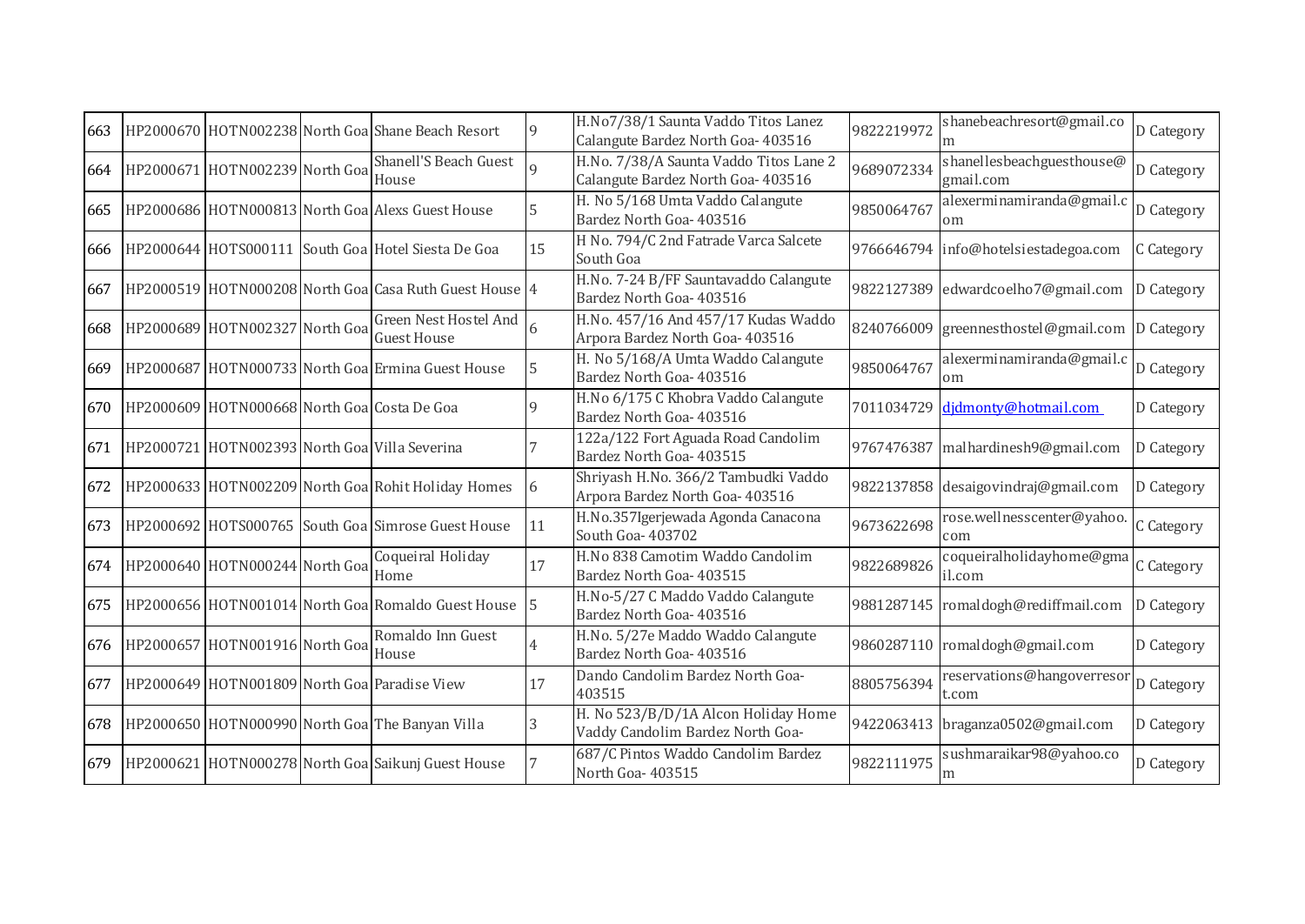| 680 |                                                 | HP2000780 HOTN002160 North Goa Crystal Serenity       | 20          | H.No. 378 Survey No. 298/2a Madhlamaj<br>Opp. Bank Of India Mandrem Pernem     |            | 9822150419 deepaspatkar@gmail.com               | C Category |
|-----|-------------------------------------------------|-------------------------------------------------------|-------------|--------------------------------------------------------------------------------|------------|-------------------------------------------------|------------|
| 681 |                                                 | HP2000617 HOTN000729 North Goa Hotel Trimurti         | 9           | E/219 M.G. Road Panaji Tiswadi North<br>Goa-403001                             | 9823173052 | shriganesh1953@gmail.com D Category             |            |
| 682 | HP2000763 HOTS000478 South Goa Athi Resorts     |                                                       | $\mathbf Q$ | H.No-38-410pp Naval Aviation<br>MusuemBogmalo Mormugao Mormugao                |            | 8380072282 ANITAATHI1@GMAIL.COM                 | C Category |
| 683 |                                                 | HP2000698 HOTN002435 North Goa Samartha Guest House   |             | Aldeia Miraflor Sff2 Block C Mainath<br>Bhatti Arpora Bardez North Goa- 403518 | 9850570297 | abhay.prabhune@gmail.com D Category             |            |
| 684 |                                                 | HP2000732 HOTN002461 North Goa Aurum Resort           | 16          | H.No.743/(K) Newwada Morgim Pernem<br>North Goa-403512                         |            | 7744801354 shetgonkararjun@gmail.com C Category |            |
|     |                                                 | 685 HP2000731 HOTN000147 North Goa Hotel Image Inn    | 20          | Naika Wado Opp. Panchayat Calangute<br><b>Bardez North Goa</b>                 |            | 9960070367 Purp007@aol.com                      | C Category |
| 686 | HP2000723 HOTN002512 North Goa                  | Royal Tulips Beach<br>Cottages                        | 14          | H.No. 250 Girkar Wado Arambol Pernem<br>North Goa- 403524                      | 9956662083 | royalneptuniangoa@gmail.c<br>om                 | C Category |
| 687 |                                                 | HP2000745 HOTN002502 North Goa Arsenal Guest House    | 8           | H.No. 51/1 Madhalawada Arambol<br>Pernem North Goa- 403524                     | 8411861526 | akshaymahale0011@gmail.c<br>om                  | C Category |
| 688 | HP2000752 HOTN002510 North Goa Mini Dunes       |                                                       | 10          | H.No. 81(A) Junaswada Mandrem Pernem<br>North Goa- 403527                      |            | 8007293386 minidunes@rediffmail.com             | C category |
| 689 |                                                 | HP2000774 HOTS000367 South Goa Sea View Resort        | 24          | Patnem Canacona Canacona South Goa                                             |            | 9850438212 seaview_1@hotmail.com                | C Category |
|     | 690 HP2000771 HOTN001045 North Goa              | Planet Goa Beach<br>Resort                            | 24          | H. No 5/196 G Umta Vaddo Calangute<br>Bardez North Goa- 403516                 |            | 7507027880 sudeb_2007@yahoo.com                 | C Category |
| 691 | HP2000779 HOTN002103 North Goa Delta House      |                                                       |             | H.No 5/33d Maddo Vaddo Calangute<br>Bardez North Goa- 403516                   |            | 9823976212 parachute@gmail.com                  | D Category |
| 692 |                                                 | HP2000775 HOT0000015 North Goa Paes Pearl Beach Villa | 8           | Sauta Vaddo Calangute Bardez North Goa-<br>403516                              |            | 9822175692 paespearl@gmail.com                  | D Category |
| 693 |                                                 | HP2000765 HOTN001504 North Goa Ulhas Guest House      |             | H.No. 5/216/D Umtavaddo Calangute<br>Bardez North Goa- 403516                  | 9561738777 | ulhascalangutkar@gmail.co<br>m                  | D Category |
|     |                                                 | 694 HP2000768 HOTS000211 South Goa Pritam Cottages    | 10          | H.No-119/1 & 119/2 Palolem Canacona<br>Canacona South Goa                      | 992385612  | pritamscottageshotel@gmail<br>com               | D Category |
|     | 695 HP2000773 HOTN002345 North Goa              | <b>Maina Mansion Guest</b><br>House                   | 6           | H.No. 5/212a/A-3 Umta Vaddo Calangute<br>Bardez North Goa- 403516              |            | 7507027880 sudeb_2007@yahoo.com                 | D Category |
|     | 696 HP2000778 HOTN002492 North Goa Castle House |                                                       | 24          | H. No. E2/175-B Naika Vaddo Calangute<br>Bardez North Goa- 403516              |            | 9096700333 uverlekar@gmail.com                  | C Category |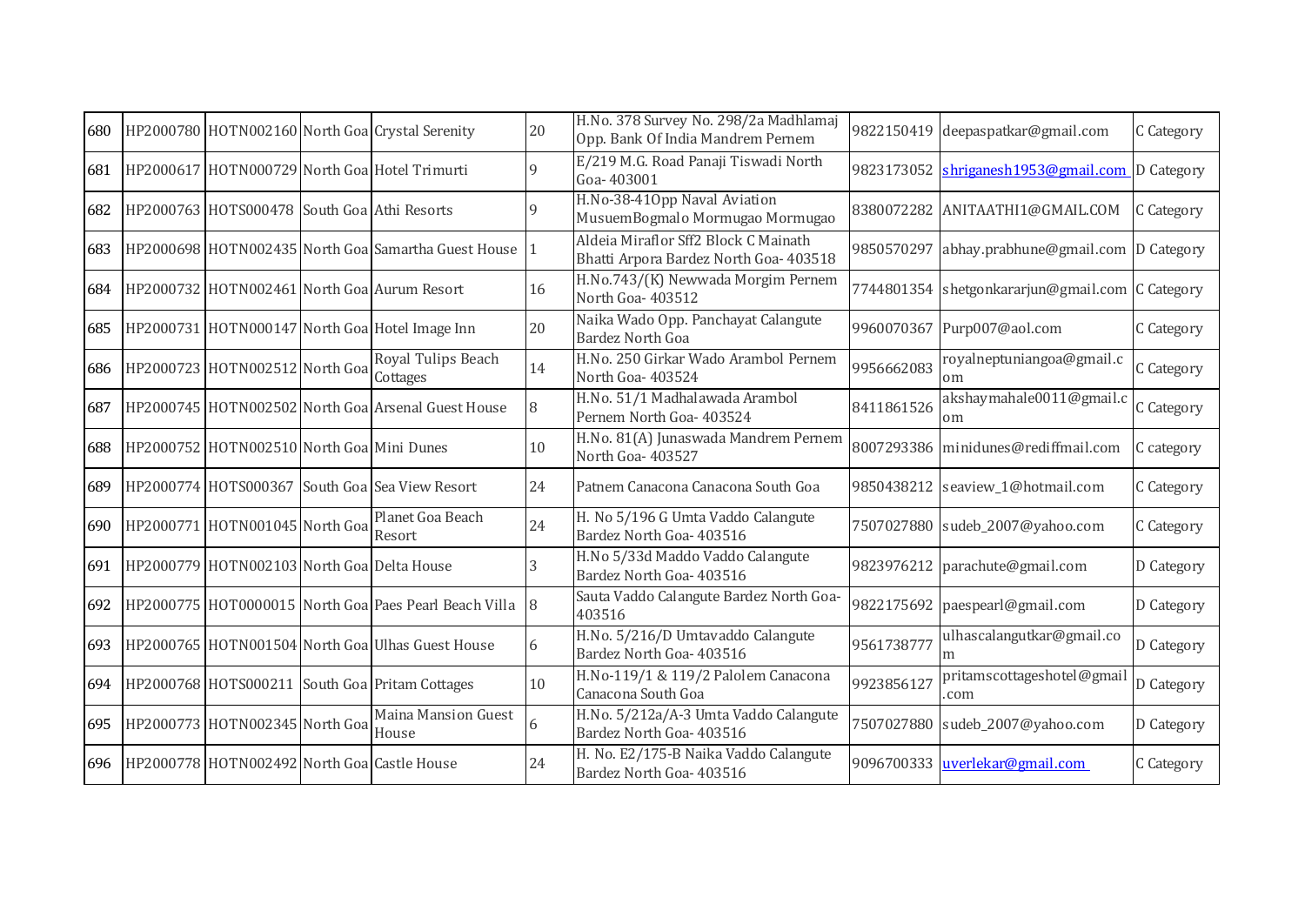| 697 | HP2000784 HOTN002496 North Goa Villa Serenity |                                                            |    | H.No.455/1 Ward Vi Monte- Villa<br>Sangolda Bardez North Goa- 403511       | 9922944732 | sales@villaserenitygoa.com                    | C Category        |
|-----|-----------------------------------------------|------------------------------------------------------------|----|----------------------------------------------------------------------------|------------|-----------------------------------------------|-------------------|
| 698 |                                               | HP2000788 HOTN002120 North Goa Delta House 2               | 6  | H.No 5/33 C Maddo Vaddo Calangute<br>Bardez North Goa- 403516              | 9823976212 | parachute@gmail.com                           | D Category        |
| 699 |                                               | HP2000764 HOTN001285 North Goa Yogita Guest House          |    | H.No. 216/A Umtavaddo Calangute Bardez<br>North Goa-403516                 | 7709514345 | atma29calangutkar@gmail.c<br>om               | D Category        |
| 700 | HP2000634 HOTS000360 South Goa                | Sun-N-Moon Guest<br>House                                  | 10 | H.No-235 Palolem Beach Canacona<br>Canacona South Goa- 403702              | 9422018978 | sunnmoonguesthouse@gmai<br>l.com              | D Category        |
| 701 |                                               | HP2000130 HOTN002302 North Goa Monarch Suites Goa          | 5  | H. No.<br>365/L/C/002365/L/C/003365/L/C/0043                               | 9910908720 | monarchsuitesgoa@gmail.co                     | D Category        |
| 702 | HP2000795 HOTN002096 North Goalc'S Place      |                                                            |    | H.No. 6/161-1 Khobra Vaddo Calangute<br>Bardez North Goa- 403516           | 9850638548 | domingossieiro26@gmail.co                     | D Category        |
| 703 | HP2000804 HOT0000044 North Goa                | Angelica V. Desouza E<br>Mendonca                          |    | H.No. 609 Small Vagator Anjuna Bardez<br>North Goa- 403509                 | 9890677616 | marielladsouza@hotmail.co<br>m                | C Category        |
| 704 | HP2000573 HOTN000914 North Goa Casa Saipem    |                                                            |    | Saipem Candolim Bardez North Goa-<br>403515                                |            | 9810867436 raman@selectventures.in            | D Category        |
| 705 | HP2000815 HOTN002519 North Goa Casa Azure 'B' |                                                            |    | H.No. 1/286/D/V5 V7 1/27 E/Gf78 Gaura<br>Vaddo Calangute Bardez North Goa- | 7875009974 | nitingeorge.1234@gmail.co<br>m                | C Category        |
| 706 | HP2000638 HOTN002427 North Goa                | Coastal Stays Guest<br>House                               | 10 | H.No. 7/157-B Saunta Vaddo Calangute<br>Bardez North Goa- 403516           | 7507533003 | carvalho_stephanie@yahoo.c D Category<br>o.in |                   |
| 707 |                                               | HP2000807 HOTN001421 North Goa Sunkissed Plaza             | 30 | H.No 1/36a/A1 Ffa Appts Gaura Vaddo<br>Calangute Bardez North Goa          | 8855085589 | madhavashotels@gmail.com B Category           |                   |
| 708 | HP2000793 HOTN000283 North Goa Hotel Wilsha   |                                                            | 14 | H.No. 282 Ekawado Carambolim Tiswadi<br>North Goa-403110                   | 9326142156 | hotelwilshagoaindia@gmail<br>com              | C Category        |
| 709 |                                               | HP2000769 HOTS000404 South Goa Sarita'S Guest House        | 12 | H.No-206 Chicolna Bogmalo Beach<br>Mormugao Mormugao South Goa             | 9145280363 | saritasguesthouse@rediffma<br>il.com          | C Category        |
| 710 |                                               | HP2000790 HOTS000190 South Goa Coconut Creek Resort        | 20 | H.No.229/A Bhimut Ward Bogmalo<br>Mormugao Mormugao South Goa              | 9765492444 | accounts@coconutcreekgoa.<br>com              | <b>B</b> Category |
| 711 | HP2000814 HOTN002518 North Goa Casa Azure 'A' |                                                            |    | H.No. 1/286/D/Gf-4 1/286/D/Gf-5<br>1/286/D/V2 1/271/E/Gf-9 Gaura Vaddo     | 7875009974 | nitingeorge.1234@gmail.co<br>m                | C Category        |
| 712 |                                               | HP2000817 HOTN001085 North Goa Nagoa Grande Resort         | 65 | H. No 18/1 Nagoa Nagoa Bardez North<br>Goa-403516                          | 7083328520 | Reservations@nagoagrande.<br>com              | <b>B</b> Category |
|     |                                               | 713   HP2000811 HOTN001068 North Goal Golden Suits And Spa | 22 | H. No 2/250/B Naika Waddo Calangute<br>Bardez North Goa- 403516            | 8390001095 | gm_cal@thegoldenhotels.co<br>m                | <b>B</b> Category |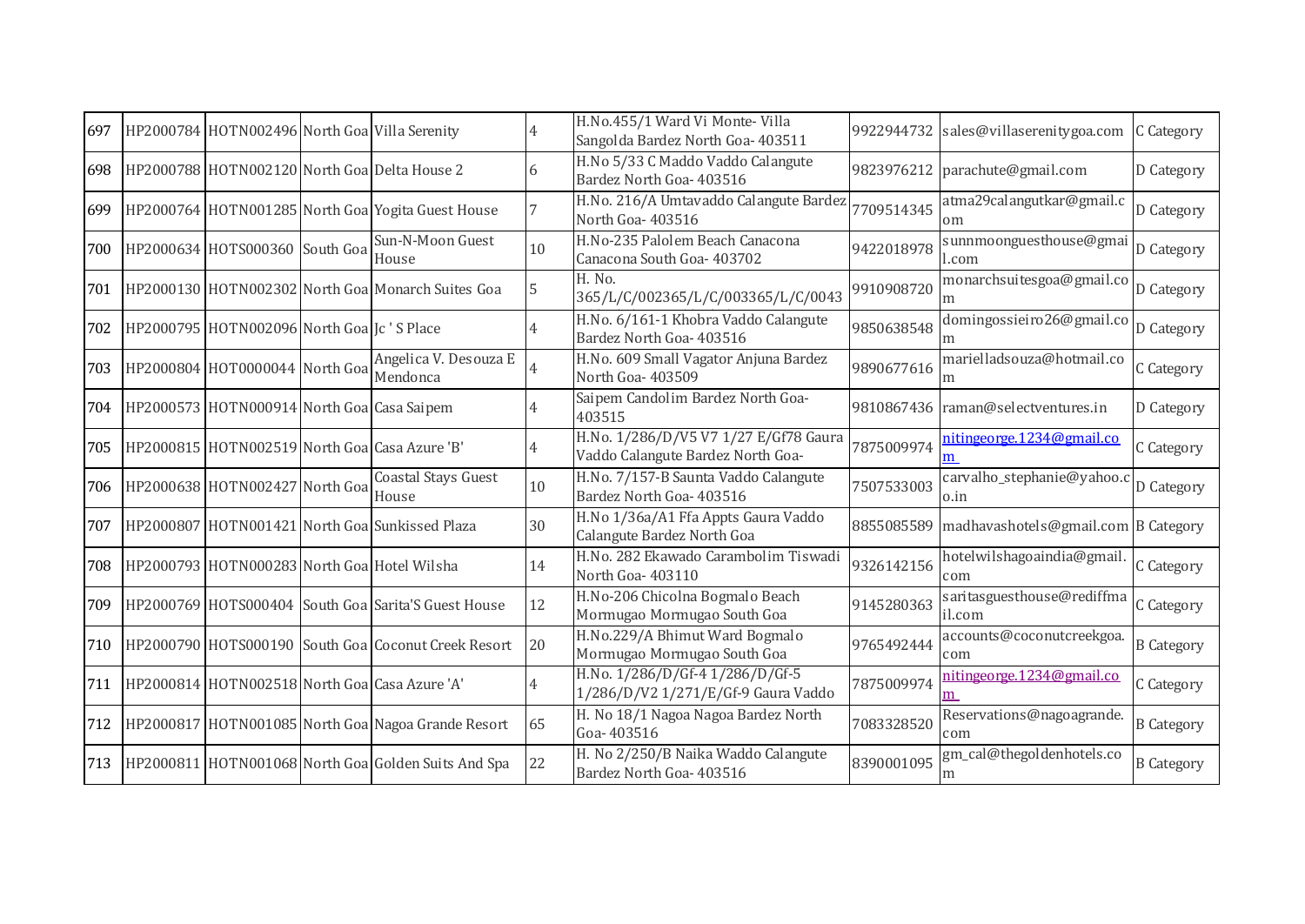| 714 | HP2000806 HOTN000559 North Goa Noble House   |                                                         | 15 | Tivai Vaddo Calangute Bardez North Goa                                        | 9822388570 | reservations@antaragoa.com D Category |                   |
|-----|----------------------------------------------|---------------------------------------------------------|----|-------------------------------------------------------------------------------|------------|---------------------------------------|-------------------|
| 715 | HP2000810 HOTN001478 North Goa               | O Camarao Beach<br>Resort                               | 15 | 5/201 Umta Vaddo Calangute Bardez<br>North Goa-403516                         | 9890431049 | marinhaaccounts@gmail.co<br>m         | C Category        |
| 716 | HP2000824 HOTN000259 North Goa Hotel Liberty |                                                         | 22 | Governador Pestana Road Near Don<br>Bosco High School Panaji Tiswadi North    |            | 9822484485 hotelliberty55@gmail.com   | C Category        |
| 717 | HP2000828 HOTN002516 North Goa Sing Edge     |                                                         | 42 | H.No. 17/440/135 Adwalpalkar Horizon<br>Donapaula Taleigao Tiswadi North Goa- | 8605619966 | legal.adwalpalkars@mail.co<br>m       | <b>B</b> Category |
| 718 |                                              | HP2000834 HOTN001984 North Goa Wenzet Cottages          | 24 | Madhla Wada Morjim Morgim Pernem<br>North Goa                                 |            | 7770090702 wenzetcottages@gmail.com   | C Category        |
| 719 | HP2000835 HOTS000005 South Goa Lazy Frog     |                                                         | q  | H.No-130/A(1) & 130/A(2) Carmona<br>Salcete South Goa                         |            | 7066153390 lazyfroggoa@gmail.com      | C Category        |
| 720 |                                              | HP2000822 HOTN000749 North Goa Calangute Grande         | 25 | H.No 5/38/F Maddo Vaddo Calangute<br>Bardez North Goa- 403516                 | 7083328520 | Admin@calangutegrande.co              | C Category        |
| 721 |                                              | HP2000725 HOTN001934 North Goa Dias Holiday Homes - I 1 |    | Flat No 209 2nd Floor Porbo Vaddo<br>Calangute Bardez North Goa- 403516       | 9168754060 | dias.holiday.homes@gmail.c<br>om      | D Category        |
| 722 |                                              | HP2000724 HOTN001939 North Goa Dias Holiday Homes-2 2   |    | Flat Nos 09 And 109 Porbo Vaddo<br>Calangute Bardez North Goa- 403516         | 9168754060 | dias.holiday.homes@gmail.<br>om       | D Category        |
| 723 | HP2000792 HOTN001643 North Goa               | Silver Spring Guest<br>House                            |    | H.No. 5/198 C Umta Vaddo Calangute<br><b>Bardez North Goa</b>                 | 9823174330 | saviordrgs@gmail.com                  | D Category        |
| 724 |                                              | HP2000799 HOTS000370 South Goa Tanisha Guest House      | 4  | H.No-102 Bogmalo Chicolna Mormugao<br>South Goa- 403806                       | 9823236643 | tanisha.guesthouse@gmail.c<br>om      | D Category        |
| 725 |                                              | HP2000783 HOTN000935 North Goa Fantasy Guest House      | 14 | Junas Wada Mandrem Pernem North Goa-<br>403515                                | 8698044041 | fantasymandrem@gmail.co<br>m          | C Category        |
| 726 | HP2000787 HOTN001952 North Goa Ivy Square    |                                                         | 12 | H.No 505/10/F Sankwadi Arpora Bardez<br>North Goa- 403516                     | 8668512527 | ivysquarehotels@gmail.com D Category  |                   |
| 727 |                                              | HP2000791 HOTS000193 South Goa Joet Guest House         |    | H.No-121 Bogmalo Beach Mormugao<br>Mormugao South Goa                         | 9765492444 | accounts@coconutcreekgoa.<br>com      | C Category        |
| 728 | HP2000818 HOTN001455 North Goa Goan Cafe     |                                                         |    | H. No 914 Vithaldas Vaddo Morgim<br>Pernem North Goa- 403512                  | 9822165100 | anthony@goancafe.com                  | C Category        |
| 729 |                                              | HP2000813 HOTN001887 North Goa Cyprian Guest House      | 6  | H.No 3/80 Tivai Vaddo Calangute Bardez<br>North Goa-403516                    | 8806385837 | cyprian.silveira@gmail.com            | D Category        |
| 730 | HP2000812 HOTN001826 North Goa Doms Cafe     |                                                         | 20 | H.No 5/75/B Doms Cafe Maddo Vaddo<br>Calangute Bardez North Goa               | 9921084126 | pereiradominic8@gmail.co<br>m         | C Category        |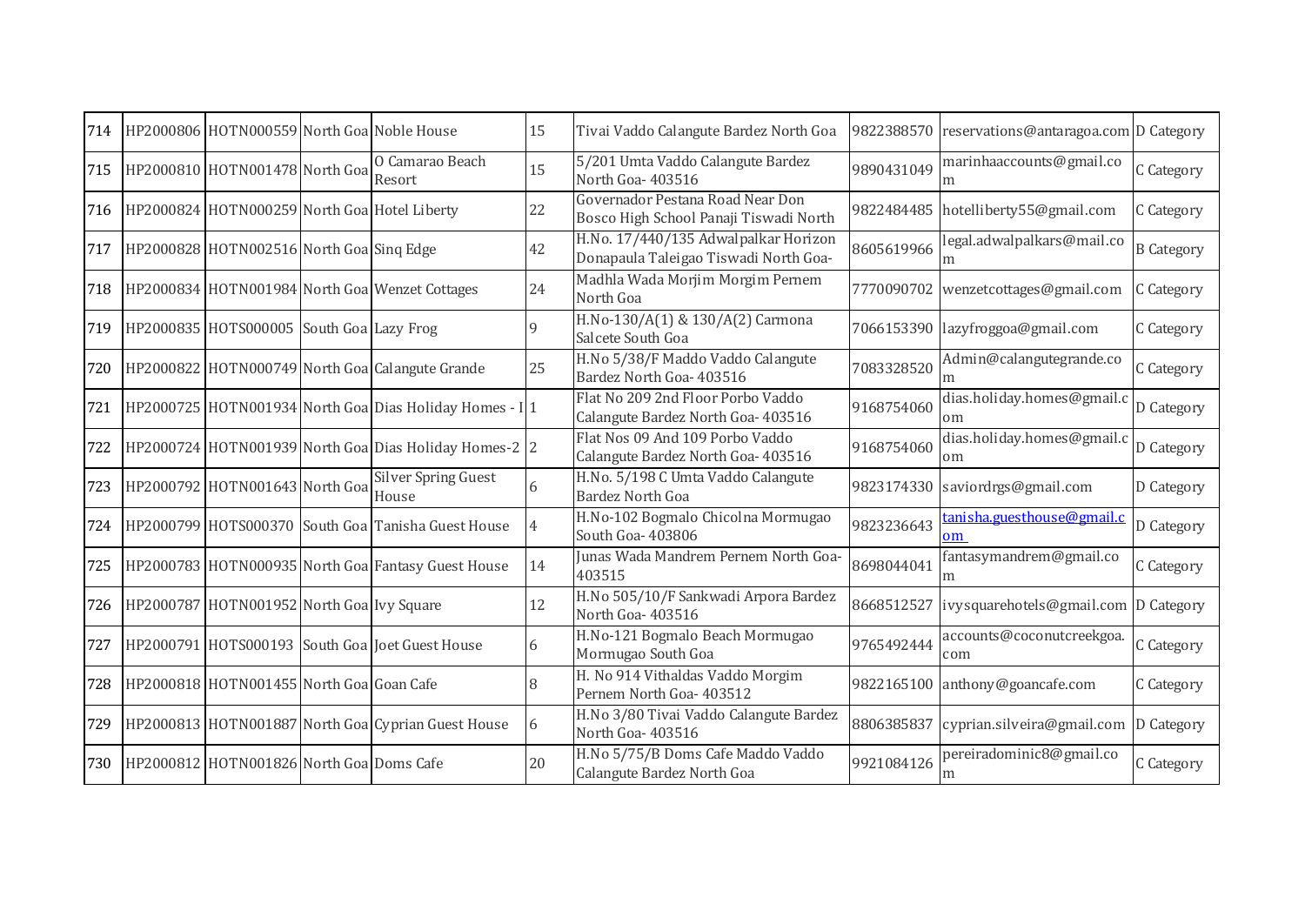| 731 |                                             | HP2000841 HOTS000743 South Goa Hotel Grace Majestic  | 53  | H.No. 2/9981 Opp Ktc Bus Stand Margao<br>Salcete South Goa- 403601          |            | 9822486342 graceoff1@gmail.com       | C Category        |
|-----|---------------------------------------------|------------------------------------------------------|-----|-----------------------------------------------------------------------------|------------|--------------------------------------|-------------------|
| 732 | HP2000740 HOTS000038 South Goa              | All Seasons Guest<br>House                           |     | H.No-123 Cantor Ward Bogmalo<br>Mormugao Mormugao South Goa- 403806         |            | 9960025288 allseasonsgh@gmail.com    | D Category        |
| 733 | HP2000742 HOTN000711 North Goa              | Chalet Balnear<br>Dandino                            |     | H.No-207 B Dando Candolim Bardez<br>North Goa-403515                        |            | 9822122235 chaletbalnear@gmail.com   | D Category        |
| 734 | HP2000744 HOTN001102 North Goa              | <b>Golden Sand Beach</b><br>House                    |     | H. No 3/91a Tivai Vaddo Calangute<br>Bardez North Goa- 403516               |            | 8208244299 goldensands91@gmail.com   | D Category        |
| 735 | HP2000729 HOTN001174 North Goa              | Chandra Chhaya<br>Residency                          |     | H No 2/210-B/2 Naikawaddo Calangute<br>Bardez North Goa- 403516             |            | 9665535000 goldensands91@gmail.com   | D Category        |
| 736 |                                             | HP2000844 HOT0000069 North Goa Hotel Goa Continental | 20  | 97 Mainath Bhati Arpora Bardez North<br>Goa-403516                          | 8373990996 | karanpanwar1006@gmail.co             | C Category        |
| 737 |                                             | HP2000843 HOTS000240 South Goa La Grace Resort       | 21  | H.No-1683-Bc-1-16 Benaulim Salcete<br>South Goa                             |            | 9822486342 graceoff1@gmail.com       | <b>B</b> Category |
| 738 |                                             | HP2000730 HOTN002335 North Goa Hari Om Residency     | 10  | H.No 49/1 Madhalawada Arambol<br>Pernem North Goa                           | 9822143465 | hariomresidency49@gmail.c<br>om      | D Category        |
| 739 | HP2000839 HOTS000047 South Goa Casa Susegad |                                                      |     | Orgao Loutulim Salcete South Goa                                            | 9822106341 | casasusegad@gmail.com                | C Category        |
| 740 | HP2000816 HOTN002402 North Goa The Lohias   |                                                      | 60  | H.No.1196/Ff/2 1196/Sf/1 1196/Tf/1<br>Anna Vaddo Candolim Bardez North Goa- | 9999908927 | INFO@RESORTTHELOHIAS.<br>COM         | <b>B</b> Category |
| 741 |                                             | HP2000733 HOTS000721 South Goa Silva Heritage        | 8   | H.No. 42 Cana Benaulim Salcete South Goa 9923076670                         |            | SILVAHERITAGE42@GMAIL.<br><b>COM</b> | C Category        |
| 742 |                                             | HP2000800 HOTN001184 North Goa Sabina Guest House    | 12  | H.No. 5/211 Umta Vaddo Calangute<br>Bardez North Goa- 403516                | 9850462460 | anthonycouthnho53@gmail<br>com       | D Category        |
| 743 |                                             | HP2000801 HOTS000267 South Goa Benema Guest House    | 6   | H.No-29 Novovaddo Sernabatim Colva<br>Salcete South Goa                     | 7798366951 | benemaguesthouse@gmail.c<br>om       | D Category        |
| 744 |                                             | HP2000797 HOTN001046 North Goa Domnic Guest House    | 6   | H.No-5/207 D Umta Waddo Calangute<br>Bardez North Goa- 403516               |            | 9822158753 domingosc836@gmail.com    | D Category        |
| 745 | HP2000767 HOTS000373 South Goa              | THE GOLDEN CROWN<br>HOTEL AND SPA                    | 50  | 4th Ward Beach Road Colva Salcete South<br>Goa                              | 7798983496 | om_colva@thegoldenhotels.<br>com     | <b>B</b> Category |
| 746 | HP2000838 HOTN000579 North Goa              | Club 69 Estrela Do Mar<br><b>Beach Resort</b>        | 138 | H.No- 6/105-A Near Babreshwar Temple<br>Khobra Waddo Calangute Bardez North | 9764010000 | controls@estreladomargoa.n<br>et.    | <b>B</b> Category |
| 747 | HP2000770 HOTN000504 North Goa P G H        |                                                      |     | H. No 6-196/C Khobra Vaddo Calangute<br>Bardez North Goa- 403516            | 9923419711 | casamargaridagoa@gmail.co<br>m       | D Category        |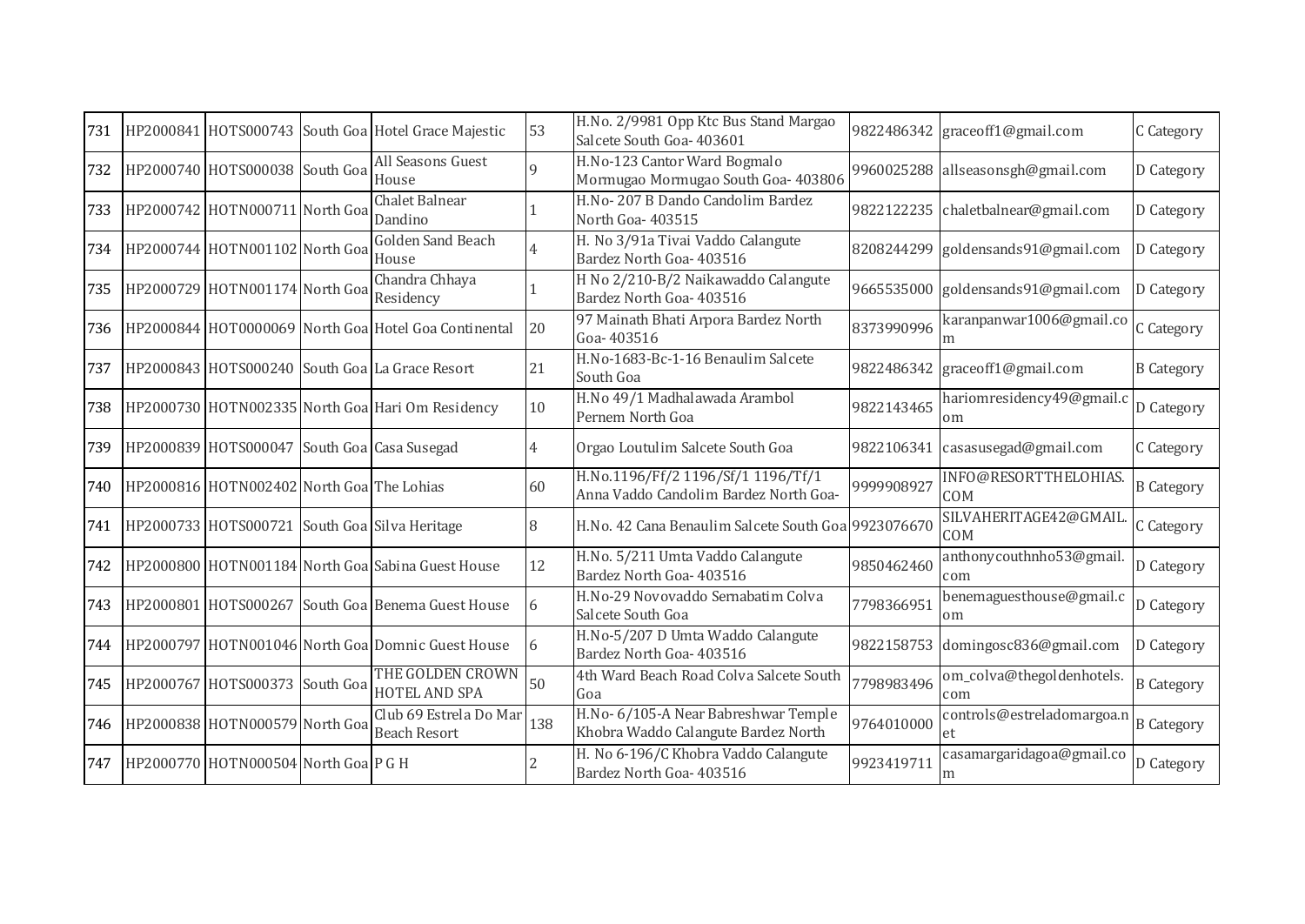| 748 |                                             | HP2000753 HOTN001992 North Goa Shenoy Guest House                          |     | Hno 7/156 A Saunta Vaddo Calangute<br>Bardez North Goa- 403516                  | 9822165161 | antonio156ramos@gmail.co<br>m                    | D Category        |
|-----|---------------------------------------------|----------------------------------------------------------------------------|-----|---------------------------------------------------------------------------------|------------|--------------------------------------------------|-------------------|
| 749 | HP2000845 HOTS000519 South Goa Cupid Castle |                                                                            |     | H.No-269 Palolem Canacona Canacona<br>South Goa- 403702                         |            | 9822134712 jamesgoes2@yahoo.in                   | D Category        |
| 750 | HP2000583 HOTN002059 North Goa Boons Ark    |                                                                            | 10  | H.No 537/2537/3 Vagator Anjuna Bardez<br>North Goa                              | 9822175620 | boonsark2000@hotmail.co<br>m                     | C Category        |
| 751 | HP2000847 HOTN002372 North Goa Craft Hostel |                                                                            |     | H.No.771 St. Michael Vaddo Anjuna<br>Bardez North Goa- 403509                   | 9876675474 | <b>grover manik@yahoo.com</b>                    | D Category        |
| 752 |                                             | HP2000865 HOTN002521 North Goal The Ocean Park Resort 50                   |     | H.No. /1/214 Block Abcd Gaura Waddo<br>Calangute Bardez North Goa- 403516       | 8879074593 | acc.theoceanparkresort@gm<br>ail.com             | C Category        |
| 753 |                                             | HP2000859 HOTS000220 South Goa Camron Guest House                          | 3   | H.No-146/1213 Adao Vaddo Majorda<br>Salcete South Goa                           | 9765825604 | thecamronbarandrest@gmail<br>.com                | C Category        |
| 754 |                                             | HP2000867 HOTN000302 North Goa Espynick Guest House                        | 10  | Dayanand Bandodkar Marg Miramar<br>Panaji Tiswadi North Goa 403001              | 9822147719 | edd16_rod@yahoo.co.in                            | C Category        |
| 755 |                                             | The Zuri White Sands<br>HP2000739 HOTS000092 South Goa Goa Resort & Casino | 154 | Plot No. 178/1 & 179/1 Pedda Varca<br>Salcete South Goa                         | 9049559831 | rajendran.menon@thezuriho<br>tels.com            | A Category        |
| 756 |                                             | HP2000868 HOT0000066 North Goa Juliano Guest House                         |     | Hno 4 265b Agarwaddo Calangute Bardez<br>North Goa-403516                       |            | 9822102164 julianocalangute@gmail.com D Category |                   |
| 757 |                                             | HP2000746 HOTN000835 North Goa Ria Hospitality Pvt Ltd 45                  |     | Survey No. 120/5 Gaura Vaddo Calangute<br><b>Bardez North Goa</b>               | 9552521359 | ACCOUNTS@RESORTDECOR<br>ACAO.COM                 | <b>B</b> Category |
| 758 |                                             | HP2000825 HOTN002467 North Goa Celina Guest House                          | 14  | H.No. 3-73 E Tivai Vaddo Calangute<br>Bardez North Goa- 403516                  | 9689517508 | antoniosil1964@gmail.com                         | C Category        |
| 759 | HP2000858 HOTN001196 North Goa Casa Tipri   |                                                                            |     | H.No. 1/1 Grande Morod Saligao Bardez<br>North Goa-403511                       | 9822127430 | casatipri@gmail.com                              | D Category        |
| 760 | HP2000796 HOTS000636 South Goa              | <b>Silken Sands Hotels</b><br>Pvt Ltd                                      | 24  | Plot 22-23 Behind Dando Football Ground<br>Adsurlim Benaulim Salcete South Goa- | 9822876882 | gmsilken@treehousehotels.i                       | <b>B</b> Category |
| 761 |                                             | HP2000877 HOTN002525 North Goa Sulcar Holiday Homes                        |     | H.No. 5/122 A Umta Vaddo Calangute<br>Bardez North Goa- 403516                  | 8806517399 | Clary10_05@yahoo.com                             | D Category        |
| 762 | HP2000846 HOTN001074 North Goa Arotel       |                                                                            | 15  | H.No-1-338 Gaura Vaddo Calangute<br>Bardez North Goa- 403516                    |            | 9096222410 AROTEL@ICLOUD.COM                     | C Category        |
| 763 |                                             | HP2000889 HOTN001907 North Goa Leonara Guest House                         |     | H.No-5/141b Umta Vaddo Calangute<br>Bardez North Goa- 403516                    | 9545695998 | valentinigracias998@gmail.c D Category<br>om     |                   |
|     |                                             | 764 HP2000761 HOTN002016 North Goa Gilly Guest House                       |     | H.No 7/156 H Saunta Vaddo Calangute<br>Bardez North Goa- 403516                 | 9764362397 | marcusmathewramos@gma<br>l.com                   | D Category        |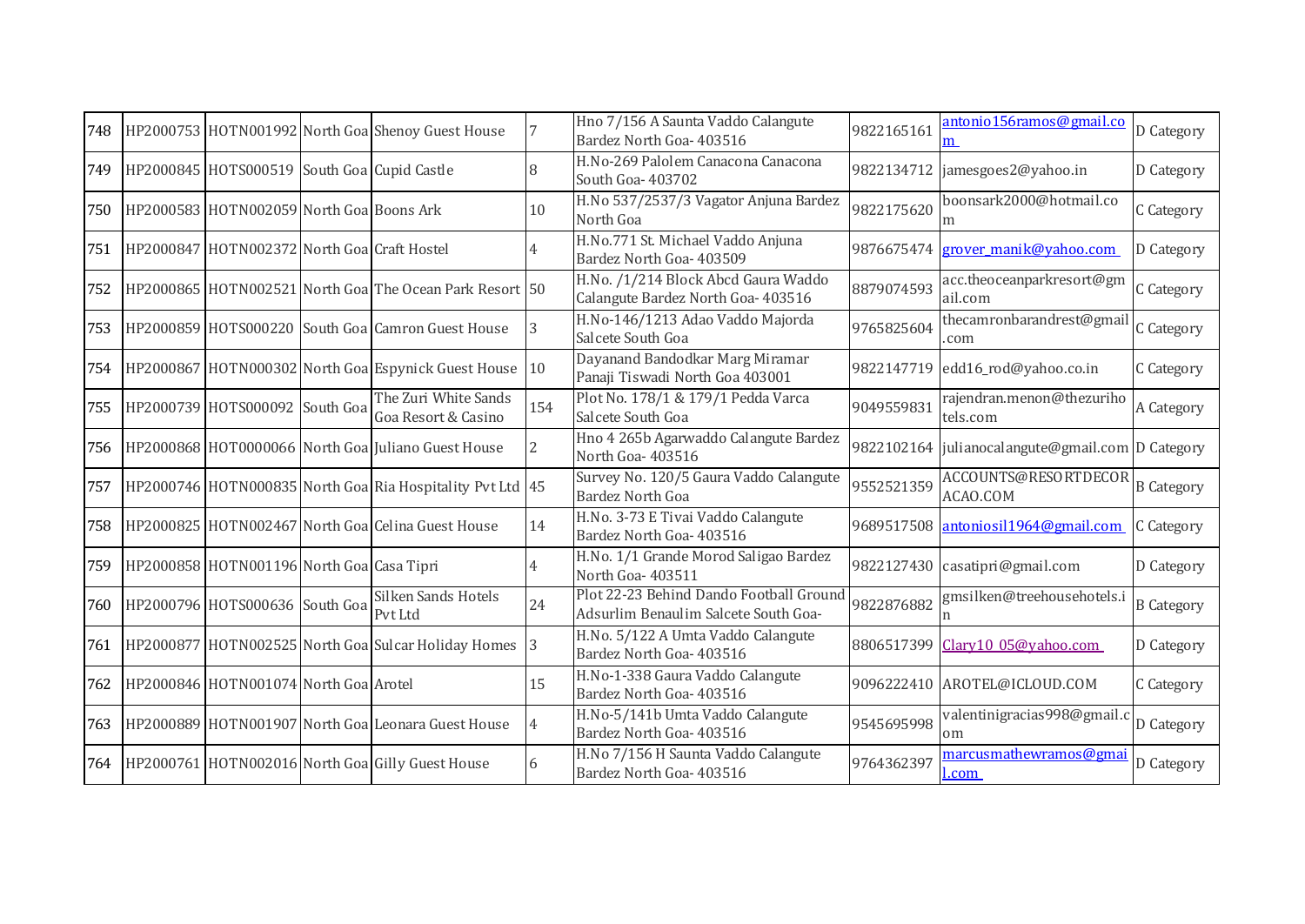| 765 |                                             | HP2000759 HOTN002015 North Goa Gilly Guest House      | 9  | Hno 7/156 B Saunta Waddo Calangute<br>Bardez North Goa- 403516                   | 9764362397 | marcusmathewramos@gmai<br>l.com    | D Category |
|-----|---------------------------------------------|-------------------------------------------------------|----|----------------------------------------------------------------------------------|------------|------------------------------------|------------|
| 766 | HP2000823 HOTS000380 South Goa Hotel Menino |                                                       | 20 | Sadar Ponda Ponda South Goa                                                      |            | 8007652174 hotelmenino@gmail.com   | C Category |
| 767 |                                             | HP2000891 HOTN002413 North Goa La Vie En Rose         |    | H.No. 955/1 Pequen Peddem Anjuna<br>Bardez North Goa- 403509                     |            | 9763570880 michelegoa@gmail.com    | D Category |
| 768 |                                             | HP2000887 HOTN001690 North Goa Tanay Guest House      | 6  | H.No 5/194-2 Umta Vaddo Calangute<br>Bardez North Goa- 403516                    | 9765257514 | vinodparulekar1@gmail.co           | D Category |
| 769 | HP2000885 HOTN001493 North Goa Kiran Lodge  |                                                       | 6  | Near Club National M G Road Panaji<br>Tiswadi North Goa- 403001                  | 9822001808 | kiranlodgepanaji@gmail.co          | D Category |
| 770 |                                             | HP2000879 HOTN002524 North Goa Sulcar Holiday Homes 3 |    | H.No. 5/122/2 Umta Vaddo Calangute<br>Bardez North Goa- 403516                   | 9921620900 | claudine.carrasco@gmail.co<br>m    | D Category |
| 771 |                                             | HP2000878 HOTN002526 North Goa Sulcar Holiday Homes 3 |    | H.No. 5/122/1 Umta Vaddo Calangute<br>Bardez North Goa- 403516                   | 8308118720 | erilutz@yahoo.com                  | D Category |
| 772 |                                             | HP2000718 HOTN000739 North Goa Hill Top Goa Lodge     |    | H.No- 630 Vagator Anjuna Bardez North<br>Goa-403509                              | 9823330000 | mervin@hilltopgoalodge.co<br>m     | D Category |
| 773 | HP2000819 HOTN002171 North Goa              | Primavera By The Sea<br><b>Guest House</b>            |    | H.N0.800c Camotim Ward Candolim<br>Bardez North Goa- 403515                      | 8766784624 | hillybillybeverly@hotmail.c<br>om  | D Category |
| 774 |                                             | HP2000902 HOTN002570 North Goa Rainforest Enclave     |    | 262/6 Ward No. Iv Gharbhat Vado Arpora<br>Bardez North Goa- 403518               | 7875009974 | nitingeorge.1234@gmail.co<br>m     | C Category |
| 775 |                                             | HP2000906 HOTN000111 North Goa Atlanta Beach Resort   | 14 | 1/150/A1/Ff/F-9 & 1/150/A4/Sf/F-9<br>Gaurawaddo Calangute Bardez North Goa       | 8600688851 | atlantabeachresortgoa@gmai<br>.com | C Category |
| 776 |                                             | HP2000893 HOTN000175 North Goa May Fair Villa         |    | H.No 556/AMurod Vaddo Candolim<br>Candolim Bardez North Goa- 403515              | 9822489859 | bernardfernandes217@gmail<br>.com  | D Category |
| 777 |                                             | HP2000903 HOTN002545 North Goa Hotel A Canoa          | 8  | H.No. 5/150 A Umta Vaddo Golden Beach<br>Lane Calangute Bardez North Goa- 403516 | 9890430037 | ashlees.santamaria@gmail.c<br>om   | C Category |
| 778 |                                             | HP2000909 HOTN001901 North Goa J.J.J Guest House      | 6  | H No 5/160A Calangute Bardez North<br>Goa-403516                                 | 9822389898 | john_dso@yahoo.co.in               | C Category |
| 779 |                                             | HP2000900 HOTN000423 North Goa La Casa Siolim         | 22 | H.No- 674/5 Portwaddo Siolim Bardez<br>North Goa-403517                          | 8447773596 | goforlacasasiolim@gmail.co<br>m    | C Category |
| 780 |                                             | HP2000899 HOTN000189 North Goa R B R Guest House      | 28 | H.No. 5/218 G Umta Vaddo Calangute<br>Bardez North Goa- 403516                   |            | 9960093636 bookings@rbrgoa.com     | C Category |
| 781 | HP2000898 HOTN002444 North Goa              | Chandrakant Heritage<br>Cottages                      | 12 | H.No- 7/76b Saunta Vaddo Calangute<br>Bardez North Goa- 403516                   | 9881496475 | sam.simp9881@gmail.com             | C Category |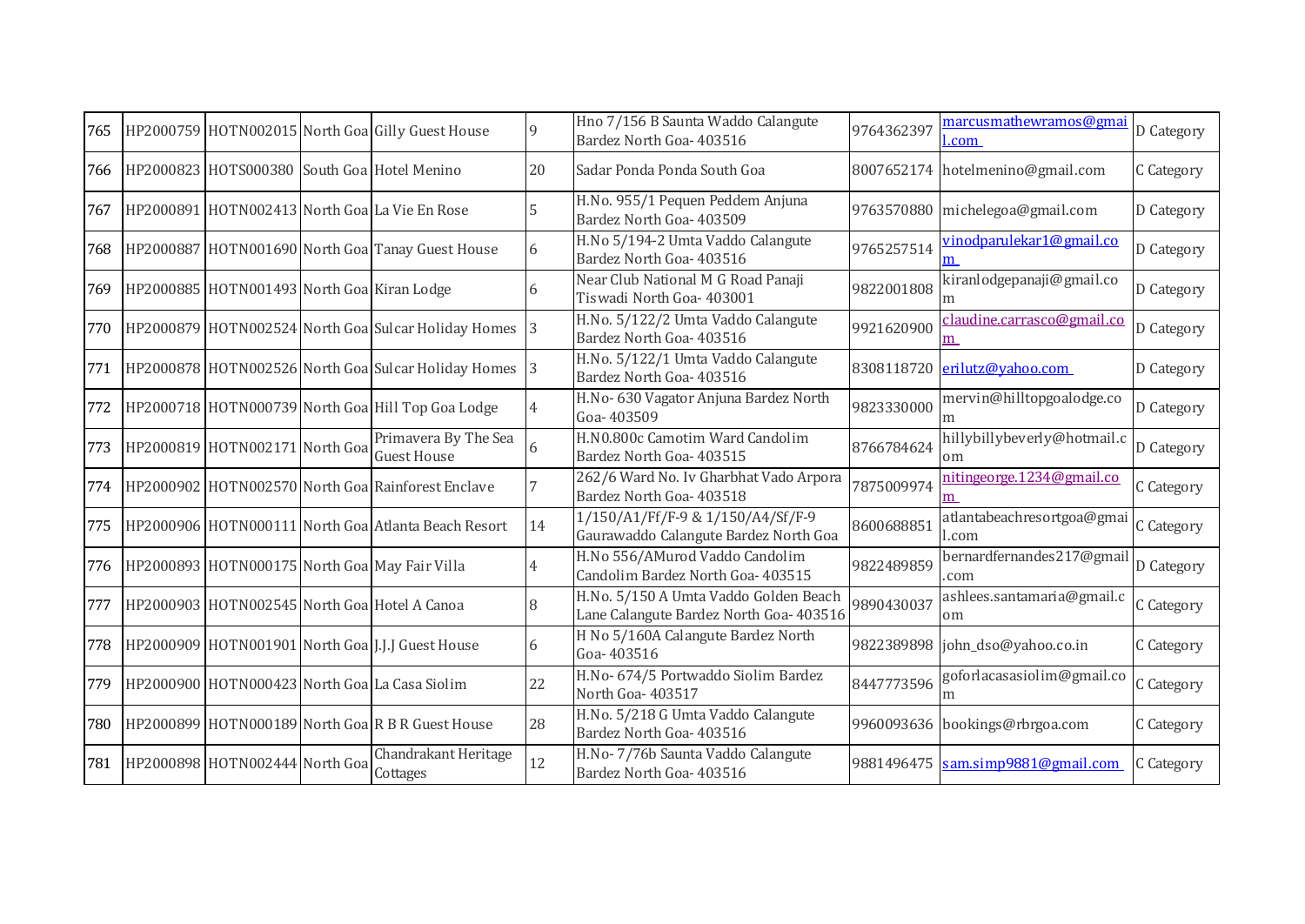| 782 |                                             | HP2000892 HOTN001044 North Goa Saish Holiday Home         | 3            | H.No. 05/192b Umtawaddo Calangute<br>Bardez North Goa- 403516               | 9822688602 | amirsimepurushkar09@gma<br>l.com                | D Category        |
|-----|---------------------------------------------|-----------------------------------------------------------|--------------|-----------------------------------------------------------------------------|------------|-------------------------------------------------|-------------------|
| 783 |                                             | HP2000809 HOTS000126 South Goa Jes Guest House            | 5            | H No. 254/1 Pacheco Waddo Majorda<br>Salcete South Goa                      | 9881284402 | pereira.damasceno@yahoo.o<br>om                 | D Category        |
| 784 |                                             | HP2000907 HOTN002572 North Goa Prestige Hotels            | 15           | H.No.463/4 Abbaswado Canca Bardez<br>North Goa-403510                       |            | 8888843210 shivhirahotels@gmail.com             | C Category        |
| 785 |                                             | HP2000908 HOTN000115 North Goa Villa De Aluizio           | 6            | H.No.259 Socolvaddo Assagao Bardez<br>North Goa-403507                      |            | 9867617781 villadealuizio@gmail.com             | D Category        |
|     |                                             | 786 HP2000842 HOTS000195 South Goa Hotel La Grace         | 16           | Near Ktc Bus Stand Margao Salcete South<br>Goa                              |            | 9822486342 graceoff1@gmail.com                  | C Category        |
| 787 | HP2000766 HOTN000677 North Goa Zense Resort |                                                           | 20           | 1088Escrivo Vaddo Opp Novotel Hotel<br>Escriao Candolim Bardez North Goa-   |            | 9820291292 md@zenseresort.com                   | <b>B</b> Category |
| 788 | HP2000849 HOTN001770 North Goa Ziva Suites  |                                                           | 15           | H.No 306-4b Wadi Kere Siolim Bardez<br>North Goa-403517                     |            | 9819097928 zivasuites@gmail.com                 | <b>B</b> Category |
| 789 |                                             | HP2000911 HOTN001070 North Goa Anjuna Beach Resort        | 24           | H. No 649 De Mello Vaddo Anjuna Bardez<br>North Goa- 403509                 |            | 9637725807 dalton.m.dsouza@gmail.com C Category |                   |
|     |                                             | 790 HP2000910 HOTN002566 North Goa Mayas Holiday Homes 20 |              | H.No.5/75 Maddo Vaddo Calangute<br>Bardez North Goa- 403516                 | 9960804760 | lopesanthony10@yahoo.co<br>m                    | C Category        |
|     |                                             | 791 HP2000897 HOTS000357 South Goa Pristine Resort        | 20           | 268/F Arroserene Banda Cansaulim<br>Arossim Mormugao South Goa- 403712      | 9579234839 | PRISTINERESORTGOA@GM<br>AIL.COM                 | <b>B</b> Category |
| 792 |                                             | HP2000871 HOTN002101 North Goa Caje Guest House           | $\mathbf{Q}$ | H.No 7/156-D Saunta Vaddo Calangute<br>Bardez North Goa- 403516             | 9049019041 | jas3677@gmail.com                               | D Category        |
| 793 | HP2000894 HOTS000089 South Goa              | John'S Highland<br>Comfort                                |              | H.No-146/9(C) And (D) Adao Vaddo<br>Majorda Salcete South Goa               |            | 9822150774 Djbraz28@gmail.com                   | D Category        |
| 794 | HP2000901 HOTN000370 North Goa              | Zuariview Baywatch<br><b>Hotels Pvt Ltd</b>               |              | B3 Baywatch Jetty Road Panaji Tiswadi<br>North Goa-403004                   |            | 9765231173 dhanva@outlook.com                   | D Category        |
| 795 |                                             | HP2000872 HOTN001917 North Goa Eumi Guest House           |              | H.No. 5/198 E Umtavaddo Calangute<br>Bardez North Goa- 403516               |            | 9673725122 saviordrgs@gmail.com                 | D Category        |
|     | 796 HP2000875 HOTN002369 North Goa          | Sun Blazer Holiday<br>Home                                | 8            | H.No.5/128/A Umta Vaddo Calangute<br>Bardez North Goa- 403516               |            | 9822153472 sunblazergoa@gmail.com               | D Category        |
|     |                                             | 797 HP2000881 HOTN002535 North Goa Avng Goan Holidays     | 12           | H.No.112/3-Ug-E1 To 112/3-Ug-E4112/3-<br>Sf-E1 To 112/3-Sf-E4112/3-Ff-E1 To | 9822122396 | VENANCIOGONSALVES@GN<br>AIL.COM                 | C Category        |
|     | 798 HP2000890 HOTN001239 North Goa          | Capella Forest Retreat<br>And Homestay                    |              | H.No. 376/1 Boqueachi Arradi Parra<br>Bardez North Goa- 403510              |            | 9923459488 capellaingoa@gmail.com               | D Category        |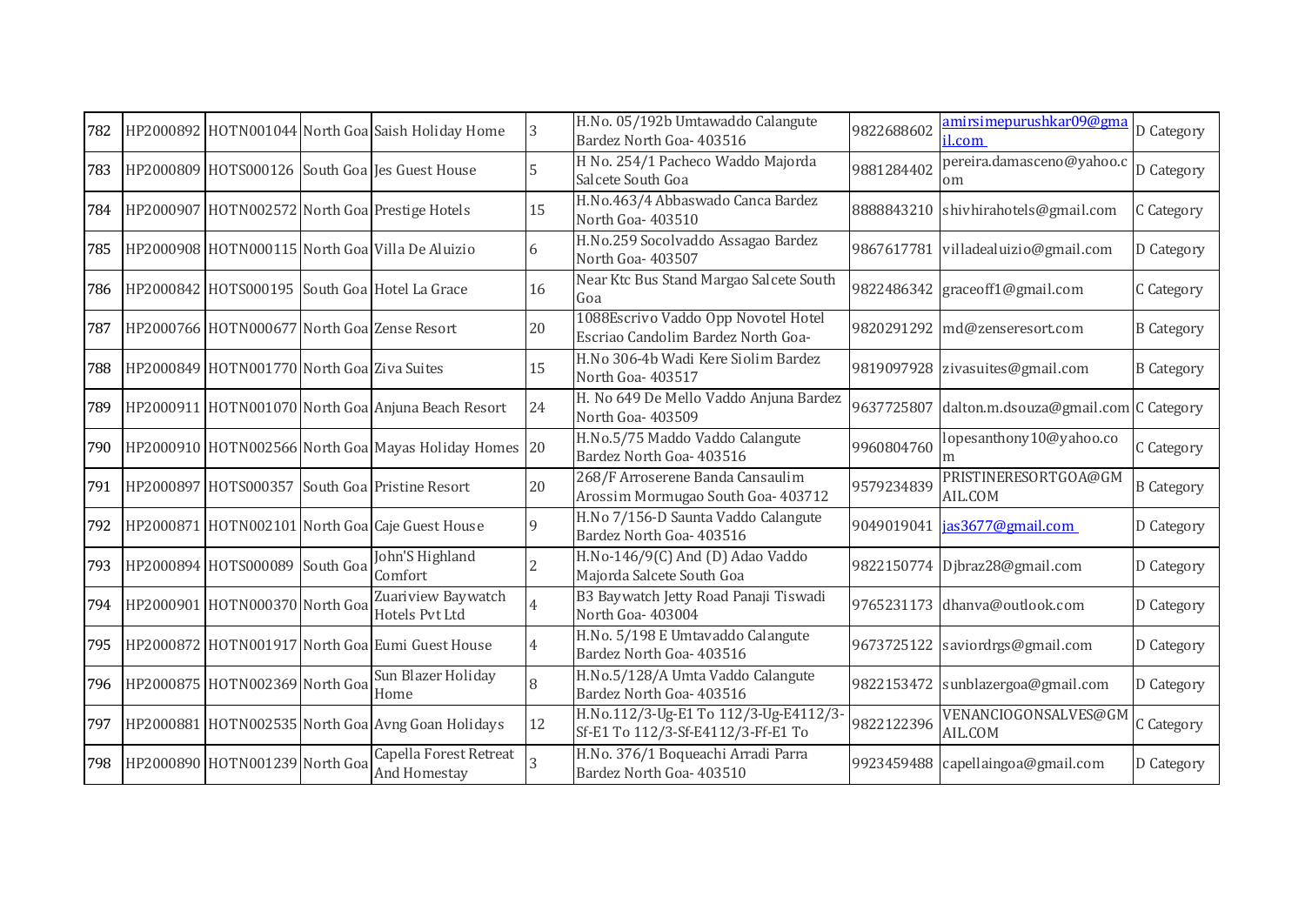| 799 | HP2000854 HOTN002486 North Goa               | Aquamarine Holidays<br>Goa                               |                | H.No.112/2-Rv7Mainathbhatti Arpora<br>Bardez North Goa- 403516                   | 9767067476 | srikantabalachander@gmail.<br>com     | D Category        |
|-----|----------------------------------------------|----------------------------------------------------------|----------------|----------------------------------------------------------------------------------|------------|---------------------------------------|-------------------|
| 800 | HP2000855 HOTN002488 North Goa               | Aquamarine Holidays<br>Goa                               |                | H.No.112/2/B-A/Ugf-B1(Ugf-B1)Mainath<br>Bhatti Arpora Bardez North Goa- 403516   | 9767067476 | srikantabalachander@gmail.<br>com     | D Category        |
| 801 | HP2000856 HOTN002487 North Goa               | Aquamarine Holidays<br>Goa                               |                | H.No.112/2/B-A/Ugf-C2Aldeia<br>MiraflorMainathbhatti Arpora Bardez               | 9767067476 | srikantabalachander@gmail.<br>com     | D Category        |
| 802 | HP2000860 HOTS000011 South Goa               | Tgf Dream Guest<br>House                                 | 4              | H.No155/2 Adao Vaddo Gonsua Majorda<br>Salcete South Goa                         | 9960796347 | tgfdreamguesthouse@gmail.<br>com      | D Category        |
| 803 |                                              | HP2000862 HOTS000118 South Goa Hotel Colva Plaza         | 18             | H No. 45/B Per Seraulim Seraulim Salcete<br>South Goa                            | 9850478889 | cleviopinto@gmail.com                 | C Category        |
| 804 |                                              | HP2000864 HOTN001345 North Goa Hotel Riverside Deluxe 30 |                | Near Baga Beach Calangute Bardez North<br>Goa-403516                             | 9822100511 | info@hotelriversidegoa.com C Category |                   |
| 805 | HP2000866 HOTN000184 North Goa Sonesta Inns  |                                                          | 52             | Anna Vaddo Candolim Bardez North Goa-<br>403515                                  | 9822101930 | accounts@sonestainns.com              | <b>B</b> Category |
| 806 |                                              | HP2000870 HOTN002087 North Goa Myron'S Guest House       | 6              | H No.7/156-G Saunta Vaddo Calangute<br>Bardez North Goa- 403516                  | 9049019041 | jas3677@gmail.com                     | D Category        |
| 807 | HP2000837 HOTN000319 North Goa Casa Severina |                                                          | 19             | H. No. E1/205 Nr Saint Anthonys Chapel<br>Gaura Wado Calangute Bardez North Goa- | 9552565697 | gm@casaseverina.com                   | <b>B</b> Category |
| 808 |                                              | HP2000786 HOTN000153 North Goa Hotel Sea Shore           | 30             | H.No-5/212 C Umta Vaddo Calangute<br>Bardez North Goa- 403516                    |            | 9822155630 alexcoutinho16@gmail.com   | C Category        |
| 809 |                                              | HP2000782 HOTN001914 North Goa Vera Guest House          | $\overline{4}$ | Calangute Calangute Bardez North Goa-<br>403516                                  |            | 9673953590 mathewvera12@gmail.com     | D Category        |
| 810 |                                              | HP2000785 HOTN000763 North Goa Intensity Beach Resort 19 |                | H No 5/182 A Umta Vaddo Calangute<br>Bardez North Goa- 403516                    |            | 9822155630 alexcoutinho16@gmail.com   | C Category        |
| 811 | HP2000772 HOTN002292 North Goa Adda Inn      |                                                          | 15             | H.No. 5/196b/G/F-14 Umta Vaddo<br>Calangute Bardez North Goa- 403516             |            | 7507027880 sudeb_2007@yahoo.com       | C Category        |
| 812 |                                              | HP2000776 HOTN001480 North Goa Ana Guest House           | 8              | H.No. 5/72b Maddo Vaddo Calangute<br>Bardez North Goa- 403516                    | 9975356952 | vincyfernandes333@gmail.c<br>om       | D Category        |
| 813 |                                              | HP2000777 HOTS000769 South Goa La Petite Guest House     | 10             | H.No.175BailichallBogmalo Mormugao<br>Mormugao South Goa-403806                  | 9960495324 | celinesampayo@rediffmail.c<br>om      | D Category        |
| 814 | HP2000758 HOTN001277 North Goa Elsewhere     |                                                          |                | H.No 297 Dando Ashwem Mandrem<br>Pernem North Goa- 403527                        | 9545534028 | keshav.shetgaonkar@gmail.<br>om       | D Category        |
| 815 |                                              | HP2000920 HOTN001675 North Goa Pravin Holiday Homes 7    |                | H.No 4/4b Prabhuwaddo Calangute<br>Bardez North Goa- 403516                      |            | 9764595898 dashgoa@gmail.com          | D Category        |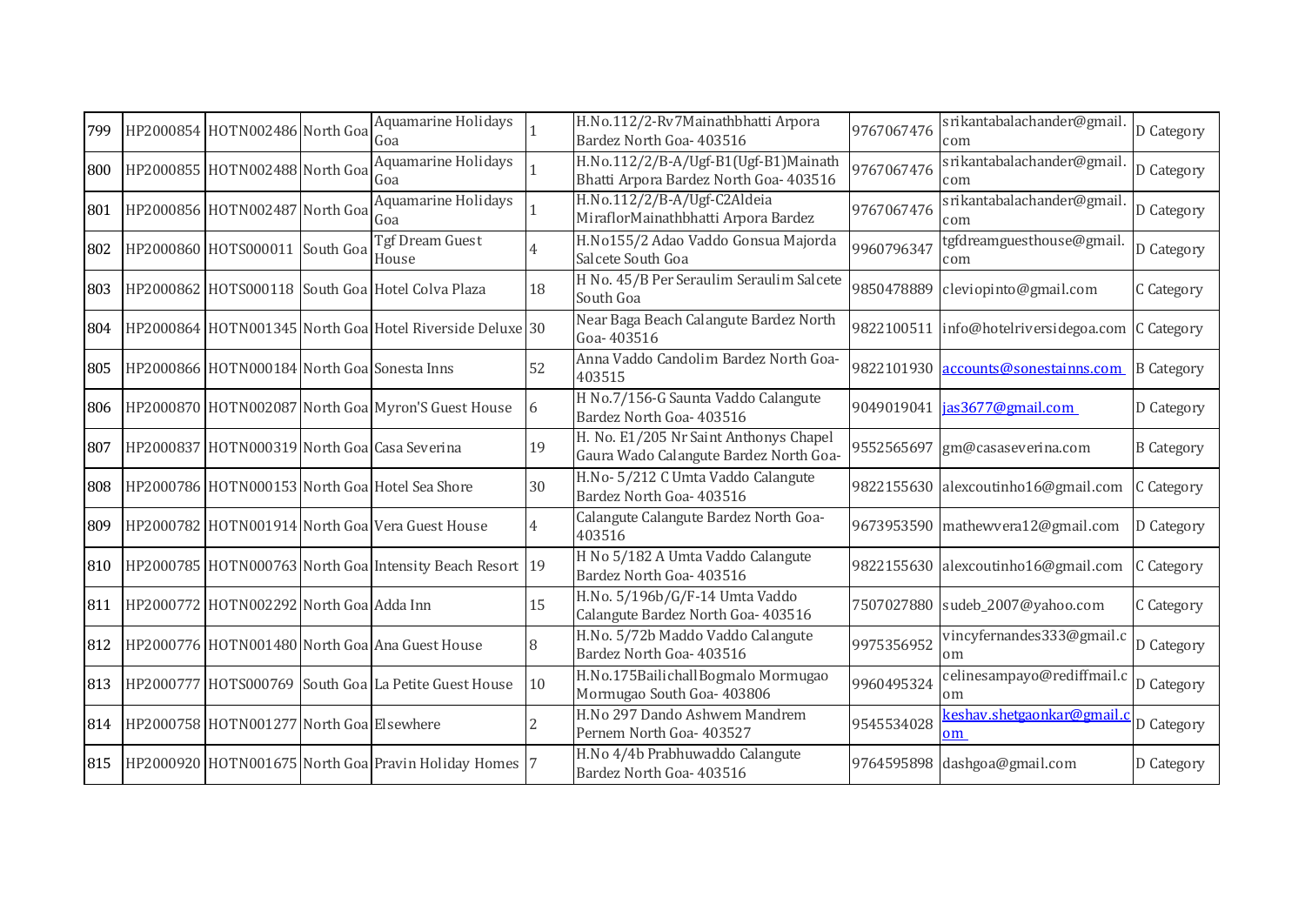| 816 | HP2000919 HOTN001884 North Goa Casa Laguna |                                                     | 10       | Lake View Colony Miramar Panaji<br>Tiswadi North Goa- 403001                  | 9823095605 | casalagunagoa@gmail.com                 | D Category |
|-----|--------------------------------------------|-----------------------------------------------------|----------|-------------------------------------------------------------------------------|------------|-----------------------------------------|------------|
| 817 |                                            | HP2000918 HOTN001569 North Goa Shalom Cottages      | 3        | H No. 1262 Gaumvaddi Anjuna Bardez<br>North Goa- 403509                       | 9922656960 | shalomcottagesanjuna@yaho<br>o.com      | D Category |
| 818 |                                            | HP2000827 HOTN001773 North Goa Roselle Avenue       | 10       | H.No 322/2 Couthino Waddo Near Solic<br>Solly Resort Anjuna Bardez North Goa- | 9910909727 | roselleavenue10@gmail.com C Category    |            |
| 819 | HP2000830 HOTN000817 North Goa             | Nelmar Nest Guest<br>House                          | $\Omega$ | H.No 2/147-A Naika Vaddo Calangute<br>Bardez North Goa- 403516                | 8007652501 | dsouzaedwin@live.com                    | D Category |
| 820 |                                            | HP2000832 HOTS000675 South Goa Babush Ocean Star    | 10       | H.No. 217 Behind Old Syndicate Bank<br>Palolem Canacona Canacona South Goa    | 9850059613 | mafaldofernandes@gmail.co               | D Category |
| 821 |                                            | HP2000833 HOTN001564 North Goa Claudina Guest House | 10       | H.No. 7/143a Saunta Vaddo Calangute<br>Bardez North Goa- 403516               | 9422803605 | jackac@gmail.com                        | D Category |
| 822 | HP2000836 HOTN002085 North Goa             | Purushottam<br>Residency                            | 18       | H.No 5/178/F Umtawaddo Calangute<br>Bardez North Goa- 403516                  | 9923812891 | zaurisimepurushkar3@gma<br><u>l.com</u> | C Category |
| 823 |                                            | HP2000924 HOTN002564 North Goa Bhagvati Guest House | 18       | H.No. 7/24 C Saunta Vaddo Calangute<br>Bardez North Goa- 403516               | 9822155987 | lishika6452@gmail.com                   | C Category |
| 824 | HP2000794 HOTN001920 North Goa             | M/S Om Sai Guest<br>House                           |          | H.No. 5/215 Umtavaddo Calangute Bardez<br>North Goa- 403516                   | 9730509144 | simepurushkargauresh@gm<br>ail.com      | D Category |
| 825 |                                            | HP2000803 HOTS000559 South Goa Hotel Naaz (Lodging) | 10       | Khareband Margao Salcete South Goa                                            | 9850402366 | florencenoronha1960@gmai<br>.com        | D Category |
| 826 |                                            | HP2000808 HOTS000703 South Goa Palm Village Resort  |          | H.No. 1/1f1 1/1f2 1/1f3 1/1f4 1/1s1<br>1/1s2 1/1s3 Chicolna Mormugao South    | 9422443695 | beachclub677@gmail.comH<br>0T           | D Category |
| 827 |                                            | HP2000781 HOTN001215 North Goa Jitu Guest House     |          | H.No. 5/187 Umta Waddo Calangute<br>Bardez North Goa- 403516                  | 9822161094 | simepurushkardurva@gmail<br>com         | D Category |
| 828 |                                            | HP2000762 HOTN000193 North Goa Johnnys Hotel        | 10       | H.No 6/256aCobrawado Calangute Bardez<br>North Goa                            |            | 9225900653 johnnys_hotel@yahoo.com      | C Category |
| 829 | HP2000757 HOTN001290 North Goa Elsewhere   |                                                     |          | H.No.226 Dando Ashvem Mandrem<br>Pernem North Goa- 403527                     | 9545534028 | keshav.shetgaonkar@gmail.c<br>om        | D Category |
| 830 |                                            | HP2000630 HOTN000716 North Goa Smiley Holidays      |          | Flat No- 2/235 B/C-03 & 04 Mariano<br>Gracinda Apts Naika Vaddo Calangute     | 9822103792 | nigelvazgoa@gmail.com                   | D Category |
| 831 |                                            | HP2000726 HOTS000567 South Goa Noel Guest House     | 3        | H No 94 Fondiem Bogmalo Mormugao<br>Mormugao South Goa                        | 9765973880 | rodriguescajetan2@gmail.co<br>m         | D Category |
| 832 | HP2000712 HOTN001960 North Goa Koito House |                                                     |          | H.No 5/21a Maddo Vaddo Near Hotel<br>Paradise Village Calangute Bardez North  |            | 9146935002 koitohouse@gmail.com         | D Category |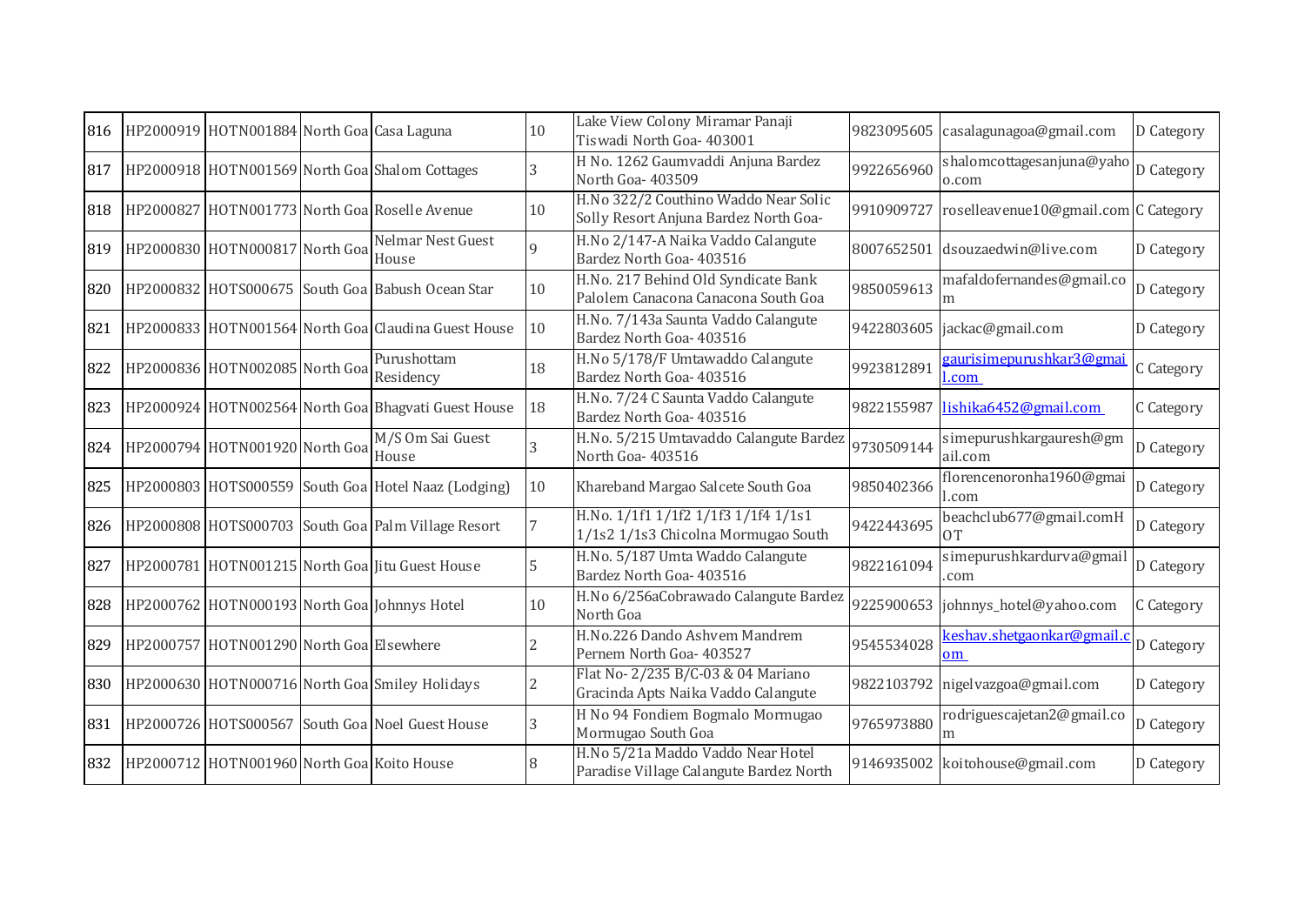| 833 | HP2000734 HOTS000773 South Goa Cinco Filhas |                                                        |          | H.No. 295 Palimand Ward Bogmalo<br>Chicolna Mormugao South Goa- 403806    |            | 9130867950 nifa.lucas@gmail.com    | D Category |
|-----|---------------------------------------------|--------------------------------------------------------|----------|---------------------------------------------------------------------------|------------|------------------------------------|------------|
| 834 |                                             | HP2000611 HOTS000122 South Goa Cyema Guest House       |          | H.No-576/A-1 Pedda Varca Salcete South<br>Goa                             | 9890262201 | Gleefarods25@gmail.com             | D Category |
| 835 |                                             | HP2000610 HOTS000001 South Goa Cyema Guest House       |          | H.No-576/A-3 Pedda Varca Salcete South<br>Goa                             | 9890262201 | Gleefarods25@gmail.com             | D Category |
| 836 | HP2000755 HOTN002028 North Goa              | Antonio Simao Ramos<br><b>Gust House</b>               |          | Hno 7/156 C Saunta Vaddo Calangute<br>Bardez North Goa- 403516            | 9822165161 | antonio156ramos@gmail.co<br>m      | D Category |
| 837 |                                             | HP2000616 HOTN000958 North Goa Avivenda Guest House 10 |          | Hno 800/3 Prais Vaddo Anjuna Bardez<br>North Goa-403509                   |            | 9823368103 avivenda1985@gmail.com  | D Category |
| 838 | HP2000632 HOTN001710 North Goa              | Morjim Sunset Guest<br>House                           | $\Omega$ | H.No 1305/B Tembwada Near Pir Morgim<br>Pernem North Goa- 403512          |            | 9673804372 rmorje@yahoo.co.in      | D Category |
| 839 |                                             | HP2000914 HOTN002311 North Goa Dee Joys Place          |          | H.No. 5/61/1 Maddo Vaddo Calangute<br>Bardez North Goa- 403516            |            | 8888338506 djoygoa@gmail.com       | D Category |
| 840 | HP2000915 HOTN001043 North Goa              | Amrut Villa Boutique<br><b>Guest House</b>             |          | H.No. 166/9 Torda Nisha School<br>Salvador-Do-Mundo Bardez North Goa-     |            | 9892598555 nitinramani@gmail.com   | D Category |
| 841 |                                             | HP2000921 HOTS000125 South Goa Good Faith Lodge        |          | Pacheco Ward Majorda Salcete South Goa                                    |            | 9604394164 austindumsgoa@gmail.com | D Category |
| 842 | HP2000840 HOTS000531 South Goa              | Sea Gull Lodging<br>House                              | 10       | H.No-270 Palolem Canacona Canacona<br>South Goa- 403702                   |            | 7058477150 seagullrooms@gmail.com  | C Category |
| 843 | HP2000820 HOT0000065 North Goa Betelnut Inn |                                                        | 10       | H.No 4/4-A Porba Vaddo Calangute<br>Bardez North Goa- 403516              |            | 7769092975 milind.wagle1@gmail.com | D Category |
| 844 |                                             | HP2000821 HOTS000515 South Goa Prism Holiday Home      |          | H.No-404/1(51&52) 4thward Colva<br>Salcete South Goa                      |            | 9421870432 milwardg@gmail.com      | D Category |
| 845 |                                             | HP2000826 HOTS000751 South Goa Aldrin Guest House      |          | H.No. 10/84/A Nagorcem Palolem<br>Canacona Canacona South Goa- 403702     |            | 9765675784 anthonyrodri@yahoo.com  | D Category |
| 846 | HP2000922 HOTN000527 North Goa              | Kingstork Beach<br>Resort                              | 18       | Holiday Street Gaura Vaddo Calangute<br>Bardez North Goa- 403516          |            | 9850217006 info@kingstork.com      | C Category |
| 847 |                                             | HP2000876 HOTN000620 North Goa Traveller Guest House 8 |          | H.No- 7/9 Near Tito Bar Sauntavaddo<br>Calangute Bardez North Goa- 403516 | 9284043920 | anthonyfernandes308@gmai<br>.com   | D Category |
| 848 | HP2000937 HOTN002534 North Goa Summer Hill  |                                                        | 6        | H.No. 77/3 Fatta Waddo Nerul Bardez<br>North Goa 403114                   |            | 9923404376 uverlekar@gmail.com     | D Category |
| 849 |                                             | HP2000939 HOTN000642 North Goa Lui Beach Resort        | 14       | Dando Waddo Candolim Bardez North<br>Goa-403515                           | 9822121331 | keshav.shetgaonkar@gmail.o<br>om   | C Category |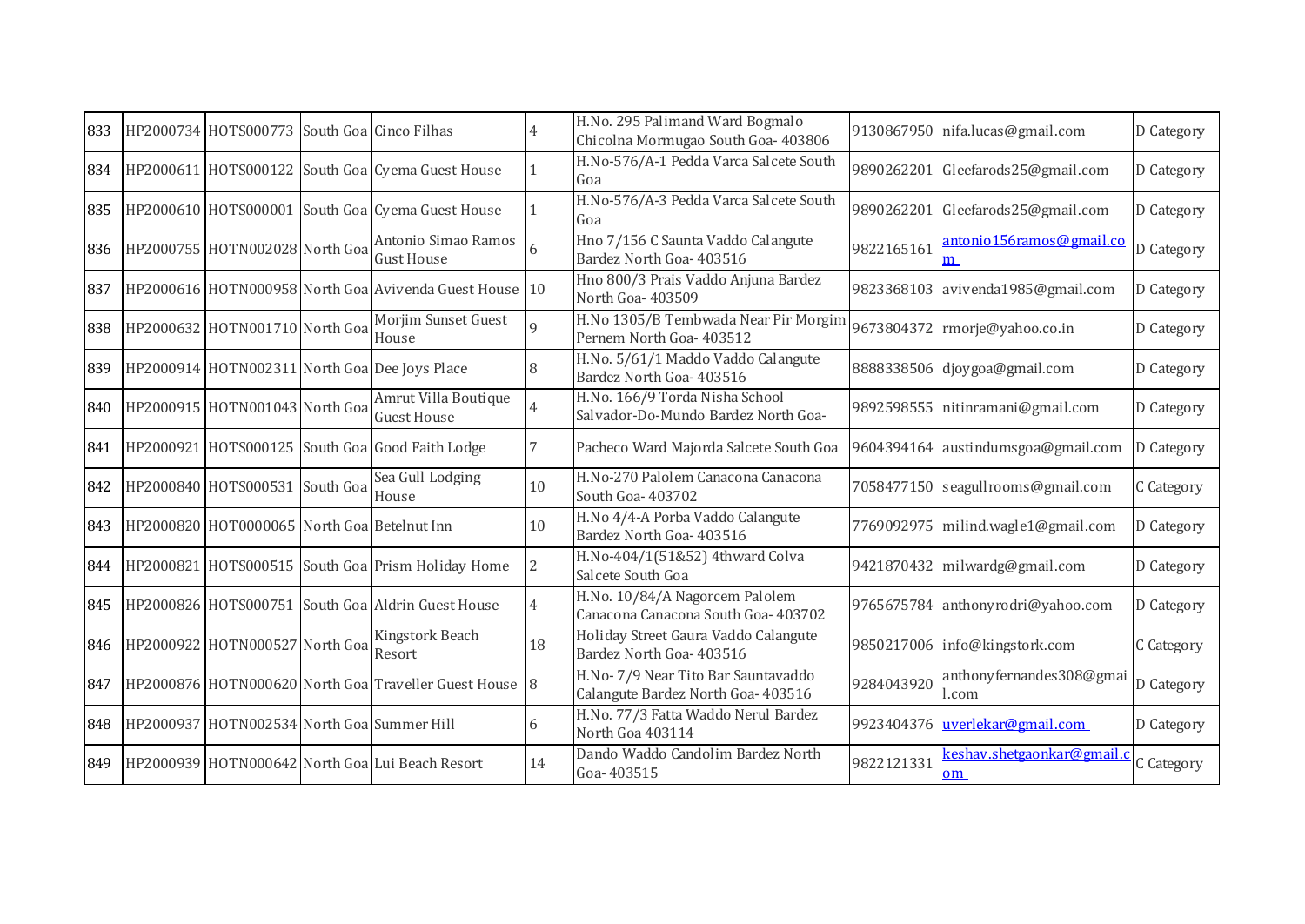| 850 |                                              | HP2000930 HOTN002549 North Goa Blue Marine Resort    | 16             | H.No 5/132/D Umta Vaddo Calangute<br>Bardez North Goa- 403516                                                       | 7057928876 | andy@bluemarineresortgoa.<br>com    | C Category |
|-----|----------------------------------------------|------------------------------------------------------|----------------|---------------------------------------------------------------------------------------------------------------------|------------|-------------------------------------|------------|
| 851 |                                              | HP2000925 HOTN001188 North Goa Zac Guest House       |                | H No 5/34 D Maddo Vaddo Calangute<br>Bardez North Goa- 403516                                                       | 9689580505 | ashokndls11@gmail.com               | D Category |
| 852 | HP2000933 HOTS000799 South Goa               | Majestic Beach<br>Comforts                           |                | H.No. 513/1-A Pedda Varca Salcete South<br>Goa-403721                                                               | 8806238825 | info@majesticcottages.com           | C Category |
| 853 | HP2000938 HOTN002137 North Goa Avalon Inn    |                                                      | 11             | H.No 521 Ashve Wada Mandrem Pernem<br>North Goa- 403527                                                             |            | 7798703231 info@erikapearlvilla.com | C Category |
| 854 |                                              | HP2000941 HOTS000105 South Goa The Village Inn       | 20             | Francisco Pereira Vaddo Nr. Park Hyatt<br>Utorda Salcete South Goa                                                  | 9890250053 | goavillageinn@gmail.com             | C Category |
| 855 | HP2000935 HOTN000281 North Goa               | Queen Of Queens<br><b>Guest House</b>                | $\mathbf{Q}$   | H.No 3/73a Tivai Vaddo Calangute Bardez<br>North Goa- 403516                                                        | 9822383617 | queenofqueens39@yahoo.co<br>m       | D Category |
| 856 |                                              | HP2000928 HOTS000794 South Goa Moraes Garden Villa   | $\overline{2}$ | H.No. 123/B Kirbhat Nuvem Salcete South<br>Goa-403604                                                               | 8788061267 | ayson55@yahoo.com                   | D Category |
| 857 |                                              | HP2000932 HOTN002007 North Goa Green Ivy Hospitality | 10             | H.No 1401 Temb Wada Morgim Pernem<br>North Goa-403512                                                               | 8459771784 | morjimhermitage@gmail.co<br>m       | D Category |
| 858 |                                              | HP2000929 HOTS000508 South Goa Vishranti Lodge       | 15             | H.No-14/985 Opp Old Railway Station<br>Margao Salcete South Goa                                                     | 7875427452 | roystongomes0@gmai.com              | D Category |
| 859 | HP2000948 HOTS000792 South Goa Club Palolem  |                                                      | 6              | H.No. 50/1 Ourem Palolem Canacona<br>Canacona South Goa- 403702                                                     | 9403879043 | clubpalolem@gmail.com               | D Category |
| 860 | HP2000949 HOTN002568 North Goa Pearl E Shell |                                                      | 4              | H.No. 529 A Vaddy Candolim Bardez<br>North Goa 403515                                                               | 9923808745 | uverlekar@gmail.com                 | D Category |
| 861 |                                              | HP2000923 HOTN000588 North Goa Braganza Guest House  |                | H.No-587/A Opp New Baga Bridge<br>Arpora Bardez North Goa- 403576                                                   |            | 9823466179 sheldon8040@gmail.com    | D Category |
| 862 |                                              | HP2000916 HOTN001509 North Goa Casa Domingos         | 8              | Calangute Calangute Bardez North Goa-<br>403516                                                                     |            | 9422447966 p2fernandes58@gmail.com  | D Category |
| 863 | HP2000959 HOTS000695 South Goa               | Antonio'S Residency<br>Goa Betalbatim                |                | H.No. 11/B(Gf2) 11/B(Ff-1)11/B(Ff-2)<br>11/B(Sf-1) 11/B(Sf-2) Gonsua Betelbatim<br>Salcete South Goa                | 8806946566 | antonioresidencygoa@gmail<br>com    | D Category |
| 864 |                                              | HP2000943 HOTS000793 South Goa Pandav City Hotel     | 15             | H.No. 4/3545 3546 3358 To 3371/G/7<br>Opp Pandav Chapel Aquem Margao<br>Salcete South Goa- 403601                   | 9822016690 | sadananddhuri@hotmail.co<br>M       | C Category |
| 865 |                                              | HP2000957 HOT0000020 North Goa Campal Beach Resort   | 18             | H No 476 Opp Directorate Of Sports And<br>Youth Affairs D Bandodkar Marg Campal<br>Panaji Tiswadi North Goa- 403001 | 9822101902 | jibu@campalbeachresort.co<br>m      | C Category |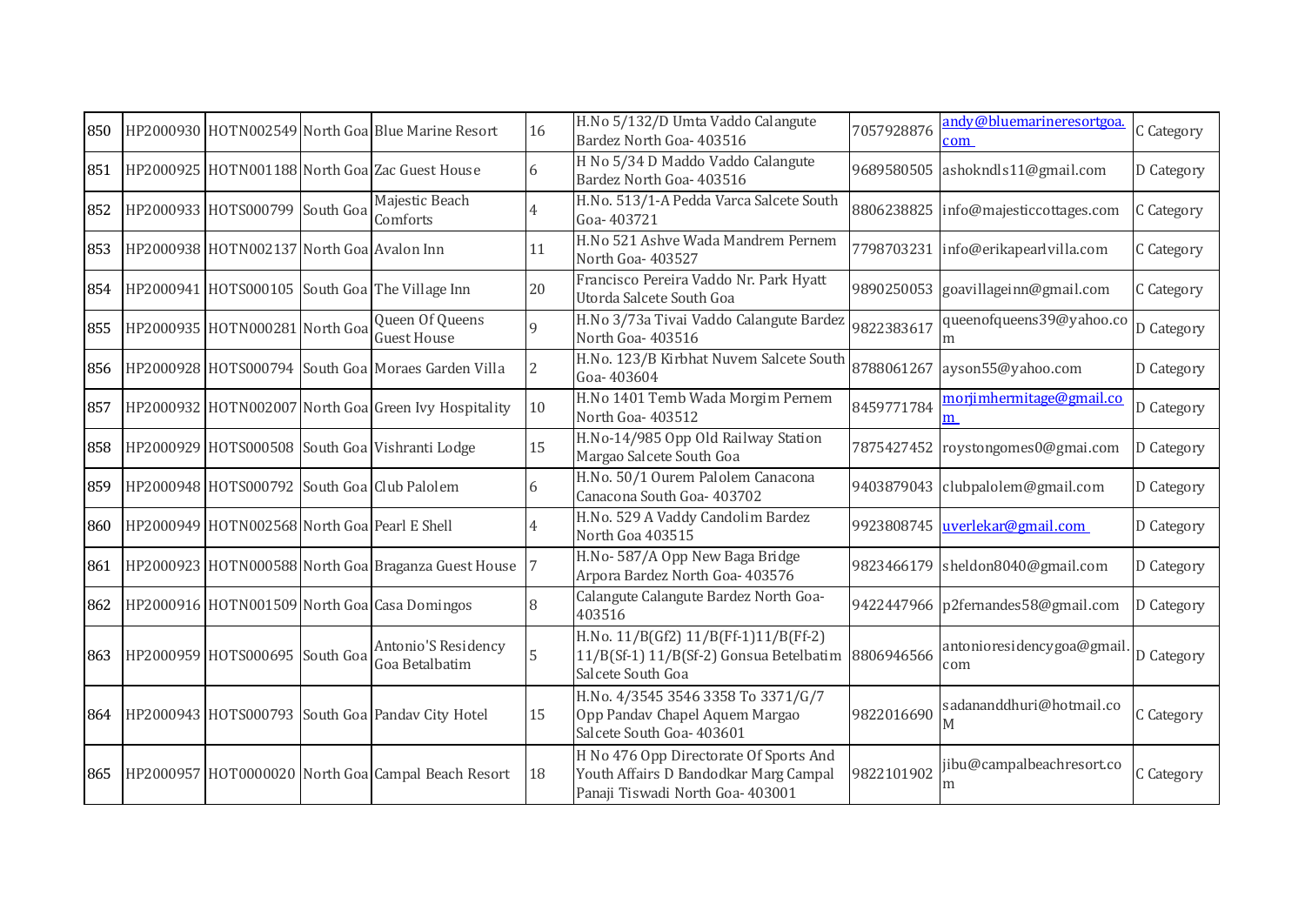| 866 |                                          | HP2000956 HOTN001274 North Goa Da Orange House       | 20 | H.No. 991/1 Mazal Waddo Anjuna Bardez<br>North Goa- 403509                                                                          |            | 9850789589 daorangehouse@gmail.com              | C Category        |
|-----|------------------------------------------|------------------------------------------------------|----|-------------------------------------------------------------------------------------------------------------------------------------|------------|-------------------------------------------------|-------------------|
| 867 | HP2000955 HOTN000404 North Goa           | Casa Almeida Guest<br>House                          | 9  | H.No-571/A Murrod Vaddo Candolim<br>Bardez North Goa- 403515                                                                        | 7875236134 | casaalmeidaguesthouse@gm<br>ail.com             | D Category        |
| 868 | HP2000954 HOTN001772 North Goa Anna Mews |                                                      |    | H.No 6/196 BKhobravaddo Calangute<br>Bardez North Goa- 403516                                                                       |            | 9620133555 scan9.89@gmail.com                   | D Category        |
| 869 |                                          | HP2000951 HOTN001437 North Goa Amour Resort          | 9  | H.No. 529/3a1 3a2 3b1 3b2 3c1 3c2 3d1<br>3d2 3d3 3d4 Ozran Beach Road Vagator<br>Anjuna Bardez North Goa- 403509                    |            | 7887804600 info@amourresort.com                 | C Category        |
| 870 |                                          | HP2000967 HOTS000042 South Goa The Tubki Resort      | 24 | H.No-332/G Ward Vii Patnem Palolem<br>Road Canacona Canacona South Goa                                                              |            | 9420686089 info@thetubkiresort.com              | <b>B</b> Category |
| 871 |                                          | HP2000973 HOTN002583 North Goa Miranda Beach Resort  | 16 | H.No.7/183 B Saunta Vaddo Calangute<br>Bardez North Goa 403516                                                                      | 9112244502 | mirandaresortgoa@gmail.co<br>m                  | C Category        |
| 872 |                                          | HP2000972 HOTN002584 North Goa Miranda Beach Resort  | 20 | H.No.7/183 A Saunta Vaddo Calangute<br>Bardez North Goa 403516                                                                      | 9112244502 | mirandaresortgoa@gmail.co<br>m                  | C Category        |
| 873 | HP2000976 HOTN002544 North Goa           | Mariners Bay Beach<br>Resort                         | 16 | Arambol Car Parking Arambol Pernem<br>North Goa- 403524                                                                             |            | 9311175101 akrealty17@gmail.com                 | C Category        |
| 874 |                                          | HP2000965 HOTN001275 North Goa Orchid Beach House    | 18 | H.No- 985 Mazal Waddo Anjuna Bardez<br>North Goa- 403509                                                                            |            | 9823468477 daorchidhouse@gmail.com              | C Category        |
| 875 | HP2000971 HOTN002552 North Goa           | Villa De Saipem By<br>The River                      | 3  | H.No. 1571/E Orda Waddo Candolim<br>Bardez North Goa- 403515                                                                        |            | 9075513618 villadeparra328@gmail.com C Category |                   |
| 876 |                                          | HP2000968 HOTN001137 North Goal Martins Guest House  | 5  | H.No.E6/232 Cobravaddo Calangute<br>Bardez North Goa- 403516                                                                        | 9822184621 | sales@martinsholidayhome.<br>com                | D Category        |
| 877 | HP2000964 HOTN001908 North Goa Casa Leao |                                                      | 3  | Khobravaddo Calangute Bardez North<br>Goa-403516                                                                                    |            | 9822153563 jult42@gmail.com                     | D Category        |
| 878 | HP2000990 HOTN000612 North Goa           | The International<br>Centre                          | 40 | Dr.E Borges Road Dona Paula Panaji<br>Tiswadi North Goa- 403004                                                                     |            | 9820556765  gm@incentgoa.com                    | <b>B</b> Category |
| 879 |                                          | HP2000977 HOTN000961 North Goa Menino Regency        | 38 | Dr Dada Vaidhya Road Panjim Panaji<br>Tiswadi North Goa- 403001                                                                     | 9405653042 | themeninoregency@yahoo.c<br>o.in                | C Category        |
| 880 |                                          | HP2000978 HOTS000507 South Goa Goan Sand Villas      | 6  | H.No-389/B-71-C 389/B-69-C389/B-68-<br>C389/B-67-D389/B-65-D389/B-60-D<br>Villa 71 Luisa By The Sea Cavelossim<br>Salcete South Goa |            | 9823690590 goansandvillas@gmail.com             | C Category        |
| 881 |                                          | HP2000982 HOTN001559 North Goal Severina Guest House | 16 | H.No 5/59 D Maddo Vaddo Calangute<br>Bardez North Goa- 403516                                                                       |            | 7083008608 severinafern12@gmail.com             | D Category        |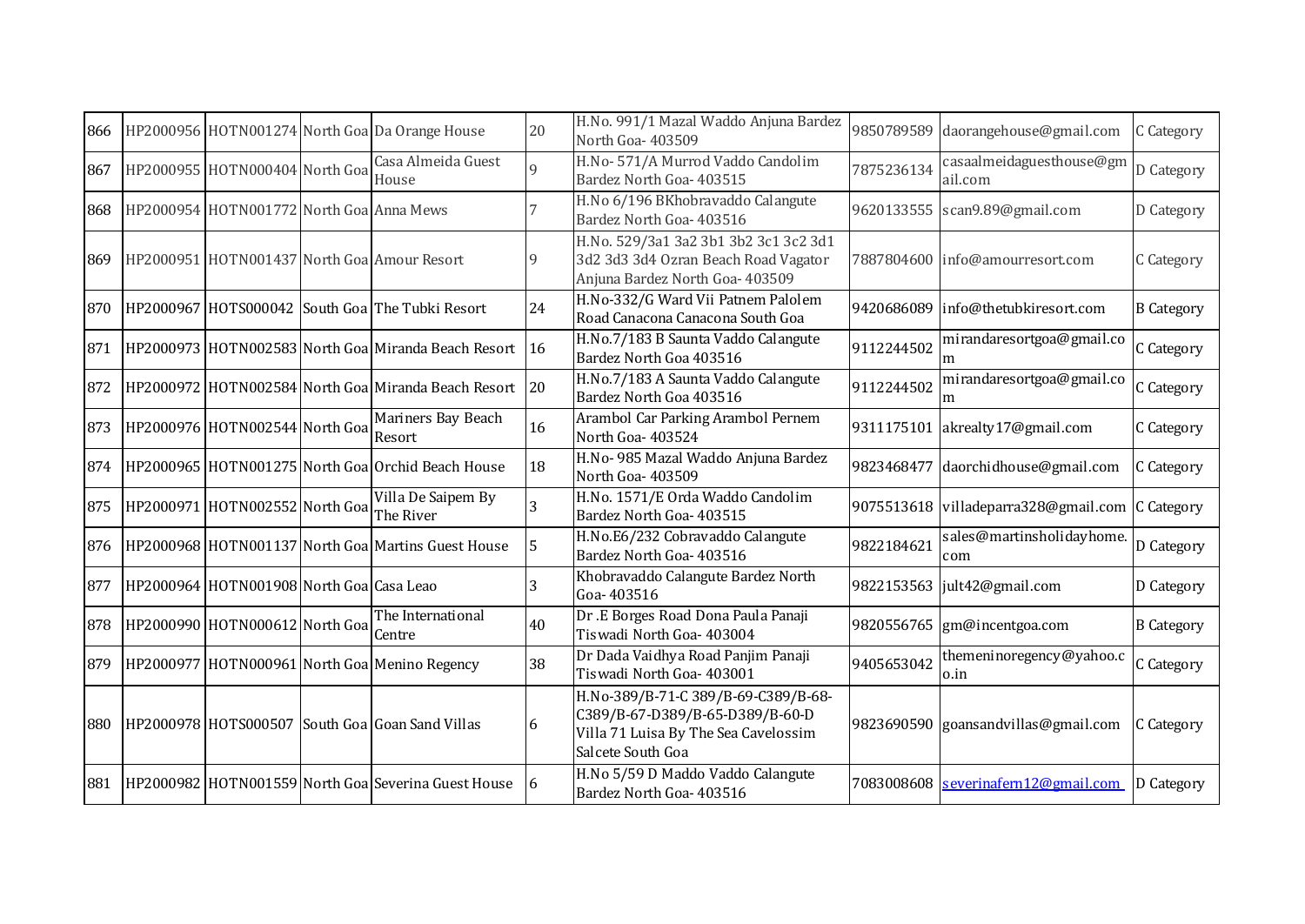| H.No. 5/108/C Umtavaddo Calangute<br>domningosrodrigues@gmail<br>HP2000850 HOTN001918 North Goa Delicia Guest House<br>$\overline{2}$<br>9049456334<br>Bardez North Goa- 403516<br>com<br>H.No.1075a/G/1/1075a/F/1 Escrivao<br><b>Demellow Guest</b><br>DEMELLOWDYMPHNA@GM D Category<br>HP2000991 HOTN000298 North Goa<br>Vaddo Candolim Bardez North Goa-<br>9820345133<br>AIL.COM<br>House<br>403515<br>H.No.328/5 B Arradi Vaddo Parra Bardez<br>HP2000970 HOTN002422 North Goa Villa De Parra<br>9075513618 villadeparra328@gmail.com C Category<br>6<br>North Goa 403510<br>H.No. 1180 Gaun Waddi Anjuna Bardez<br>23<br>9822074598 lagom4146@gmail.com<br>HP2000942 HOTN002542 North Goa De Lagom Comforts<br>North Goa- 403509<br>H.No 6/34b Khobra Vaddo Calangute<br>HP2000988 HOTN002574 North Goal Fraddie Guest House<br>9552322992 fredchrist6@yahoo.com<br>Bardez North Goa- 403516<br>H.No. 1/81 B Gaura Wado Calangute<br>aishwaryasguestinn2012@g<br>HP2000981 HOTN002596 North Goal Aishwarya'S Guest Inn 12<br>9175687698<br>Bardez North Goa- 403516<br>mail.com<br>H.No.5/59 Maddo Vaddo Calangute<br>HP2000983 HOTN002593 North Goa Peppy Guest House<br>7083008608 severinafern12@gmail.com<br>$\overline{4}$<br>Bardez North Goa- 403516<br>downdevillagegoa@gmail.co<br>H.No. 1294 Arady Candolim Bardez North<br>HP2000995 HOTN002598 North Goa Down Da Village<br>19<br>8007414477<br>Goa 403515<br>H.No-469/2 4th Ward Colva Salcete South<br>thomasrodrigues77@yahoo.<br>Aston Ajoy Guest<br>$\overline{6}$<br>HP2000994 HOTS000413 South Goa<br>9822168666<br>House<br>Goa<br>com<br>H.No-5/220 Umta Vaddo Calangute<br>HP2000851 HOTN002157 North Goa Henfa'S Guest House<br>5<br>9822380597 fatimaf837@gmail.com<br>Bardez North Goa- 403516<br>Pissurlecar Road Panaji Tiswadi North<br>24<br>HP2000998 HOTN000533 North Goa Hotel La Grande<br>8483077912 nr vagle@rediffmail.com<br>Goa 403001<br>H.No 7/70 BSaunta Waddo Calangute<br>dineshmandrekar276@gmai<br>9822587312<br>HP2000989 HOTN001558 North Goa Dinesh Guest House<br><b>q</b><br>Bardez North Goa- 403516<br>.com<br>By Pass Junction Guirim Bardez North<br>contact@hotelgreenparkgoa.<br>25<br>8483077912<br>HP2001002 HOTN000537 North Goal Green Park<br>Goa 403507<br>com<br>H.No.225 Gaura Vaddo Calangute Bardez<br>15<br>896 HP2001001 HOTN002604 North Goa Hotel Manvins Inn<br>9766316024 hotelmanvins@gmail.com<br>North Goa-403516<br>H.No. 5/240-H Umta Waddo Calangute<br>52<br>HP2001010 HOTN001505 North Goa Bloomrooms<br>9560464418 abhay.goel@staybloom.com<br><b>B</b> Category<br>Bardez North Goa- 403516<br>Maddo Vaddo Calangute Bardez North Goa<br>24<br>HP2001007 HOTN001384 North Goa Hotel Sea Breeze Inn<br>9673743571 judecouto@hotmail.com<br>403516 | 882 |  | HP2000853 HOTN001915 North Goa Maria Guest House | H.No. 6/154/B Khobra Vaddo Calangute<br>Bardez North Goa- 403516 | 8805422624 mariaminguel10@gmail.com D Category |                   |
|------------------------------------------------------------------------------------------------------------------------------------------------------------------------------------------------------------------------------------------------------------------------------------------------------------------------------------------------------------------------------------------------------------------------------------------------------------------------------------------------------------------------------------------------------------------------------------------------------------------------------------------------------------------------------------------------------------------------------------------------------------------------------------------------------------------------------------------------------------------------------------------------------------------------------------------------------------------------------------------------------------------------------------------------------------------------------------------------------------------------------------------------------------------------------------------------------------------------------------------------------------------------------------------------------------------------------------------------------------------------------------------------------------------------------------------------------------------------------------------------------------------------------------------------------------------------------------------------------------------------------------------------------------------------------------------------------------------------------------------------------------------------------------------------------------------------------------------------------------------------------------------------------------------------------------------------------------------------------------------------------------------------------------------------------------------------------------------------------------------------------------------------------------------------------------------------------------------------------------------------------------------------------------------------------------------------------------------------------------------------------------------------------------------------------------------------------------------------------------------------------------------------------------------------------------------------------------------------------------------------------------------------------------------------------------------------------------------------------------------------------------------------------------------|-----|--|--------------------------------------------------|------------------------------------------------------------------|------------------------------------------------|-------------------|
|                                                                                                                                                                                                                                                                                                                                                                                                                                                                                                                                                                                                                                                                                                                                                                                                                                                                                                                                                                                                                                                                                                                                                                                                                                                                                                                                                                                                                                                                                                                                                                                                                                                                                                                                                                                                                                                                                                                                                                                                                                                                                                                                                                                                                                                                                                                                                                                                                                                                                                                                                                                                                                                                                                                                                                                          | 883 |  |                                                  |                                                                  |                                                | D Category        |
|                                                                                                                                                                                                                                                                                                                                                                                                                                                                                                                                                                                                                                                                                                                                                                                                                                                                                                                                                                                                                                                                                                                                                                                                                                                                                                                                                                                                                                                                                                                                                                                                                                                                                                                                                                                                                                                                                                                                                                                                                                                                                                                                                                                                                                                                                                                                                                                                                                                                                                                                                                                                                                                                                                                                                                                          | 884 |  |                                                  |                                                                  |                                                |                   |
|                                                                                                                                                                                                                                                                                                                                                                                                                                                                                                                                                                                                                                                                                                                                                                                                                                                                                                                                                                                                                                                                                                                                                                                                                                                                                                                                                                                                                                                                                                                                                                                                                                                                                                                                                                                                                                                                                                                                                                                                                                                                                                                                                                                                                                                                                                                                                                                                                                                                                                                                                                                                                                                                                                                                                                                          | 885 |  |                                                  |                                                                  |                                                |                   |
|                                                                                                                                                                                                                                                                                                                                                                                                                                                                                                                                                                                                                                                                                                                                                                                                                                                                                                                                                                                                                                                                                                                                                                                                                                                                                                                                                                                                                                                                                                                                                                                                                                                                                                                                                                                                                                                                                                                                                                                                                                                                                                                                                                                                                                                                                                                                                                                                                                                                                                                                                                                                                                                                                                                                                                                          | 886 |  |                                                  |                                                                  |                                                | C Category        |
|                                                                                                                                                                                                                                                                                                                                                                                                                                                                                                                                                                                                                                                                                                                                                                                                                                                                                                                                                                                                                                                                                                                                                                                                                                                                                                                                                                                                                                                                                                                                                                                                                                                                                                                                                                                                                                                                                                                                                                                                                                                                                                                                                                                                                                                                                                                                                                                                                                                                                                                                                                                                                                                                                                                                                                                          | 887 |  |                                                  |                                                                  |                                                | D Category        |
|                                                                                                                                                                                                                                                                                                                                                                                                                                                                                                                                                                                                                                                                                                                                                                                                                                                                                                                                                                                                                                                                                                                                                                                                                                                                                                                                                                                                                                                                                                                                                                                                                                                                                                                                                                                                                                                                                                                                                                                                                                                                                                                                                                                                                                                                                                                                                                                                                                                                                                                                                                                                                                                                                                                                                                                          | 888 |  |                                                  |                                                                  |                                                | C Category        |
|                                                                                                                                                                                                                                                                                                                                                                                                                                                                                                                                                                                                                                                                                                                                                                                                                                                                                                                                                                                                                                                                                                                                                                                                                                                                                                                                                                                                                                                                                                                                                                                                                                                                                                                                                                                                                                                                                                                                                                                                                                                                                                                                                                                                                                                                                                                                                                                                                                                                                                                                                                                                                                                                                                                                                                                          | 889 |  |                                                  |                                                                  |                                                | D Category        |
|                                                                                                                                                                                                                                                                                                                                                                                                                                                                                                                                                                                                                                                                                                                                                                                                                                                                                                                                                                                                                                                                                                                                                                                                                                                                                                                                                                                                                                                                                                                                                                                                                                                                                                                                                                                                                                                                                                                                                                                                                                                                                                                                                                                                                                                                                                                                                                                                                                                                                                                                                                                                                                                                                                                                                                                          | 890 |  |                                                  |                                                                  |                                                | C Category        |
|                                                                                                                                                                                                                                                                                                                                                                                                                                                                                                                                                                                                                                                                                                                                                                                                                                                                                                                                                                                                                                                                                                                                                                                                                                                                                                                                                                                                                                                                                                                                                                                                                                                                                                                                                                                                                                                                                                                                                                                                                                                                                                                                                                                                                                                                                                                                                                                                                                                                                                                                                                                                                                                                                                                                                                                          | 891 |  |                                                  |                                                                  |                                                | D Category        |
|                                                                                                                                                                                                                                                                                                                                                                                                                                                                                                                                                                                                                                                                                                                                                                                                                                                                                                                                                                                                                                                                                                                                                                                                                                                                                                                                                                                                                                                                                                                                                                                                                                                                                                                                                                                                                                                                                                                                                                                                                                                                                                                                                                                                                                                                                                                                                                                                                                                                                                                                                                                                                                                                                                                                                                                          | 892 |  |                                                  |                                                                  |                                                | D Category        |
|                                                                                                                                                                                                                                                                                                                                                                                                                                                                                                                                                                                                                                                                                                                                                                                                                                                                                                                                                                                                                                                                                                                                                                                                                                                                                                                                                                                                                                                                                                                                                                                                                                                                                                                                                                                                                                                                                                                                                                                                                                                                                                                                                                                                                                                                                                                                                                                                                                                                                                                                                                                                                                                                                                                                                                                          | 893 |  |                                                  |                                                                  |                                                | C Category        |
|                                                                                                                                                                                                                                                                                                                                                                                                                                                                                                                                                                                                                                                                                                                                                                                                                                                                                                                                                                                                                                                                                                                                                                                                                                                                                                                                                                                                                                                                                                                                                                                                                                                                                                                                                                                                                                                                                                                                                                                                                                                                                                                                                                                                                                                                                                                                                                                                                                                                                                                                                                                                                                                                                                                                                                                          | 894 |  |                                                  |                                                                  |                                                | D Category        |
|                                                                                                                                                                                                                                                                                                                                                                                                                                                                                                                                                                                                                                                                                                                                                                                                                                                                                                                                                                                                                                                                                                                                                                                                                                                                                                                                                                                                                                                                                                                                                                                                                                                                                                                                                                                                                                                                                                                                                                                                                                                                                                                                                                                                                                                                                                                                                                                                                                                                                                                                                                                                                                                                                                                                                                                          | 895 |  |                                                  |                                                                  |                                                | <b>B</b> Category |
|                                                                                                                                                                                                                                                                                                                                                                                                                                                                                                                                                                                                                                                                                                                                                                                                                                                                                                                                                                                                                                                                                                                                                                                                                                                                                                                                                                                                                                                                                                                                                                                                                                                                                                                                                                                                                                                                                                                                                                                                                                                                                                                                                                                                                                                                                                                                                                                                                                                                                                                                                                                                                                                                                                                                                                                          |     |  |                                                  |                                                                  |                                                | C Category        |
|                                                                                                                                                                                                                                                                                                                                                                                                                                                                                                                                                                                                                                                                                                                                                                                                                                                                                                                                                                                                                                                                                                                                                                                                                                                                                                                                                                                                                                                                                                                                                                                                                                                                                                                                                                                                                                                                                                                                                                                                                                                                                                                                                                                                                                                                                                                                                                                                                                                                                                                                                                                                                                                                                                                                                                                          | 897 |  |                                                  |                                                                  |                                                |                   |
|                                                                                                                                                                                                                                                                                                                                                                                                                                                                                                                                                                                                                                                                                                                                                                                                                                                                                                                                                                                                                                                                                                                                                                                                                                                                                                                                                                                                                                                                                                                                                                                                                                                                                                                                                                                                                                                                                                                                                                                                                                                                                                                                                                                                                                                                                                                                                                                                                                                                                                                                                                                                                                                                                                                                                                                          | 898 |  |                                                  |                                                                  |                                                | <b>B</b> Category |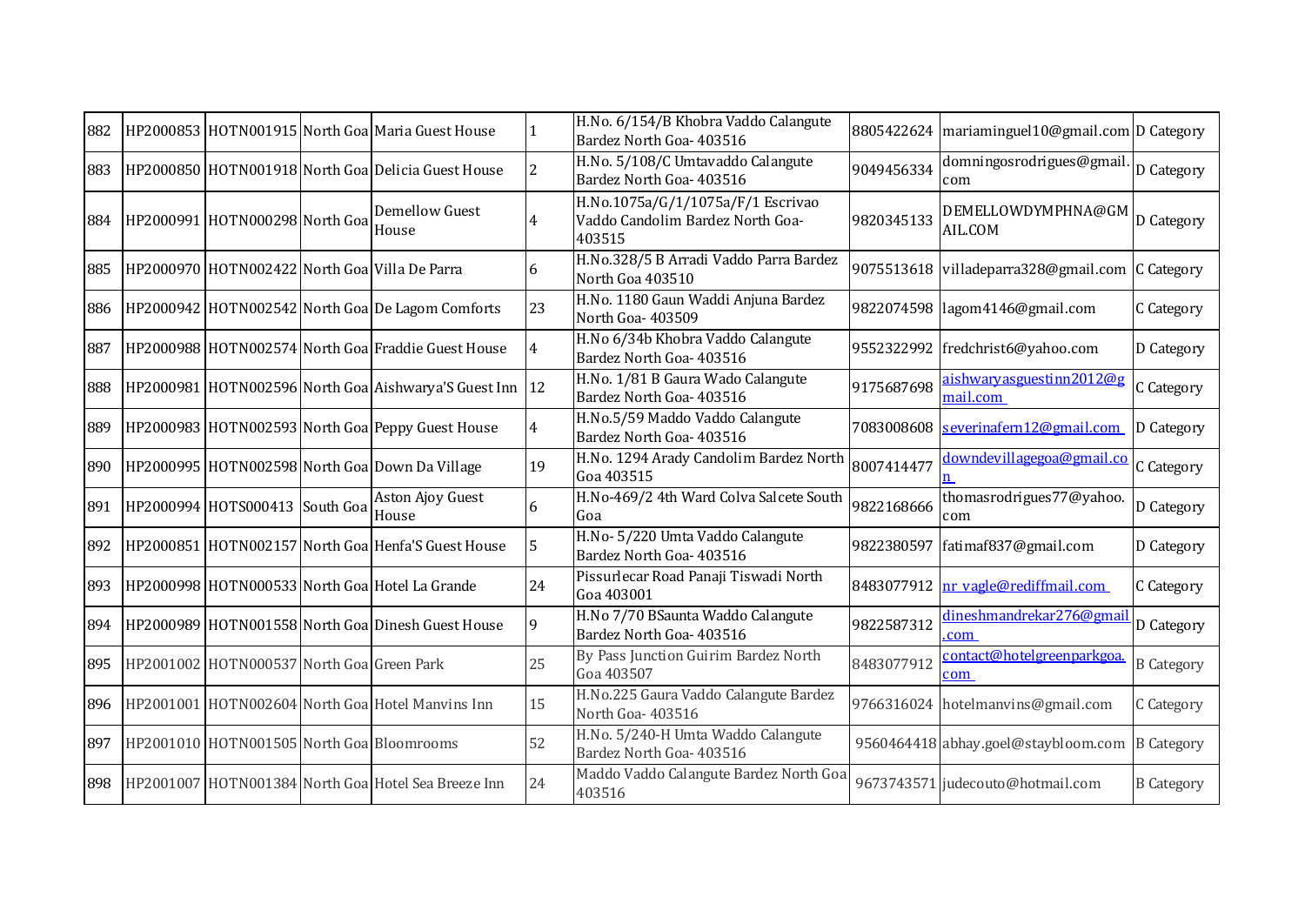| 899 | HP2001006 HOTN001387 North Goa Sea Breeze      |                                                           | 54  | Murrod Waddo Candolim Bardez North<br>Goa 403515                                                   |            | 9673743571 judecouto@hotmail.com     | <b>B</b> Category |
|-----|------------------------------------------------|-----------------------------------------------------------|-----|----------------------------------------------------------------------------------------------------|------------|--------------------------------------|-------------------|
| 900 | HP2001015 HOTN000540 North Goa Neo Majestic    |                                                           | 94  | Plot No. 104/1a Opp Azad Bhavan Penha-<br>De-France Bardez North Goa- 403521                       |            | 9158885052 liaison@neomajestic.com   | A Category        |
|     | 901 HP2001011 HOTN002601 North Goa             | Sinon Baga Retreat<br><b>Guest House</b>                  | 24  | H.No. 7/59 A Saunta Vaddo Calangute<br>Bardez North Goa- 403516                                    | 8483077912 | sachinnemlekar@yahoo.co.i            | C Category        |
| 902 | HP2001003 HOTN000320 North Goa Baia Do Sol     |                                                           | 21  | Baga Beach Calangute Bardez North Goa                                                              |            | 9011076140 info@baiadosol.com        | <b>B</b> Category |
| 903 | HP2000996 HOTN000354 North Goa Henrys Place    |                                                           |     | H. No E1/198 Gaura Waddo Calangute<br>Bardez North Goa- 403516                                     |            | 9881180265 henrysplacegoa@gmail.com  | D Category        |
| 904 |                                                | HP2000615 HOTN000406 North Goa Santiago Resort            | 70  | Khobra Waddo Calangute Bardez North<br>Goa-403516                                                  |            | 7722084762 staccounts1@erahotels.com | C Category        |
| 905 |                                                | HP2001005 HOTN000411 North Goa Hotel Kismat Mahal         | 18  | H.No. E-1/221 Gauravaddo Calangute<br>Bardez North Goa- 403516                                     |            | 9823276067 kismatmahal@gmail.com     | C Category        |
| 906 |                                                | HP2000802 HOTN000482 North Goa Hotel Trimurti             | 19  | Opp. Mapusa Judicial Court Altinho<br>Mapusa Bardez North Goa- 403507                              | 9404920920 | hoteltrimurti.map@gmail.co<br>m      | <b>B</b> Category |
| 907 |                                                | HP2000984 HOTN000675 North Goa Shree Residency            | 6   | Cobra Vaddo Calangute Bardez North Goa-<br>403516                                                  |            | 9923514313 Sapnesh1984@gmail.com     | D Category        |
| 908 | HP2000979 HOTN000710 North Goa                 | <b>Gomes Bungalow</b><br>Nandini                          |     | H.No-179 Gauravaddo Calangute Bardez<br>North Goa                                                  |            | 7774078813 sapnesh1984@gmail.com     | D Category        |
|     |                                                | 909 HP2000857 HOTN000740 North Goal Spazio Leisure Resort | 44  | H.No. 648/2-A 648/2-C 648/2-D 648/2-H<br>& 648/2-I Dmello Waddo Anjuna Bardez<br>North Goa- 403509 |            | 9767016979 karenrod16@gmail.com      | <b>B</b> Category |
| 910 | HP2000958 HOTN000753 North Goa Nazri Resort    |                                                           | 104 | H.No- E-7/29c Gf-1 Saunta Waddo<br>Calangute Bardez North Goa                                      |            | 9673994969 hr@nazriresort.com        | <b>B</b> Category |
|     | 911 HP2001000 HOTN000761 North Goa Villa Costa |                                                           |     | H.No-1/259 Gaura Waddo Calangute<br>Bardez North Goa- 403516                                       |            | 9822304661 alexdsouza259@yahoo.in    | D Category        |
| 912 | HP2000980 HOTN000808 North Goa Sea Homes       |                                                           |     | 18-Lake View Colony Miramar Panaji<br>Tiswadi North Goa                                            | 9823100929 | chodankarpravin81@gmail.c<br>om      | C Category        |
| 913 |                                                | HP2000986 HOTN000849 North Goa Hazel'S Guest House        | 5   | H.No-6/154 C Khobra Vaddo Calangute<br>Bardez North Goa- 403516                                    |            | 7030536164 sebasfer97@gmail.com      | D Category        |
| 914 | HP2001004 HOTN000884 North Goa Sol Beso        |                                                           | 25  | Junas Waddo Mandrem Pernem North Goa                                                               |            | 9923794590 reservations@solbeso.in   | C Category        |
|     | 915 HP2000974 HOTN000919 North Goa             | Papa'S Dream Guest<br>House                               |     | H.No. 5/135 A Umta Waddo Calangute<br>Bardez North Goa- 403516                                     | 9923651865 | papasdreamguesthouse@gm<br>ail.com   | D Category        |
|     |                                                |                                                           |     |                                                                                                    |            |                                      |                   |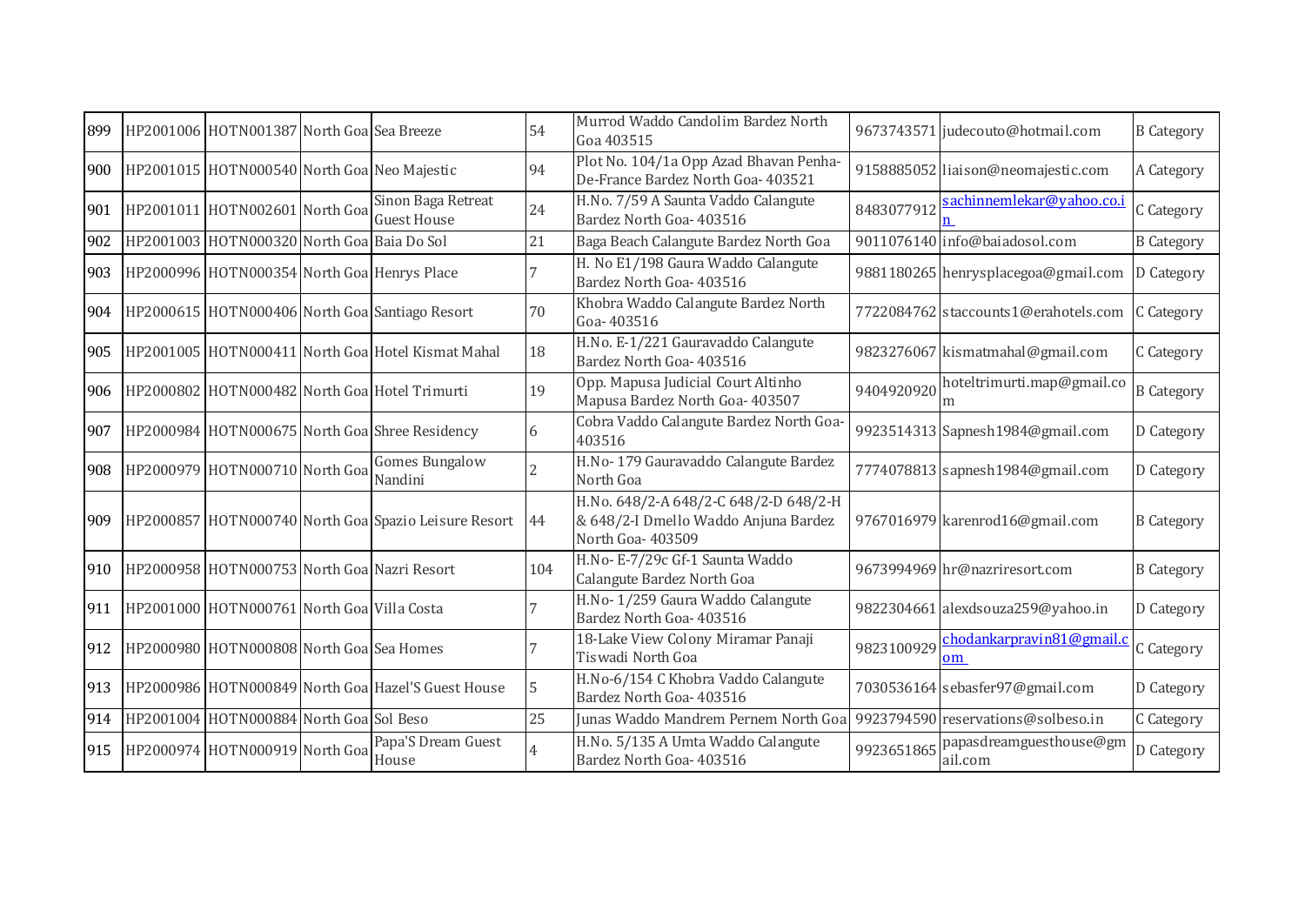| 916 |                                         | HP2000947 HOTN000953 North Goa Pedro Guest House      | $\overline{4}$ | H.No- 5/24 Maddo Vaddo Calangute<br><b>Bardez North Goa</b>                             |            | 7774902925 luis_06sil@yahoo.com                 | D Category        |
|-----|-----------------------------------------|-------------------------------------------------------|----------------|-----------------------------------------------------------------------------------------|------------|-------------------------------------------------|-------------------|
| 917 | HP2001017 HOTN000998 North Goa          | La Vida Residency<br><b>Suites</b>                    | 18             | Plot No-82. Sanquaddy Nagoa Arpora<br>Bardez North Goa- 403518                          |            | 9923955774 uverlekar@gmail.com                  | C Category        |
| 918 |                                         | HP2000963 HOTN001087 North Goa Paying Guest House     | $\overline{2}$ | H. No 765/1 San Minguel Waddo Anjuna<br>Bardez North Goa- 403509                        |            | 7709129555 dkatarey317@GMAIL.COM                | D Category        |
| 919 | HP2000805 HOTN001206 North Goa Syscotel |                                                       | 24             | Unit Ii Block C Horizon Taleigao Road<br>Dona Paula Panaji Tiswadi North Goa-<br>403002 |            | 9822103700 syscotelgoa@gmail.com                | <b>B</b> Category |
| 920 |                                         | HP2000882 HOTN001261 North Goa Deodita Guest House    | 5              | H.No. 5/27b Maddo Vaddo Calangute<br>Bardez North Goa- 403516                           | 9850934343 | virginiahollydias@gmail.co<br>m                 | D Category        |
| 921 |                                         | HP2000927 HOTN001292 North Goa Jomac Guest House      |                | H.No-1/193 Gauravaddo Calangute<br>Bardez North Goa- 403516                             |            | 9923178863 goa.seapearl@gmail.com               | D Category        |
| 922 |                                         | HP2001008 HOTN001416 North Goa Hotel Plazaa Inn       | 28             | E4/105 Porba Vaddo Calangute Bardez<br>North Goa-403516                                 |            | 9325080123 San.jay20967@gmail.com               | C Category        |
| 923 |                                         | HP2000952 HOTN001439 North Goa Mary Vaz Guest House 5 |                | H.No. 3/77 Tivai Vaddo Calangute Bardez<br>North Goa-403516                             |            | 8550927160 peterferrao8366@gmail.com            | D Category        |
| 924 |                                         | HP2001019 HOTN001467 North Goa Joncia Guest House     | $\overline{2}$ | H. No 1/183 Gaura Vaddo Calangute<br>Bardez North Goa- 403516                           |            | 9657253792 johnnmes792@gmail.com                | D Category        |
| 925 |                                         | HP2000884 HOTN001468 North Goa Carmina Guest House    | 10             | H.No.5/14 Maddo Vaddo Calangute<br>Bardez North Goa- 403516                             | 982219401  | carminafernandes1970@gm<br>ail.com              | D Category        |
| 926 |                                         | HP2000987 HOTN001568 North Goa Ashish Resort          | 21             | H.No. 5/216 Umta Vaddo Calangute<br>Bardez North Goa- 403516                            | 9545228565 | ashishresortcalangutkar@g<br>mail.com           | D Category        |
| 927 |                                         | HP2000913 HOTN001586 North Goa Hotel Bareton          | 15             | Luis Menezes Road Panaji Tiswadi North<br>Goa-403001                                    |            | 9822133277 ivobarreto07@gmail.com               | D Category        |
| 928 | HP2000912 HOTN001587 North Goa          | <b>Hotel Volant Holiday</b><br>Village                | 12             | Volant Betim Reis-Magos Bardez North<br>Goa-403101                                      |            | 9822133277 ivobarreto07@gmail.com               | D Category        |
| 929 |                                         | HP2000917 HOTN001590 North Goa Hotel Holiday Village  | 12             | Volant Betim Reis-Magos Bardez North<br>Goa-403101                                      |            | 9822133277 ivobarreto07@gmail.com               | D Category        |
| 930 |                                         | HP2000874 HOTN001616 North Goa Jonsha Guest House     | 7              | H.No 6/261 Khobra Vaddo Calangute<br><b>Bardez North Goa</b>                            | 9860755799 | jonshaguesthouse@gmail.co                       | D Category        |
| 931 |                                         | HP2000940 HOTN001670 North Goa Antonio Guest House    | 15             | H.No.3/103 Tivai Waddo Calangute<br>Bardez North Goa- 403516                            | 9822177712 | selwynrodrigues11@gmail.c<br>om                 | C Category        |
| 932 | HP2000946 HOTN001757 North Goa          | Cozy Woods Hill<br>Resort                             |                | Pether Behind St.John Church Carambolim<br>Carambolim Tiswadi North Goa- 403110         |            | 9822486827 valadaresjoseph@gmail.com C Category |                   |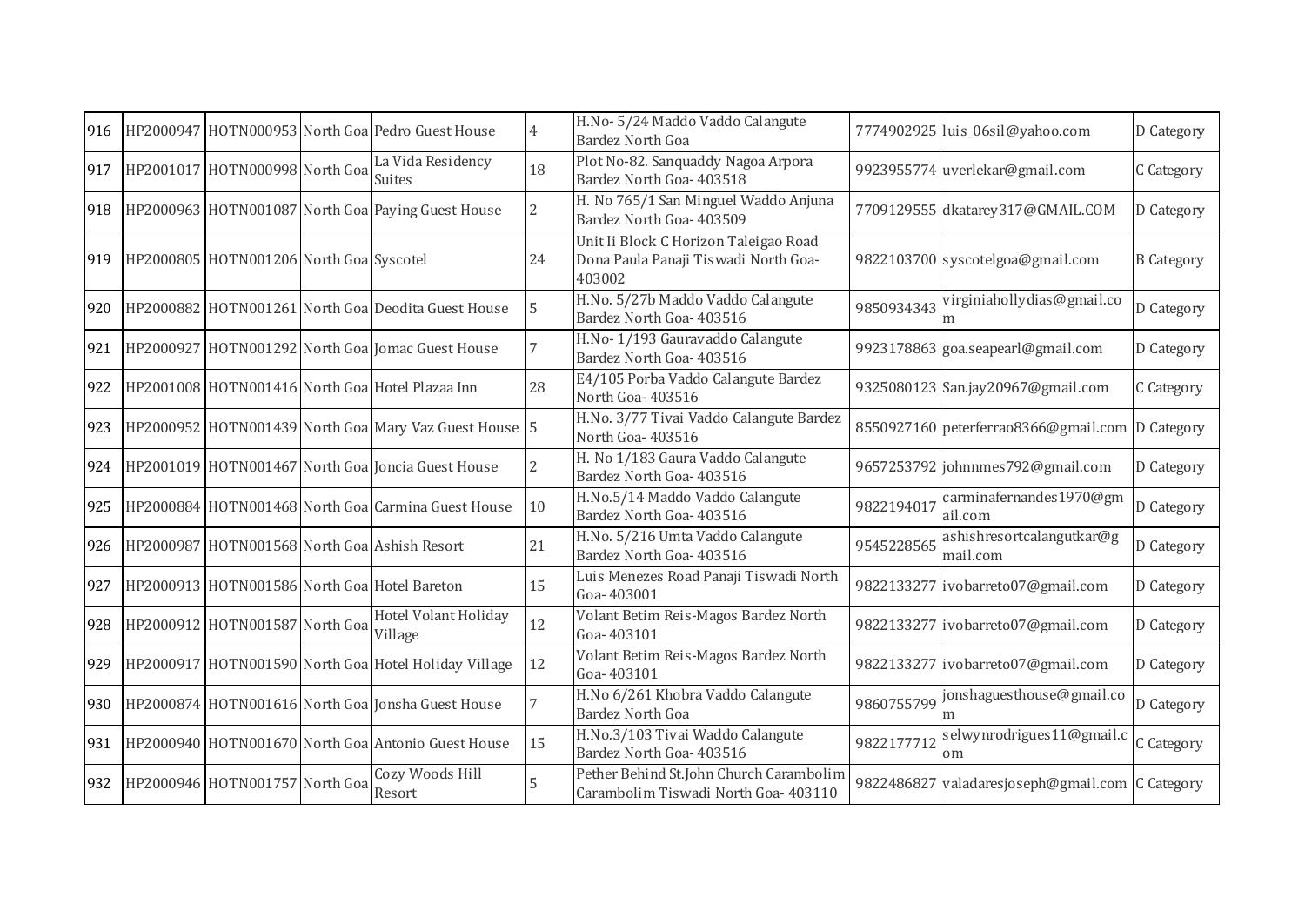| 933 |                                        | HP2000904 HOTN001812 North Goa Silverstar Guest House 4 |    | H.No 1/171 Next To Empire Beach Resort<br>Gaura Vaddo Calangute Bardez North Goa               | 9604360350 | silverstar.guesthouse@gmail<br>com              | D Category        |
|-----|----------------------------------------|---------------------------------------------------------|----|------------------------------------------------------------------------------------------------|------------|-------------------------------------------------|-------------------|
| 934 |                                        | HP2000961 HOTN001821 North Goa Jonat'S Guest House      |    | 5/58 D Maddo Vaddo Calangute Bardez<br>North Goa-403516                                        |            | 9623929037 luisferns20@gmail.com                | D Category        |
| 935 |                                        | HP2000944 HOTN001864 North Goa Andores Resort & Spa     | 25 | Tivai Vaddo Calangute Bardez North Goa-<br>403516                                              | 9822101930 | reservations@andoresresort<br>andspa.com        | <b>B</b> Category |
| 936 |                                        | HP2000888 HOTN001938 North Goa Hotel Arambol Arbour     | 16 | H.No. 159 Girkarwada Arambol Pernem<br>North Goa-403524                                        |            | 9145174051 info@arambolarbour.com               | C Category        |
| 937 |                                        | HP2000960 HOTN001969 North Goal Edem Garden Hotel       | 17 | H. No 1377 Temwada Waddo Morgim<br>Pernem North Goa- 403512                                    |            | 8007654658 info@edemgardenhotel.com             | C Category        |
| 938 |                                        | HP2000975 HOTN002004 North Goa Arambol Plaza            | 20 | Khalchawada Arambol Pernem North Goa                                                           |            | 9619326625 arambolplaza@gmail.com               | C Category        |
| 939 | HP2000966 HOTN002154 North Goa         | Marlene-Kevin<br>Monteath                               |    | Apt 03-06 Block C Ground Floor Annette<br>Beach Apartment Calangute Bardez North<br>Goa-403516 |            | 9833182725 kmonteath@hotmail.com                | D Category        |
| 940 |                                        | HP2000962 HOTN002156 North Goa Anthony Guest House      |    | H.No 5/58c/1 Maddo Vaddo Calangute<br>Bardez North Goa- 403516                                 | 9890943005 | meninoferns2552@gmail.co<br>m                   | D Category        |
| 941 |                                        | HP2001013 HOTN002158 North Goa Costa De Calangute       | 20 | H.No 5/83/B Maddo Calangute Bardez<br>North Goa-403516                                         |            | 9923911345 lydiadias267@gmail.com               | C Category        |
| 942 |                                        | HP2001012 HOTN002159 North Goa Phoenix Guest Hub        | 6  | H.No 5/77/3 Maddo Vaddo Calangute<br>Bardez North Goa- 403516                                  |            | 9823453110 lydiadias267@gmail.com               | D Category        |
| 943 | HP2000969 HOTN002192 North Goa Sundaze |                                                         |    | H.No.13/846/12St Mary'S Colony<br>Miramar Panaji Tiswadi North Goa-<br>403001                  |            | 9922610686 leander@sundaze.in                   | D Category        |
| 944 | HP2000993 HOTN002211 North Goa         | Fernando Beach Guest<br>House                           | 10 | H.No. 33/F Saunta Vaddo Calangute<br>Bardez North Goa- 403516                                  |            | 8408983033 joefernandes255@gmail.com D Category |                   |
| 945 | HP2000880 HOTN002253 North Goa         | 21 In Guest House<br>(Candida)                          |    | H.No.5/24/1Maddo Vaddo Calangute<br>Bardez North Goa- 403516                                   | 915863544  | priscila.fernandes21@yahoo<br>com               | D Category        |
| 946 | HP2000829 HOTN002291 North Goa         | M/S Francis Guest<br>House                              | 5  | H.No. 5/210b Umta Vaddo Calangute<br>Bardez North Goa- 403516                                  |            | 9373059942 Iferns_16@yahoo.co.in                | D Category        |
| 947 |                                        | HP2000999 HOTN002299 North Goa Leisure Cottages         | 20 | H.No. 5/214 A Umta Waddo Calangute<br>Bardez North Goa- 403516                                 |            | 9823313228 jasonstar5390@gmail.com              | C Category        |
| 948 |                                        | HP2000861 HOTN002384 North Goa Inacio Guest House       |    | 3/79c Tivai Vaddo Calangute Bardez<br>North Goa- 403516                                        |            | 9823182239 judy.tony16@gmail.com                | D Category        |
| 949 |                                        | HP2000992 HOTS000127 South Goa Kamakshi Hotel           | 24 | F.L. Gomes Road Mormugao Mormugao<br>South Goa-403802                                          |            | 9850328358 borkarrishikesh@gmail.com C Category |                   |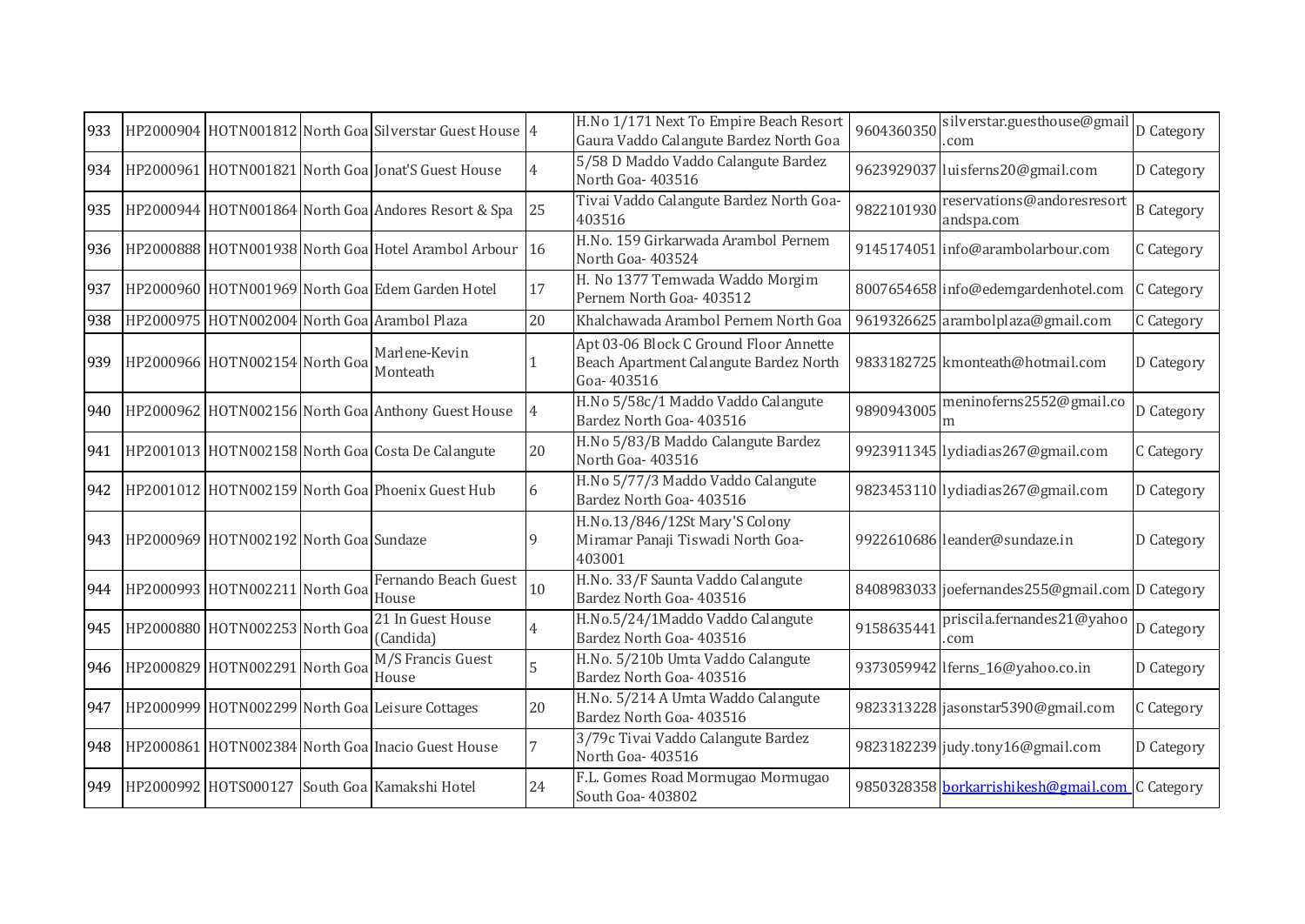| 950 |                                                  | HP2000905 HOTS000159 South Goa Fatima Guest House       | 5              | H.No-786 Passagem Assolna Salcete South<br>Goa                                                          |            | 7498248462 perry.fernandes@gmail.com        | D Category |
|-----|--------------------------------------------------|---------------------------------------------------------|----------------|---------------------------------------------------------------------------------------------------------|------------|---------------------------------------------|------------|
| 951 |                                                  | HP2000926 HOTS000172 South Goa Xavier'S Guest House     | $\overline{2}$ | H.No-237/2 Pacheco Ward Majorda<br>Salcete South Goa                                                    | 9822381923 | Xavierguesthouse@gmail.co                   | D Category |
| 952 |                                                  | HP2000873 HOTS000210 South Goa Linda'S Cottages         | 12             | H.No-458/A 4th Ward Colva Salcete South<br>Goa                                                          | 9822100875 | milindvernekar123@gmail.c<br>om             | C Category |
| 953 |                                                  | HP2000931 HOTS000296 South Goa L'Amour Beach Resort 21  |                | Benaulim Beach Benaulim Salcete South<br>Goa                                                            |            | 9922953944 lamour@cosmecosta.in             | C Category |
| 954 |                                                  | HP2000936 HOTN002573 North Goa Thakur Guest House       |                | House No-119/1/C-201/13 Ward No.6<br>Heritage Exotica Mainath Bhatti Arpora<br>Bardez North Goa- 403516 |            | 7020390048 vishal.gajra27@gmail.com         | D Category |
| 955 | HP2000953 HOTS000797 South Goa Guest House       |                                                         | 4              | H.No. 423 4th Ward Colva Beach Colva<br>Salcete South Goa- 403708                                       |            | 9158251389 Tom_v65@hotmail.com              | D Category |
| 956 | HP2000985 HOTN002590 North Goa Rosean Villa      |                                                         |                | H.No. 752b Pintos Vaddo Candolim<br>Bardez North Goa- 403515                                            |            | 7887932292 rdz1016@gmail.com                | D Category |
| 957 |                                                  | HP2001014 HOTN002606 North Goa Shivam Resort            | 20             | H.No 2/233d Naika Wado Calangute<br>Bardez North Goa- 403516                                            | 9811158162 | keshav.shetgaonkar@gmail.c<br>$\mathbf{om}$ | C Category |
| 958 | HP2000896 HOTS000433 South Goa Sakina            |                                                         |                | H.No-102/3 Sakina Manzil 2nd Ward<br>Colva Salcete South Goa- 403708                                    |            | 7875940144 anusguesthouse@yahoo.in          | D Category |
| 959 | HP2000945 HOTS000468 South Goa                   | The Honeymooners<br>Houstel                             | 3              | H.No-57Bagavado Cansaulim Mormugao<br>South Goa                                                         | 8806610220 | joaobarrospereira@gmail.co<br>m             | C Category |
| 960 |                                                  | HP2000997 HOTS000604 South Goa The Majorda Pristinne 14 |                | 221/1-E Casa Del Sol Beach Street<br>Pacheco Waddo Majorda Salcete South<br>Goa                         | 982215142  | majordapristinne@gmail.co<br>m              | C Category |
| 961 |                                                  | HP2000883 HOTN000123 North Goa Richards Guest House     |                | H.No.5/136/A Umta Vaddo Calangute<br><b>Bardez North Goa</b>                                            | 9011994438 | sheralfernandes194@gmail.c<br>om            | D Category |
| 962 |                                                  | HP2000934 HOTS000724 South Goa Shoba Guest House        |                | H.No. 16/C Povacao Benaulim Salcete<br>South Goa                                                        | 9158393417 | shobafernandes14@gmail.co<br>m              | D Category |
| 963 |                                                  | HP2000886 HOTN000134 North Goa Susegado Guest House 4   |                | H.No 5/14 AMaddo Vaddo Calangute<br>Bardez North Goa- 403516                                            | 982219401  | carminafernandes1970@gm<br>ail.com          | D Category |
|     | 964 HP2001016 HOTN000261 North Goa Hotel Shalini |                                                         | 17             | 2nd Floor Shalini Building Taliwadda<br>Mapusa Bardez North Goa- 403507                                 |            | 9545932760 sandeshsg17@gmail.com            | C Category |
| 965 |                                                  | HP2000848 HOTN000296 North Goa Hotel Virashree          | 13             | Opp Mahalaxmi Temple Panaji Tiswadi<br>North Goa-403001                                                 |            | 9822159117 tchaitanya@hotmail.com           | C Category |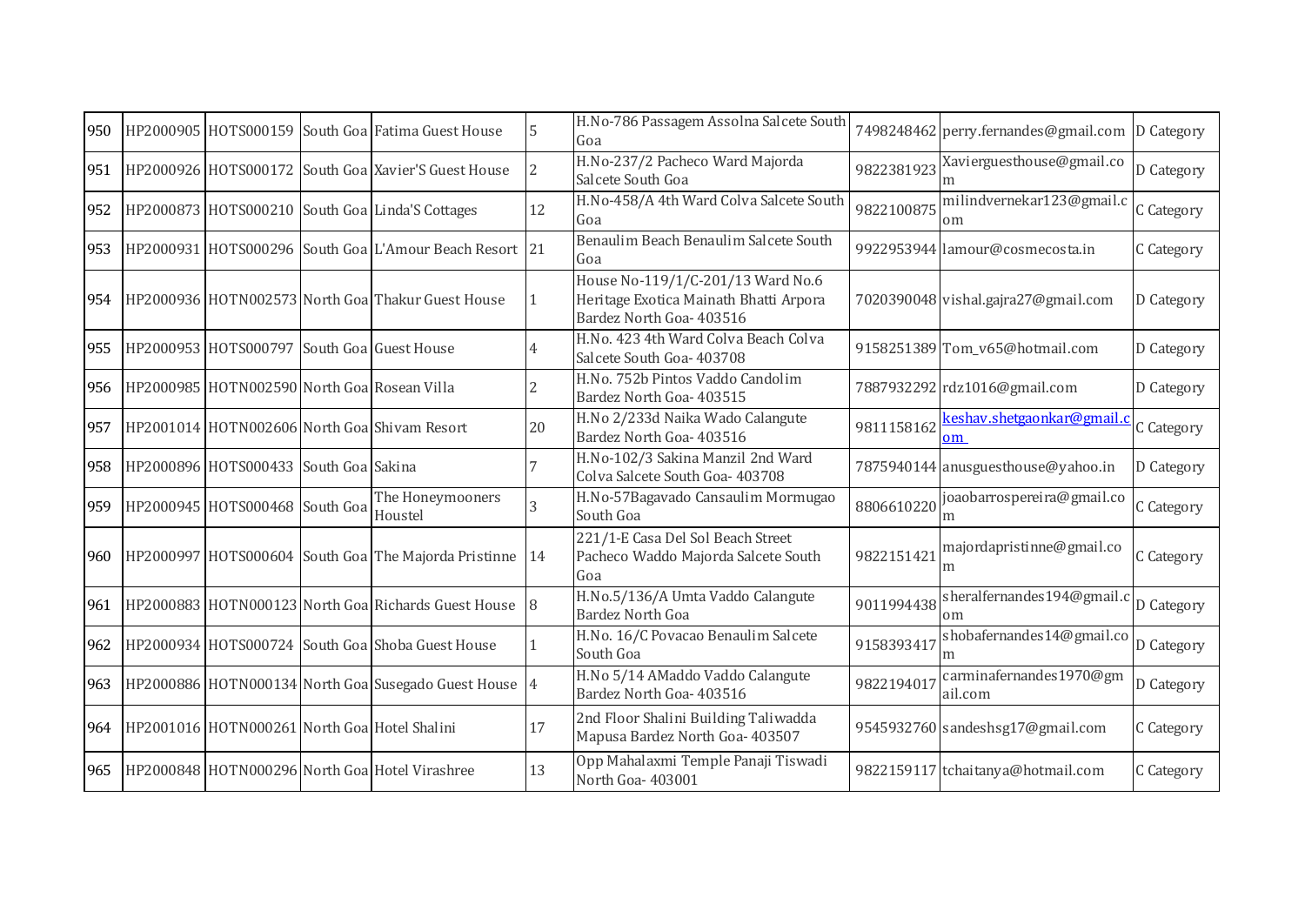| 966 | HP2000852 HOTN000300 North Goa              | Jerrisa Paradise Guest<br>House                      |             | H.No- 6/8a Cobra Vaddo Calangute Bardez<br>North Goa-403516                  |            | 8805301111 arrold20@hotmail.com                            | C Category        |
|-----|---------------------------------------------|------------------------------------------------------|-------------|------------------------------------------------------------------------------|------------|------------------------------------------------------------|-------------------|
| 967 |                                             | HP2001023 HOTN000126 North Goa Shalom Resort         | q           | H.No.1172-A Ana Vaddo Candolim Bardez<br>North Goa                           | 9823289035 | reservations@shalomresortg <sub>D</sub> Category<br>oa.com |                   |
| 968 | HP2001034 HOTN000196 North Goa Hotel Sona   |                                                      | 26          | Rua De Ourem Near Old Patto Bridge<br>Panaji Tiswadi North Goa- 403001       |            | 9822149848 hotelsona@rediffmail.com                        | <b>B</b> Category |
| 969 | HP2001037 HOTN000659 North Goa              | Close 2c Holiday<br>Home                             | 16          | 912/1 912/1a To 912/1g Pequen Peddem<br>Anjuna Bardez North Goa- 403507      |            | 9823656727 close2c2009@hotmail.com                         | C Category        |
| 970 | HP2001025 HOTN001167 North Goa              | Altrude Villa Guest<br>House                         | 10          | 557/A Murrod Vaddo Candolim Bardez<br>North Goa-403515                       | 9619254870 | eldrinfernandes10@gmail.co<br>m                            | D Category        |
| 971 | HP2001039 HOTN001230 North Goa Hotel Urbane |                                                      | 48          | 1172/B Anna Vaddo Candolim Bardez<br>North Goa                               | 9370901831 | reservations.goa@kyriadindi<br>a.com                       | <b>B</b> Category |
| 972 |                                             | HP2001030 HOTN001341 North Goa Sugar Plum Hotel      | $\mathbf Q$ | H.No. 7/1181 F-9 And F-10 Saunta Vaddo<br>Calangute Bardez North Goa- 403516 | 9423503577 | sugarplumhotels@gmail.co                                   | D Category        |
| 973 |                                             | HP2001035 HOTN001399 North Goa Marina Guest House    |             | H.No. 6/16 B Khobra Vaddo Calangute<br>Bardez North Goa- 403516              | 9689580505 | philomena22092020@gmail<br>com                             | D Category        |
| 974 | HP2001031 HOTN001662 North Goa              | Sifrazhed'S Guest<br>House                           |             | Nr. Redemtor Chapel Gaura Vaddo<br>Calangute Bardez North Goa- 403516        |            | 9881695896 freda.dsouza45@gmail.com                        | D Category        |
| 975 |                                             | HP2001024 HOTN001671 North Goal Sunrise Guest House  | 24          | H.No 5/217 Umata Vaddo Calangute<br>Bardez North Goa- 403516                 | 7218767293 | VALENT069@HOTMAIL.CO                                       | C Category        |
| 976 |                                             | HP2001032 HOTN002428 North Goa Q O Suites And Villas | 18          | H.No-324 E-G-H Baman Vaddo Candolim<br>Bardez North Goa- 403515              |            | 7875306826 qogoaa@gmail.com                                | C Category        |
| 977 | HP2001020 HOTS000236 South Goa              | Kesarval Motels &<br><b>Holiday Homes</b>            | 60          | H.No-346 Kesarval Cortalim Mormugao<br>South Goa                             |            | 9850082533 kesarval@yahoo.com                              | <b>B</b> Category |
| 978 | HP2001033 HOT0000026 North Goa Blue Villa   |                                                      | 4           | H.No 5/195/A Umta Vaddo Calangute<br>Bardez North Goa- 403516                | 9922246020 | josephcoutinho681@gmail.c<br>om                            | D Category        |
| 979 |                                             | HP2001027 HOTN002580 North Goal Sing Signature       | 41          | H.No.2/172b Naika Vaddo Calangute<br>Bardez North Goa- 403516                | 8605619966 | legal.adwalpalkars@gmail.c<br>om                           | C Category        |
| 980 |                                             | HP2001036 HOTN002581 North Goa Sing Beach Resorts    | 63          | H.No. 3/4a Tivai Vaddo Calangute Bardez<br>North Goa-403516                  | 8605619966 | legal.adwalpalkars@gmail.c<br>om                           | C Category        |
| 981 | HP2001022 HOTS000560 South Goa Rosvilla     |                                                      | 3           | H.No.1805/C-Rh-2 Mesmeric Sunsets<br>Benaulim Salcete South Goa              |            | 9890364653 rosvillagoa@gmail.com                           | D Category        |
| 982 |                                             | HP2001021 HOTS000777 South Goa Benedita Guest House  |             | H.No. 2 (1) Ward No. 1 Betelbatim Salcete<br>South Goa- 403713               | 9422065314 | Beneditaguesthouse212126<br>@gmail.com                     | D Category        |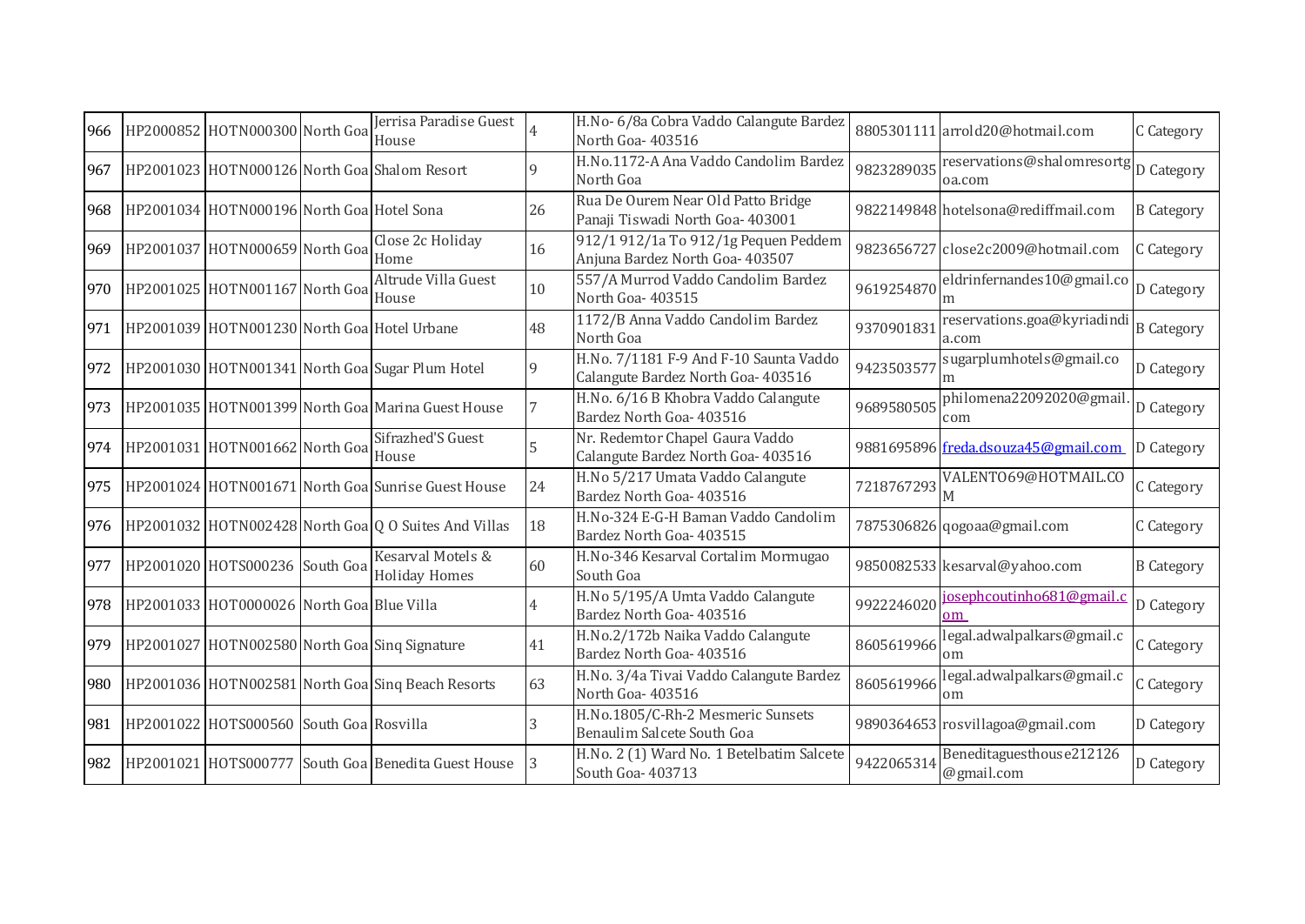| 983 | HP2001029 HOTS000707                        | South Goa | Jovis Holiday Homes<br>Private Limited                    |     | H No 1410/C Bsff-2 Imperial Gardens<br>Benaulim Salcete South Goa                  | 8554980885 | jovisholidayhomes@gamil.c<br>om                 | D Category |
|-----|---------------------------------------------|-----------|-----------------------------------------------------------|-----|------------------------------------------------------------------------------------|------------|-------------------------------------------------|------------|
|     |                                             |           | 984 HP2001018 HOTN001513 North Goa Orritel Village Square | 30  | Plot No. 399/7n Zorin Anjuna Bardez<br>North Goa- 403509                           | 9960746983 | thevillagesquaregoa@gmail.<br>com               | C Category |
| 985 |                                             |           | HP2001026 HOTN002284 North Goa Hidden Paradise            | 35  | H.No.59 Opp Caju Waro Ashvem<br>Mandrem Pernem North Goa- 403527                   |            | 9820473356 ratnakantborkar@gmail.com B Category |            |
| 986 | HP2001042 HOTN002597 North Goa Bloom Suites |           |                                                           | 125 | H.No. 2/127a/B1B2B3B4C1C2C3C4 Naika<br>Waddo Calangute Bardez North Goa-<br>403516 |            | 9560464418 abhay.goel@staybloom.com B Category  |            |
| 987 | HP2001043 HOTN002530 North Goa              |           | Aquamarine Holidays<br>Goa                                |     | H.No.112/2/B-A/Ugf-D1 Mainath Bhatti<br>Arpora Bardez North Goa- 403516            | 9767067476 | srikantabalachander@gmail<br>com                | D Category |
| 988 | HP2001044 HOTN002562 North Goa              |           | Aquamarine Holidays<br>Goa                                |     | H.No. 112/2/B-A/Sf-D1 Mainath Bhatti<br>Arpora Bardez North Goa- 403516            | 9767067476 | srikantabalachander@gmail<br>com                | D Category |
| 989 | HP2001045 HOTN002560 North Goa              |           | Aquamarine Holidays<br>Goa                                |     | H.No. 112/2/B-A/Sf-D2 Mainath Bhatti<br>Arpora Bardez North Goa- 403516            | 9767067476 | srikantabalachander@gmail<br>com                | D Category |
| 990 |                                             |           | HP2001028 HOTS000115 South Goa Casa Roiz Guest House 19   |     | H.No-393 4th Ward Colva Salcete South<br>Goa                                       |            | 9730150165 casaroiz@yahoo.com                   | C Category |
|     |                                             |           | 991 HP2001040 HOTN001331 North Goa Travellers Inn         | 18  | St. Caitan Possrem Bhat<br>Merces/Morombi-O-Pequeno Tiswadi<br>North Goa           |            | 8550991942 faizalshah2020@gmail.com             | D Category |
| 992 |                                             |           | HP2001041 HOTN000709 North Goa Saviola'S Guest House      |     | 4th Floor Cardozo Building Patto Panaji<br>Tiswadi North Goa- 403001               |            | 9890178335 riezelle@rediffmail.com              | D Category |
| 993 | HP2001046 HOTN002557 North Goa              |           | Aquamarine Holidays<br>Goa                                |     | H.No. 112/2/B-A/Sf-B2 Mainath Bhatti<br>Calangute Bardez North Goa- 403516         | 9767067476 | srikantabalachander@gmail<br>com                | D Category |
| 994 | HP2001047 HOTN002558 North Goa              |           | Aquamarine Holidays<br>Goa                                |     | H.No. 112/2/B-A/Sf-C1 Mainath Bhatti<br>Arpora Bardez North Goa- 403516            | 9767067476 | srikantabalachander@gmail<br>com                | D Category |
| 995 | HP2001048 HOTN002555 North Goa              |           | Aquamarine Holidays<br>Goa                                |     | H.No. 112/2-Rv1 Mainath Bhatti Arpora<br>Bardez North Goa- 403516                  | 9767067476 | srikantabalachander@gmail<br>com                | D Category |
|     | 996 HP2001049 HOTN002529 North Goa          |           | Aquamarine Holidays<br>Goa                                |     | H.No.112/2/B-A/Ff-C2 Mainath Bhatti<br>Arpora Bardez North Goa- 403516             | 9767067476 | srikantabalachander@gmail<br>com                | D Category |
| 997 | HP2001050 HOTN002531 North Goa              |           | Aquamarine Holidays<br>Goa                                |     | H.No.112/2/B-A/Ff-B1 Mainath Bhatti<br>Arpora Bardez North Goa- 403516             | 9767067476 | srikantabalachander@gmail<br>com                | D Category |
| 998 | HP2001052 HOTN000284 North Goa              |           | Shree Rameshwar<br>Lodge                                  | 10  | Dr Pp Shirgaonkar Road Panaji Tiswadi<br>North Goa-403001                          |            | 9922188250 dinuthanki@gmail.com                 | D Category |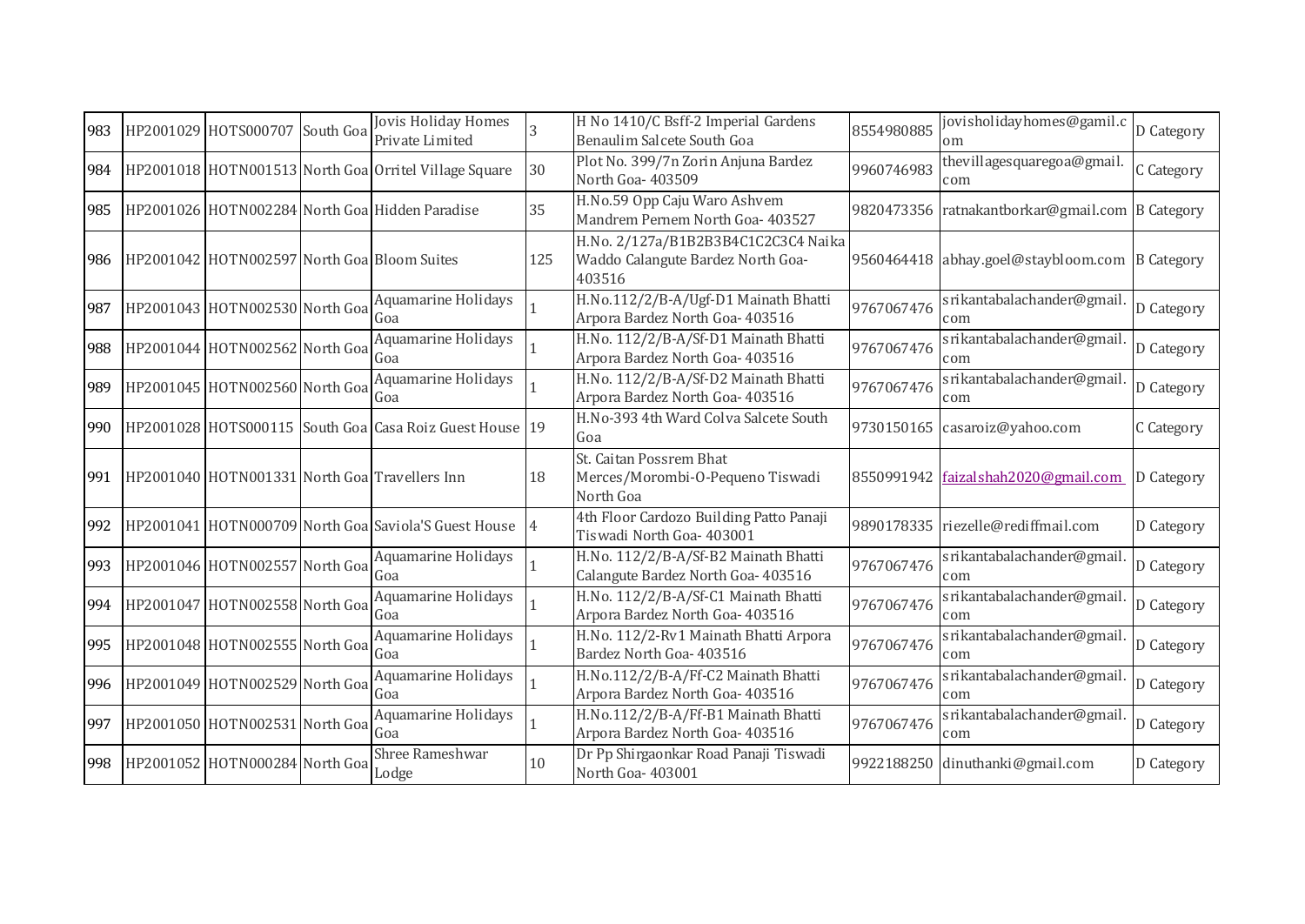| Survey No-172/25a Maddo Waddo<br>reservation@zacbeachresort<br>1000 HP2001054 HOTN000674 North Goa Zac Beach Resort<br>22<br>7665343203<br>C Category<br>Calangute Bardez North Goa<br>s.com<br>H.No. 6/68/2 Khobra Vaddo Calangute<br>1001 HP2001055 HOTN002613 North Goa Balaji Inn Guest House 8<br>9823721335 Gaurish7838.gn@gmail.com<br>C Category<br>Bardez North Goa- 403516<br>Prem Niwas Guest<br>H.No- E-23c Gaura Waddo Calangute<br>UDAYKERKAR22@GMAIL.C<br>1002 HP2001056 HOTN000643 North Goa<br>9890045638<br>D Category<br>Bardez North Goa- 403516<br>House<br>0M<br>H.No 185(49/2) Dando Candolim Bardez<br>siddheshprabhudesai.25@g<br>1003 HP2001057 HOTN002343 North Goa Casa Pelo Mar<br>9552444826<br>C Category<br>North Goa-403515<br>mail.com<br>H.No 278/A Gaura Vaddo Calangute<br>lablancheguesthouse@gmail<br>1004 HP2001058 HOTN000501 North Goal Francis Xavier Vaz<br>9850814594<br>D Category<br>3<br>Bardez North Goa<br>com<br>H.No 5/177a Umta Vaddo Calangute<br>popeyesguesthose@yahoo.c<br>1005 HP2001060 HOTN001783 North Goa Popeye'S Guest House<br>9823634141<br>D Category<br>-9<br>Bardez North Goa- 403516<br>om<br>H.No-371 Costa Vaddo Majorda Salcete<br>1006 HP2001061 HOTS000206 South Goa Vivenda Dos Palhacos<br>9881720221<br>fjoaosebastiao@ymail.com<br>C Category<br>South Goa- 403713<br>Naika Waddo Calangute Bardez North<br>12<br>1007 HP2001062 HOTN000159 North Goa Savita Guest House<br>9850466221<br>saisamir66@gmail.com<br>D Category<br>Goa-403516<br>H.No. 186 Gaura Vaddo Calangute Bardez<br>jackysmansion@rediffmail.c<br>1008 HP2001067 HOTN000607 North Goa Jackys Mansion<br>9763551382<br>D Category<br>North Goa-403516<br>om<br>H.No.597 Marquis Ward Candolim Bardez<br>1009 HP2001068 HOTN000112 North Goa Jose Anton Abode<br>5<br>8652050123<br>jacent.f@flipkart.com<br>D Category<br>North Goa-403515<br>H. No 5/213 B Umta Vaddo Calangute<br>matiascoutinhojoe@gmail.co<br>12<br>1010 HP2001064 HOTN001288 North Goa Mathais Guest House<br>8888688075<br>D Category<br>Bardez North Goa- 403516<br>m<br>Khobra Vaddo Calangute Bardez North<br>Villa Fatima Beach<br>1011 HP2001073 HOTN001386 North Goa<br>30<br>9673743571<br>judecouto@hotmail.com<br>C Category<br>Resorts<br>Goa 403516<br>H.No. 4/44d(1) Porba Vaddo Calangute<br>siddheshprabhudesai@yaho<br>1012 HP2001071 HOTN001600 North Goa De Alcazar<br>24<br>9823715120<br>C Category<br>Bardez North Goa- 403516<br>$0.\overline{in}$<br>H.No 5/82cMaddo Vaddo Calangute<br>peppypereira200@gmail.co<br>1013 HP2001066 HOTN001863 North Goa Santana Guest House<br>3<br>9545318811<br>D Category<br>Bardez North Goa- 403516<br>m<br>1354/C Tembwada Morgim Pernem North<br>22<br>1014 HP2001074 HOTN002603 North Goa La Conceicao<br>9765853844 jovito1234@gmail.com<br>C Category<br>Goa-403512<br>Porba Waddo Calangute Bardez North<br>1015 HP2001069 HOTN001060 North Goa Anukiran Guest House<br>7020578774 anukiran.goa@gmail.com<br>D Category<br>Goa-403516 | 999 |  | HP2001053 HOTN000315 North Goa Royale Assagao | 106 | Next To Dattatray Temple Behind Matron<br>Fitness Centre Assagao Bardez North Goa- 7350001925   rm@royaleassagao.com<br>403507 |  | <b>B</b> Category |
|--------------------------------------------------------------------------------------------------------------------------------------------------------------------------------------------------------------------------------------------------------------------------------------------------------------------------------------------------------------------------------------------------------------------------------------------------------------------------------------------------------------------------------------------------------------------------------------------------------------------------------------------------------------------------------------------------------------------------------------------------------------------------------------------------------------------------------------------------------------------------------------------------------------------------------------------------------------------------------------------------------------------------------------------------------------------------------------------------------------------------------------------------------------------------------------------------------------------------------------------------------------------------------------------------------------------------------------------------------------------------------------------------------------------------------------------------------------------------------------------------------------------------------------------------------------------------------------------------------------------------------------------------------------------------------------------------------------------------------------------------------------------------------------------------------------------------------------------------------------------------------------------------------------------------------------------------------------------------------------------------------------------------------------------------------------------------------------------------------------------------------------------------------------------------------------------------------------------------------------------------------------------------------------------------------------------------------------------------------------------------------------------------------------------------------------------------------------------------------------------------------------------------------------------------------------------------------------------------------------------------------------------------------------------------------------------------------------------------------------------------------------------------------------------------------------------------------------------------------------------------------------------------------------------------------------------------------------------------------------------------------------------------------|-----|--|-----------------------------------------------|-----|--------------------------------------------------------------------------------------------------------------------------------|--|-------------------|
|                                                                                                                                                                                                                                                                                                                                                                                                                                                                                                                                                                                                                                                                                                                                                                                                                                                                                                                                                                                                                                                                                                                                                                                                                                                                                                                                                                                                                                                                                                                                                                                                                                                                                                                                                                                                                                                                                                                                                                                                                                                                                                                                                                                                                                                                                                                                                                                                                                                                                                                                                                                                                                                                                                                                                                                                                                                                                                                                                                                                                                |     |  |                                               |     |                                                                                                                                |  |                   |
|                                                                                                                                                                                                                                                                                                                                                                                                                                                                                                                                                                                                                                                                                                                                                                                                                                                                                                                                                                                                                                                                                                                                                                                                                                                                                                                                                                                                                                                                                                                                                                                                                                                                                                                                                                                                                                                                                                                                                                                                                                                                                                                                                                                                                                                                                                                                                                                                                                                                                                                                                                                                                                                                                                                                                                                                                                                                                                                                                                                                                                |     |  |                                               |     |                                                                                                                                |  |                   |
|                                                                                                                                                                                                                                                                                                                                                                                                                                                                                                                                                                                                                                                                                                                                                                                                                                                                                                                                                                                                                                                                                                                                                                                                                                                                                                                                                                                                                                                                                                                                                                                                                                                                                                                                                                                                                                                                                                                                                                                                                                                                                                                                                                                                                                                                                                                                                                                                                                                                                                                                                                                                                                                                                                                                                                                                                                                                                                                                                                                                                                |     |  |                                               |     |                                                                                                                                |  |                   |
|                                                                                                                                                                                                                                                                                                                                                                                                                                                                                                                                                                                                                                                                                                                                                                                                                                                                                                                                                                                                                                                                                                                                                                                                                                                                                                                                                                                                                                                                                                                                                                                                                                                                                                                                                                                                                                                                                                                                                                                                                                                                                                                                                                                                                                                                                                                                                                                                                                                                                                                                                                                                                                                                                                                                                                                                                                                                                                                                                                                                                                |     |  |                                               |     |                                                                                                                                |  |                   |
|                                                                                                                                                                                                                                                                                                                                                                                                                                                                                                                                                                                                                                                                                                                                                                                                                                                                                                                                                                                                                                                                                                                                                                                                                                                                                                                                                                                                                                                                                                                                                                                                                                                                                                                                                                                                                                                                                                                                                                                                                                                                                                                                                                                                                                                                                                                                                                                                                                                                                                                                                                                                                                                                                                                                                                                                                                                                                                                                                                                                                                |     |  |                                               |     |                                                                                                                                |  |                   |
|                                                                                                                                                                                                                                                                                                                                                                                                                                                                                                                                                                                                                                                                                                                                                                                                                                                                                                                                                                                                                                                                                                                                                                                                                                                                                                                                                                                                                                                                                                                                                                                                                                                                                                                                                                                                                                                                                                                                                                                                                                                                                                                                                                                                                                                                                                                                                                                                                                                                                                                                                                                                                                                                                                                                                                                                                                                                                                                                                                                                                                |     |  |                                               |     |                                                                                                                                |  |                   |
|                                                                                                                                                                                                                                                                                                                                                                                                                                                                                                                                                                                                                                                                                                                                                                                                                                                                                                                                                                                                                                                                                                                                                                                                                                                                                                                                                                                                                                                                                                                                                                                                                                                                                                                                                                                                                                                                                                                                                                                                                                                                                                                                                                                                                                                                                                                                                                                                                                                                                                                                                                                                                                                                                                                                                                                                                                                                                                                                                                                                                                |     |  |                                               |     |                                                                                                                                |  |                   |
|                                                                                                                                                                                                                                                                                                                                                                                                                                                                                                                                                                                                                                                                                                                                                                                                                                                                                                                                                                                                                                                                                                                                                                                                                                                                                                                                                                                                                                                                                                                                                                                                                                                                                                                                                                                                                                                                                                                                                                                                                                                                                                                                                                                                                                                                                                                                                                                                                                                                                                                                                                                                                                                                                                                                                                                                                                                                                                                                                                                                                                |     |  |                                               |     |                                                                                                                                |  |                   |
|                                                                                                                                                                                                                                                                                                                                                                                                                                                                                                                                                                                                                                                                                                                                                                                                                                                                                                                                                                                                                                                                                                                                                                                                                                                                                                                                                                                                                                                                                                                                                                                                                                                                                                                                                                                                                                                                                                                                                                                                                                                                                                                                                                                                                                                                                                                                                                                                                                                                                                                                                                                                                                                                                                                                                                                                                                                                                                                                                                                                                                |     |  |                                               |     |                                                                                                                                |  |                   |
|                                                                                                                                                                                                                                                                                                                                                                                                                                                                                                                                                                                                                                                                                                                                                                                                                                                                                                                                                                                                                                                                                                                                                                                                                                                                                                                                                                                                                                                                                                                                                                                                                                                                                                                                                                                                                                                                                                                                                                                                                                                                                                                                                                                                                                                                                                                                                                                                                                                                                                                                                                                                                                                                                                                                                                                                                                                                                                                                                                                                                                |     |  |                                               |     |                                                                                                                                |  |                   |
|                                                                                                                                                                                                                                                                                                                                                                                                                                                                                                                                                                                                                                                                                                                                                                                                                                                                                                                                                                                                                                                                                                                                                                                                                                                                                                                                                                                                                                                                                                                                                                                                                                                                                                                                                                                                                                                                                                                                                                                                                                                                                                                                                                                                                                                                                                                                                                                                                                                                                                                                                                                                                                                                                                                                                                                                                                                                                                                                                                                                                                |     |  |                                               |     |                                                                                                                                |  |                   |
|                                                                                                                                                                                                                                                                                                                                                                                                                                                                                                                                                                                                                                                                                                                                                                                                                                                                                                                                                                                                                                                                                                                                                                                                                                                                                                                                                                                                                                                                                                                                                                                                                                                                                                                                                                                                                                                                                                                                                                                                                                                                                                                                                                                                                                                                                                                                                                                                                                                                                                                                                                                                                                                                                                                                                                                                                                                                                                                                                                                                                                |     |  |                                               |     |                                                                                                                                |  |                   |
|                                                                                                                                                                                                                                                                                                                                                                                                                                                                                                                                                                                                                                                                                                                                                                                                                                                                                                                                                                                                                                                                                                                                                                                                                                                                                                                                                                                                                                                                                                                                                                                                                                                                                                                                                                                                                                                                                                                                                                                                                                                                                                                                                                                                                                                                                                                                                                                                                                                                                                                                                                                                                                                                                                                                                                                                                                                                                                                                                                                                                                |     |  |                                               |     |                                                                                                                                |  |                   |
|                                                                                                                                                                                                                                                                                                                                                                                                                                                                                                                                                                                                                                                                                                                                                                                                                                                                                                                                                                                                                                                                                                                                                                                                                                                                                                                                                                                                                                                                                                                                                                                                                                                                                                                                                                                                                                                                                                                                                                                                                                                                                                                                                                                                                                                                                                                                                                                                                                                                                                                                                                                                                                                                                                                                                                                                                                                                                                                                                                                                                                |     |  |                                               |     |                                                                                                                                |  |                   |
|                                                                                                                                                                                                                                                                                                                                                                                                                                                                                                                                                                                                                                                                                                                                                                                                                                                                                                                                                                                                                                                                                                                                                                                                                                                                                                                                                                                                                                                                                                                                                                                                                                                                                                                                                                                                                                                                                                                                                                                                                                                                                                                                                                                                                                                                                                                                                                                                                                                                                                                                                                                                                                                                                                                                                                                                                                                                                                                                                                                                                                |     |  |                                               |     |                                                                                                                                |  |                   |
|                                                                                                                                                                                                                                                                                                                                                                                                                                                                                                                                                                                                                                                                                                                                                                                                                                                                                                                                                                                                                                                                                                                                                                                                                                                                                                                                                                                                                                                                                                                                                                                                                                                                                                                                                                                                                                                                                                                                                                                                                                                                                                                                                                                                                                                                                                                                                                                                                                                                                                                                                                                                                                                                                                                                                                                                                                                                                                                                                                                                                                |     |  |                                               |     |                                                                                                                                |  |                   |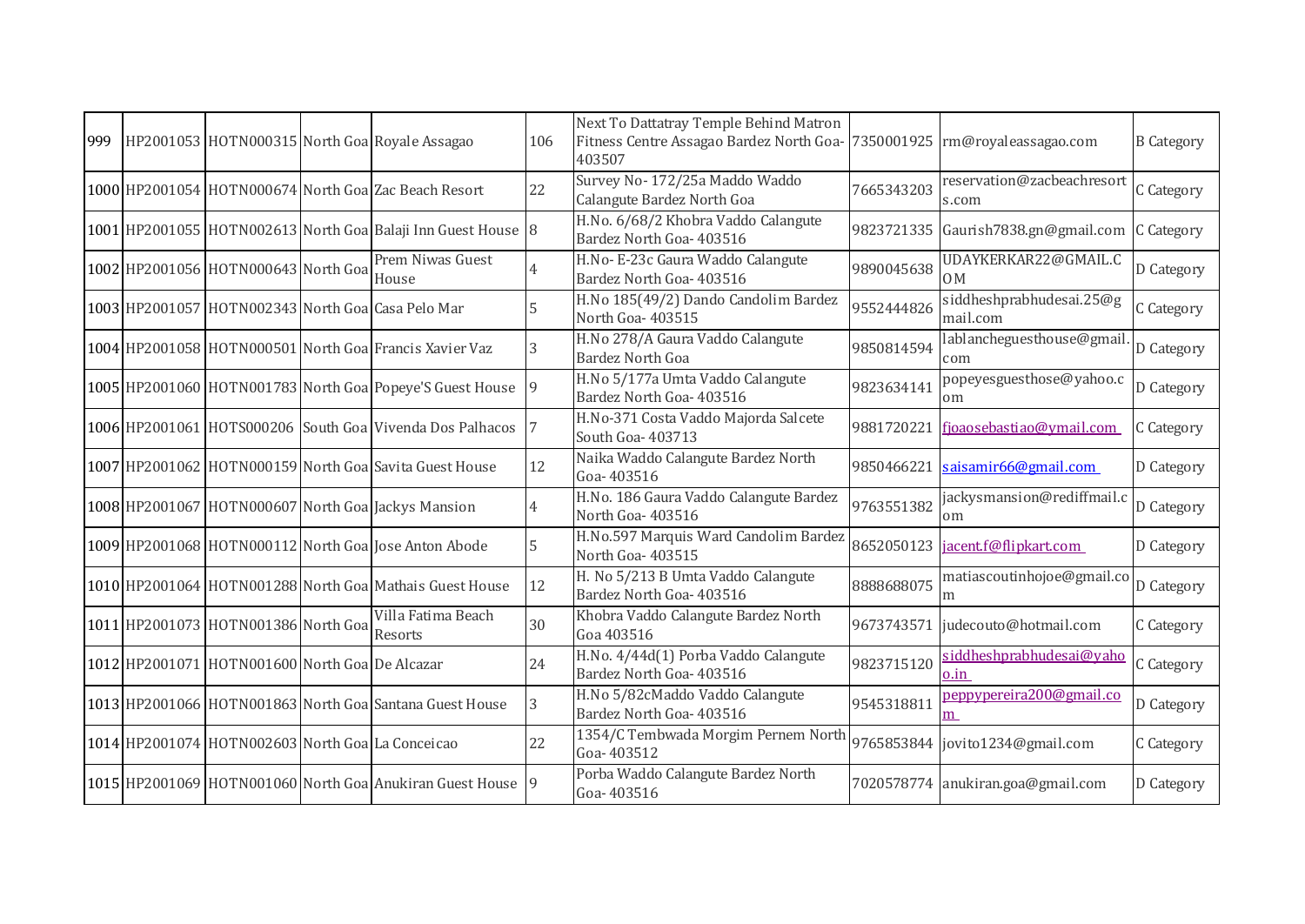|  | 1016 HP2001083 HOTN002305 North Goa              | The Narrow Way<br><b>Edward Guest House</b>                 |                | H. No. 614A Candolim Bardez North Goa-<br>403515                                                                              |            | 8600246496 morris.dsouza@gmail.com               | D Category |
|--|--------------------------------------------------|-------------------------------------------------------------|----------------|-------------------------------------------------------------------------------------------------------------------------------|------------|--------------------------------------------------|------------|
|  |                                                  | 1017 HP2001084 HOTN000102 North Goa Hill View Guest House 5 |                | H.No.649/2 Demello Vado Anjuna Bardez<br>North Goa- 403509                                                                    |            | 9822482035 garreth_pereira@yahoo.com             | D Category |
|  |                                                  | 1018 HP2001079 HOTN000263 North Goal Famafa Beach Resort    | 20             | H.No- 510 Khalchawada Arambol Pernem<br>North Goa-403512                                                                      | 7517944609 | famafabeachresort2018@gm<br>ail.com              | C Category |
|  |                                                  | 1019 HP2001082 HOTN000601 North Goa Sea View Holidays       | 16             | H No 487/1/16 Mendonca Vaddo Vagator<br>Anjuna Bardez North Goa- 403509                                                       | 9370015254 | Milibdmayenkar@gmail.co<br>m                     | C Category |
|  | 1020 HP2001078 HOTN000602 North Goa Vila Nova    |                                                             |                | H.No-1160/3 Mazal Vaddo Anjuna Bardez<br>North Goa                                                                            | 9225904244 | mendonca90@rediffmail.co<br>m                    | C Category |
|  | 1021 HP2001086 HOTN000731 North Goa Park Plaza   |                                                             | 37             | Opposite Azad Maidan Panaji Tiswadi<br>North Goa-403001                                                                       | 9420690007 | hotelparkplaza@gmail.com                         | C Category |
|  | 1022 HP2001085 HOTN001132 North Goa Lornas Nest  |                                                             | 4              | H. No 528 Coutinho Vaddo Vagator Anjuna<br>Bardez North Goa- 403509                                                           |            | 9822482035 garreth_pereira@yahoo.com             | D Category |
|  |                                                  | 1023 HP2001051 HOTN001158 North Goa Thomson Villa           | 8              | 556/B Murrod Vaddo Candolim Bardez<br>North Goa- 403515                                                                       |            | 9890472373 joegoenkar@yahoo.co.in                | C Category |
|  |                                                  | 1024 HP2001077 HOTN002252 North Goal Golden Guest House     | 6              | H.No.5/198 FUmta Vaddo Calangute<br><b>Bardez North Goa</b>                                                                   |            | 9619119798 saviordrgs@gmail.com                  | D Category |
|  |                                                  | 1025 HP2001076 HOTN002610 North Goa D'Cruz Apartments       |                | 1/136/B-12 Phase Ii Osborne Apartments<br>Gaura Vaddo Calangute Bardez North Goa- 9923195212 dcruzmacbeth@gmail.com<br>403516 |            |                                                  | D Category |
|  | 1026 HP2001087 HOTS000467 South Goa              | Hotel Avisha<br>Residency                                   | 19             | Behind State Bank Of India Mormugao<br>Mormugao South Goa-403802                                                              | 9870997237 | hotelavisharesidency@gmai<br>.com                | C Category |
|  | 1027 HP2001075 HOTS000686 South Goa M/S My Hotel |                                                             | 6              | Khareband Road Margao Salcete South<br>Goa                                                                                    |            | 7030910915 doristeixeira003@gmail.com D Category |            |
|  | 1028 HP2001093 HOTN002625 North Goa              | La Vie Woods Guest<br>House                                 | 11             | 6/20a Khobra Vaddo Calangute Bardez<br>North Goa-403516                                                                       |            | 9373007002 info@laviewoods.com                   | C Category |
|  |                                                  | 1029 HP2001094 HOTN002620 North Goa Wotel Guest House       | 12             | H.No. 1/80-D/Gf/Ff Gaura Vaddo<br>Calangute Bardez North Goa- 403516                                                          |            | 8600217622 bookings.talhaa@gmail.com             | C Category |
|  | 1030 HP2001089 HOTN002638 North Goa Acasa Vibe   |                                                             | $\overline{2}$ | H No 313/2 Villa C-1 Ward No. Iii B Arradi<br>Vaddo Parra Bardez North Goa- 403510                                            |            | 8308818592 Jassinchattaram@gmail.com C Category  |            |
|  | 1031 HP2001091 HOTS000710 South Goa Viva Hotel   |                                                             | 21             | Chalta No. 143 Pt Sheet No 251 H.No.<br>13/1868 1869 Malbhat Margao Salcete<br>South Goa                                      |            | 7447799778 gm@vivahotel.in                       | C Category |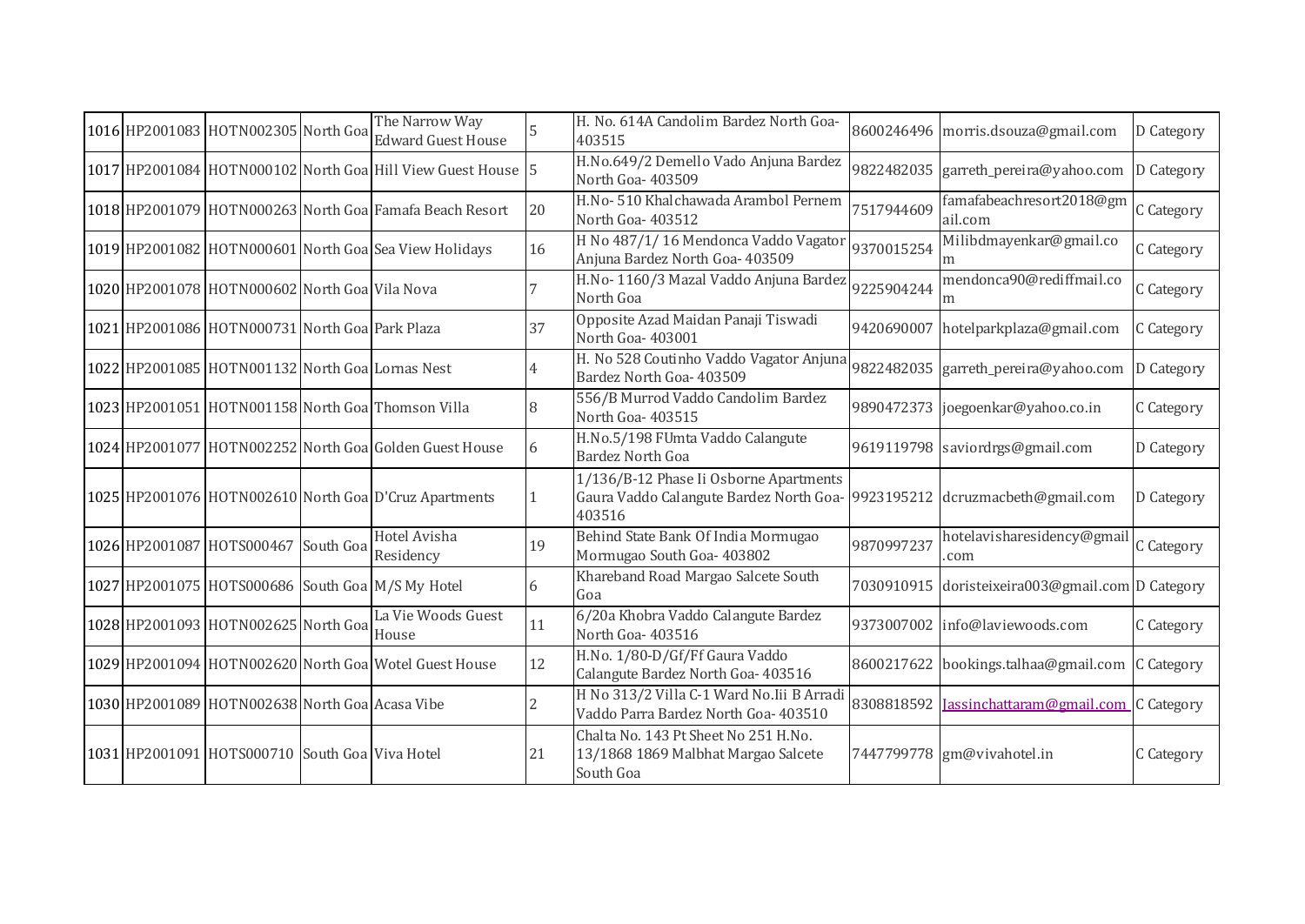|  | 1032 HP2001092 HOTN002378 North Goa La Pearl Kaza |                                                              | 12            | H.No.1630/1 Grand Chinvar Anjuna<br>Bardez North Goa- 403509                                      |            | 8007037796 kaza@gmail.com                  | D Category        |
|--|---------------------------------------------------|--------------------------------------------------------------|---------------|---------------------------------------------------------------------------------------------------|------------|--------------------------------------------|-------------------|
|  | 1033 HP2001097 HOTN000879 North Goa Keni'S Hotel  |                                                              | 38            | 18 Th June Road Panaji Tiswadi North<br>Goa-403001                                                |            | 9822188888 kenishotel@yahoo.com            | <b>B</b> Category |
|  |                                                   | 1034 HP2001095 HOTS000525 South Goa Carina Beach Resort      | 30            | Vasvaddo Benaulim Salcete South Goa                                                               | 7057069343 | bookings@carinabeachresor<br>t.com         | C Category        |
|  |                                                   | 1035 HP2001101 HOTN000367 North Goa Zinhos Beach Resort      |               | H.No. 7/3 Saunta Vaddo Calangute Bardez<br>North Goa-403516                                       | 9822982560 | zinhosbeachresortgoa@gmai<br>l.com         | D Category        |
|  | 1036 HP2001106 HOTN000155 North Goa Presa Di Goa  |                                                              |               | H.No.353/1&2 Arais Wado Nagoa Bardez<br>North Goa                                                 | 9657956026 | reservation@presadigoa.co<br>m             | C Category        |
|  |                                                   | 1037 HP2001108 HOTN000882 North Goa Meraden Opus             | 20            | 967/2 ABCDE& F Peddem Anjuna Bardez<br>North Goa- 403509                                          | 8308833389 | goa@hotelmeradenlaoasis.c<br><sub>om</sub> | C Category        |
|  | 1038 HP2001099 HOTN002047 North Goa               | Zinho'S (L) Beach<br>Resort                                  | 15            | Hno 7/3b Saunta Waddo Calangute Bardez<br>North Goa- 403516                                       | 9822982560 | zinhosbeachresortgoa@gmai<br>l.com         | C Category        |
|  |                                                   | 1039 HP2001098 HOTN002094 North Goa Roseal Guest House       | 16            | H.No.7/152b Saunta Vaddo Calangute<br>Bardez North Goa- 403516                                    | 7798259871 | aleciaramos11@gmail.com                    | C Category        |
|  |                                                   | 1040 HP2001100 HOTN000342 North Goa Zinhos 1 Beach Resort 10 |               | H.No. 7/3e Saunta Vaddo Calangute<br>Bardez North Goa- 403516                                     | 9822982560 | zinhosbeachresortgoa@gmai<br>.com          | C Category        |
|  |                                                   | 1041 HP2001104 HOTN002310 North Goa Kunal Guest House        | 12            | H.No. 5/120b Umta Vaddo Calangute<br>Bardez North Goa- 403516                                     |            | 9637454141 rajeshpoljia@gmail.com          | D Category        |
|  |                                                   | 1042 HP2001111 HOTN000795 North Goa Daffodils Guest House 8  |               | H.No-1/339 Gauravaddo Calangute<br>Bardez North Goa- 403516                                       | 9930308472 | daffodils8rooms@gmail.co<br>m              | D Category        |
|  |                                                   | 1043 HP2001105 HOTN000288 North Goa Hotel Mandarin           | 19            | Near Cine Alankar Mapusa Bardez North<br>Goa-403507                                               | 9503130143 | Mandarinhotelgoa@gmail.co                  | C Category        |
|  |                                                   | 1044 HP2001096 HOTN002622 North Goal Graciana Fernandes      | $\mathcal{P}$ | H.No.750 Pintos Vaddo Candolim Bardez<br>North Goa-403515                                         | 7507891601 | Leonafernandes7@gmail.co<br>m              | D Category        |
|  | 1045 HP2001120 HOTN000405 North Goa               | Campal Beach Guest<br>House                                  | 9             | H. No 13/470/1 And 4 Vadakkekara<br>Building Opp Parade Ground Campal<br>Panaji Tiswadi North Goa |            | 9822101902 jibubu@gmail.com                | D Category        |
|  | 1046 HP2001102 HOTS000479 South Goa Hotel Rebelo  |                                                              | 33            | Vila Rebelo Opp Kadamba Stand Mundvel<br>Vasco Da Gama Mormugao Mormugao<br>South Goa             |            | 9422055949 hotlreb@hotmail.com             | C Category        |
|  |                                                   | 1047 HP2001109 HOTN000325 North Goa Darolina Guest House     | -16           | H.No. 573 Murrod Vaddo Candolim<br>Bardez North Goa- 403515                                       |            | 9922133551 goadarolina@gmail.com           | D Category        |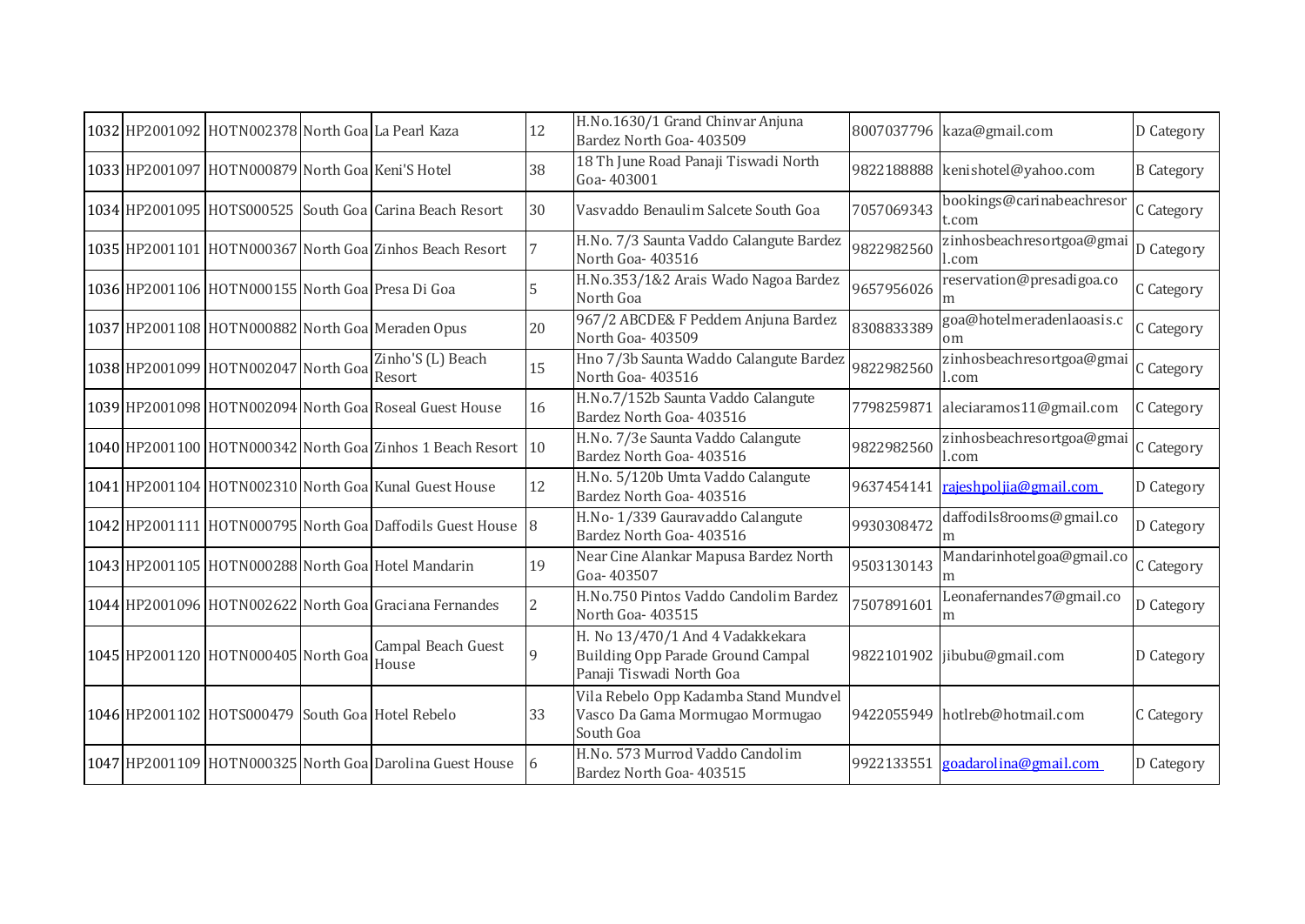|  |                                                   | 1048 HP2001112 HOTN001342 North Goa Hotel Calangute Central 17 |    | H.No.1/214c/A-F F-6 Gaura Vaddo<br>Calangute Bardez North Goa- 403516                                              | 7721981717 | reservations@calangutecentr<br>al.com           | C Category        |
|--|---------------------------------------------------|----------------------------------------------------------------|----|--------------------------------------------------------------------------------------------------------------------|------------|-------------------------------------------------|-------------------|
|  |                                                   | 1049 HP2001114 HOTN001620 North Goa Bella'S Guest House        | 6  | Calangute Calangute Bardez North Goa-<br>403516                                                                    |            | 9011370216 bellafonseca75@gmail.com             | D Category        |
|  | 1050 HP2001124 HOTN000834 North Goa               | <b>Inspiration Guest</b><br>House                              |    | H.No 6/145 BKhobra Vaddo Calangute<br>Bardez North Goa- 403516                                                     | 9923955774 | mayavernekar1973@gmail.c<br>om                  | D Category        |
|  | 1051 HP2001121 HOTN002040 North Goa Cafe Lilliput |                                                                |    | Hno-789(3) Prais Waddo Anjuna Bardez<br>North Goa- 403509                                                          |            | 8483077912 cafelilliput@gmail.com               | C Category        |
|  |                                                   | 1052 HP2001115 HOTN000931 North Goal Uttam Tourist Resort      | 14 | H.No-98/2 Mainat Bhati Arpora Bardez<br>North Goa-403516                                                           |            | 9422440829 virajsomji@gmail.com                 | C Category        |
|  |                                                   | 1053 HP2000219 HOTS000076 South Goa Hotel Goa Land             | 14 | Nr M G MarketP.O.Box 312 Margao<br>Salcete South Goa- 403601                                                       | 9890056228 | satishkunkalienkar@gmail.c<br>om                | C Category        |
|  | 1054 HP2001127 HOTN000394 North Goa Presa Di Goa  |                                                                |    | H.No-1/36 Grand Marod Saligao Bardez<br>North Goa-403511                                                           |            | 9657956026 judasjf@yahoo.com                    | D Category        |
|  | 1055 HP2001133 HOTS000542 South Goa               | Pifran Holiday Beach<br>Resort                                 | 13 | H. No. 269 Velsao Beach Cansaulim<br>Mormugao South Goa 403712                                                     |            | 9822151424 pifrangoa@gmail.com                  | C Category        |
|  |                                                   | 1056 HP2001129 HOTN001660 North Goa The Palm Trees             |    | 1666/16 Vagator Anjuna Bardez North<br>Goa-403509                                                                  | 9822131467 | ieordan.fernandes@gmail.co                      | D Category        |
|  |                                                   | 1057 HP2001135 HOTN001944 North Goa Suman Guest House          | 15 | H.No 5/1333-A Umta Vaddo Calangute<br>Bardez North Goa- 403516                                                     | 9822484096 | surajreadlion6977@gmail.co<br>m                 | C Category        |
|  | 1058 HP2001130 HOTN002242 North Goa               | The Bliss Living<br>Riviera Residency                          |    | H.No.448/1ag5aKudas Vaddo Arpora<br>Bardez North Goa- 403516                                                       |            | 8554999682 forprats@yahoo.com                   | D Category        |
|  | 1059 HP2001128 HOTN002408 North Goa Ziba House    |                                                                | 8  | H.No. 1288/B Temb Waddo Morgim<br>Pernem North Goa- 403512                                                         |            | 9423882486 franfern29@gmail.com                 | D Category        |
|  | 1060 HP2001137 HOTN002668 North Goa               | Vikram Singh & Shashi<br>Singh                                 |    | H.No.1706(7) Ward No.Viii Anjuna<br>Bardez North Goa- 403509                                                       |            | 8308818592 Jassinchattaram@gmail.com            | C Category        |
|  |                                                   | 1061 HP2001136 HOTN002675 North Goa Deepti Guest House         |    | H.No. 336 Bamon Vaddo Candolim Bardez<br>North Goa-403515                                                          |            | 9545126563 lotlikarkanak21@gmail.com D Category |                   |
|  | 1062 HP2001119 HOTS000536 South Goa Nova          |                                                                | 9  | H.No 144 1 G1 144 1g2 144 1f2 144 1s2<br>Opp Arossim Beach Road Cansaulim<br>$C_{\alpha}$ th $C_{\alpha}$ $102712$ |            | 9822151424 pifrangoa@gmail.com                  | <b>B</b> Category |
|  |                                                   | 1063 HP2001072 HOTN000108 North Goa Dom Joao Guest House 11    |    | H.No.7/99a Dom Joao Saunta Vaddo<br>Calangute Bardez North Goa- 403516                                             |            | 9823058923 gizellelobo@hotmail.com              | D Category        |
|  | 1064 HP2001088 HOTN000171 North Goa Tosigo        |                                                                |    | H.No. 1078 A Escrivao Vaddo Candolim<br>Bardez North Goa- 403515                                                   |            | 9326132211 tosigos@gmail.com                    | C Category        |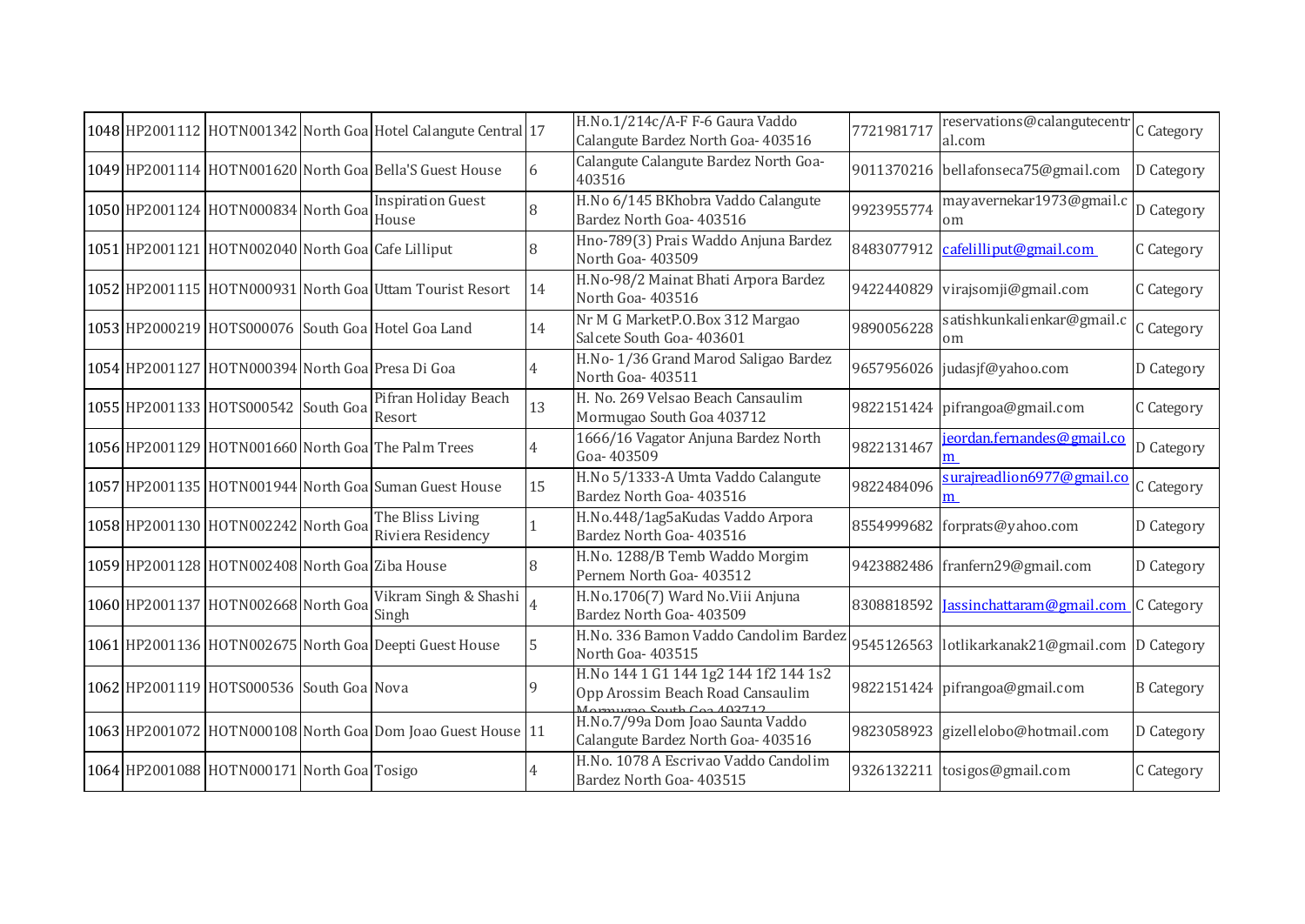|  |                                                   | 1065 HP2001149 HOTN001646 North Goa Hotel Republica       | 24             | Opp Old Secretariat Panaji Tiswadi North<br>Goa-403001                                |            | 9422061098 republicahotel@gmail.com               | C Category        |
|--|---------------------------------------------------|-----------------------------------------------------------|----------------|---------------------------------------------------------------------------------------|------------|---------------------------------------------------|-------------------|
|  |                                                   | 1066 HP2001125 HOTN001935 North Goa Macval Guest House    | 6              | H.No 4/109Porba Vaddo Calangute Bardez<br>North Goa-403516                            | 9890495600 | marcelino_p@rediffmail.co                         | D Category        |
|  | 1067 HP2001063 HOTN001978 North Goa Shruti Resort |                                                           | 16             | H.No. 1/250(A) Gaura Waddo Calangute<br>Bardez North Goa- 403516                      |            | 9822130216 shrutiresort@rediffmail.com C Category |                   |
|  |                                                   | 1068 HP2001145 HOTN002011 North Goa Rosy Guest House      | $\overline{c}$ | H.No 5/29-B Maddo Vaddo Calangute<br>Bardez North Goa- 403516                         | 8975801655 | agostinhoborges74@gmail.c<br>om                   | D Category        |
|  | 1069 HP2001122 HOTS000273 South Goa               | Camilsons Beach<br>Resort                                 | 20             | H.No-107/3 Ambeaxir Sernabatim Salcete<br>South Goa                                   | 9767267770 | camilsons@hotmail.com                             | C Category        |
|  | 1070 HP2001141 HOTN002520 North Goa               | <b>Forwest Estates</b><br>Private Limited                 |                | H.No. 1/272 D 1/272 E 1/272 F Calangute<br>Bardez North Goa- 403515                   | 9822151527 | lourdesfdes@yahoo.com                             | D Category        |
|  |                                                   | 1071 HP2001117 HOTN002630 North Goa Stanley'S Guest House | 12             | 7/166 B Sauta Waddo Calangute Bardez<br>North Goa- 403516                             |            | 9823862816 yelnats_8689@yahoo.com                 | C Category        |
|  | 1072 HP2001142 HOTN002657 North Goa               | Prakruti Panchakarma<br>Centre                            | 18             | H.No.277Madhlamaj Mandrem Pernem<br>North Goa-403521                                  | 9545534028 | keshav.shetgaonkar@gmail.c C Category<br>om       |                   |
|  |                                                   | 1073 HP2001148 HOTN002710 North Goa Villa Ming Maria      | 6              | Ashvwm Mandrem Mandrem Pernem<br>North Goa- 403527                                    | 9545534028 | keshav.shetgaonkar@gmail.c D Category<br>om       |                   |
|  | 1074 HP2001147 HOTN002702 North Goa Aaria Hills   |                                                           | 12             | H.No.364(1) Madhalawada Arambol<br>Pernem North Goa- 403524                           | 9823321899 | aariahills@gmail.com                              | C Category        |
|  |                                                   | 1075 HP2001146 HOTN002703 North Goa Aaria Residency       | 12             | H.No.364/2 Madhala Wada Arambol<br>Pernem North Goa- 403524                           | 9891989809 | aariaresidency@gmail.com                          | C Category        |
|  | 1076 HP2001126 HOTS000340 South Goa               | Devasthali Luxury<br><b>Beach Resort</b>                  | 32             | Village Issorcim Hollant Beach Nr<br>Dabolim Beach Resort Issorcim<br>mugae South Con | 8975766002 | resortmanager@devasthalih<br>otels.com            | <b>B</b> Category |
|  | 1077 HP2001144 HOTS000344 South Goa Cliff Heaven  |                                                           | 15             | H.No-31/1 & 31/2 Serrao Villa Gandaulim<br>Colva Salcete South Goa- 403708            | 9823152962 | cliffheaven1@gmail.com                            | C Category        |
|  | 1078 HP2001138 HOTS000396 South Goa Empire        |                                                           |                | H.No. 252/1 Near New Ktc Bus Stand<br>Above Oasis Bar & Resturant Shapur              | 9673732662 | sanit.bandodkar@yahoo.co                          | D Category        |
|  | 1079 HP2001113 HOTS000412 South Goa Villagio Inn  |                                                           | 60             | Bandora Ponda South Con U.S. (CONTROL)<br>25/E Thonvaddo Betelbatim Salcete South     |            | 9284302589 goavillagio@gmail.com                  | A Category        |
|  | 1080 HP2001081 HOTS000493 South Goa Ocean Crest   |                                                           | 12             | H.No-187/3 Opp Dando Football Ground<br>Sernabatim Colva Salcete South Goa            |            | 9130156587 hoteloceancrest@gmail.com C Category   |                   |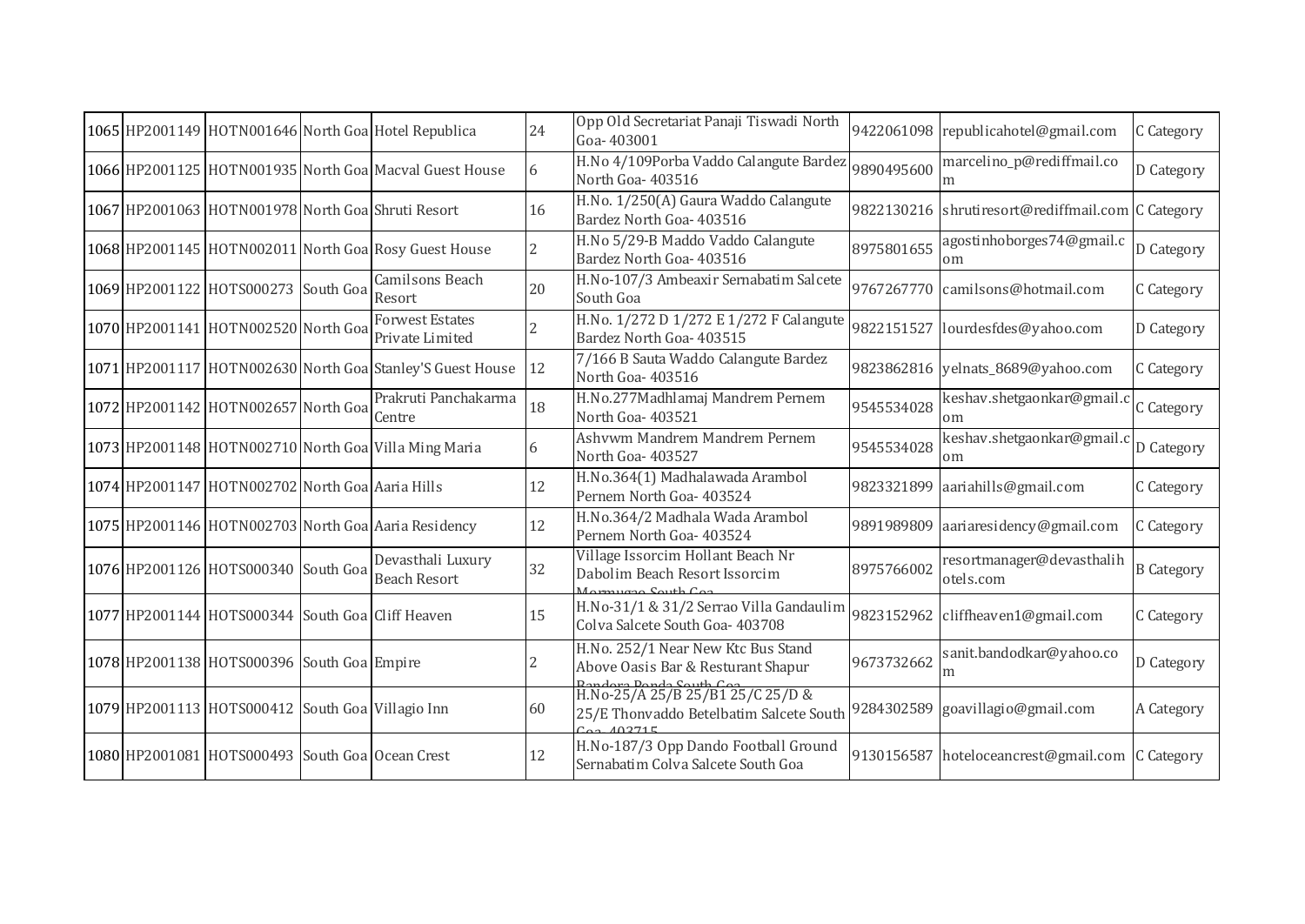|  |                                                  | 1081 HP2001134 HOTS000755 South Goa Plaza De Araujo       |    | H.No. 1313/B Sf F5 Benaulim Salcete<br>South Goa- 403716                                            |            | 8999235395 rema_bala@yahoo.in         | D Category        |
|--|--------------------------------------------------|-----------------------------------------------------------|----|-----------------------------------------------------------------------------------------------------|------------|---------------------------------------|-------------------|
|  | 1082 HP2001132 HOTN000341 North Goa              | Alexandra Tourist<br>Centre                               | 10 | H. No.577Murod Vaddo Candolim Bardez<br>North Goa-403515                                            | 9822152497 | alexandratouristcentre@gma<br>il.com  | C Category        |
|  |                                                  | 1083 HP2001131 HOTN000550 North Goa Ruffles Beach Resort  | 20 | Fort Aguada Road Opp. State Bank Of<br>India Candolim Bardez North Goa-<br>102515                   | 9850623663 | kanakshirodkar2010@gmai<br>com        | C Category        |
|  | 1084 HP2001139 HOTN000572 North Goa Albenjoh     |                                                           | 6  | H. No 5/240a Umta Vaddo Calangute<br>Bardez North Goa- 403516                                       |            | 9326111648 albenjoh@rediffmail.com    | D Category        |
|  | 1085 HP2001140 HOTN000574 North Goa Albenjoh Ii  |                                                           |    | H. No 5/240b Umta Vaddo Calangute<br>Bardez North Goa- 403516                                       |            | 9326111648 albenjoh@rediffmail.com    | D Category        |
|  |                                                  | 1086 HP2001059 HOTN000815 North Goa Ospy'S Shelter        | 10 | H.No.1/192 Gaura Vaddo Calangute<br>Bardez North Goa- 403516                                        |            | 9730616035 ospys.shelter@gmail.com    | D Category        |
|  |                                                  | 1087 HP2001065 HOTN000838 North Goa Alidia Beach Cottages | 35 | E7/103a7/103b7/119a7//1196Saunta<br>Vaddo Calangute Bardez North Goa                                |            | 9822121868 alidia@rediffmail.com      | C Category        |
|  | 1088 HP2001118 HOTN000930 North Goa Hotel Satyam |                                                           | 14 | H.No 313A Tinto Naikawaddo Opposite<br>Shri Shantadurga Temple Calangute<br>2ardez North Con 402516 |            | 9422440829 virajsomji@gmail.com       | C Category        |
|  |                                                  | 1089 HP2001143 HOTN001283 North Goal Satsanga Retreat     | 17 | H No.C/93 Naika Vado Canca Verla Bardez<br>North Goa- 403510                                        |            | 9527531783 info@satsangaretreat.com   | C Category        |
|  | 1090 HP2001116 HOTN001562 North Goa Madrid Home  |                                                           | 6  | H No.261 Socoilowada Opp Om Anesh<br>Super Market Arambol Pernem North Goa-<br>102521               |            | 7829351488 STEBEIROJ@GMAIL.COM        | D Category        |
|  |                                                  | 1091 HP2001152 HOTN001785 North Goa Nilaya Hermitage      | 10 | H.No 60 Bhatti Arpora Bardez Arpora<br>Bardez North Goa- 403518                                     |            | 8766482095 accounts@nilaya.com        | <b>B</b> Category |
|  |                                                  | 1092 HP2001158 HOTN002722 North Goa Antonio Guest House   |    | Ffd1/Ffd2 Aldiea Mainath Bhatti Arpora<br>Bardez North Goa- 403516                                  |            | 8975200265 savi.dsou@gmail.com        | D Category        |
|  |                                                  | 1093 HP2001155 HOTN000858 North Goa Falcon Beach Resort   | 24 | Umta Vaddo Calangute Bardez North Goa-<br>403516                                                    |            | 9823522916 flofil@rediffmail.com      | C Category        |
|  | 1094 HP2001159 HOTN000313 North Goa              | Chalston Hotels Pvt<br>Ltd                                | 33 | H. No 6/32/B Khobra Vaddo Calangute<br>Bardez North Goa- 403516                                     | 9822102021 | chalston@chalstoningoa.co             | C Category        |
|  | 1095 HP2001150 HOTS000534 South Goa              | The Village Resort<br>Palolem                             | 8  | H.No-196 Ward No X Palolem Canacona<br>Canacona South Goa                                           | 9421755767 | thevillageresortpalolem@gm<br>ail.com | D Category        |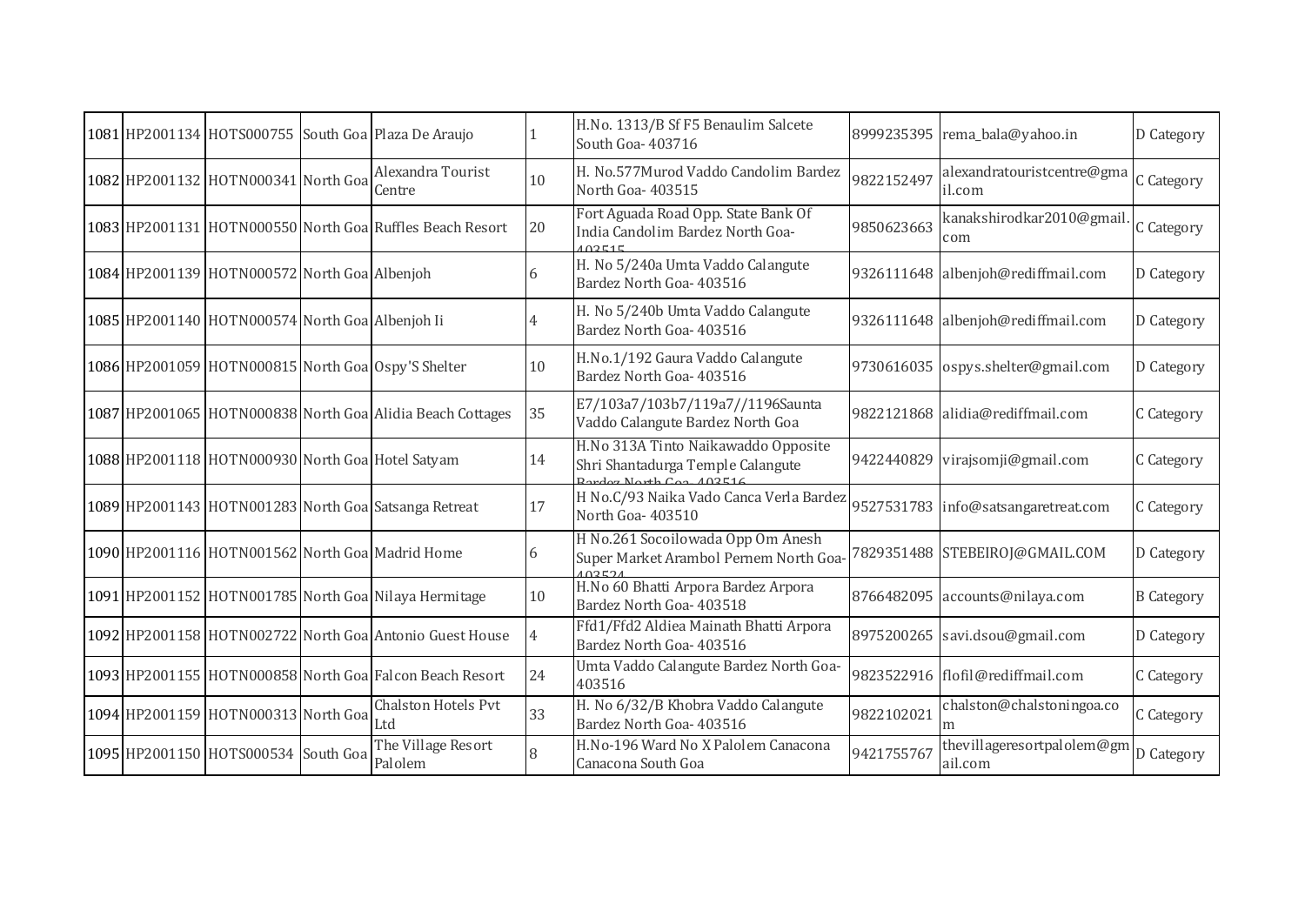|  | 1096 HP2001154 HOTN002669 North Goa            | Villa Goesa Beach<br>Resort                               | 85 | Cobra Waddo Calangute Bardez North<br>Goa-403516                                     | 9822181294 | vilagoesacontracts@gmail.c<br>om                  | C Category        |
|--|------------------------------------------------|-----------------------------------------------------------|----|--------------------------------------------------------------------------------------|------------|---------------------------------------------------|-------------------|
|  |                                                | 1097 HP2001156 HOTN001307 North Goa Hotel Lorelli'S       | 10 | H. No. 5/169 Umta Vaddo Calangute<br>Bardez North Goa- 403516                        |            | 8805920713 hotellorellis@gmail.com                | D Category        |
|  |                                                | 1098 HP2001151 HOTN001458 North Goa Urmila Guest House    | 5  | H.No.26 Junuswada Mandrem Pernem<br>North Goa-403527                                 |            | 9561092778 niteshnaik@gmail.com                   | D Category        |
|  | 1099 HP2001157 HOTN000242 North Goa            | Serenity By The Sea<br><b>Beach Resort</b>                | 18 | H.No. 443/D1/1 443/D2 443/D3 443/D5<br>Vaddy Candolim Bardez North Goa-<br>403515    |            | 9049988222 serenitygoa@gmail.com                  | <b>B</b> Category |
|  | 1100 HP2001164 HOTN001374 North Goa            | Castelinhos Home<br>Away From Home                        | 10 | H.No. 1704/1 Gumal Vaddo Anjuna<br>Bardez North Goa- 403509                          | 9890434529 | castelinhoshomesgoa@gmai<br>.com                  | D Category        |
|  |                                                | 1101 HP2001110 HOTN000249 North Goal Lourdes Guest House  | 10 | H No 1/194 C Gaura Vaddo Calangute<br>Bardez North Goa- 403516                       |            | 9850704546 gabrielferns@rediffmail.com C Category |                   |
|  |                                                | 1102 HP2001161 HOTN001459 North Goal Shriram Guest House  |    | H.No.92 Junuswada Mandrem Pernem<br>North Goa- 403527                                |            | 9421192778 niteshnaik@gmail.com                   | D Category        |
|  | 1103 HP2001153 HOTN002071 North Goa            | <b>Jw Heritage Guest</b><br>House                         | 19 | Pequino Peddem Anjuna Bardez North<br>Goa-403509                                     | 7218846169 | williamdm74@hotmail.com C Category                |                   |
|  |                                                | 1104 HP2001162 HOTN000766 North Goa Sunset Guest House    |    | H.No-757/1 Goenkar Waddo Anjuna<br>Bardez North Goa- 403509                          | 7875235407 | sunsetanthony@gmail.com                           | D Category        |
|  |                                                | 1105 HP2001163 HOTN000770 North Goal Sunset Guest House   | 6  | H.No-791 Goenkar Waddo Anjuna Bardez<br>North Goa-403509                             | 7875235407 | sunsetanthony@gmail.com                           | D Category        |
|  | 1106 HP2001165 HOTS000591 South Goa Eve Resort |                                                           | 14 | H No 7/61/B Patnem Canacona Canacona<br>South Goa                                    | 8605805613 | everesortpatnem@gmail.co                          | C Category        |
|  |                                                | 1107 HP2001160 HOTN000878 North Goa Meraden La Oasis      | 18 | 971/2 ABCDE& F Monteiro Vaddo Anjuna<br>Bardez North Goa- 403509                     | 8380035014 | reservations@meradenlaoas<br>is.com               | C Category        |
|  |                                                | 1108 HP2001174 HOTN000924 North Goal Reggie'S Guest House | 3  | H.No. 594 Marquis Vaddo Opp. Prazeres<br>Resort Candolim Bardez North Goa-<br>403515 |            | 7350973360 reggief11@hotmail.com                  | D Category        |
|  |                                                | 1109 HP2001172 HOTN001029 North Goa Luiza Guest House     |    | H. No.7/166 Saunta Vaddo Calangute<br><b>Bardez North Goa</b>                        |            | 9764362434 mosesefern@hotmail.com                 | D Category        |
|  |                                                | 1110 HP2001169 HOTN001248 North Goa Lourdes Guest House   | 9  | H.No. 2397a Saunta Vaddo Calangute<br>Bardez North Goa- 403516                       |            | 9923484381 fatucarvlho30@gmail.com                | D Category        |
|  |                                                | 1111 HP2001170 HOTN001255 North Goa Jack Guest House      |    | H.No. 1/164c Gaura Vaddo Calangute<br>Bardez North Goa- 403516                       | 9923484381 | fatucarvlho30@gmail.com                           | D Category        |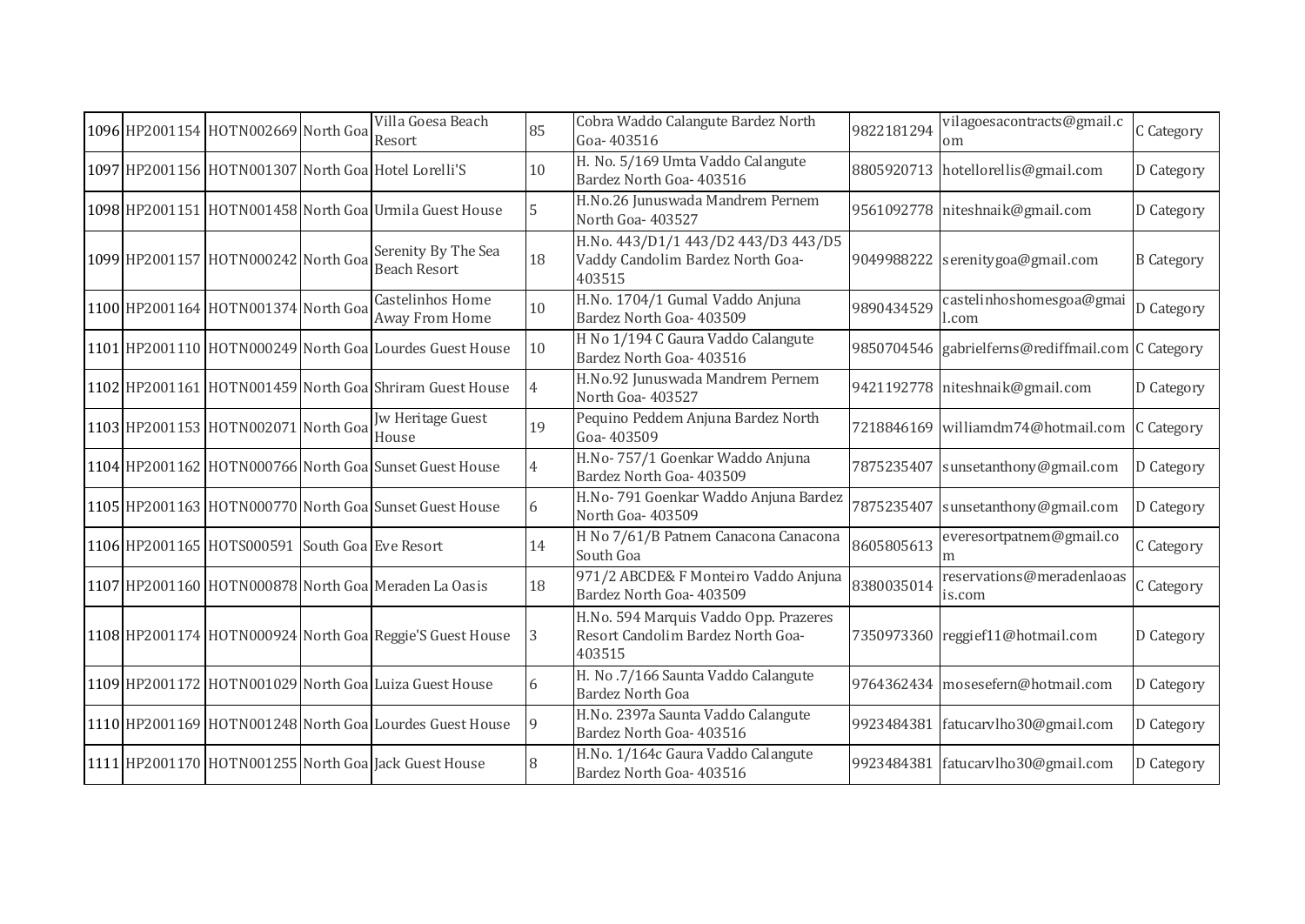|  |                                                | 1112 HP2001167 HOTN001615 North Goa Serenity Spaces         | 14 | Building No.8 Kamat Holiday<br>HomesPhase-1Gaurawaddo Calangute<br>Bardez North Goa- 403516                               | 8551051336 | serenityspacesgoa@gmail.co               | C Category        |
|--|------------------------------------------------|-------------------------------------------------------------|----|---------------------------------------------------------------------------------------------------------------------------|------------|------------------------------------------|-------------------|
|  | 1113 HP2001173 HOTN002288 North Goa Danville   |                                                             | 2  | H.No.2/78d Naika Vaddo Calangute<br>Bardez North Goa- 403516                                                              | 9822383384 | danvillaguesthouse@gmail.c<br>om         | D Category        |
|  |                                                | 1114 HP2001168 HOTS000053 South Goa Jymis Cottages          | 16 | H No 432 4th Ward Colva Salcete South<br>Goa                                                                              |            | 9822487669 berlindcosta@gmail.com        | C Category        |
|  | 1115 HP2001178 HOTS000171 South Goa Villa Cruz |                                                             | 5  | H.No-258/6 Pacheco Waddo Majorda<br>Salcete South Goa                                                                     |            | 9822141519 cruzvilla.goa@gmail.com       | D Category        |
|  | 1116 HP2001166 HOTN001409 North Goa            | <b>Emperor Resort And</b><br>Spa                            | 18 | H. No. 529/2c3, 529/2c4, 2c5, 2c6,<br>2e1,2e2 Vagator Anjuna Bardez North Goa                                             |            | 9811081483 aroras101@gmail.com           | C Category        |
|  | 1117 HP2001184 HOTS000696 South Goa Babiz Inn  |                                                             | 10 | H.No.396 396/4 396/5 396/6 396/7<br>396/8 396/9 396/10 396/11 396/12<br>396/13 Sanglem Waddo Majorda Salcete<br>South Goa |            | 8378006787 babizinngoa@gmail.com         | D Category        |
|  |                                                | 1118 HP2001175 HOTN000713 North Goal Celestiial Hotel       | 20 | H.No- 1168/D Ximer Candolim Bardez<br>North Goa-403515                                                                    |            | 9834084148 rishi7423@gmail.com           | <b>B</b> Category |
|  | 1119 HP2001191 HOTN001214 North Goa            | Harichandra Holiday<br>Homes                                | 6  | H.No 5/233b Umtavaddo Calangute<br>Bardez North Goa- 403516                                                               | 9822183006 | nareshsimepurushkar91@g<br>mail.com      | D Category        |
|  | 1120 HP2001190 HOTN001216 North Goa            | Harichandra Holiday<br>Homes                                |    | H. No. 5/233c Umtavaddo Calangute<br>Bardez North Goa- 403516                                                             | 9822183006 | nareshsimeperushkar91@g<br>mail.com      | D Category        |
|  |                                                | 1121 HP2001192 HOTN001226 North Goa Days Guest House        | 4  | H.No. 1112/1 Mazal Vaddo Anjuna Bardez<br>North Goa-403509                                                                | 9767860669 | joelcolours@gmail.com                    | D Category        |
|  | 1122 HP2001182 HOTN001645 North Goa            | Mandovi River View<br><b>Guest House</b>                    | 6  | H.No B 167c Betim Reis-Magos Bardez<br>North Goa-403101                                                                   |            | 9970068299 allendesa60@gmail.com         | D Category        |
|  | 1123 HP2001181 HOTN001648 North Goa            | Anglers Nook Guest<br>House                                 | 6  | H.No. B 167a Betim Reis-Magos Bardez<br>North Goa-403101                                                                  |            | 9970068299 allendesa60@gmail.com         | D Category        |
|  |                                                | 1124 HP2001171 HOTN001681 North Goa Evoke Lifestyle         | 46 | H.No 600/A Sequeira Waddo Candolim<br>Bardez North Goa- 403515                                                            | 7083336876 | RESERVATIONS.CANDOLIM<br>@EVOKEHOTELS.IN | <b>B</b> Category |
|  |                                                | 1125 HP2001193 HOTN002095 North Goa Casa Anjo Guest House 4 |    | H.No 556/HCasa AnjoMurrod Vaddo<br>Candolim Bardez North Goa- 403515                                                      | 9975909204 | sabinafernandes11@gmail.c<br>om          | D Category        |
|  | 1126 HP2001179 HOTN002126 North Goa            | <b>International Guest</b><br>House                         | 10 | H.No5/35a Maddo Vaddo Calangute<br>Bardez North Goa- 403516                                                               |            | 9822155325 lalitm01@gmail.com            | C Category        |
|  |                                                | 1127 HP2001189 HOTS000138 South Goa C Roque Resorts         | 17 | Sernabhat Colva Salcete South Goa                                                                                         |            | 9823456231 croqueresort@gmail.com        | C Category        |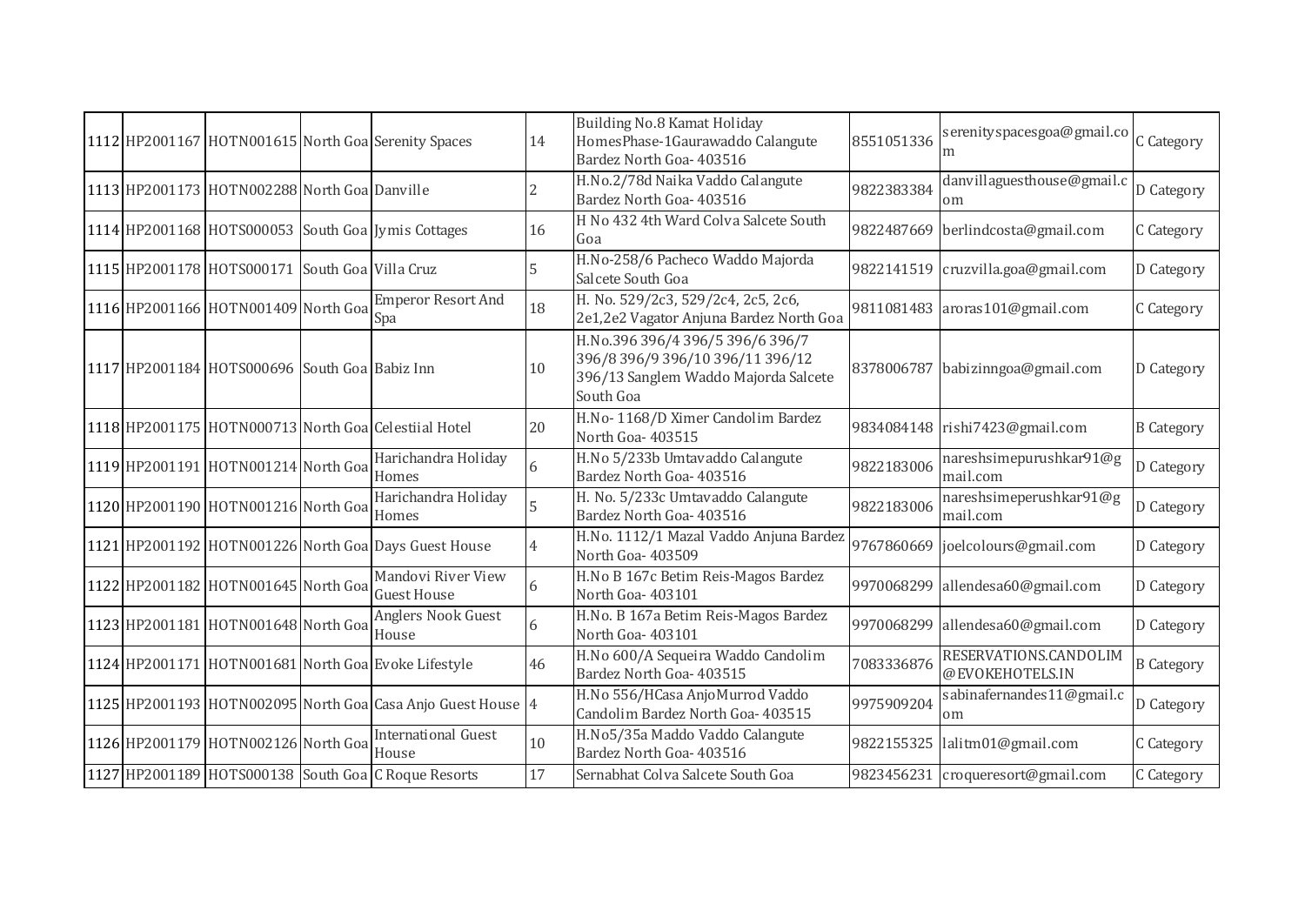|  |                                                  | 1128 HP2001187 HOTN002723 North Goal Sea Rock Guest House    |    | H.No.565 (2) A Khalchawada Arambol<br>Pernem North Goa- 403524                         |            | 7038750241 Pramesh123@epss.in                   | C Category        |
|--|--------------------------------------------------|--------------------------------------------------------------|----|----------------------------------------------------------------------------------------|------------|-------------------------------------------------|-------------------|
|  | 1129 HP2001186 HOTN002682 North Goa              | White Wood Resort &<br>Spa                                   | 24 | H.No.756b Newwada Morgim Pernem<br>North Goa-403512                                    | 8669600472 | revenue.manager@whitewoo<br>dsgoa.com           | C Category        |
|  | 1130 HP2001188 HOTN002680 North Goa              | Stone Wood Resort &<br>Spa                                   | 20 | H.No.543 Ashvewada Mandrem Pernem<br>North Goa-403512                                  | 8669600472 | revenue.manager@stonewoo<br>dsgoa.com           | C Category        |
|  |                                                  | 1131 HP2001201 HOTN000252 North Goa Hard Rock Cottage        | 3  | H. No. 1283/A Temb Waddo Morgim<br>Pernem North Goa- 403512                            |            | 9822581928 Ulyssemorjim@gmail.com               | D Category        |
|  |                                                  | 1132 HP2001203 HOTN002358 North Goa Jp Guest House           | 16 | H.No. 187 Girkarwada Arambol Pernem<br>North Goa- 403524                               |            | 8390121245 khatrisomvir@gmail.com               | C Category        |
|  |                                                  | 1133 HP2001204 HOTN000264 North Goa Vista Do Rio Resort      | 47 | Alto Porvorim Pilerne Bardez North Goa-<br>403521                                      | 9500174047 | santosh.pk@sterlingholiday<br>s.com             | <b>B</b> Category |
|  | 1134 HP2001199 HOTN002715 North Goa Half Hotel   |                                                              |    | H/No 1/2c Survey No. 98 Subdiv 13b<br>Gauravaddo Calangute Bardez North Goa-<br>403516 | 9067649870 | HALFHOTELGOA@GMAIL.C<br>0M                      | C Category        |
|  |                                                  | 1135 HP2001197 HOTN002477 North Goa Vagator House            |    | H.No.1656 Deul Waddo Vagator Anjuna<br>Bardez North Goa 403509                         |            | 9881971729 matoshri2009@gmail.com               | C Category        |
|  |                                                  | 1136 HP2001196 HOTN002479 North Goa The Banyan Soul          | 12 | H.No.962 1aPequen Peddem Anjuna<br>Bardez North Goa 403509                             | 9820707283 | sumityardi@thebanyansoul<br>com                 | C Category        |
|  |                                                  | 1137 HP2001177 HOTN002507 North Goa Turin Resorts Pvt. Ltd.  | 37 | H.No.738(N) New Wada Morgim Pernem<br>North Goa                                        |            | 9665044411 hrm@wallstreetlounge.in              | <b>B</b> Category |
|  |                                                  | 1138 HP2001176 HOTN002508 North Goa Jp Eco Resort Pvt. Ltd.  | 18 | H.No 738(0) New Wado Morgim Pernem<br>North Goa                                        |            | 9665044411 hrm@wallstreetlounge.in              | C Category        |
|  | 1139 HP2001200 HOTN002714 North Goa              | Villa Casa Bottu - The<br><b>Island Pool Villa</b>           |    | Conoldem Near St Bartholomew Church<br>Chorao Tiswadi North Goa- 403201                | 9067649870 | ISLANDPOOLVILLA@GMAIL<br>.COM                   | D Category        |
|  |                                                  | 1140 HP2001194 HOTN001098 North Goa Sunset Cottages          | 20 | Saunta Vaddo Baga Calangute Bardez<br>North Goa                                        | 9822154988 | silvesterdsouza13@gmail.co<br>m                 | C Category        |
|  |                                                  | 1141 HP2001205 HOTN001084 North Goa North Shore Hotel        | 16 | Tatos Coco Beach Village Dandadi Nerul<br><b>Bardez North Goa</b>                      | 9765188588 | saurabhsunildhuri@gmail.co                      | <b>B</b> Category |
|  | 1142 HP2001209 HOTN001847 North Goa Rai Resort   |                                                              |    | H.No 387/1 Ashvem Vaddo Mandrem<br>Pernem North Goa- 403527                            |            | 9820620181 victorferns2012@gmail.com C Category |                   |
|  | 1143 HP2001207 HOTN002002 North Goa Rosa Mystica |                                                              |    | H.No 556-F Murrod Waddo Candolim<br>Bardez North Goa- 403515                           |            | 9819290224 floryfelicia@yahoo.com               | D Category        |
|  |                                                  | 1144 HP2001206 HOTN002671 North Goal Francisco Guest House 6 |    | H.No. 5/31 A Maddo Vaddo Calangute<br>Bardez North Goa- 403516                         |            | 9665444496 jjf849@gmail.com                     | D Category        |
|  |                                                  |                                                              |    |                                                                                        |            |                                                 |                   |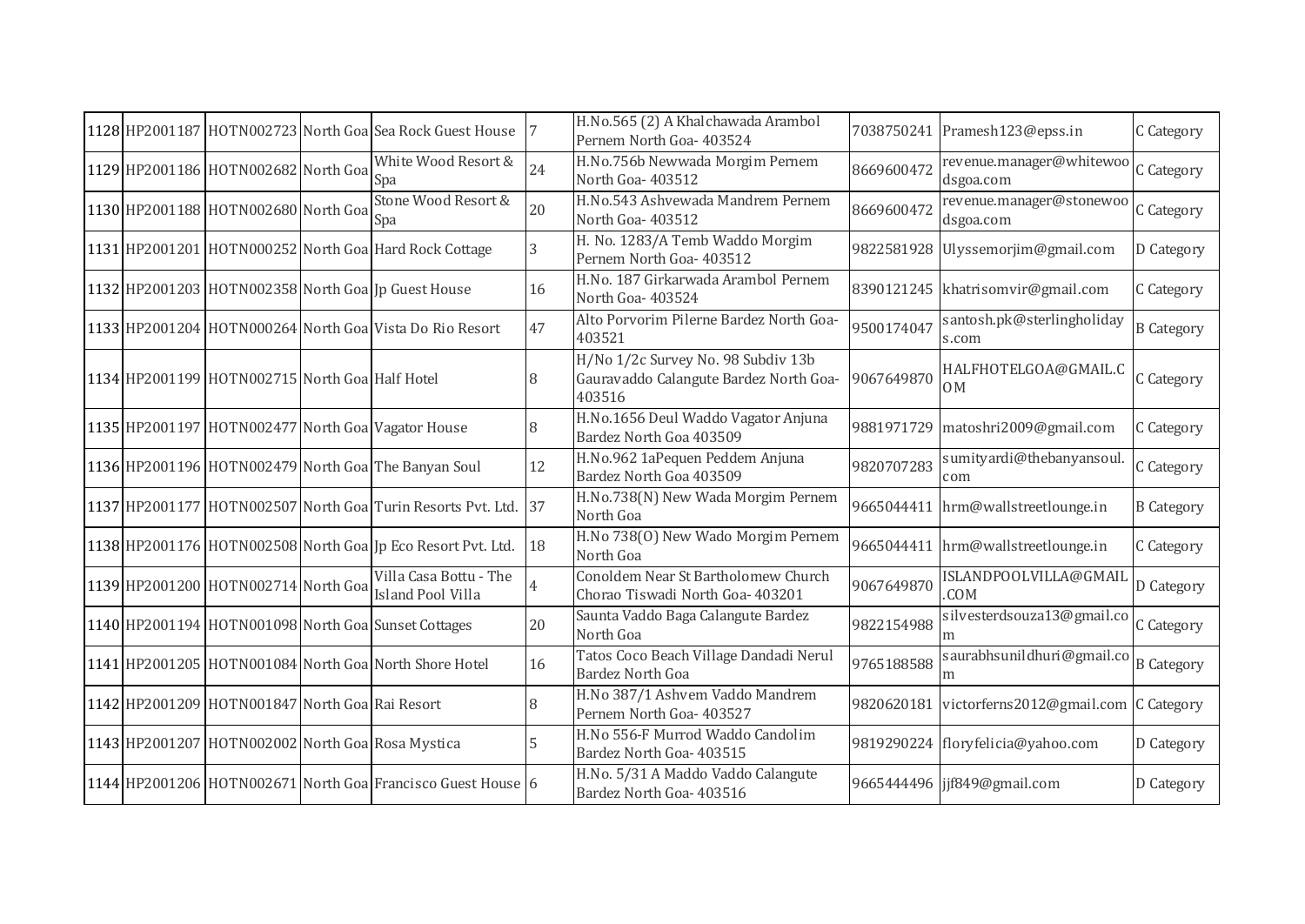|  | 1145 HP2001208 HOTN002522 North Goa Sonea Dhir  |                                                                                                 |                | H.No. 1/271 D Gaura Vaddo Calangute<br>Bardez North Goa- 403515                              | 9822151527 | lourdesfdes@yahoo.com                           | C Category        |
|--|-------------------------------------------------|-------------------------------------------------------------------------------------------------|----------------|----------------------------------------------------------------------------------------------|------------|-------------------------------------------------|-------------------|
|  | 1146 HP2001180 HOTN002731 North Goa             | Sukhmantra Resort &<br>Spa                                                                      | 43             | 317/C Baman Vaddo Candolim Bardez<br>North Goa-403515                                        | 8600040092 | coastalsunview123@gmail.c<br>om                 | <b>B</b> Category |
|  | 1147 HP2001202 HOTN000980 North Goa             | Vailankanni Holiday<br>Homes                                                                    | 12             | House No 3/38a Tivai Wada Calangute<br>Bardez North Goa- 403516                              | 7745002404 | vailankanniholidayhomes@<br>gmail.com           | D Category        |
|  |                                                 | Hotel Sun Inn Unit Of<br>1148 HP2001211 HOTS000077 South Goa Sungrace Marketing<br>Entp Pvt Ltd | 76             | Opp Maruti Temple Varkhandem Ponda<br>Ponda South Goa                                        | 9665121641 | hotelsuninnacc92@gmail.co<br>m                  | <b>B</b> Category |
|  |                                                 | 1149 HP2001212 HOTS000593 South Goa The Pentacon A Resort 36                                    |                | Rajbag Canacona Canacona South Goa-<br>403702                                                |            | 7020071057 info@pentacongoa.com                 | C Category        |
|  |                                                 | 1150 HP2001213 HOTN002232 North Goa Bipin Kumar Popat                                           | 2              | H.No.1/88/Bdg/11/S-1/2Kamat Holiday<br>Home Gaura Vaddo Calangute Bardez<br>North Goa-403516 | 9823032718 | bipinkumar.zillioninn@gmai D Category<br>l.com  |                   |
|  |                                                 | 1151 HP2001219 HOTN001263 North Goa Albertos Guest House                                        | 9              | H.No. 7/170 Saunta Vaddo Calangute<br>Bardez North Goa- 403516                               | 9765853469 | camilobritto2904@gmail.co<br>m                  | D Category        |
|  |                                                 | 1152 HP2001214 HOTN001258 North Goa Dona Julia Resort                                           | 20             | H. No 1-234 Gaura Vaddo Calangute<br>Bardez North Goa- 403516                                | 9923188806 | gm@donajulia.in                                 | C Category        |
|  |                                                 | 1153 HP2001183 HOTS000287 South Goa Serrao Guest House                                          | 5              | H.No-41/1 1st Ward Colva Salcete South<br>Goa                                                | 8975869681 | serraoguesthouse@gmail.co                       | D Category        |
|  | 1154 HP2001215 HOTN000091 North Goa Priya Watsa |                                                                                                 |                | H.No. P6 Portais Reis-Magos Bardez<br>North Goa-403114                                       |            | 9820218345 priawatsa1@gmail.com                 | D Category        |
|  | 1155 HP2001216 HOTN001850 North Goa Brittos     |                                                                                                 |                | H.No 505Mandrem Ashvem Kazu Waddo<br>Mandrem Pernem North Goa- 403527                        |            | 9689297470 uverlekar@gmail.com                  | D Category        |
|  |                                                 | 1156 HP2001217 HOTN002140 North Goa The Tamarind Hotel                                          | 22             | H.No.1286(1)To 1286(22)Kumar Vaddo<br>Anjuna Bardez North Goa- 403509                        | 9810092500 | hoteltamarind65@gmail.co<br>m                   | C Category        |
|  |                                                 | 1157 HP2001218 HOTN001492 North Goa Francis House                                               | 4              | H.No. 5/27d Maddo Vaddo Calangute<br>Bardez North Goa- 403516                                | 7709872471 | elsadsouza8@gmail.com                           | D Category        |
|  | 1158 HP2001220 HOTN001295 North Goa             | Christalins Guest<br>House                                                                      | 9              | H No-7/171 A Saunta Vaddo Calangute<br>Bardez North Goa- 403516                              | 9765853469 | camilobritto2904@gmail.co<br>m                  | D Category        |
|  |                                                 | 1159 HP2001228 HOTN000982 North Goa Remys Guest House                                           | $\overline{2}$ | H. No 3/38 Tivai Vaddo Calangute Bardez<br>North Goa- 403516                                 |            | 9850637662 remyguesthouse@gmail.com D Category  |                   |
|  |                                                 | 1160 HP2001225 HOTN002173 North Goa Bellagio Baga Llp                                           | 9              | H.No.526/5 Baga Arpora Bardez North<br>Goa-403516                                            |            | 8879906621 bellagiobagallp@yahoo.com C Category |                   |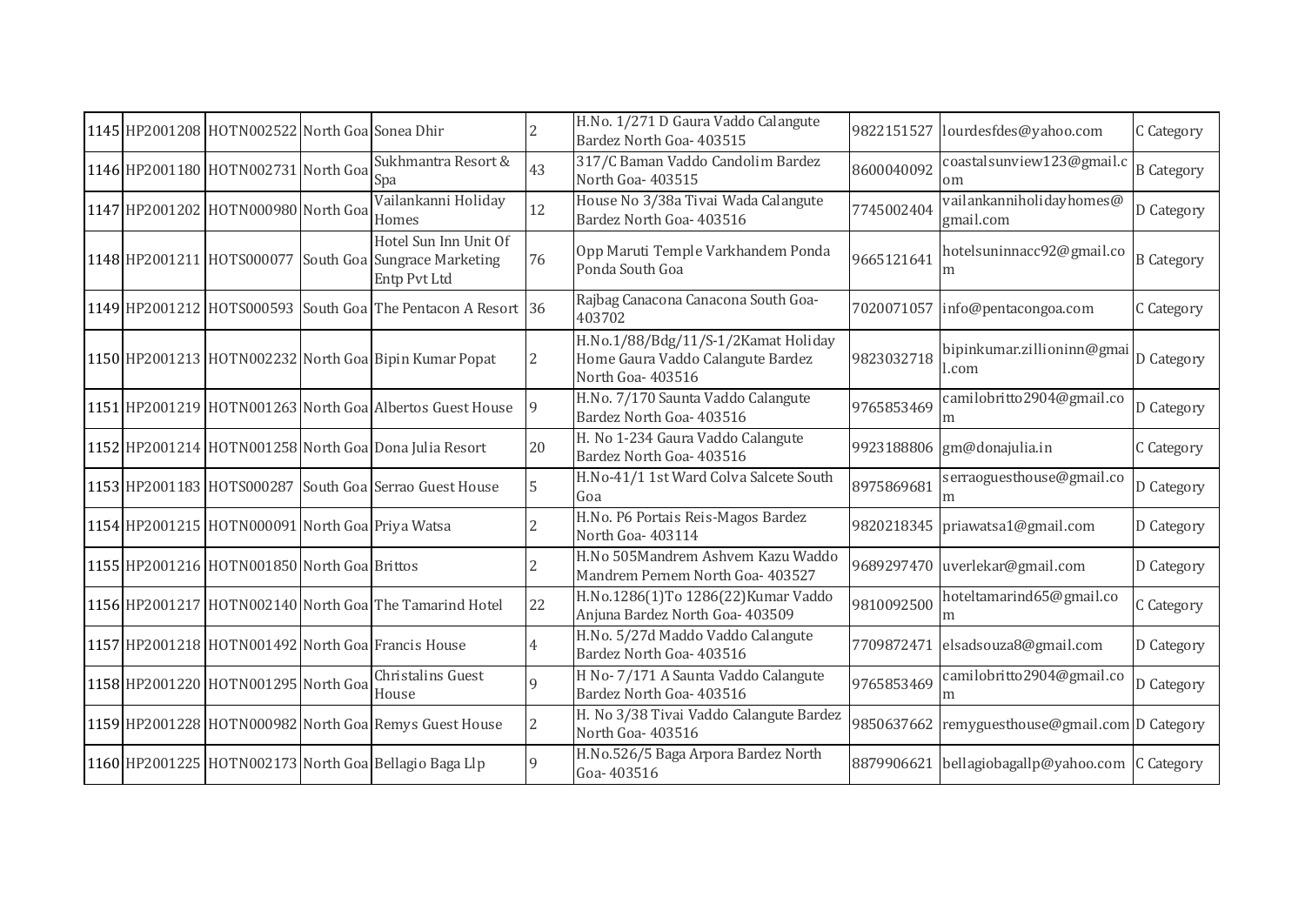|  |                                                                   | 1161 HP2001227 HOTN001027 North Goa Anson Guest House    |                | H. No 3/68a Tivai Vaddo Calangute<br>Bardez North Goa- 403516                           | 9822585648 | jacquelindsouza69@gmail.c<br>$\alpha$ m         | D Category |
|--|-------------------------------------------------------------------|----------------------------------------------------------|----------------|-----------------------------------------------------------------------------------------|------------|-------------------------------------------------|------------|
|  |                                                                   | 1162 HP2001230 HOTN002742 North Goal Palmarinha Resort   | 40             | H.No. 4/269 Porbavaddo Calangute<br>Bardez North Goa- 403516                            | 9822385227 | gkpgoa@rediffmail.com                           | C Category |
|  |                                                                   | 1163 HP2001221 HOTS000059 South Goa Clarem Guest House   |                | Flat No. 04 Block - H Sector - II CJM 1st<br>Fatrade Varca Salcete South Goa- 403721    | 9767699757 | claremguesthouse@hotmail<br>com                 | D Category |
|  | $\overline{ 1164 }$ HP2001224 HOTN002681 North Goa $ 1164 $ House | Vihaan Inn Guest                                         |                | H.No. 1/132 A Gaura Vaddo Calangute<br>Bardez North Goa- 403516                         |            | 9011763479 vickyven83@yahoo.com                 | C Category |
|  |                                                                   | 1165 HP2001226 HOTS000280 South Goa Jalena Guest House   | 3              | H.No-35/A/1 Pockvaddo Betelbatim<br>Salcete South Goa                                   | 9822396928 | jalenaguesthouse@gmail.co                       | D Category |
|  |                                                                   | 1166 HP2001223 HOTN002757 North Goal Lamore Guest House  | 3              | H No 351 Ashvewada Mandrem Pernem<br>North Goa-403512                                   | 9545534028 | keshav.shetgaonkar@gmail.c<br>om                | D Category |
|  |                                                                   | 1167 HP2001229 HOTS000748 South Goa Hotel Laxmi Empire   | 68             | Opp Konkan Rly Station Frontside Aquem<br>Baixo Margao Salcete South Goa- 403602        |            | 9049693274 directors@laxmiempire.com B Category |            |
|  | 1168 HP2001222 HOTS000676 South Goa Vincy Hotel                   |                                                          | 20             | H.No.435 4th Ward Colva Salcete South<br>Goa-403708                                     |            | 9822482648 prism.georgia@gmail.com              | C Category |
|  |                                                                   | 1169 HP2001231 HOTS000055 South Goa Clarem Guest House   |                | Flat No. 104 Block -H Sector - II CJM 1st<br>Fatrade Varca Salcete South Goa- 403721    | 9767699757 | claremguesthouse@hotmail<br>com                 | D Category |
|  |                                                                   | 1170 HP2001235 HOTN000363 North Goa Riomar Beach Resort  | 15             | Dayanand Bandodkar Marg Miramar<br>Panaji Tiswadi North Goa- 403001                     |            | 9423055720 riomarbr@hotmail.com                 | C Category |
|  |                                                                   | 1171 HP2001238 HOTN001755 North Goa Agathina Guest House |                | Tivai Vaddo Calangute Bardez North Goa-<br>403516                                       |            | 7588441302 v.sieiro57@gmail.com                 | D Category |
|  |                                                                   | 1172 HP2001233 HOTN001759 North Goa Jo Guest House       |                | H.No. 7/47 Saunta Vaddo Calangute<br>Bardez North Goa- 403516                           |            | 9822155781 uverlekar@gmail.com                  | D Category |
|  |                                                                   | 1173 HP2001237 HOTN001931 North Goa Gvella Guest House   |                | H.No. 3/87-A Tivai Vaddo Calangute<br>Bardez North Goa- 403516                          | 9146170856 | silveiragregory1977@gmail<br>com                | D Category |
|  | 1174 HP2001239 HOTN000324 North Goa Libton Manor                  |                                                          | 8              | H. No 709/A Pintos Vaddo Candolim<br>Bardez North Goa- 403515                           | 9920529177 | reservations@libtonmanor.c<br>om                | D Category |
|  |                                                                   | 1175 HP2001232 HOTS000058 South Goa Clarem Guest House   |                | Flat No. 101 Block - G Sector - II CJM 1st<br>Fatrade Varca Salcete South Goa- 403721   | 9767699757 | claremguesthouse@hotmail<br>com                 | D Category |
|  |                                                                   | 1176 HP2001234 HOTS000242 South Goa Fillu'S Guest House  | $\overline{4}$ | H.No-304/2 4thward Colva Salcete South<br>Goa-403708                                    |            | 9822183028 hilarydasilva@hotmail.com            | D Category |
|  |                                                                   | 1177 HP2001236 HOTS000803 South Goa The Tato Hotel       | 20             | H.No. 14/128(1) Fr Jose Vaz Road Vasco<br>Da Gama Mormugao Mormugao South<br>Goa-403802 | 9822016690 | sadananddhuri@hotmail.co<br>m                   | C Category |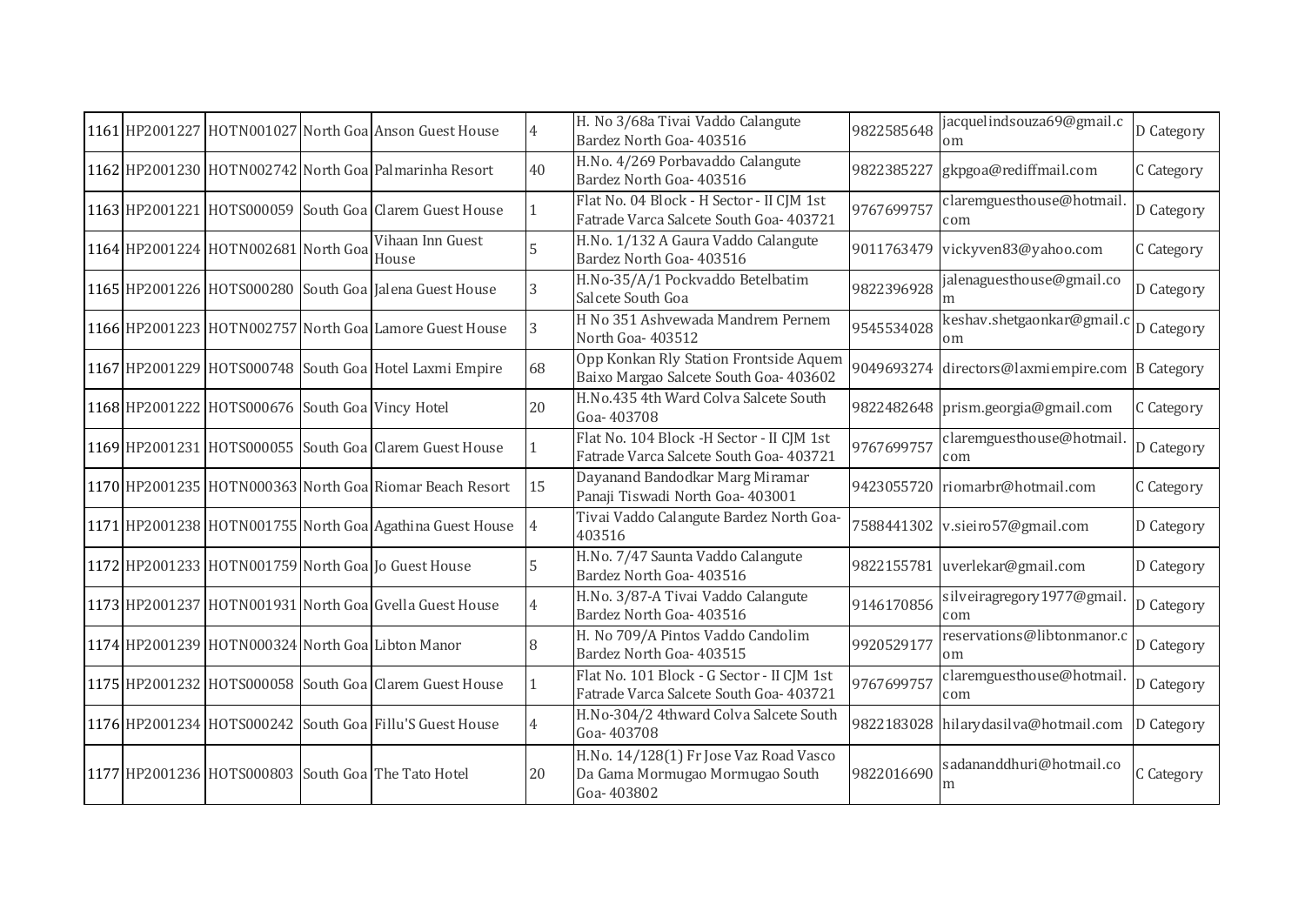|  |                                                   | 1178 HP2001242 HOTN001431 North Goal Coelho Guest House     |                | H.No. 1/266 Gaura Vaddo Opp Tarkar Ice<br>Factory Calangute Bardez North Goa-<br>403516 |            | 9890213607 nigel076@gmail.com                  | D Category |
|--|---------------------------------------------------|-------------------------------------------------------------|----------------|-----------------------------------------------------------------------------------------|------------|------------------------------------------------|------------|
|  | 1179 HP2001244 HOTN000387 North Goa Casa Miranda  |                                                             |                | H.No. 3/115a Tivai Vaddo Calangute<br>Bardez North Goa- 403516                          |            | 9822155325 lalitm01@gmail.com                  | D Category |
|  |                                                   | 1180 HP2001240 HOTS000554 South Goa Wyn Inn Guest House     | $\overline{2}$ | H.No.84(B) 1st Ward Colva Salcete South<br>Goa-403708                                   | 9823122769 | jenniferdsilva1973@gmail.c<br>om               | D Category |
|  | 1181 HP2001243 HOTN000543 North Goa Hotel Fidalgo |                                                             | 102            | 18 June Road Panjim Panaji Tiswadi North<br>Goa-403001                                  |            | 9158885052 liaison@neomajestic.com             | A Category |
|  |                                                   | 1182 HP2001245 HOTN001723 North Goa Nv Beach Resort         | 16             | H.No5/25b Maddo Vaddo Calangute<br>Bardez North Goa- 403516                             |            | 9822168425 nvresort@hotmail.com                | C Category |
|  |                                                   | 1183 HP2001260 HOTS000481 South Goa Graciano Cottages       | 22             | H.No-748/5 4th Ward Colva Salcete South<br>Goa-403708                                   |            | 9645096010 sajimandumpala@gmail.com C Category |            |
|  |                                                   | 1184 HP2001252 HOTN000448 North Goa Pundalik Guest House    |                | H.No. 5/192/1 Umtavaddo Calangute<br>Bardez North Goa- 403516                           |            | 7057461475 udaykant.p.k@gmail.com              | D Category |
|  |                                                   | 1185 HP2001247 HOTN000759 North Goa Mai Rosa Guest House 6  |                | H.No- 6/34 Khobra Waddo Jacinto Road<br>Calangute Bardez North Goa- 403516              |            | 9545435167 mairosa.goa@hotmail.com             | D Category |
|  |                                                   | 1186 HP2001249 HOTN000800 North Goa Labamba Guest House     | 5              | H. No.1309 Umta Vaddo Calangute Bardez<br>North Goa- 403516                             |            | 9822126380 vernonferns@hotmail.com             | D Category |
|  | 1187 HP2001254 HOTS000372 South Goa Hotel Ricone  |                                                             | 13             | Near City Bus Stand Vasco Mormugao<br>Mormugao South Goa                                |            | 7841056594 gluckdesouza@gmail.com              | C Category |
|  |                                                   | 1188 HP2001210 HOTS000418 South Goa Hotel Lucky Star        | 14             | 3rd Ward Colva Salcete South Goa                                                        |            | 7798983490 operations@luckystargoa.in          | C Category |
|  |                                                   | 1189 HP2001248 HOTN000141 North Goa Swapna Holiday Villa    | 8              | H.No.5/193c Umta Vaddo Calangute<br><b>Bardez North Goa</b>                             |            | 9545382575 rhnnaik238@gmail.com                | D Category |
|  |                                                   | 1190 HP2001258 HOTN001181 North Goa Leons Guest House       |                | H. No 1/266/B Gaura Vaddo Calangute<br>Bardez North Goa- 403516                         |            | 9822483593 leonshouse28@gmail.com              | D Category |
|  |                                                   | 1191 HP2001256 HOTN001807 North Goa Sai Guest House         | 6              | H.No 7/182Saunta Waddo Calangute<br>Bardez North Goa- 403516                            | 9823172053 | gadekarkishor38@gmail.co<br>m                  | D Category |
|  |                                                   | 1192 HP2001246 HOTN001937 North Goa Sai Ganga Guest House 5 |                | H.No-5/193 Umta Vaddo Calangute<br><b>Bardez North Goa</b>                              |            | 9923174879 rhnnaik238@gmail.com                | D Category |
|  | 1193 HP2001251 HOTN002065 North Goa               | <b>Beach Way Guest</b><br>House                             | 13             | H No 5 185 Umta Vaddo Calangute Bardez<br>North Goa 403516                              |            | 9922743997 beachwaygoa@gmail.com               | D Category |
|  |                                                   | 1194 HP2001257 HOTN002117 North Goa Hotel Mahadev           | 10             | H.No 7/116b Saunta Vaddo Calangute<br>Bardez North Goa- 403516                          | 9823172053 | gadekarkishor38@gmail.co<br>m                  | D Category |
|  |                                                   |                                                             |                |                                                                                         |            |                                                |            |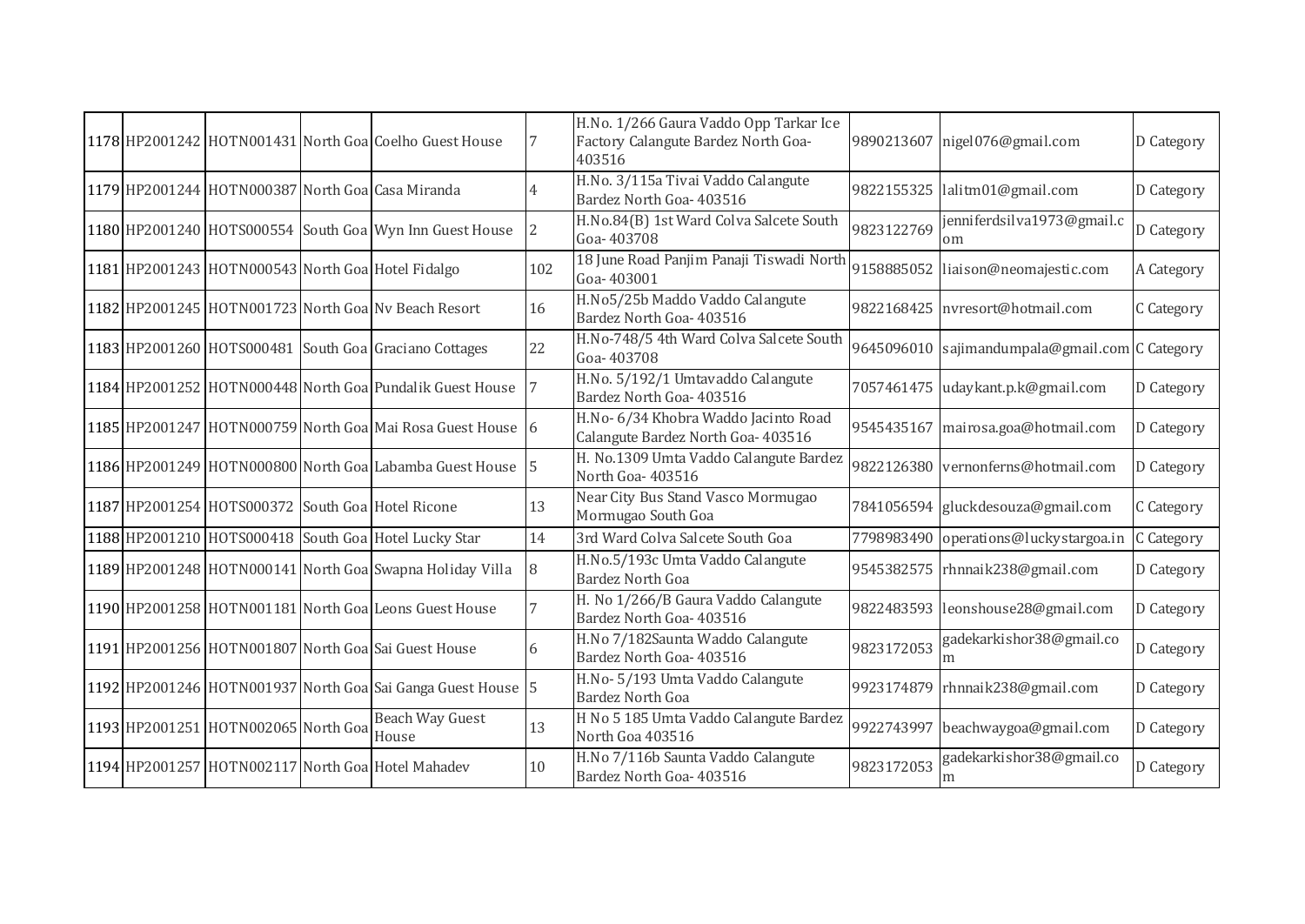|  |                                                  | 1195 HP2001253 HOTS000043 South Goa Mar Azul Beach Villa    | 11             | 641/A Cobia Pedda-Fatrade Varca Salcete<br>South Goa- 403721                                              | 9767656935 | villabytheseagoa@gmail.co<br>m           | C Category        |
|--|--------------------------------------------------|-------------------------------------------------------------|----------------|-----------------------------------------------------------------------------------------------------------|------------|------------------------------------------|-------------------|
|  |                                                  | 1196 HP2001255 HOTN002747 North Goa Sai Guest House         | 16             | H.No.7/182b Saunta Vaddo Calangute<br>Bardez North Goa- 403516                                            | 9823172053 | gadekarkishor38@gmail.co<br>m            | C Category        |
|  |                                                  | 1197 HP2001250 HOTN002767 North Goa Hotel Supreme Grande 17 |                | H.No. 4/253/A/ Porba Waddo Calangute<br>Bardez North Goa- 403516                                          | 9322880788 | hotelsupremegrande@gmail.<br>com         | C Category        |
|  |                                                  | 1198 HP2001259 HOTN002783 North Goa Nordest Lemonmint       | 20             | H.No E1/237b Holiday Street Gaura<br>Vaddo Calangute Bardez North Goa-<br>403516                          |            | 9923955774 uverlekar@gmail.com           | C Category        |
|  | 1199 HP2001261 HOTN000959 North Goa Renzo'S Inn  |                                                             | 10             | 139 Adventure Street Opp Kamat Holiday<br>Homes Phase 2 Gaura Vaddo Calangute<br>Bardez North Goa- 403516 |            | 9821068543 renzo4u@gmail.com             | C Category        |
|  | 1200 HP2001262 HOTS000257 South Goa Hotel O'Dets |                                                             | 24             | H.No-68 Mungul Grande Colva Salcete<br>South Goa                                                          | 9604309461 | fernandesbernadina76@gma<br>il.com       | C Category        |
|  | 1201 HP2001263 HOTN002780 North Goa              | Maison Ocean (Micasa<br>Ocean)                              | 11             | Ashvem Mandrem Pernem North Goa-<br>403527                                                                |            | 9822699673 maisonocean20@gmail.com       | C Categor         |
|  | 1202 HP2001267 HOTN002359 North Goa Bloom Room   |                                                             | 48             | H.No.1/240 Gaurawado Calangute Bardez<br>North Goa- 403516                                                | 7838321753 | MOHINDER.SINGH@STAYBL<br>OOM.COM         | <b>B</b> Category |
|  | 1203 HP2001264 HOT0000014 North Goa              | Shree Shantadurga<br>Bhavan                                 | $\overline{4}$ | H No 813 Opp Gauri Petrol Pump Nh17<br>Road Porvorim Penha-De-France Bardez<br>North Goa                  | 9225905412 | himeshhodarkar@rediffmail.<br>com        | D Category        |
|  |                                                  | 1204 HP2001266 HOTN002779 North Goa Woke Morjim             | 12             | H.No.740/B New Wado Morgim Pernem<br>North Goa-403512                                                     |            | 9972975709 shanks@wokehostel.com         | C Category        |
|  | 1205 HP2001265 HOTN001706 North Goa Hotel Rezo'S |                                                             | 8              | H.No. 7(39)A Saunta Vaddo Calangute<br>Bardez North Goa- 403516                                           |            | 9833455865 HOTELREZOS@GMAIL.COM          | C Category        |
|  | 1206 HP2001271 HOTN002830 North Goa              | Beach Queen Guest<br>House                                  | $\overline{4}$ | H.No. 6/258 Khobra Vaddo Calangute<br>Bardez North Goa- 403516                                            | 9767807805 | valento69@hotmail.com                    | D Category        |
|  | 1207 HP2001269 HOTN000447 North Goa              | Modest Holiday<br>Homes                                     | 14             | H No 659/5 Dmello Vaddo Anjuna Bardez<br>North Goa- 403509                                                |            | 9881376235 anjunavilla@hotmail.com       | <b>B</b> Category |
|  | 1208 HP2001268 HOTN000162 North Goa Bay Luxe     |                                                             | 10             | H.No.944/1 Pequeno Peddem Anjuna<br>Bardez North Goa- 403509                                              | 7972043877 | kanekar.sada@gmail.com                   | C Category        |
|  |                                                  | 1209 HP2001270 HOTN002750 North Goal The Beach House        | 10             | H.No.7/70a Saunta Vaddo Calangute<br>Bardez North Goa- 403516                                             | 9922022862 | carvalho_stephanie@yahoo.c<br>0.in       | C Category        |
|  | 1210 HP2001272 HOTN000243 North Goa              | Saiesh International<br>Hotel                               | 20             | Nh-17 Karaswada Mapusa Bardez North<br>Goa-403507                                                         | 9422442581 | info@saieshinternationalhot<br>elgoa.com | C Category        |
|  |                                                  |                                                             |                |                                                                                                           |            |                                          |                   |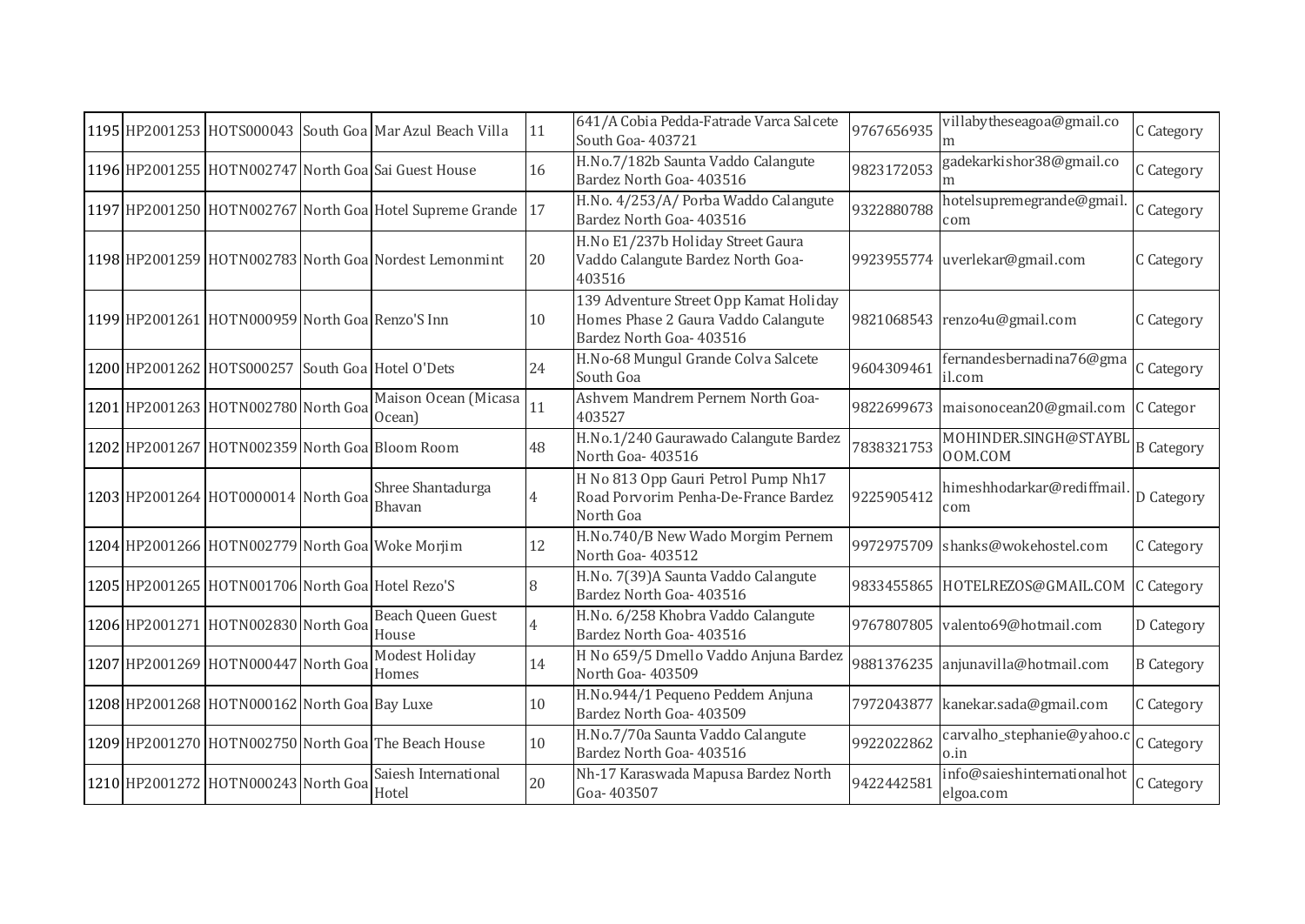|  | 1211 HP2001241 HOTN002431 North Goa              | Kamat'S Hilltop<br>Leisure                              | 12             | H.No. 22/248/3/4 Plot No. 2 Laoceana<br>Colony Donapaula Taleigao Tiswadi<br>North Goa-403004 | 9923602233 | kamatsmegamart@gmail.co<br>m                        | D Category |
|--|--------------------------------------------------|---------------------------------------------------------|----------------|-----------------------------------------------------------------------------------------------|------------|-----------------------------------------------------|------------|
|  | 1212 HP2001273 HOTN002810 North Goa Aavaas Elite |                                                         |                | H.No.112/3-Ugf-F4 Arpora Bardez North<br>Goa-403516                                           | 9970064850 | SRIVASTAVA.ASHISH@HOT<br>MAIL.COM                   | D Category |
|  | 1213 HP2001274 HOTN002811 North Goa Aavaas Elite |                                                         |                | H.No.112/3-Ugf-F3 Arpora Bardez North<br>Goa-403516                                           | 9970064850 | SRIVASTAVA.ASHISH@HOT<br>MAIL.COM                   | D Category |
|  | 1214 HP2001275 HOTN002818 North Goa              | Zip By Spree Hotels<br>Hyde                             | 22             | H.No 249/Ugf/1 Souza Waddo Candolim<br>Bardez North Goa- 403515                               | 8552014014 | OM.HYDEGOA@SPREEHOTE<br>L.COM                       | C Category |
|  |                                                  | 1215 HP2001276 HOTN002772 North Goa Avng Goan Holidays  |                | H.No.112/2-Rv2 Mainath Bhatti Arpora<br>Bardez North Goa- 403516                              | 9822122396 | VENANCIOGONSALVES70@<br><b>GMAIL.COM</b>            | D Category |
|  |                                                  | 1216 HP2001277 HOTN002822 North Goa Avng Goan Holidays  | $\mathbf{1}$   | H.No.112/2-Rv3 Mainath Bhatti Arpora<br>Bardez North Goa- 403516                              | 9822122396 | VENANCIOGONSALVES70@<br><b>GMAIL.COM</b>            | D Category |
|  |                                                  | 1217 HP2001278 HOTN002770 North Goa Avng Goan Holidays  | 1              | H.No.112/2/D1 Mainath Bhatti Arpora<br>Bardez North Goa                                       | 9822122396 | VENANCIOGONSALVES70@<br><b>GMAIL.COM</b>            | C Category |
|  |                                                  | 1218 HP2001279 HOTN002823 North Goa Avng Goan Holidays  | $\mathbf{1}$   | H.No.112/2-V7 Mainath Bhatti Arpora<br>Bardez North Goa- 403516                               | 9822122396 | VENANCIOGONSALVES70@<br>GMAIL.COM                   | D Category |
|  |                                                  | 1219 HP2001280 HOTN002775 North Goa Avng Goan Holidays  | 1              | H.No.112/2/B-A/Sf-A2 Mainath Bhatti<br>Arpora Bardez North Goa- 403516                        | 9822122396 | VENANCIOGONSALVES70@<br><b>GMAIL.COM</b>            | D Category |
|  |                                                  | 1220 HP2001281 HOTN002774 North Goa Avng Goan Holidays  | $\mathbf{1}$   | H.No.112/2-Rvs Mainath Bhatti Arpora<br>Bardez North Goa- 403516                              | 9822122396 | VENANCIOGONSALVES70@<br><b>GMAIL.COM</b>            | D Category |
|  | 1221 HP2001282 HOTS000824 South Goa              | Moon Light Comfort<br>House                             | 15             | H.No. 306/1 Devabag Canacona Canacona<br>South Goa- 403702                                    | 9923496977 | shambadesai477@gmail.co<br>m                        | C Category |
|  | 1222 HP2001283 HOTN000964 North Goa Living Room  |                                                         | 18             | H. No. 474/2A Vagator Beach Road Anjuna<br>Bardez North Goa- 403509                           | 8308811645 | rupesh.srivastava@seasonsg B Category<br>roup.co.in |            |
|  | 1223 HP2001284 HOTN002595 North Goa Seis Villas  |                                                         | 4              | H.No 61/7-V1Seis Villas Mainath Bhati<br>Arpora Bardez North Goa- 403516                      |            | 9764060398 tushki3636@gmail.com                     | C Category |
|  | 1224 HP2001285 HOTN002592 North Goa Seis Villa-2 |                                                         | 4              | H.No. 61/7-V2 Seis Villas Mainath Bhati<br>Arpora Bardez North Goa- 403516                    |            | 9764060398 tushki3636@gmail.com                     | C Category |
|  | 1225 HP2001286 HOTN001999 North Goa              | Saleem Ali Shah La<br>Sella                             | 10             | H.No 175 Agarwada Chopdem Pernem<br>North Goa-403512                                          |            | 9422062839 rams_goa@yahoo.com                       | C Category |
|  |                                                  | 1226 HP2101287 HOTS000827 South Goa Cotigao Guest House | $\overline{4}$ | H.No. 889/D Hattipoul Poinguinim<br>Canacona South Goa                                        | 7798829795 | cotigaoguesthouse@gmail.co<br>m                     | D Category |
|  | 1227 HP2101288 HOTN002799 North Goa              | Lemonmint Svelton<br>Manor                              | 40             | House No.1/208a/B1 Gaura Vaddo<br>Calangute Bardez North Goa- 403516                          |            | 9923955774 uverlekar@gmail.com                      | C Category |
|  |                                                  |                                                         |                |                                                                                               |            |                                                     |            |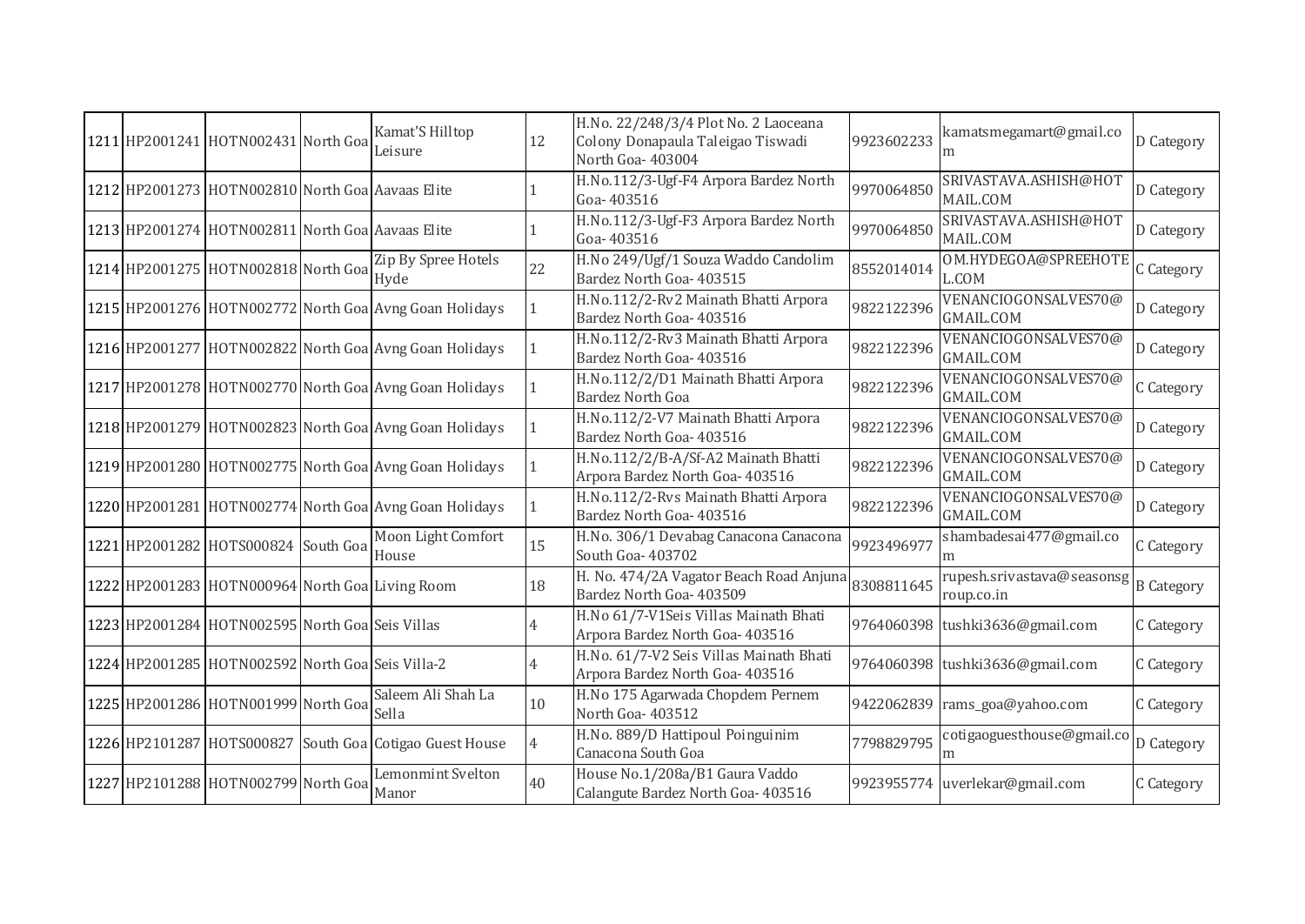|  |                                                        | 1228 HP2101289 HOTS000829 South Goa Hotel My Soulmate       | 18 | H.No. 259/1 Ward No. 9 Palolem Beach<br>Road Canacona Canacona South Goa-<br>403702                                                      |            | 9765184927 soksure@gmail.com          | C Category |
|--|--------------------------------------------------------|-------------------------------------------------------------|----|------------------------------------------------------------------------------------------------------------------------------------------|------------|---------------------------------------|------------|
|  | 1229 HP2101290 HOTS000806 South Goa Golden Aura        |                                                             | 3  | Row H.No. 1435/H-R-8 Cdzen Gardens<br>Near Maria Hall Benaulim Salcete South<br>Goa-403716                                               |            | 7798999921 contactstanor@gmail.com    | D Category |
|  |                                                        | 1230 HP2101291 HOTS000807 South Goa Golden Sunset           | 3  | Villa No. 1573/B-13-A-3-A Lotus<br>Hermitage Opp Beiramar Beach Benaulim 7798999921 contactstanor@gmail.com<br>Salcete South Goa- 403716 |            |                                       | D Category |
|  |                                                        | 1231 HP2101292 HOTS000805 South Goa Golden Ocean            | 3  | Villa No. 1573/C-1/B-1-A Lotus<br>Hermitage Opp Beiramar Beach Resort<br>Benaulim Salcete South Goa- 403716                              |            | 7798999921 contactstanor@gmail.com    | D Category |
|  | 1232 HP2101293 HOTS000767 South Goa Daffodil           |                                                             |    | H.No. 128/1 (4) Villa A5 Sea Breeze<br>Garden 2nd Ward Colva Salcete South<br>Goa-403708                                                 |            | 9810120067 rajiv.parashar@yahoo.co.in | D Category |
|  | $\sqrt{1233}$ HP2101294 HOTN002748 North Goal Boulding | Sai Deep Place Guest                                        | 18 | H.No.7/182(1) Saunta Vaddo Calangute<br>Bardez North Goa- 403516                                                                         |            | 9049884535 deepeshgoa1@gmail.com      | C Category |
|  |                                                        | 1234 HP2101295 HOTN002795 North Goa Om Sai Guest House      | 8  | H.No. 7/182/A Saunta Vaddo Calangute<br>Bardez North Goa- 403516                                                                         | 9637725098 | priteshgadekar98@gmail.co             | C Category |
|  |                                                        | 1235 HP2101300 HOTN001883 North Goa Claudina Guest House    | 14 | H.No 5/86-A Maddo Waddo Calangute<br><b>Bardez North Goa</b>                                                                             | 9822141187 | darreljoefernandes@gmail.c<br>om      | D Category |
|  |                                                        | 1236 HP2101298 HOTN002817 North Goa Sachin Katake           |    | H.No-A-208/203/SfWard Iv Ambekhand<br>Reis-Magos Bardez North Goa- 403507                                                                | 9923883999 | akhilparrikar@gmail.com               | C Category |
|  |                                                        | 1237 HP2101296 HOTS000818 South Goa Fina'Z Plush Home       | 2  | H.No. 874/B-Ff-1 Acsona Benaulim<br>Salcete South Goa- 403716                                                                            | 9552599767 | fernandes_josefina@yahoo.c<br>om      | D Category |
|  |                                                        | 1238 HP2101301 HOTS000825 South Goa Joy Guest House         | 5  | H.No. 339/A Ward No. 4 Divanbag<br>Agonda Canacona South Goa- 403702                                                                     |            | 9921878763 braestrod@yahoo.co.in      | D Category |
|  |                                                        | 1239 HP2101302 HOTN002868 North Goa Valankani Guest House 1 |    | H.No.410/AVaddy Candolim Bardez<br>North Goa-403515                                                                                      | 9881335335 | anthonyfernandes1104@gm<br>ail.com    | D Category |
|  | 1240 HP2101299 HOTN002878 North Goa                    | M/S Vailankanni Guest 12<br>House                           |    | H No 251 Ward X Bona Vaddy Merces Goa<br>Merces/Morombi-O-Pequeno Tiswadi<br>North Goa                                                   | 9890219452 | vailankanniref@hotmail.co<br>m        | C Category |
|  |                                                        | 1241 HP2101303 HOTN002870 North Goa Valankani Guest House 2 |    | H.No.411(13b/5)Vaddy Candolim Bardez<br>North Goa-403515                                                                                 | 9881335335 | anthonyfernandes1104@gm<br>ail.com    | D Category |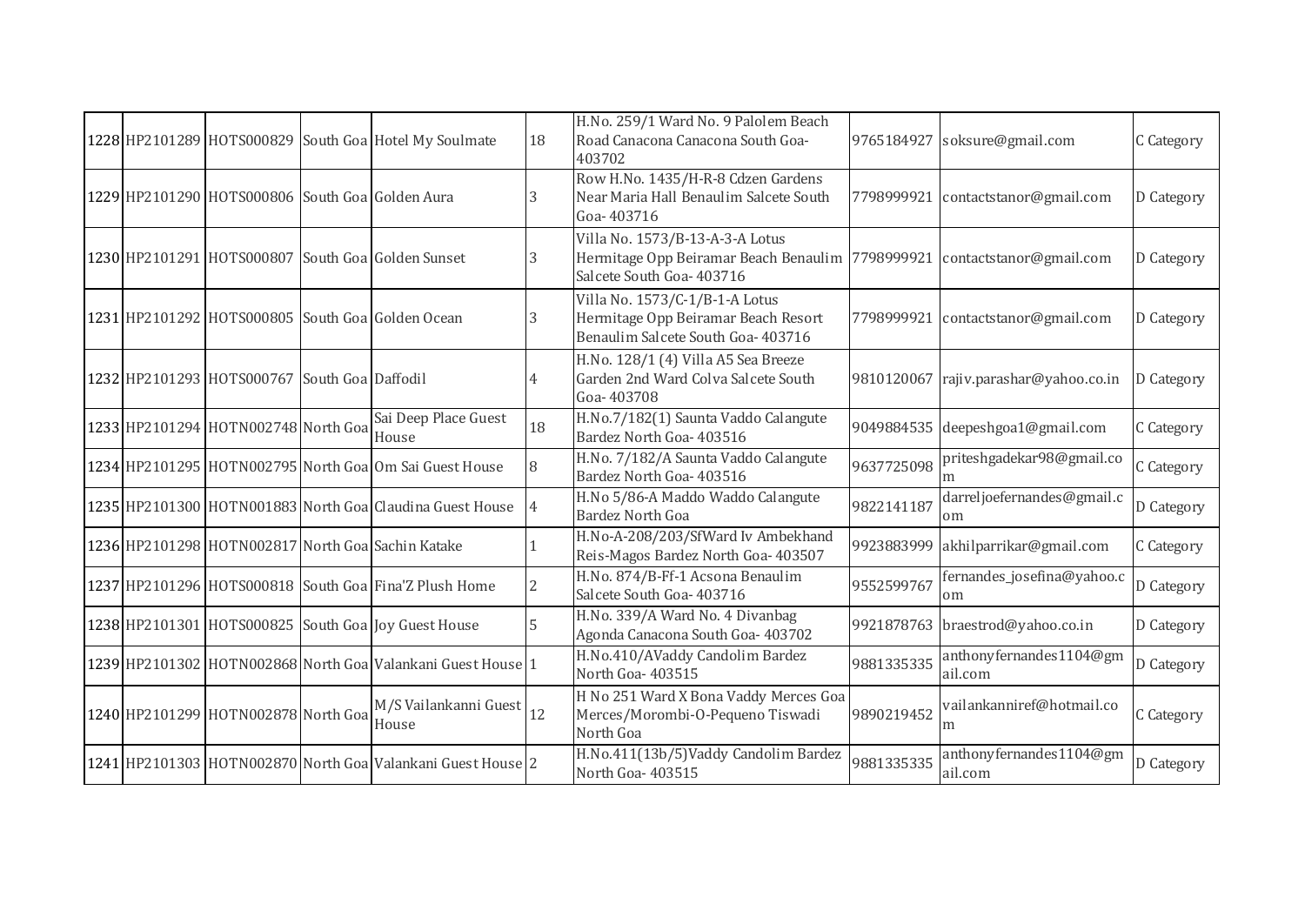|  |                                                                  | 1242 HP2101304 HOTN002871 North Goa Valankani Guest House 2 |                | H.No.412(13c/5) Vaddy Candolim Bardez<br>North Goa-403515                                             | 9881335335 | anthonyfernandes1104@gm<br>ail.com | D Category |
|--|------------------------------------------------------------------|-------------------------------------------------------------|----------------|-------------------------------------------------------------------------------------------------------|------------|------------------------------------|------------|
|  | 1243 HP2101305 HOTN002872 North Goa                              | <b>IvyS Nook Guest</b><br>House                             |                | H.No 248(8/3) Souza Vaddo Candolim<br>Bardez North Goa- 403515                                        | 9881335335 | anthonyfernandes1104@gm<br>ail.com | D Category |
|  | -<br> 1244   HP2101307   HOTN002828   North Goa    Komedia<br> - | Remediana Guest                                             |                | Pintos Vaddo Candolim Bardez North Goa 8806761916                                                     |            | dominic.pereira.743@gmail.<br>com  | D Category |
|  |                                                                  | 1245 HP2101306 HOTN002879 North Goa Mama Mids Home          | 8              | Morjim Morgim Pernem North Goa-<br>403512                                                             |            | 9822136080 mamamidsgoa@gmail.com   | C Category |
|  | -<br>1246 HP2101308 HOTN002791 North Goa Runner                  | Remediana Guest                                             |                | Pintos Vaddo Candolim Bardez North Goa 9049885292                                                     |            | dominic.pereira.742@gmail.<br>com  | D Category |
|  | 1247 HP2101309 HOTN002737 North Goa                              | Martinet Vagator Guest 5<br>House                           |                | Vagator Anjuna Bardez North Goa- 403509 9822987802 martinfends65@gmail.com                            |            |                                    | D Category |
|  |                                                                  | 1248 HP2101310 HOTN002719 North Goal Rocket Guest House     | 4              | Canodlim Candolim Bardez North Goa                                                                    | 7350492718 | kandolkardamodar67@gmai<br>l.com   | D Category |
|  | 1249 HP2101311 HOTN002730 North Goa Mansionhaus                  |                                                             | 10             | H. No. 1263 Gaun Vaddi Anjuna Bardez<br>North Goa-403509                                              |            | 7887886802 finance@mansionhaus.com | C Category |
|  |                                                                  | 1250 HP2101312 HOTN002812 North Goa Marina Guest House      | 9              | Near Paradise VillageHno. 3/47 Tivai<br>VaddoCalangute North Goa Calangute<br><b>Bardez North Goa</b> | 9822172286 | silveiraagnel159@gmail.co<br>m     | C Category |
|  | 1251 HP2101313 HOTS000408 South Goa                              | Anre'S Enclave Guest<br>House                               | $\overline{4}$ | H.No. 314/C Patrecanto Cavelossim<br>Salcete South Goa- 403731                                        |            | 9860412170 anresenclave@gmail.com  | D Category |
|  |                                                                  | 1252 HP2101314 HOTN002843 North Goa Vagator Retreat         | 12             | H.No.1656/1 & 1656 /2 S-No 250/0 Deul<br>Waddo Vagator Anjuna Bardez North Goa-<br>403509             |            | 9049968684 matoshri2009@gmail.com  | C Category |
|  |                                                                  | 1253 HP2101315 HOTS000060 South Goa Clarem Guest House      | $\overline{2}$ | Flat No. 202 Block - A Sector - II CJM 1st<br>Fatrade Varca Salcete South Goa- 403721                 | 9767699757 | claremguesthouse@hotmail.<br>com   | D Category |
|  |                                                                  | 1254 HP2101318 HOTN002673 North Goal Green Field View       | 8              | H.No.1298/A Pintos Vaddo Candolim<br>Bardez North Goa- 403515                                         | 9890401838 | ramnath.m.s.lotlekar@gmail.<br>com | C Category |
|  | 1255 HP2101319 HOTS000259 South Goa                              | <b>Bon Vivant Guest</b><br>House                            | 3              | H.No-189/1 (14) Madel Sernabatim Colva<br>Salcete South Goa- 403708                                   | 9420158908 | carmen.gonsalves@yahoo.co<br>m     | D Category |
|  |                                                                  | 1256 HP2101316 HOTS000726 South Goa Village By The Sea      | 8              | H.No. 469/A 4th Ward Colva Beach Colva<br>Salcete South Goa                                           |            | 7875001702 sokiss@rediffmail.com   | C Category |
|  |                                                                  | 1257 HP2101317 HOTN002342 North Goa Halcyon Guest House     | 15             | H.No. 842 Camotim Vaddo Candolim<br>Bardez North Goa- 403515                                          |            | 9921341689 vitus_r@yahoo.com       | C Category |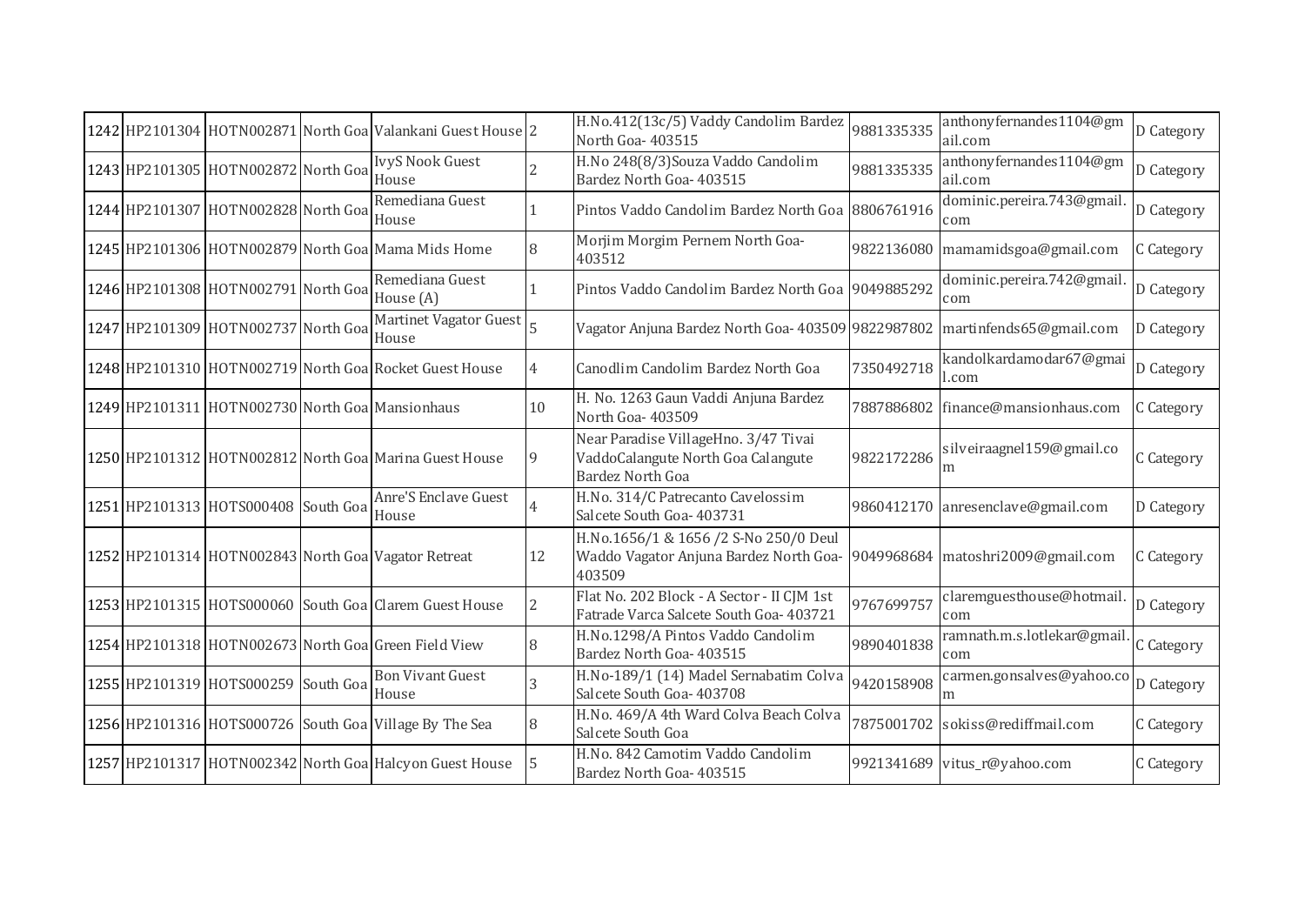|  |                                                 | 1258 HP2101324 HOTN002813 North Goal Valentines Retreat   | 24             | H.No. 590a/Bg1 Seqeira Vaddo Candolim<br>Bardez North Goa- 403516                                         |               | 9890701710 info@valentinesretreat.com           | C Category        |
|--|-------------------------------------------------|-----------------------------------------------------------|----------------|-----------------------------------------------------------------------------------------------------------|---------------|-------------------------------------------------|-------------------|
|  |                                                 | 1259 HP2101325 HOTN002918 North Goa Royal Heritage Resort | 19             | H.No 2/134a Naika Vaddo Calangute<br><b>Bardez North Goa</b>                                              |               | 9860190380 shyam.desouza@gmail.com              | C Category        |
|  | 1260 HP2101297 HOTN001855 North Goa             | Franria Villa Guest<br>House                              | 6              | H.No 1/152B Gaura Vaddo Calangute<br>Bardez North Goa- 403516                                             |               | 7038860224 fdsouza2020@gmail.com                | D Category        |
|  |                                                 | 1261 HP2101326 HOTN002927 North Goa Santa Monica Resort   | 33             | H.No. 3/35/D Tivai Vaddo Calangute<br>Bardez North Goa- 403516                                            |               | 9860190380 shyam.desouza@gmail.com              | <b>B</b> Category |
|  |                                                 | 1262 HP2101321 HOTN002926 North Goa Alvorada Resort       | 23             | H.No. 172/3/H/Ff 101 To 104 Sf-201 To<br>204 Tf-301 To 304 Dewanbhatti Arpora<br>Bardez North Goa- 403516 | 9823993986    | keithbraganza1986@gmail.c<br>om                 | C Category        |
|  | 1263 HP2101322 HOTS000808 South Goa             | Natures Hideaway<br>(Farm Stay)                           |                | H.No. 47/A Durga Chinchinim Salcete<br>South Goa- 403715                                                  |               | 7507477218 jersgoa@yahoo.com                    | C Category        |
|  | 1264 HP2101323 HOTN002930 North Goa             | Summerville Beach<br>Resort                               | 23             | H.No. 220/A/G1 Dando Candolim Bardez<br>North Goa-403516                                                  | 9890701710    | contact@summervillebeachr<br>esort.com          | C Category        |
|  |                                                 | 1265 HP2101327 HOTS000821 South Goa Xavier'S Guest House  | 3              | H.No. 1480(A) Vasvaddo Benaulim<br>Salcete South Goa- 403708                                              |               | 9970341003 inducoltd@aol.de                     | D Category        |
|  |                                                 | 1266 HP2101328 HOTN002880 North Goal Casa De Cardoso      | $\mathbf Q$    | H.No. 5/10 D Maddo Vaddo Calangute<br>Bardez North Goa- 403516                                            |               | 9850462225 cardoso.macern@gmail.com C Category  |                   |
|  |                                                 | 1267 HP2101329 HOTN002841 North Goa Prakash Guest House   | 12             | H.No. 7/182 (2) Saunta Vaddo Calangute<br><b>Bardez North Goa</b>                                         | 9822586126 om | prakash15gadekar@gmail.c                        | C Category        |
|  | 1268 HP2101330 HOTN002943 North Goa M/S Daaya   |                                                           |                | H.No 99/2 Ward No Ii Bairo Alto Assagao<br>Bardez North Goa- 403507                                       |               | 8308818592 Jassinchattaram@gmail.com C Category |                   |
|  | 1269 HP2101331 HOTN000106 North Goa             | Hacienda De Goa<br>Resort                                 | 22             | H.No 1669/5 Grande Chiuvar Anjuna<br>Bardez North Goa- 403509                                             |               | 9822161905 haciendagoa@gmail.com                | <b>B</b> Category |
|  |                                                 | 1270 HP2101332 HOTN000768 North Goa Anjuna Beach Resorts  | $\overline{2}$ | H No.725/1 Praias-De-Santo-Antonio<br>Anjuna Bardez North Goa- 403509                                     | 7720075591    | kevindsouza0185@gmail.co<br>m                   | D Category        |
|  |                                                 | 1271 HP2101333 HOTN001048 North Goa Sunset Beach Resort   | 28             | H.No- 439/A And 439/B Vaddy Vaddo<br>Candolim Bardez North Goa- 403515                                    | 9881772988    | Sunsetbeachresortgoa@gmai<br>l.com              | <b>B</b> Category |
|  | 1272 HP2101334 HOTN002954 North Goa Hotel Marva |                                                           | 24             | M.G Road Panaji Tiswadi North Goa-<br>403001                                                              |               | 7798174274 hotelmarva@gmail.com                 | C Category        |
|  |                                                 | 1273 HP2101335 HOTN002973 North Goa Subhash Guest House   | 10             | H.No. 7/182 (8) Saunta Vaddo Calangute<br>Bardez North Goa- 403516                                        |               | 9860112531 ganeshgoa1@gmail.com                 | C Category        |
|  |                                                 |                                                           |                |                                                                                                           |               |                                                 |                   |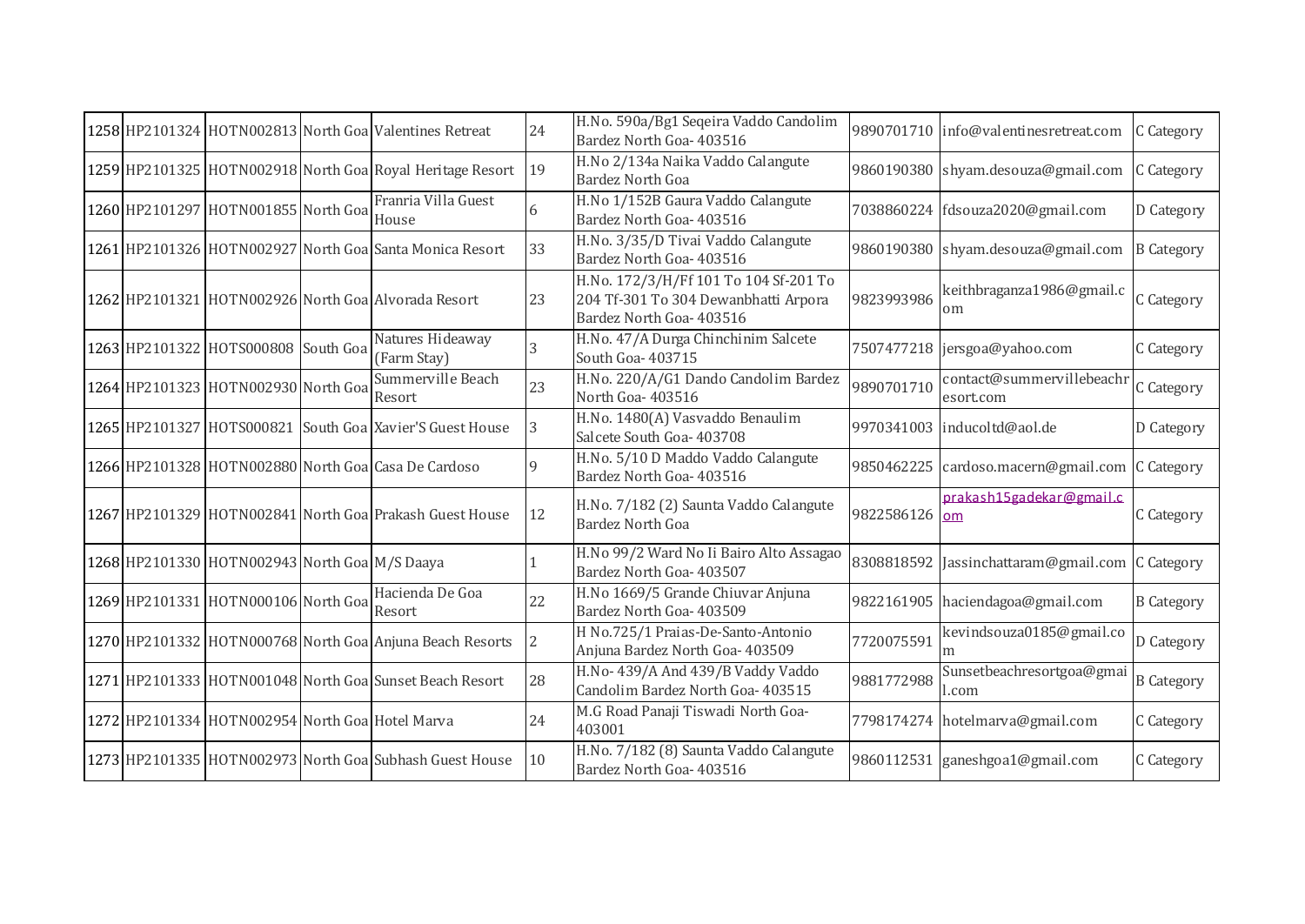|  |                                                  | 1274 HP2101340 HOTN000922 North Goa Govind Guest House   | 10           | H. No. 5/120 Umta Vaddo Calangute<br>Bardez North Goa- 403516                        | 9765526805 | govindakalangutkar@gmail.c<br>om      | D Category        |
|--|--------------------------------------------------|----------------------------------------------------------|--------------|--------------------------------------------------------------------------------------|------------|---------------------------------------|-------------------|
|  |                                                  | 1275 HP2101336 HOTN002978 North Goa Bliss Holiday Inn    | $\mathsf{Q}$ | Naikawaddo Calangute Bardez North Goa-<br>403516                                     |            | 9823626838 blissholidayinn@gmail.com  | C Category        |
|  |                                                  | 1276 HP2101337 HOTS000394 South Goa Hotel Oceanic        | 6            | H No 2 Ward No Viii Tembiwado<br>Canacona Canacona South Goa- 403702                 |            | 9168341355 oceanicgoa@gmail.com       | <b>B</b> Category |
|  | 1277 HP2101338 HOTN002693 North Goa Nomadgao     |                                                          |              | H.No.483/4 Bounta Vaddo Assagao<br>Bardez North Goa- 403507                          |            | 7972544500 accounts@nomadgao.com      | D Category        |
|  | 1278 HP2101339 HOTN002333 North Goa              | <b>Succour Sweeny Guest</b><br>House                     |              | H.No 7/75 Saunta Vaddo Baga Calangute<br>Bardez North Goa- 403516                    | 9822156257 | succoursweenyguesthouse@<br>gmail.com | D Category        |
|  |                                                  | 1279 HP2101344 HOTS000830 South Goa Carolina Guest House | 8            | H.No. 420 4th Ward Colva Salcete South<br>Goa-403708                                 | 8552948898 | ginofernandes1991@gmail.c<br>om       | D Category        |
|  | 1280 HP2101342 HOTN001032 North Goa Ronil Royale |                                                          | 24           | Sauta Vaddo Calangute Bardez North Goa-<br>403516                                    |            | 9822121057 sales@ronilroyalegoa.com   | C Category        |
|  | 1281 HP2101343 HOT0000011 North Goa Aalayam      |                                                          |              | H No.17 Sagar Soc Opp Nio Colony Dona<br>Paula Taleigao Tiswadi North Goa-<br>403002 |            | 9326100169 geethaboacasa@gmail.com    | D Category        |
|  | 1282 HP2101341 HOTN002987 North Goa Nutan Gupta  |                                                          |              | H.No 1327/Ff/A7 Candolim Bardez North<br>Goa-403515                                  |            | 8586066778 ankitgupta15@gmail.com     | C Category        |
|  |                                                  | 1283 HP2101345 HOTN003005 North Goa La Baga Beach Hotel  | 24           | Ali Baba Enclave Khobravaddo Calangute<br>Bardez North Goa- 403516                   | 8551051002 | krishnaresidencygoa@gmail.<br>com     | <b>B</b> Category |
|  | 1284 HP2101346 HOTS000619 South Goa              | Ms Kamaxi Beach<br>Resort                                | 6            | Hno.1513 Polem Loliem Loliem-Polem<br>Canacona South Goa                             |            | 8668856130 raikarbeach@gmail.com      | C Category        |
|  | 1285 HP2101347 HOTS000842 South Goa Fil Farm     |                                                          | 5            | Survey No. 79/3 And 79/4 Addem<br>Molcarnem Quepem South Goa- 403704                 |            | 7066129767 filfarm1990@gmail.com      | C Category        |
|  | 1286 HP2101348 HOTN002205 North Goa              | Casa Emprezina Guest<br>House                            | 9            | H.No.1727Soranto Vaddo Anjuna Bardez<br>North Goa- 403509                            |            | 7972544500 accounts@nomadgao.com      | D Category        |
|  | 1287 HP2101349 HOTN000790 North Goa              | Rising Wave Holiday<br>Home                              | 8            | H.No-807 Camotim Vaddo Candolim<br>Bardez North Goa- 403515                          |            | 9881772988 Risingwavegoa@gmail.com    | C Category        |
|  | 1288 HP2101350 HOTN002971 North Goa Blu Resorts  |                                                          | 30           | H.No-1570 Grand Chivar Anjuna Bardez<br>North Goa-403509                             |            | 9036450504 gm@bluresorts.in           | C Category        |
|  |                                                  |                                                          |              |                                                                                      |            |                                       |                   |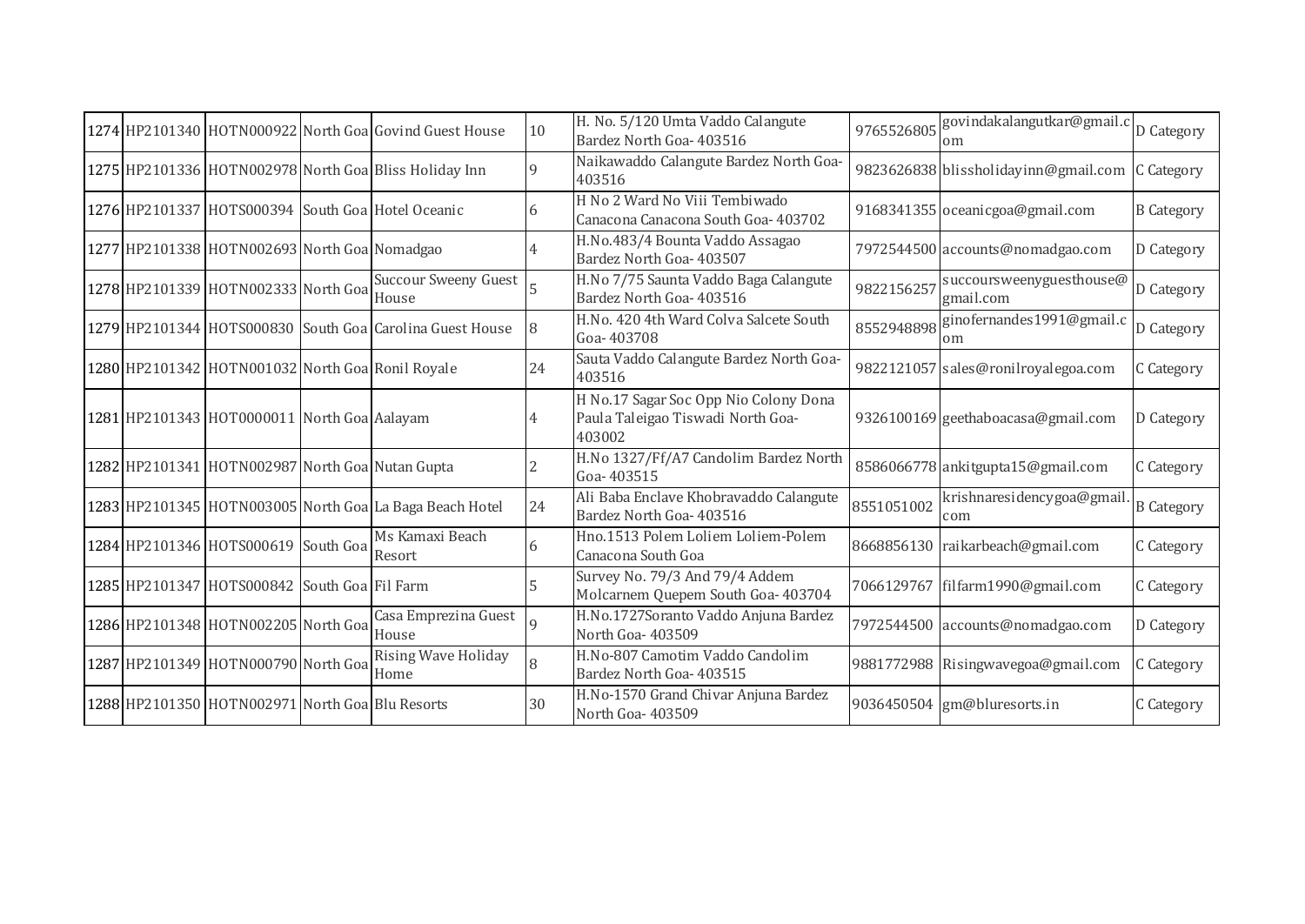|  |                                                 |                                                           |    | H.No. 160/1 A2 160/1 B1 160/1 B2                                                                                |            |                                                 |                   |
|--|-------------------------------------------------|-----------------------------------------------------------|----|-----------------------------------------------------------------------------------------------------------------|------------|-------------------------------------------------|-------------------|
|  |                                                 | 1289 HP2101352 HOTN002949 North Goa Baale Club Villas Spa |    | 160/1 B3 160/1 C1 160/1 C2 160/1 C3<br>Survey No. 117/2 & 117/5 Diwan Bhatti<br>Arpora Bardez North Goa- 403516 |            | 9921878513 admin@aawalker.in                    | <b>B</b> Category |
|  | 1290 HP2101354 HOTN002955 North Goa Sashas      |                                                           |    | H No 139 Ashvem Mandrem Pernem<br>North Goa-403521                                                              | 9545534028 | keshav.shetgaonkar@gmail.c<br>om                | C Category        |
|  |                                                 | 1291 HP2101355 HOTN002997 North Goa Casa De Arambol       | 12 | H.No 228 Girkar Wada Arambol Pernem<br>North Goa-403524                                                         |            | 9921791003 Josearambol@gmail.com                | C Category        |
|  |                                                 | 1292 HP2101356 HOTN000238 North Goa Oasis Guest House     | 17 | H.No. 406 New Wadda Morgim Pernem<br>North Goa-403512                                                           | 9850421811 | sandeeprane1811@gmail.co<br>m                   | C Category        |
|  |                                                 | 1293 HP2101357 HOTN002155 North Goa 150Casa Pereira       | 3  | C-5 Casa Pereira Opp Panaji Inn Hotel<br>Fontainhas Panaji Tiswadi North Goa-<br>403001                         | 9823382928 | microlabmapusa@gmail.co<br>m                    | D Category        |
|  | 1294 HP2101358 HOTN002838 North Goa             | Shiv Shakti Guest<br>House                                |    | H.No. 5/187 B Umta Vaddo Calangute<br>Bardez North Goa- 403516                                                  |            | 9623885845 chopdekarshruti@gmail.com D Category |                   |
|  |                                                 | 1295 HP2101359 HOTN000987 North Goa Omkar Guest House     |    | H.No-371(1) Khalchawada Arambol<br>Pernem North Goa- 403524                                                     |            | 9822165648 rupu1313@gmail.com                   | D Category        |
|  | 1296 HP2000120 HOTN001104 North Goa Hotel Orfil |                                                           | 10 | Above State Bank Of India Porba Wado<br>Calangute Bardez North Goa- 403516                                      |            | 9422444471 pbomtv@gmail.com                     | D Category        |
|  | 1297 HP2000271 HOTS000731 South Goa First Inn   |                                                           |    | Ggf2 Leandra Heritage Madel Margao<br>Salcete South Goa                                                         |            | 9823072299 tanzeem.sayed@gmail.com              | D Category        |
|  | 1298 HP2101360 HOTN002677 North Goa             | <b>Goan Comfort Guest</b><br>House                        |    | H.No. 6/57/D Khobra Vaddo Calangute<br>Bardez North Goa- 403516                                                 |            | 9767948258 robert432117@gmail.com               | D Category        |
|  |                                                 | 1299 HP2101362 HOTN003000 North Goa Naga Cottages         | 20 | H.No. 942 Vithaldas Wada Morgim<br>Pernem North Goa- 403512                                                     | 9763223423 | lucky.shetgaonkar@gmail.co                      | C Category        |
|  |                                                 | 1300 HP2101363 HOTS000834 South Goa Rendezvous Place      | 12 | H.No. 323 Reprovaddo Varca Varca<br>Salcete South Goa- 403721                                                   | 9860782028 | rendezvousplace2020@gmai<br>l.com               | C Category        |
|  |                                                 | 1301 HP2101364 HOTN003060 North Goa Bellevelle Resort     | 34 | H.No.751e New Wada Morgim Pernem<br>North Goa-403512                                                            |            | 9665044411 hrm@wallstreetlounge.in              | C Category        |
|  |                                                 | 1302 HP2101365 HOTN003049 North Goa Goan Holiday Resort   | 19 | Umta Waddo Calangute Bardez North Goa                                                                           | 8317436975 | Bookings@vshotelsgoa.com                        | C Category        |
|  |                                                 | 1303 HP2101369 HOTN002900 North Goa M/S Sahil Hotel       | 10 | Khobra Vaddo Calangute Bardez North<br>Goa-403516                                                               |            | 9822176974 saahilgoa1@gmail.com                 | C Category        |
|  |                                                 | 1304 HP2101366 HOTN003081 North Goa XavierS Guest House   |    | H.No 774/4 St. Micheal Waddo Anjuna<br>Bardez North Goa- 403509                                                 |            | 9923133200 xavstay@gmail.com                    | D Category        |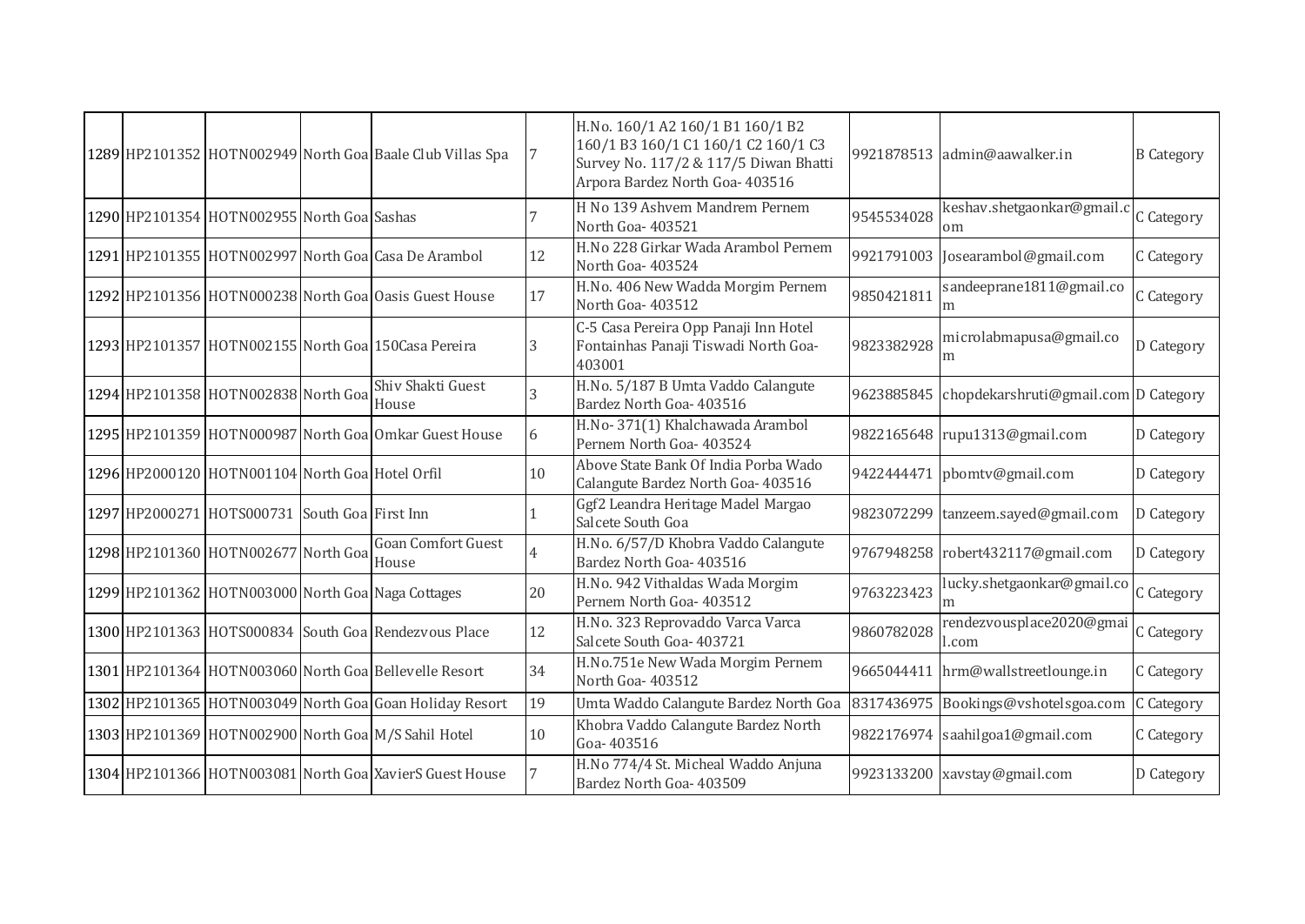|  |                                                   | 1305 HP2101367 HOTN003080 North Goal Gomes Guest House    |             | H.No.758/1St.Michael Waddo Anjuna<br>Bardez North Goa- 403509                                         |            | 9923133200 xavstay@gmail.com                     | D Category |
|--|---------------------------------------------------|-----------------------------------------------------------|-------------|-------------------------------------------------------------------------------------------------------|------------|--------------------------------------------------|------------|
|  |                                                   | 1306 HP2101370 HOTN002261 North Goa La Casita Guest House |             | H.No.1688/2 Anjuna Bardez North Goa-<br>403509                                                        |            | 9892010412 lacasita12@rediffmail.com             | D Category |
|  |                                                   | 1307 HP2101368 HOTN001817 North Goa The Sonnet Villa      | 14          | H.No.1672(4) Chivar Panchayat Road<br>Anjuna Bardez North Goa- 403509                                 |            | 9822151424 pifrangoa@gmail.com                   | C Category |
|  | 1308 HP2101371 HOTN002083 North Goa Wishingwell   |                                                           | 3           | H.No 699/1St. Anthony Prais Waddo<br>Anjuna Bardez North Goa- 403509                                  |            | 9764326206 domnick4u@yahoo.com                   | D Category |
|  |                                                   | 1309 HP2101372 HOTN003006 North Goa NagaS Hotel Satyavati | 17          | H.No. 745 B New Waddo Morgim Pernem<br>North Goa-403512                                               | 9763223423 | lucky.shetgaonkar@gmail.co                       | C Category |
|  |                                                   | 1310 HP2101373 HOTN002977 North Goal Jolly Jolly Lester   | $\mathbf Q$ | H.No.511/5 Vagator Anjuna Bardez North<br>Goa-403509                                                  | 9822986297 | ralbuquerque@rediffmail.co                       | C Category |
|  |                                                   | 1311 HP2101376 HOTN000988 North Goa Nathan'S Guest House  |             | H.No-3/101-B Mudda Vaddo Saligao<br>Bardez North Goa- 403511                                          |            | 9823462424 lincolnd99@gmail.com                  | D Category |
|  |                                                   | 1312 HP2101377 HOTS000366 South Goa Edmond Guest House    |             | H. No. 127/A & 127/B Patnem Canacona<br>Canacona South Goa                                            |            | 9850477147 eddyloveus@gmail.com                  | D Category |
|  | 1313 HP2101378 HOTN003190 North Goa Kashiyana     |                                                           |             | Calangute Calangute Bardez North Goa                                                                  |            | 9717123713 layal.gurjeet@gmail.com               | D Category |
|  | 1314 HP2101379 HOTN003181 North Goa               | 2/269a/Bl-A/Ff/2 The<br>Calissa Calangute                 |             | North Goa Calangute Bardez North Goa-<br>403516                                                       |            | 9717123713 bookings@kashiyana.org                | D Category |
|  |                                                   | 1315 HP2101380 HOTN002434 North Goal Picnic Residency     | 11          | House No.711/82(1)To 711/82(11)<br>Green HillsAlto Porvorim Socorro Bardez<br>North Goa-403521        |            | 9823137349 heredia_nelson@yahoo.co.in D Category |            |
|  | 1316 HP2101381 HOTN003206 North Goa Purple Door   |                                                           |             | Hno 2/269a/Bl-A/Ugf/1 Block A Two<br>Banyan The Calissa Calangute Bardez<br>North Goa                 | 9890079417 | sushanta.mishra1984@gmai<br>l.com                | D Category |
|  |                                                   | 1317 HP2101382 HOTN003179 North Goa The Calissa - S1-205  |             | S.No. 442/2 Dongorpur Calangute Bardez<br>North Goa-403511                                            |            | 9392881687 yogeshsarda28@gmail.com               | D Category |
|  | 1318 HP2101383 HOTN003182 North Goa Lineage Sapce |                                                           |             | Hno 2/269a/Bl-A/Ugf/4 Two<br>BanyanBlock AThe Calissa Dongorpur<br>Calangute Bardez North Goa- 403516 |            | 9662261333 jeetamin@gmail.com                    | D Category |
|  | 1319 HP2101384 HOTN003177 North Goa David Villa   |                                                           |             | H.No. 489 Opp Pilerne Panchayat Marra<br>Pilerne Bardez North Goa- 403114                             |            | 9820088829 bryandias@gmail.com                   | D Category |
|  | 1320 HP2101385 HOTN003202 North Goa En Harmonie   |                                                           |             | 61.71 Sqmt Calangute Bardez North Goa-<br>403516                                                      |            | 8588834940 arun17sehrawat@gmail.com D Category   |            |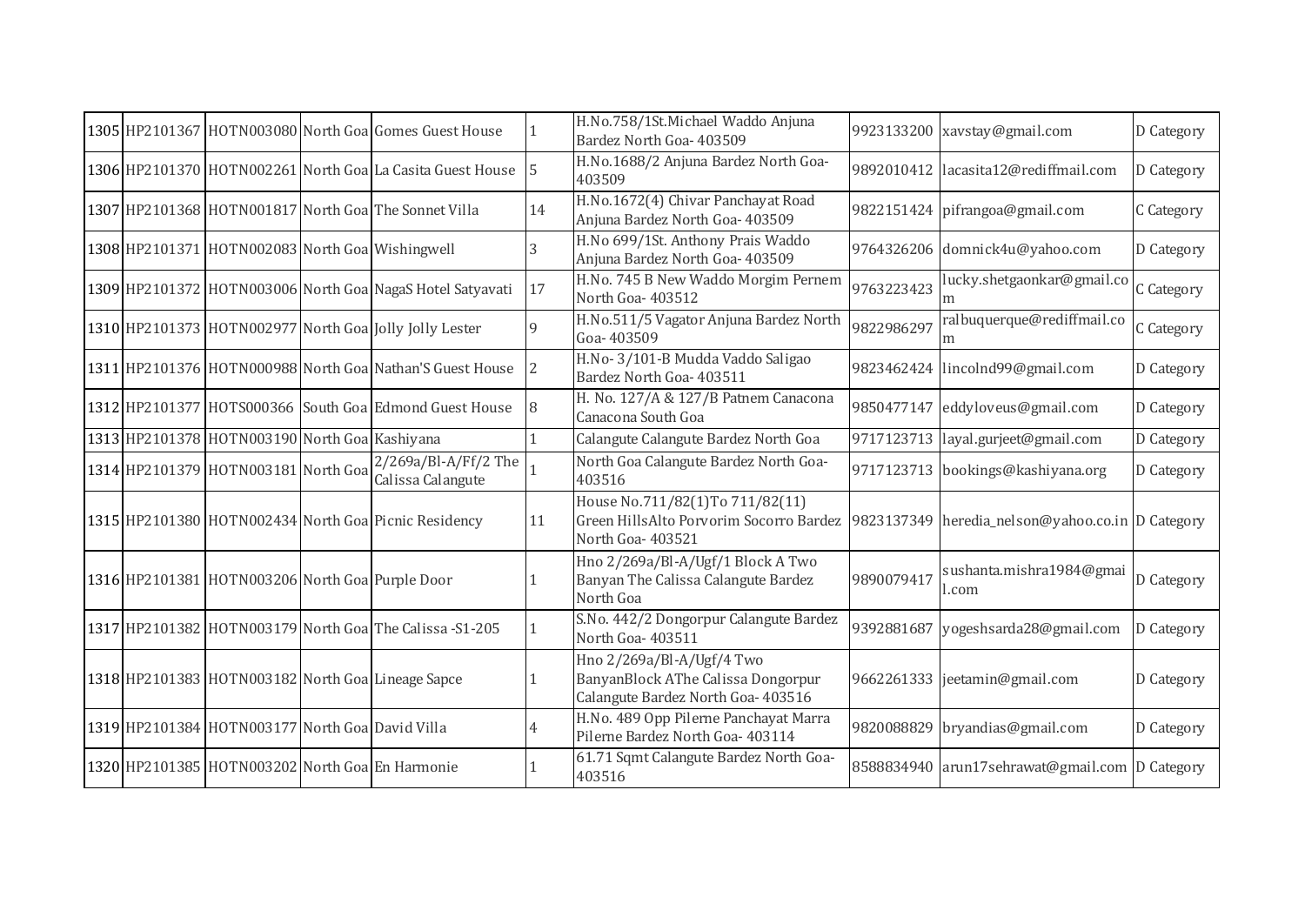|  | 1321 HP2101386 HOTN003178 North Goa              | Peace Villa Siridao<br>Beach                            |                          | Siriado Panelim Tiswadi North Goa                                                            | 9049913443 | eusebio.rodrigues@yahoo.co D Category |                   |
|--|--------------------------------------------------|---------------------------------------------------------|--------------------------|----------------------------------------------------------------------------------------------|------------|---------------------------------------|-------------------|
|  | 1322 HP2101387 HOTN003183 North Goa Shalom       |                                                         |                          | North Goa Calangute Bardez North Goa                                                         | 8830460726 | mariafernandes2014@gmail.<br>com      | D Category        |
|  | 1323 HP2101388 HOTN003184 North Goa Sai Baba     |                                                         |                          | H.No. 2/269a/Bl-B/Sf/2 The Calissa<br>Calangute Bardez North Goa                             | 9999932701 | hemantshukla2017@gmail.c<br>om        | D Category        |
|  |                                                  | 1324 HP2101389 HOTN003180 North Goa Prafulla Sahoo      |                          | H.No. 2/269a/Bl-A/Ff/3 The Calissa<br>Calangute Calangute Bardez North Goa-<br>403516        |            | 9748427744 alisha152009@gmail.com     | D Category        |
|  |                                                  | 1325 HP2101390 HOTN003241 North Goa Casa Obrigado       | 20                       | 62(1) Khalchawada Arambol Pernem<br>North Goa-403524                                         | 9881276342 | saviolobo11@gmail.com                 | C Category        |
|  | 1326 HP2101391 HOTN000392 North Goa              | Darryl Ribeiro Tourist<br>Home                          | $\overline{4}$           | Trinity Row-House H. No 14/215 Block A<br>Nomxint Panaji Tiswadi North Goa-<br>403002        | 9822383557 | darrylribeiro@yahoo.in                | D Category        |
|  |                                                  | 1327 HP2101392 HOTN003122 North Goa Rajiv V Korgaonkar  | $\overline{2}$           | Calangute Calangute Bardez North Goa-<br>403516                                              | 9821690177 | rajivkoregaonkar@gmail.co             | D Category        |
|  | 1328 HP2101394 HOTN003228 North Goa Palacio Baga |                                                         |                          | H.No. 526/20 Ward No. V Plot No. 113<br>Baga Arpora Bardez North Goa- 403518                 | 8975008975 | madhavkamat74@gmail.co<br>m           | C Category        |
|  | 1329 HP2101393 HOTN003233 North Goa Casa Hemila  |                                                         | $\overline{\mathcal{L}}$ | 305/1/B/C/S-1 And 305/1/B/D/F-2<br>Candolim Bardez North Goa- 403515                         | 9850477384 | bookcasahemila@gmail.com C Category   |                   |
|  |                                                  | 1330 HP2101395 HOTN002972 North Goa Julia Guest House   | $\overline{2}$           | H.No.749Pintos Vaddo Candolim Bardez<br>North Goa-403515                                     |            | 9881632633 juliaferns67@gmail.com     | D Category        |
|  |                                                  | 1331 HP2101396 HOTN000552 North Goa Divine Guest House  | 8                        | H.No- 595/1 Arpora Baga Arpora Bardez<br>North Goa-403516                                    | 9370273464 | reservations@indivinehome.<br>com     | D Category        |
|  |                                                  | 1332 HP2101397 HOTN003246 North Goa Tranquille-F4       |                          | Hno 536/1-F4 Tranquille Ashray<br>Developers Anjuna Bardez North Goa                         | 9819336332 | melvillel@hotmail.com                 | D Category        |
|  |                                                  | 1333 HP2101398 HOTN002970 North Goal Sabina Guest House | $\overline{\mathcal{L}}$ | H.No 749/A Pintos Vaddo Candolim<br>Bardez North Goa- 403515                                 | 8805607385 | sabinafernandes51@gmail.c<br>om       | D Category        |
|  |                                                  | 1334 HP2101399 HOTN003245 North Goa The Calissa-305     |                          | Hno 2/269a/Bl-B/Tf/1 Block B The<br>Calissa Naika Waddo Calangute Bardez<br>North Goa-403516 | 9620703603 | katake.sachin@rediffmail.co<br>m      | D Category        |
|  | 1335 HP2101400 HOTN000139 North Goa              | El-Dourado Holiday<br>Homes                             | 17                       | H.No.232/4A&B Zhorvaddo Anjuna<br>Bardez North Goa- 403509                                   | 9011266687 | acsdourado@hotmail.com                | <b>B</b> Category |
|  |                                                  | 1336 HP2101401 HOTN002981 North Goa Mariah Guest House  |                          | H.No 749/B Pintos Vaddo Candolim<br>Bardez North Goa- 403515                                 | 9822138539 | mariahferns07@gmail.com               | D Category        |